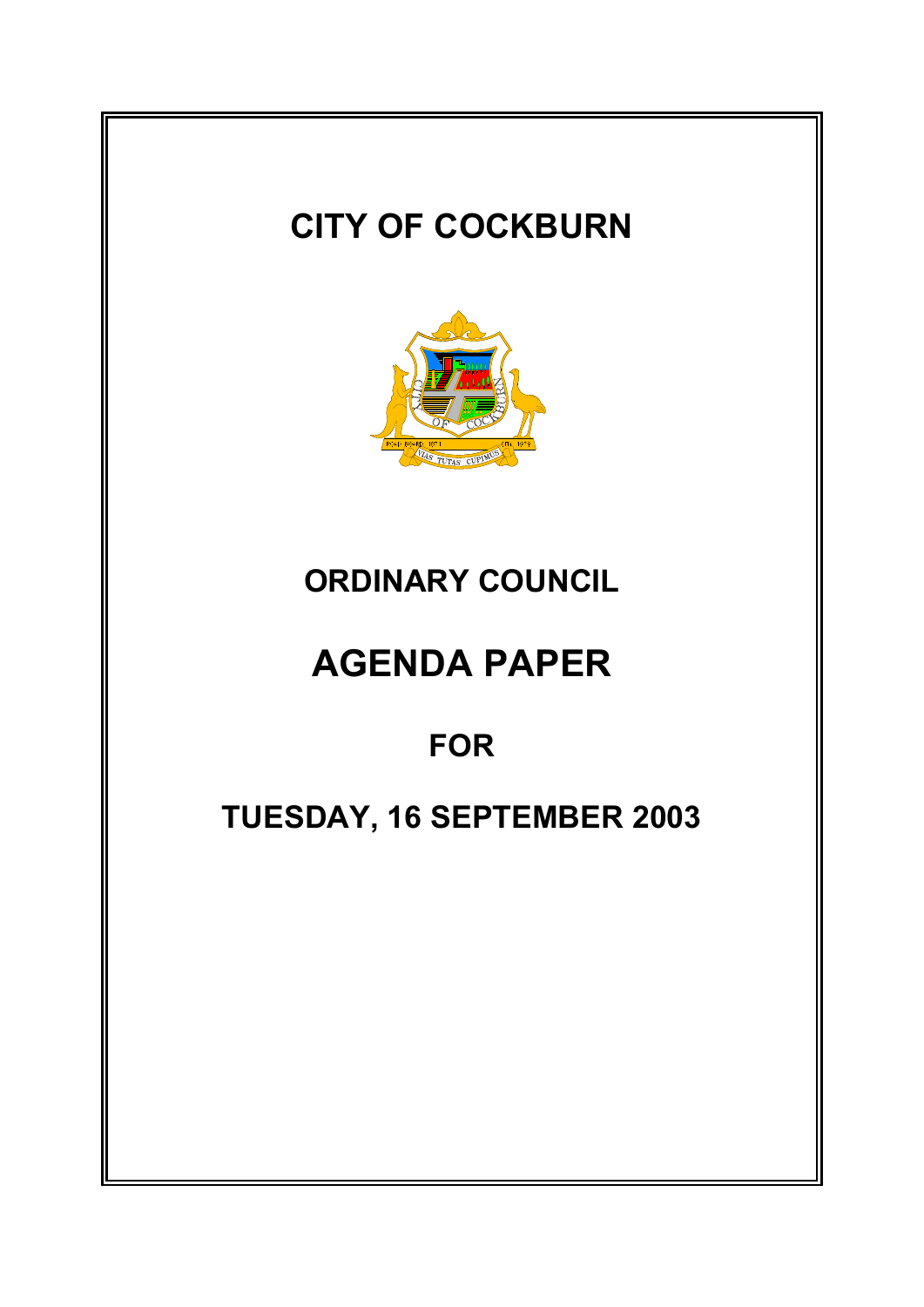# **CITY OF COCKBURN**

#### **SUMMARY OF AGENDA TO BE PRESENTED TO THE ORDINARY COUNCIL MEETING TO BE HELD ON TUESDAY, 16 SEPTEMBER 2003 AT 7:00 PM**

#### **Page**

÷,

| 1.             |                                                     |                                                                                                               |  |  |  |  |
|----------------|-----------------------------------------------------|---------------------------------------------------------------------------------------------------------------|--|--|--|--|
| 2.             | APPOINTMENT OF PRESIDING MEMBER (IF REQUIRED)  1    |                                                                                                               |  |  |  |  |
| 3.             | DISCLAIMER (TO BE READ ALOUD BY PRESIDING MEMBER) 1 |                                                                                                               |  |  |  |  |
| 4.             |                                                     | ACKNOWLEDGEMENT OF RECEIPT OF WRITTEN DECLARATIONS OF                                                         |  |  |  |  |
| 5.             |                                                     |                                                                                                               |  |  |  |  |
| 6.             |                                                     | ACTION TAKEN ON PREVIOUS PUBLIC QUESTIONS TAKEN ON                                                            |  |  |  |  |
| 7 <sub>1</sub> |                                                     |                                                                                                               |  |  |  |  |
| 8.             |                                                     |                                                                                                               |  |  |  |  |
|                | 8.1                                                 | (OCM 16/09/2003) - ORDINARY COUNCIL MEETING - 19/8/2003 1                                                     |  |  |  |  |
| 9.             |                                                     |                                                                                                               |  |  |  |  |
| 10.            |                                                     |                                                                                                               |  |  |  |  |
| 11.            | BUSINESS LEFT OVER FROM THE PREVIOUS MEETING (IF    |                                                                                                               |  |  |  |  |
| 12.            | DECLARATION OF COUNCILLORS WHO HAVE NOT GIVEN DUE   |                                                                                                               |  |  |  |  |
| 13.            |                                                     |                                                                                                               |  |  |  |  |
|                | 13.1                                                | (OCM 16/09/2003) - MINUTES OF INTERNAL AUDIT COMMITTEE                                                        |  |  |  |  |
|                | 13.2                                                | (OCM 16/09/2003) - AMENDMENTS TO THE CITY OF COCKBURN<br>(LOCAL GOVERNMENT ACT) LOCAL LAWS 2000 (1116) (LJCD) |  |  |  |  |
| 14.            |                                                     |                                                                                                               |  |  |  |  |
|                | 14.1                                                | (OCM 16/09/2003) - DEDICATION OF LOT 501 HAMMOND ROAD,<br>BEELIAR AS ROAD RESERVE (4413976) (KJS) (ATTACH) 5  |  |  |  |  |
|                | 14.2                                                | (OCM 16/09/2003) - ROAD CLOSURE - PORTION OF PROUT WAY,                                                       |  |  |  |  |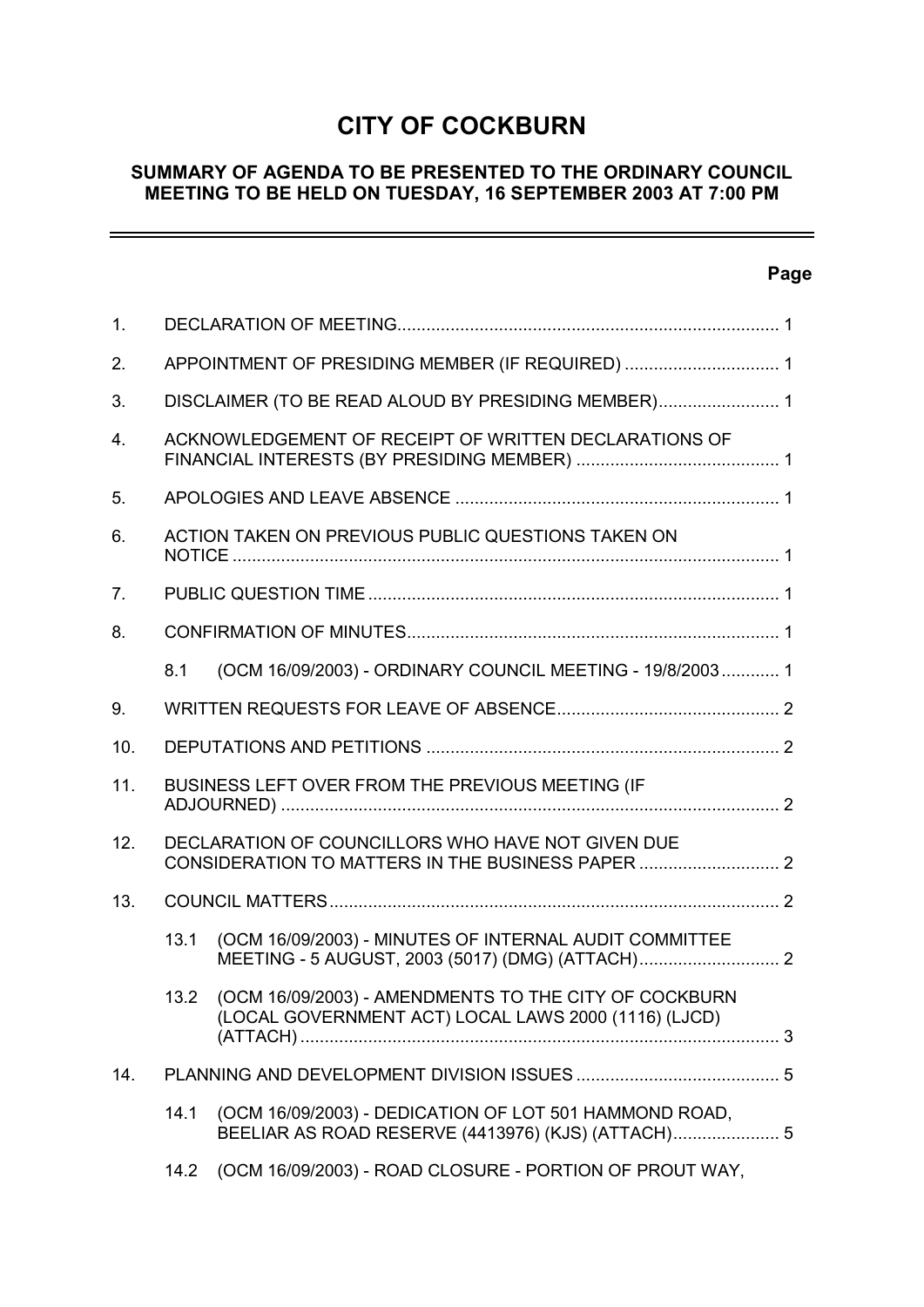|     | 14.3 | (OCM 16/09/2003) - JANDAKOT AIRPORT SAFETY (1211) (WJH) 8                                                                                                                                                                                                          |  |
|-----|------|--------------------------------------------------------------------------------------------------------------------------------------------------------------------------------------------------------------------------------------------------------------------|--|
|     | 14.4 | (OCM 16/09/2003) - PROPOSED CONCRETE BATCHING PLANT -<br>LOT 28; 57 HOWSON WAY, BIBRA LAKE - OWNER: CEPTRE<br>NOMINEES PTY LTD & CAREW NOMINEES PTY LTD -                                                                                                          |  |
|     | 14.5 | (OCM 16/09/2003) - NOMINATION OF FRANKLAND PARK<br>(RESERVE 27057) WATTLEUP ROAD, WATTLEUP, AS A BUSH                                                                                                                                                              |  |
|     | 14.6 | (OCM 16/09/2003) - PROPOSED CHILD CARE CENTRE - LOT 1;<br>752 NORTH LAKE ROAD, SOUTH LAKE - OWNER: B & R<br>INVESTMENTS (WA) PTY LTD - APPLICANT: LAND ALLIANCE                                                                                                    |  |
|     | 14.7 | (OCM 16/09/2003) - PROPOSED AMENDMENT TO TOWN<br>PLANNING SCHEME NO. 3 - LOT 501 TROODE STREET,<br>MUNSTER - OWNER: HOTLAND PTY LTD (UNDER CONTRACT<br>TO AUSTRALAND) - APPLICANT: ROBERTS DAY GROUP (9658;                                                        |  |
|     | 14.8 | (OCM 16/09/2003) - PROPOSED STRUCTURE PLAN - LOT 1<br>HAMMOND ROAD, SUCCESS - OWNER: AUSTRALAND<br>HOLDINGS LTD - APPLICANT: ROBERTS DAY GROUP (9659)                                                                                                              |  |
|     | 14.9 | (OCM 16/09/2003) - TEMPORARY USE OF TRANSPORTABLE<br>BUILDING FOR CLASSROOM - BLUE GUM MONTESSORI<br>SCHOOL - LOT 67; 4 HOMESTEAD AVENUE, BIBRA LAKE -<br>OWNER: BLUE GUM MONTESSORI SCHOOL INC - APPLICANT: R<br>WHITAKER & T BOCKING (1108028) (JP) (ATTACH)  47 |  |
|     |      | 14.10 (OCM 16/09/2003) - PETITION - BIBRA LAKE CAFE/KIOSK                                                                                                                                                                                                          |  |
|     |      | 14.11 (OCM 16/09/2003) - TENDER NO. 32/2003 - PROJECT<br>MANAGEMENT - BIBRA LAKE CAFE/KIOSK PROJECT (1114553)                                                                                                                                                      |  |
|     |      | 14.12 (OCM 16/09/2003) - VARY A RESTRICTIVE COVENANT - TWO<br>PROPOSED DWELLINGS - LOT 120; 379 ROCKINGHAM ROAD,<br>SPEARWOOD - OWNER: FRANKO & JAKICA SEPAROVICH -<br>APPLICANT: GREG ROWE & ASSOCIATES (3309609) (CP)<br>(ATTACH)                                |  |
|     |      | 14.13 (OCM 16/09/2003) - PROPOSED REALIGNMENT OF RUSSELL<br>ROAD - FRANKLAND SPRINGS ESTATE, HAMMOND PARK -<br>OWNER: AUSTRALAND HOLDINGS - APPLICANT: TAYLOR<br>BURRELL AND DEPARTMENT FOR PLANNING &                                                             |  |
|     |      |                                                                                                                                                                                                                                                                    |  |
| 15. |      | FINANCE AND CORPORATE SERVICES DIVISION ISSUES  75                                                                                                                                                                                                                 |  |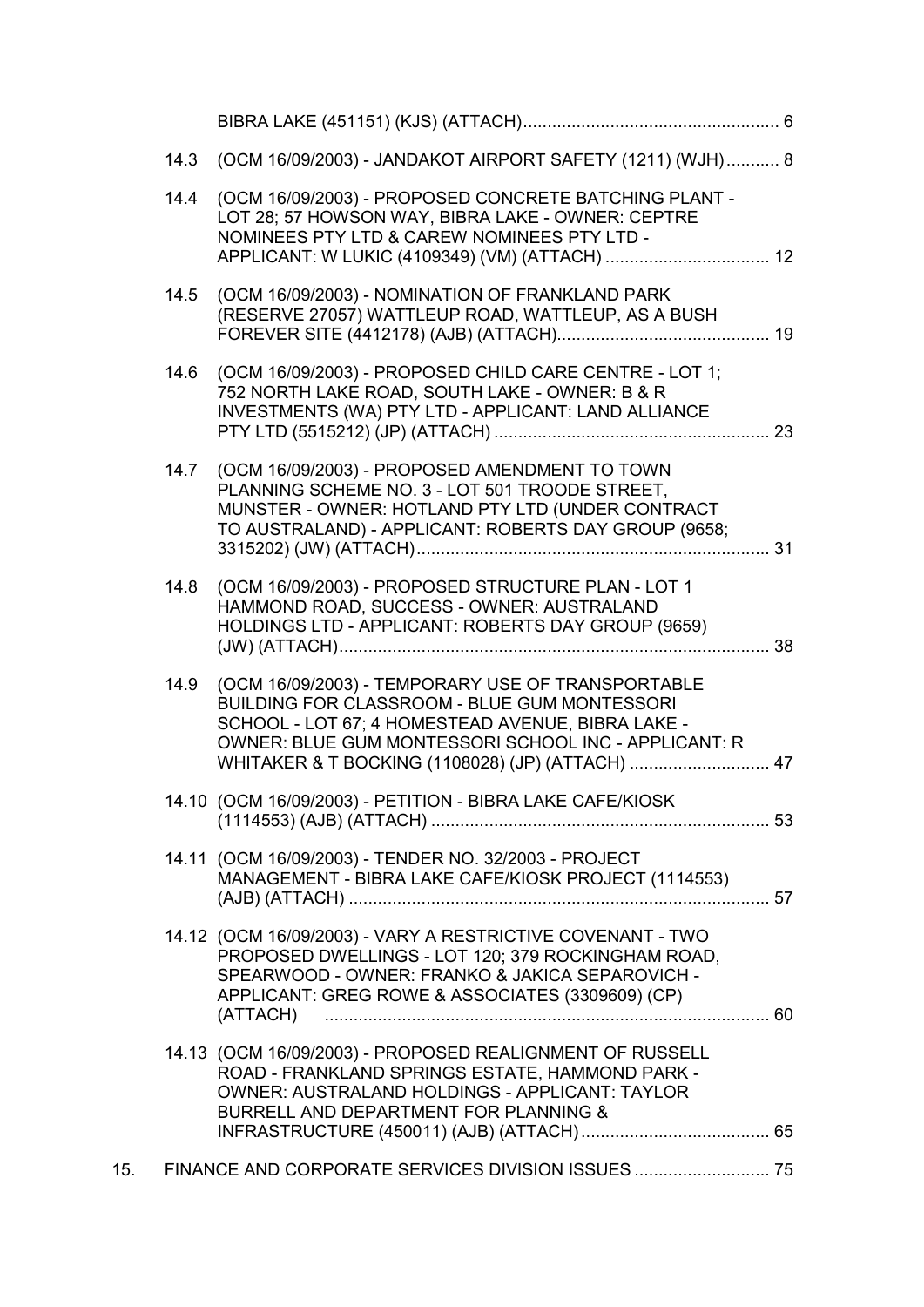|     | 15.1 | (OCM 16/09/2003) - LIST OF CREDITORS PAID (5605) (KL)                                                           |  |
|-----|------|-----------------------------------------------------------------------------------------------------------------|--|
|     |      | 15.2 (OCM 16/09/2003) - CLAIM FOR REIMBURSEMENT OF LEGAL<br>EXPENSES - MR J GRLJUSICH (1335) (ATC) (ATTACH)  76 |  |
| 16. |      |                                                                                                                 |  |
| 17. |      |                                                                                                                 |  |
|     | 17.1 | (OCM 16/09/2003) - COCKBURN YOUTH ADVISORY COUNCIL                                                              |  |
|     | 17.2 | (OCM 16/09/2003) - DISABILITY ADVISORY COMMITTEE                                                                |  |
|     | 17.3 | (OCM 16/09/2003) - COCKBURN CENTRAL COMMUNITY                                                                   |  |
|     | 17.4 | (OCM 16/09/2003) - MANAGEMENT ORDER LOT 393 AND 172<br>BAKER COURT BIBRA LAKE (1100097) (RA) (ATTACH) 92        |  |
|     | 17.5 | (OCM 16/09/2003) - SECURITY PATROL SERVICE (8957) (RA)                                                          |  |
| 18. |      |                                                                                                                 |  |
| 19. |      | MOTIONS OF WHICH PREVIOUS NOTICE HAS BEEN GIVEN  100                                                            |  |
| 20. |      | NOTICES OF MOTION GIVEN AT THE MEETING FOR CONSIDERATION                                                        |  |
| 21. |      | NEW BUSINESS OF AN URGENT NATURE INTRODUCED BY DECISION                                                         |  |
| 22. |      | MATTERS TO BE NOTED FOR INVESTIGATION, WITHOUT DEBATE 100                                                       |  |
| 23. |      |                                                                                                                 |  |
| 24. |      | (OCM 16/09/2003) - RESOLUTION OF COMPLIANCE (SECTION 3.18(3),                                                   |  |
| 25. |      |                                                                                                                 |  |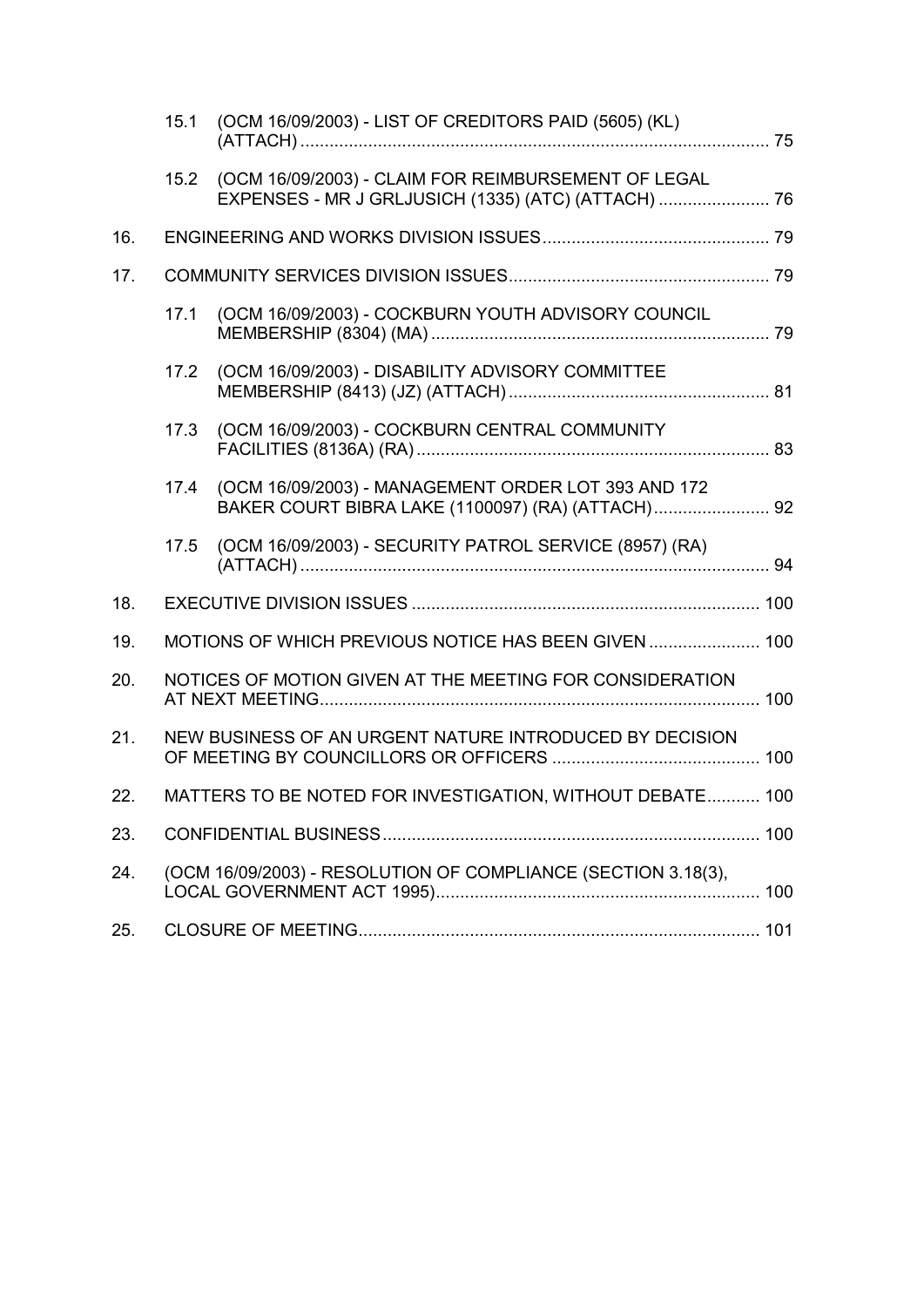# **CITY OF COCKBURN**

# **AGENDA TO BE PRESENTED TO THE ORDINARY COUNCIL MEETING TO BE HELD ON TUESDAY, 16 SEPTEMBER 2003 AT 7:00 PM**

#### **1. DECLARATION OF MEETING**

#### **2. APPOINTMENT OF PRESIDING MEMBER (If required)**

#### **3. DISCLAIMER (To be read aloud by Presiding Member)**

Members of the public, who attend Council Meetings, should not act immediately on anything they hear at the Meetings, without first seeking clarification of Council's position. Persons are advised to wait for written advice from the Council prior to taking action on any matter that they may have before Council.

#### **4. ACKNOWLEDGEMENT OF RECEIPT OF WRITTEN DECLARATIONS OF FINANCIAL INTERESTS (by Presiding Member)**

#### **5. APOLOGIES AND LEAVE ABSENCE**

# **6. ACTION TAKEN ON PREVIOUS PUBLIC QUESTIONS TAKEN ON NOTICE** Nil

- 
- **7. PUBLIC QUESTION TIME**
- **8. CONFIRMATION OF MINUTES**
	- **8.1 (OCM 16/09/2003) - ORDINARY COUNCIL MEETING - 19/8/2003**

**RECOMMENDATION** That the Minutes of the Ordinary Council Meeting held on Tuesday, 19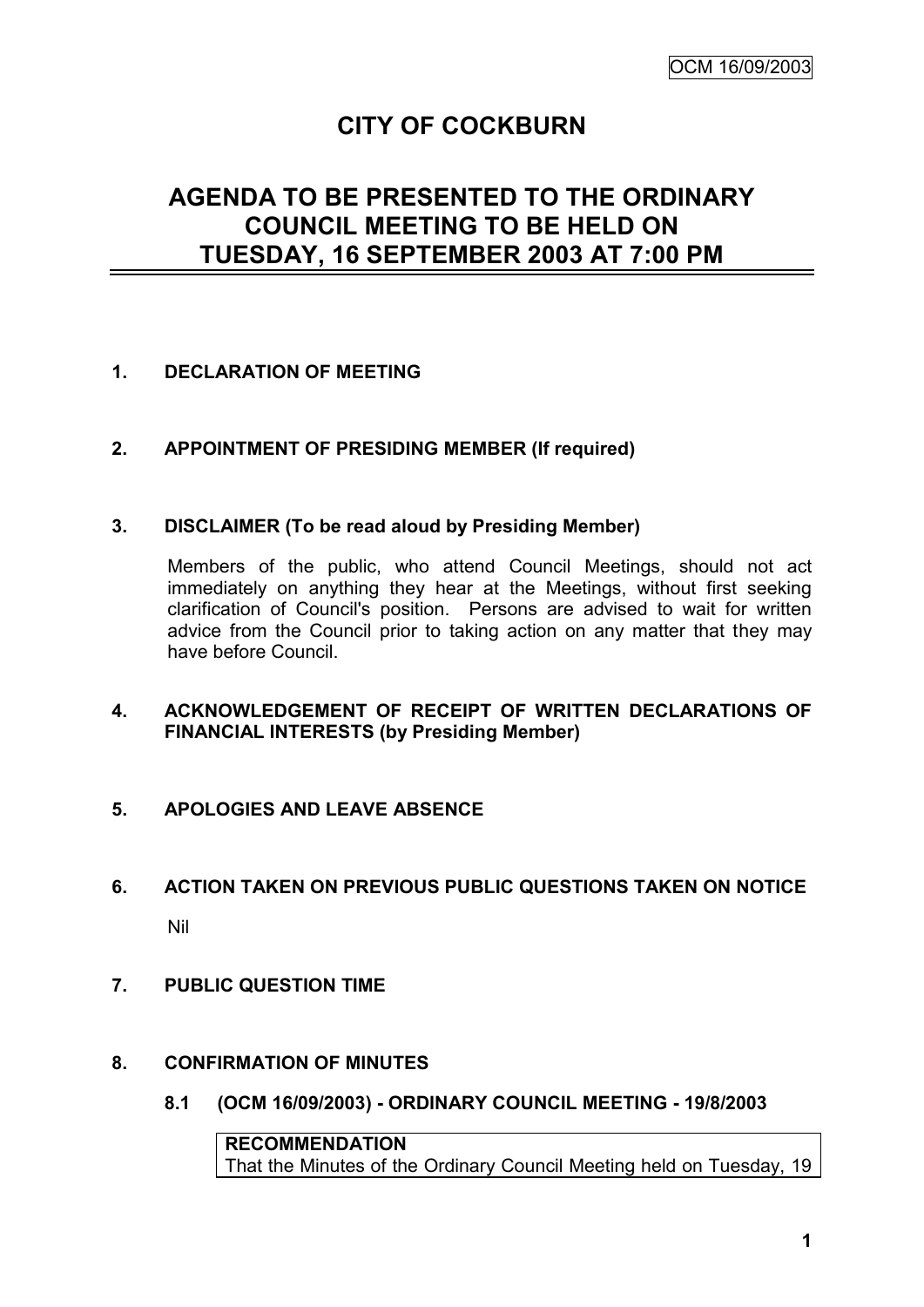August 2003, be accepted as a true and accurate record.

**COUNCIL DECISION**

#### **9. WRITTEN REQUESTS FOR LEAVE OF ABSENCE**

- **10. DEPUTATIONS AND PETITIONS**
- **11. BUSINESS LEFT OVER FROM THE PREVIOUS MEETING (If adjourned)**

Nil

**12. DECLARATION OF COUNCILLORS WHO HAVE NOT GIVEN DUE CONSIDERATION TO MATTERS IN THE BUSINESS PAPER**

#### **13. COUNCIL MATTERS**

**13.1 (OCM 16/09/2003) - MINUTES OF INTERNAL AUDIT COMMITTEE MEETING - 5 AUGUST, 2003 (5017) (DMG) (ATTACH)**

#### **RECOMMENDATION**

That Council receive the Minutes of the Internal Audit Committee Meeting held on 5 August 2003, and the recommendations contained therein be adopted.

**COUNCIL DECISION**

#### **Background**

A Meeting of the Internal Audit Committee was conducted on 5 August, 2003. The Meeting considered the Annual review undertaken by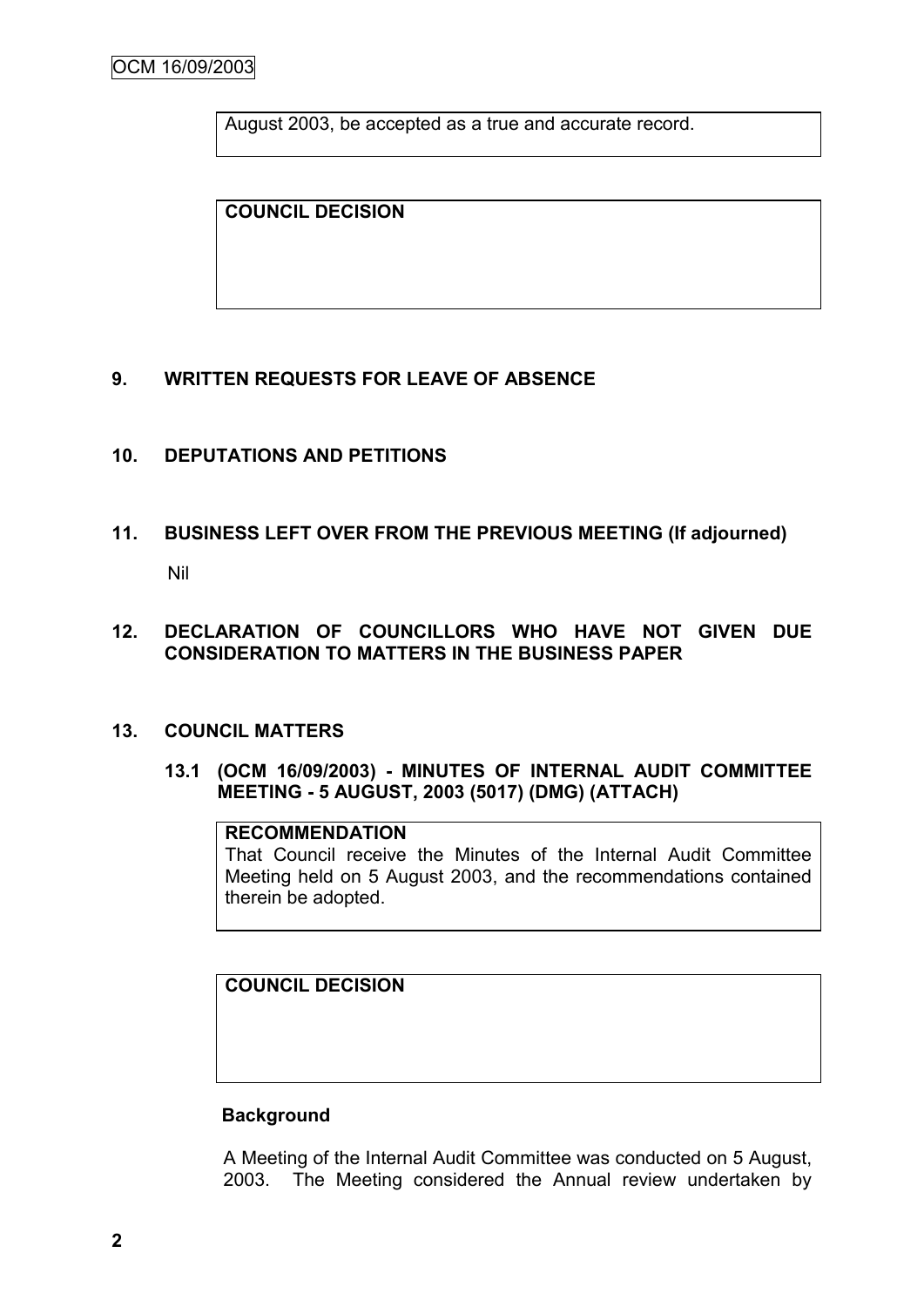K.P.M.G. and the interim Audit undertaken by Council"s external Auditor, Barret and Partners.

#### **Submission**

N/A

#### **Report**

The Financial Compliance Review is in its final year of a four-year schedule and indicates a high level of compliance, with the Committee considering there were two matters of concern which require further attention through internal procedures. The Interim Audit identified some minor issues requiring attention for which affected staff have given assurances of full compliance by the time of the follow up (annual) Audit in October 2003.

#### **Strategic Plan/Policy Implications**

Key Result Area "Managing Your City" refers.

#### **Budget/Financial Implications**

N/A

#### **Legal Implications**

Local Government (Financial Management) Regulation 5(2)(c) refers.

#### **Community Consultation**

N/A

**Implications of Section 3.18(3) Local Government Act, 1995**

Nil.

#### **13.2 (OCM 16/09/2003) - AMENDMENTS TO THE CITY OF COCKBURN (LOCAL GOVERNMENT ACT) LOCAL LAWS 2000 (1116) (LJCD) (ATTACH)**

#### **RECOMMENDATION**

That Council, pursuant to Section 3.12 (4) of the Local Government Act 1995, resolve to amend the City of Cockburn (Local Government Act) Local Laws 2000 as attached to the Agenda as appendix A and publish the amendments in the Government Gazette.

#### **TO BE CARRIED BY ABSOLUTE MAJORITY OF COUNCIL**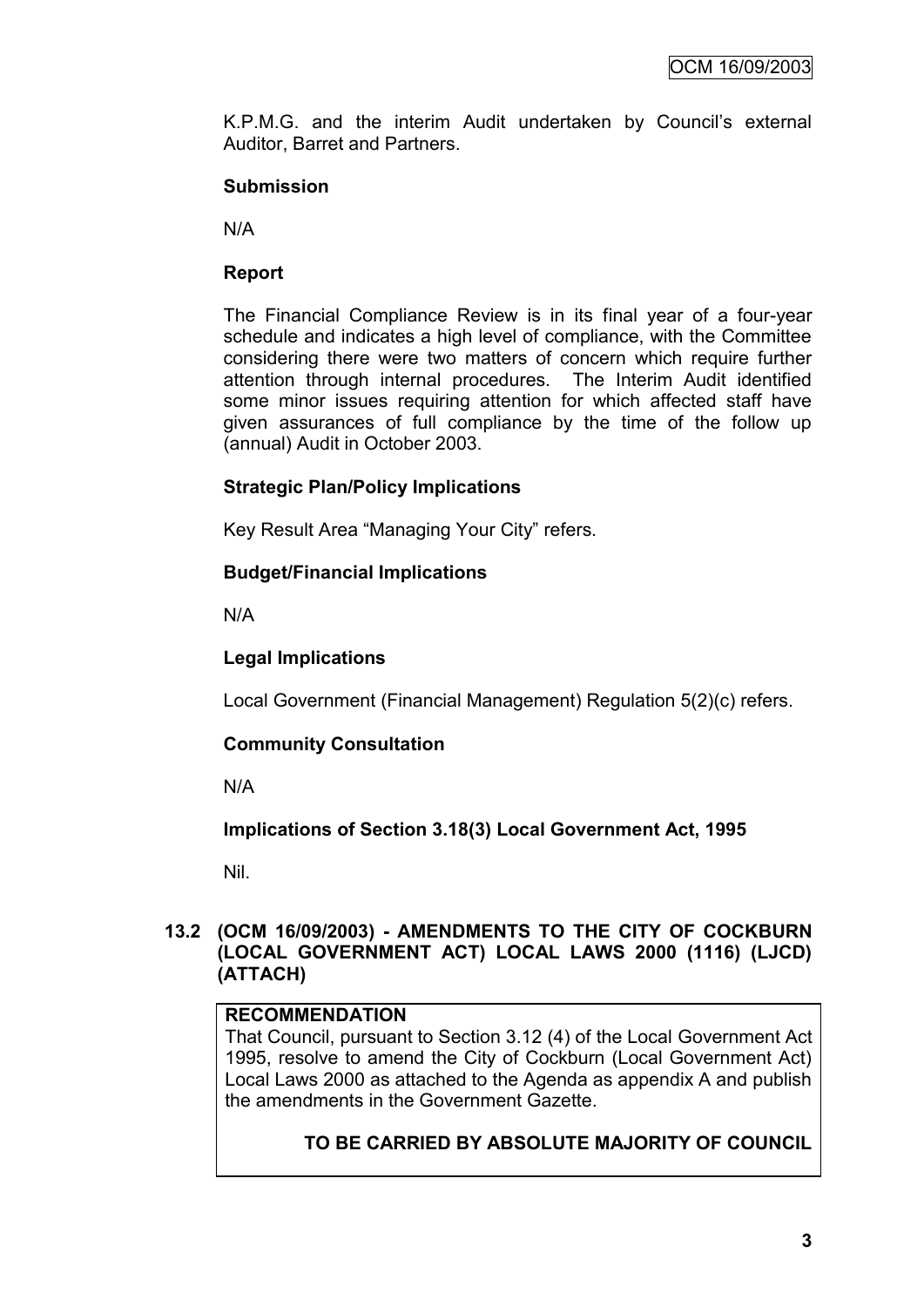#### **COUNCIL DECISION**

#### **Background**

Council on 17 June 2003, resolved to amend the City of Cockburn (Local Government Act) Local Laws 2000 to include a definition to bring Wattleup within the ambit of the Local Laws and to provide for improved licensing conditions on Hawkers, Stallholders and Street Traders, relative to insurances required by operators.

The requirements of section 3.12 (3) of the Local Government Act 1995, were satisfied by publishing two advertisements in The West Australian on 28 June 2003 and 5 July 2003.

#### **Submission**

N/A

#### **Report**

Although no submissions were received from the public following the public consultation period, the amendments to the Local Laws presented to Council in June 2003 have been administratively amended slightly by inserting before item 2, the Part of the Local Laws to which the amendment relates, along with the appropriate Division. Notwithstanding this, the Local Laws remain the same as presented to Council on 17 June 2003, and this inclusion does not significantly alter the Local Laws.

#### **Strategic Plan/Policy Implications**

Key Result Area "Facilitating the Needs of Your Community" refers.

#### **Budget/Financial Implications**

N/A

#### **Legal Implications**

Sec 3.12 of the Local Government Act, 1995, refers.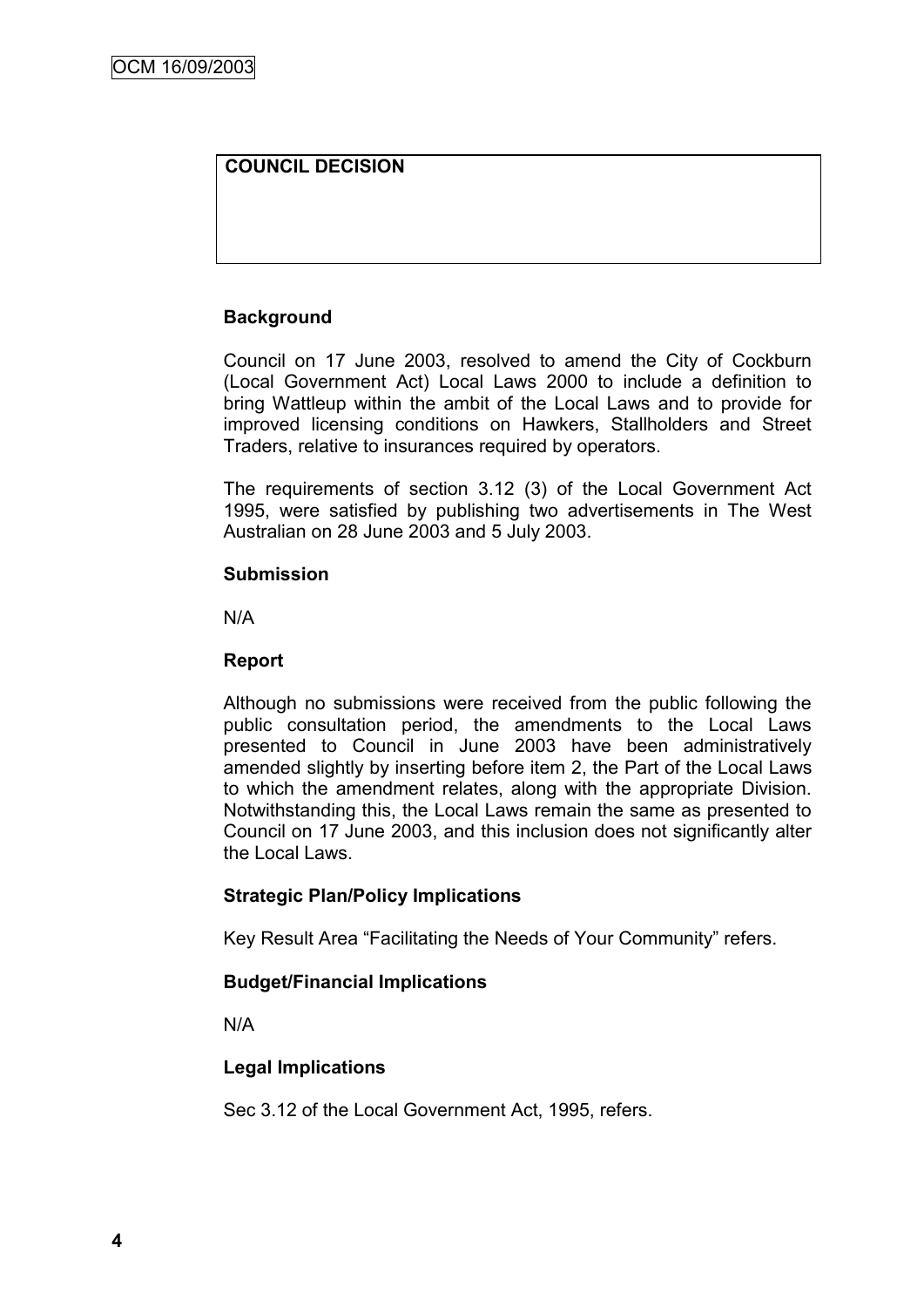#### **Community Consultation**

The community had an opportunity to lodge submissions regarding the proposed amendments to the Local Laws but no submissions were received.

#### **Implications of Section 3.18(3) Local Government Act, 1995**

Mobile Vendors licensed under Part VI of the Local Laws provide services in competition to local shop based businesses.

#### **14. PLANNING AND DEVELOPMENT DIVISION ISSUES**

#### **14.1 (OCM 16/09/2003) - DEDICATION OF LOT 501 HAMMOND ROAD, BEELIAR AS ROAD RESERVE (4413976) (KJS) (ATTACH)**

# **RECOMMENDATION**

That Council:

- (1) pursuant to Section 56 of the Land Administration Act 1997, request that the Minister for Planning and Infrastructure dedicate Lot 501 Hammond Road, Beeliar to Road Reserve; and
- (2) indemnify the Minister for Planning and Infrastructure against any claim for compensation in respect of Lot 501 Hammond Road, Beeliar.

#### **COUNCIL DECISION**

#### **Background**

Lot 501 Hammond Road was purchased in March 2003 by the City to be added to the future Hammond Road Reserve.

#### **Submission**

N/A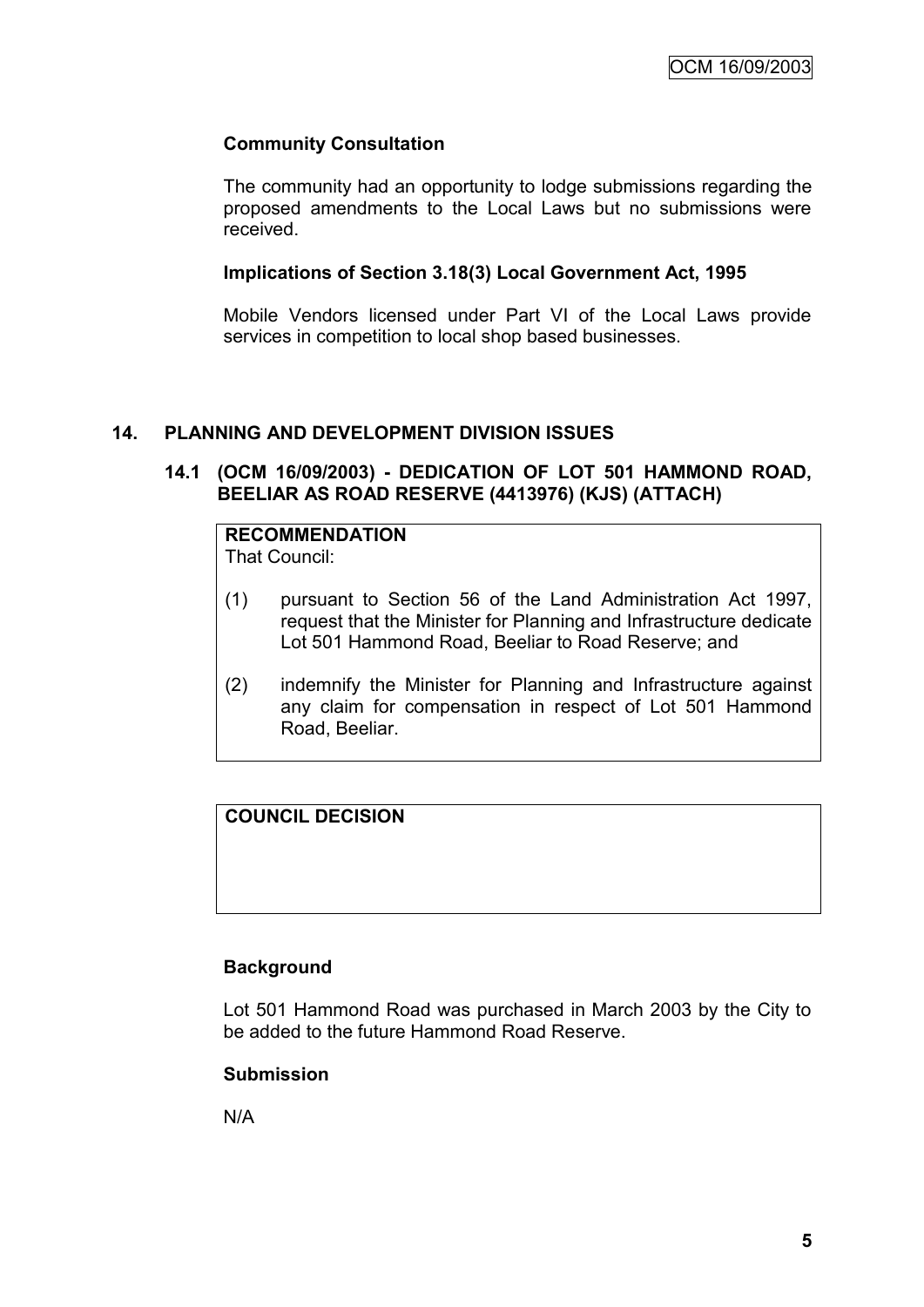#### **Report**

Lot 501 is within the future reservation of Hammond Road. Contributions have been made by subdividers in Beeliar in order to purchase land and construct Hammond and other roads. These funds were used to purchase this particular land parcel.

In time, Hammond Road will be upgraded to service the needs of the future residential area. Rather than hold the land as a freehold parcel, it is considered preferable to have it vested as a road reserve.

#### **Strategic Plan/Policy Implications**

The Corporate Strategic Plan Key Result Areas which apply to this item are:-

- 2. Planning Your City
	- *"To ensure that the planning of the City is based on an approach which has the potential to achieve high levels of convenience for its citizens."*

#### **Budget/Financial Implications**

N/A

**Legal Implications**

N/A

**Community Consultation**

N/A

**Implications of Section 3.18(3) Local Government Act, 1995**

Nil.

#### **14.2 (OCM 16/09/2003) - ROAD CLOSURE - PORTION OF PROUT WAY, BIBRA LAKE (451151) (KJS) (ATTACH)**

#### **RECOMMENDATION**

That Council request the Minister for Planning and Infrastructure to close portion of Prout Way, Bibra Lake, pursuant to Section 58 of the Land Administration Act 1997.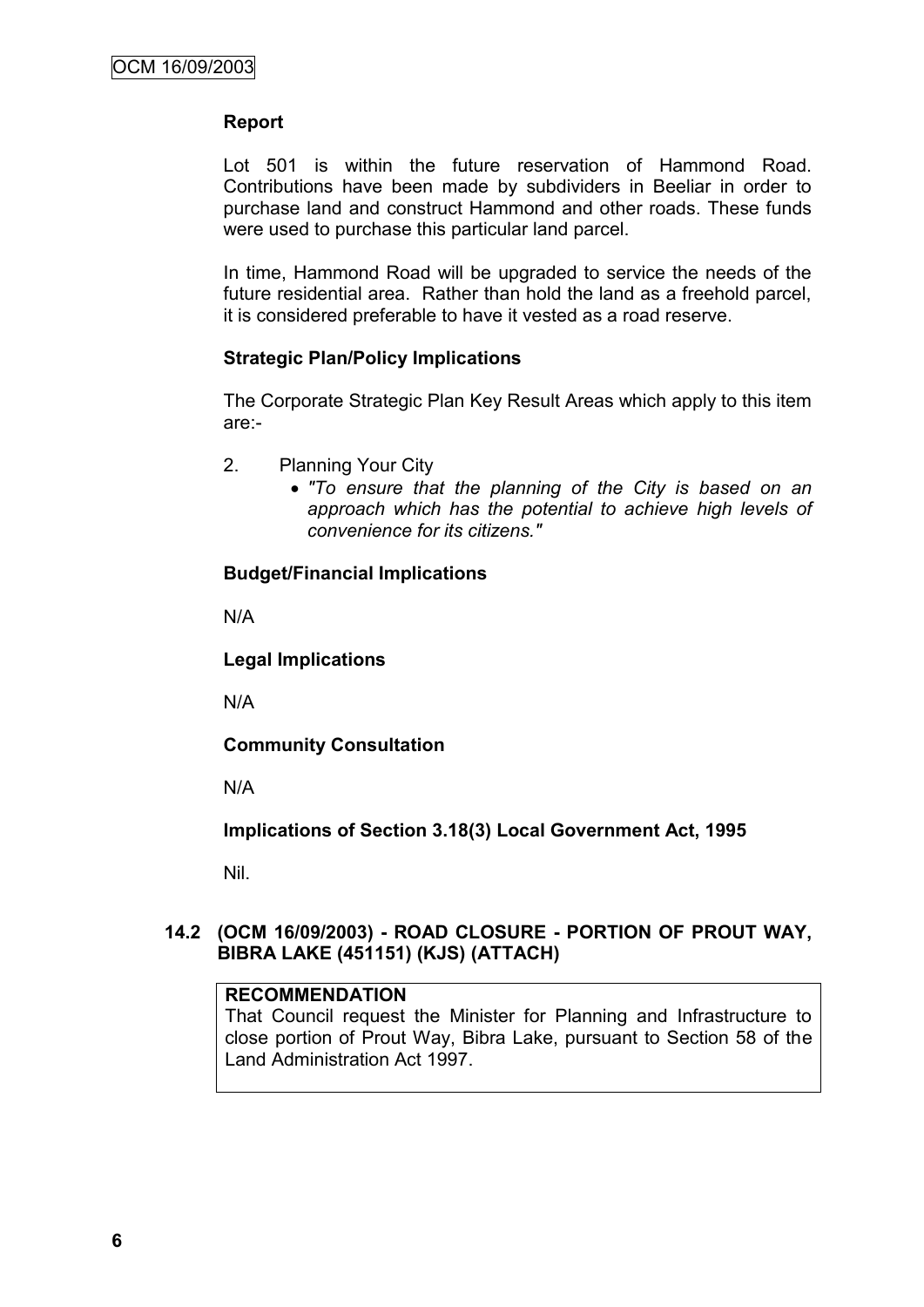#### **COUNCIL DECISION**

#### **Background**

The owners of Lots 300, 301 and 121 have requested the road closures in conjunction with subdivisions of their land.

In 1999, in conjunction with the subdivision of land in the vicinity of Bramley Way, portions of Prout Way were closed and included in the residential subdivision. Only those portions of road required to be incorporated into the subdivision were closed. The total road closure advertised included those parts of Prout Way south of the subdivision and on the east side of Prout Way.

#### **Submission**

Allerding Burgess Planning Consultants have, on behalf of the owners, requested the road closures advertised that were not included in the 1999 subdivision.

The plan of the road closure required by the subdivision was prepared by the subdivision"s consultant surveyor and did not include the full extent of the advertised closure.

#### **Report**

Department for Planning and Infrastructure Asset Management has requested that updated responses be sought from the service authorities and updated plans of the extent of the road closures. All of the service authorities have responded and plans drawn. Conditions sought by the service authorities will be addressed within the associated subdivision.

#### **Strategic Plan/Policy Implications**

The Corporate Strategic Plan Key Result Areas which apply to this item are:-

- 2. Planning Your City
	- *"To ensure that the development will enhance the levels of amenity currently enjoyed by the community."*

#### **Budget/Financial Implications**

N/A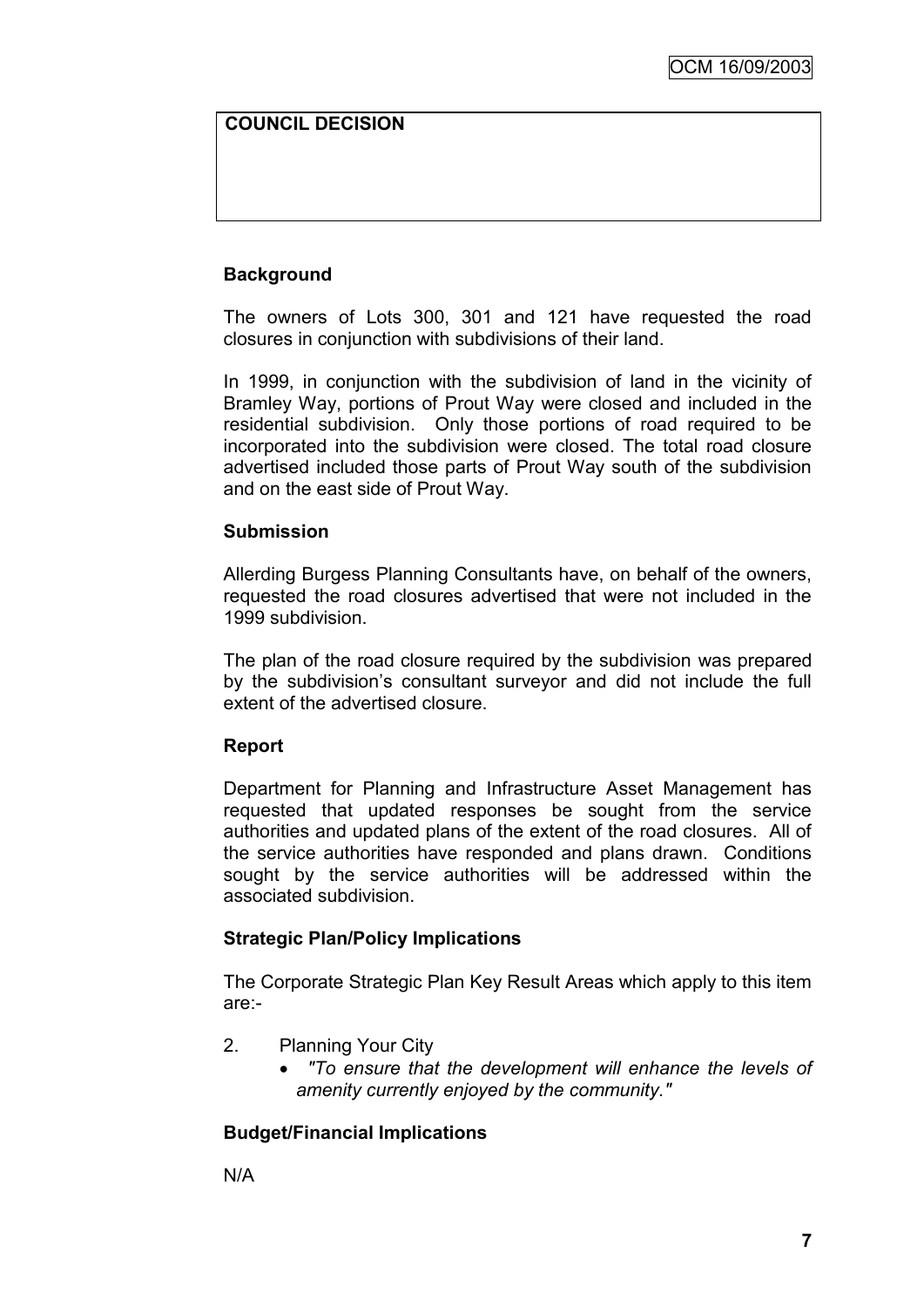#### **Legal Implications**

N/A

#### **Community Consultation**

N/A

#### **Implications of Section 3.18(3) Local Government Act, 1995**

Nil.

#### **14.3 (OCM 16/09/2003) - JANDAKOT AIRPORT SAFETY (1211) (WJH)**

#### **RECOMMENDATION** That Council:

- (1) receive the report; and
- (2) require the Principal Environmental Health Officer to prepare a further report to be provided to Elected Members through the Elected Members Info, upon receipt of the final Australian Transport Safety Bureau Report into the fatal aviation accident that occurred at Jandakot Airport on 11 August 2003.

#### **COUNCIL DECISION**

#### **Background**

On 11 August 2003, an aeroplane crashed at Jandakot Airport killing one person and injuring five others. The crash site was within the Airport property. The aeroplane caught fire and was attended by the FESA O"Connor Brigade, which is understood to have taken 13 minutes to arrive on the scene.

#### **Submission**

At its meeting of 19 August 2003, Council received a request from Mayor Lee as a matter to be noted for investigation without debate, to have a report prepared on safety issues at Jandakot Airport. In light of recent accidents, the report should address the lack of a fulltime fire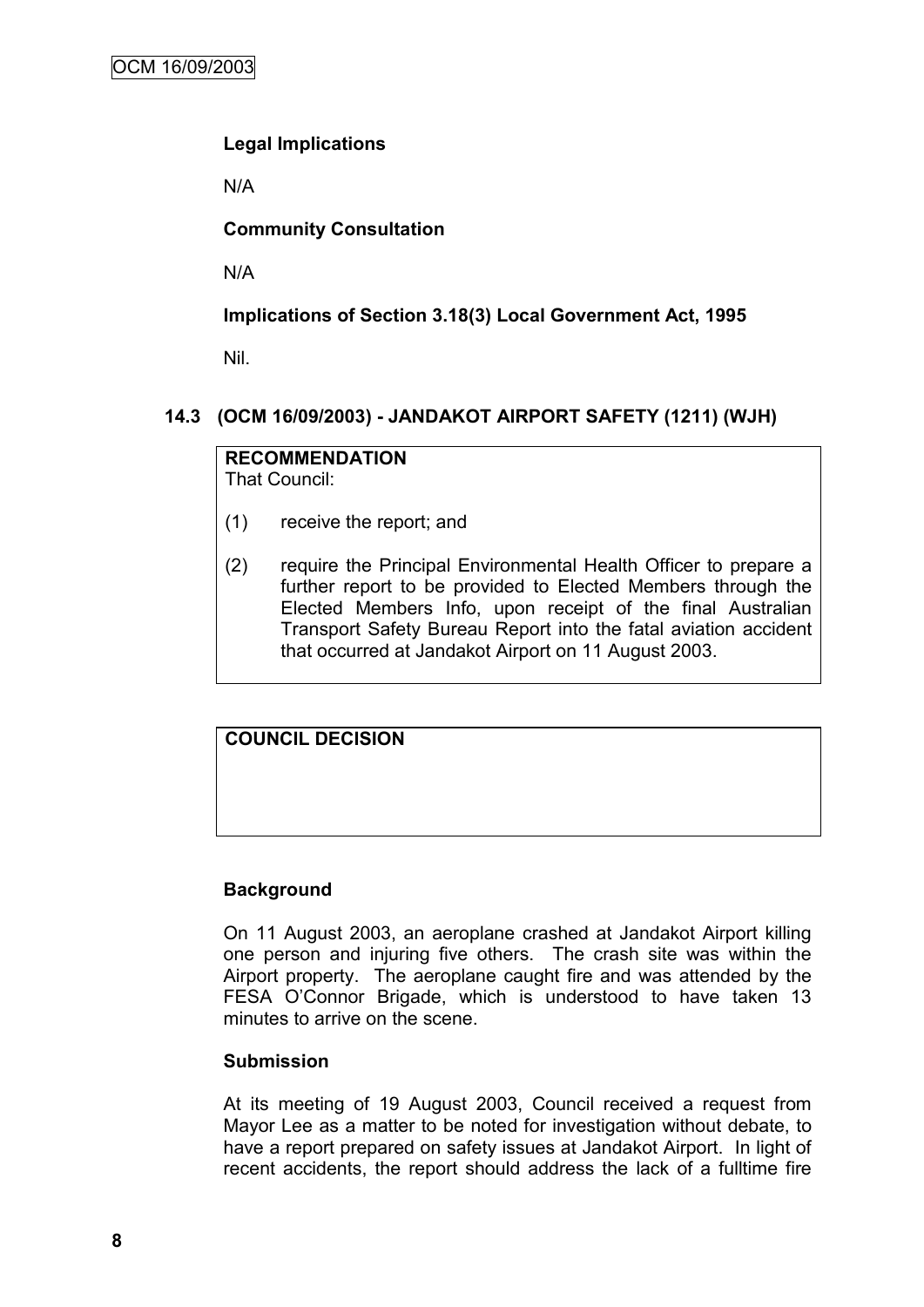service at one of Australia's busiest Airports, manning hours in the Control Tower and any other issues of safety that may be pertinent to the users of the airport and the residents of the City.

#### **Report**

The primary authority for investigating the fatal aviation accident that occurred at Jandakot Airport on 11 August 2003, is the Australian Transport Safety Bureau (ATSB). There will also be a Coronial enquiry.

The ATSB is a Bureau within the Commonwealth Department of Transport and Regional Services (DoTRS). The ATSB"s Director of Air Safety Investigation is responsible for the investigation of aircraft accidents, serious incidents, incidents and safety deficiencies within the aviation system.

The Civil Aviation Safety Authority (CASA) is another Commonwealth Government entity, which has responsibility for the safety regulation of civil air operations. CASA"s role is to investigate regulatory breaches and to assist ATSB with its inquiry

Airservices Australia (ASA) is a Commonwealth Government business enterprise providing air traffic management, air navigation infrastructure services and aviation rescue and firefighting. ASA does not have a formal role in the investigation of the accident.

A Memorandum of Understanding exists between ATSB and CASA, which sets out the processes and actions to be taken to maximise aviation safety outcomes and enhance public confidence in aviation safety.

The Principal Environmental Health Officer has written to ATSB requesting:

- confirmation of timing of investigation reports into the accident;
- copies of the reports as they become available;
- statistical information regarding accident and serious incident rates at Jandakot Airport; and
- comparative data for similar airports elsewhere in Australia.

Verbal agreement has been given to forward copies of the reports, as they become available.

The ATSB recently released a draft report "Aviation Safety Indicators 2002: A report on safety indicators relating to Australian aviation" for public comment. The report and discussion papers are available on the internet at [http://www.atsb.gov.gov.au/public/discuss/asi\\_2002.cfm.](http://www.atsb.gov.gov.au/public/discuss/asi_2002.cfm)

This report finds that: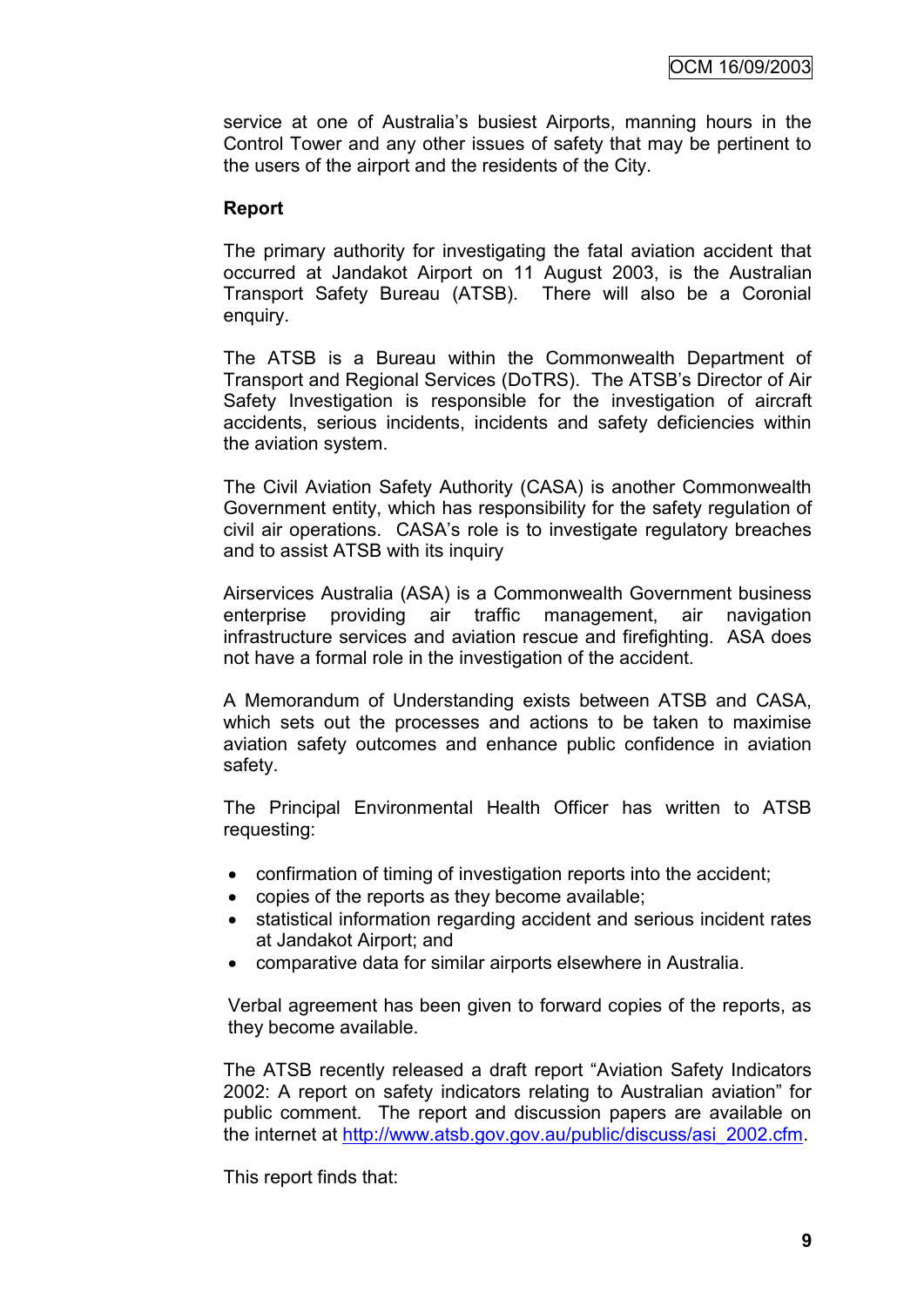- *"Total activity in the general aviation sector, as measured by hours flown, was relatively flat over the decade, with no significant trends in any of the types of operation within the sector."*
- *"There were 433 fatalities recorded in the general aviation sector from 1992 to 2002…"*
- *"The general aviation annual fatality rate (fatalities per 100,000 hours flown) was 49% lower in 2002 than in 1993, with 46 fatalities in 1993 and 23 in 2002."*
- *"The general aviation annual accident rate (accidents per 100,000 hours flown) declined by 48% between 1993 and 2002."*
- *"The general aviation accident rate (fatal accidents per 100,000 hours flown) declined by 54% between 1993 and 2002."*
- *"The general aviation annual accident rate and the general aviation fatal accident rate were found to exhibit statistically significant declining trends."*

The ATSB also publishes road fatality statistics. An analysis of available data shows that in the ten years between 1992 and 2001, (inclusive) 18,686 people died on Australian roads.

The following information has been provided by Jandakot Airport Holdings (JAH):

| • Airservices Tower Hours: |                   |
|----------------------------|-------------------|
| May-August                 | 0800 - 2000 hours |
| Sept – Apr                 | 0800 - 2100 hours |
|                            |                   |

| Circuit training hours: |                     |
|-------------------------|---------------------|
| Mon – Sat               | $0600 - 2230$ hours |
| Sunday                  | 0800 - 1800 hours   |

- JAH has in place an "Airport Emergency Plan" as required by the *Civil Aviation Safety Regulations 1998*.
- CASA carry out an annual airport safety audit, issuing audit reports and making recommendations for action.
- JAH as the Airport operator, carries out biennial Emergency Plan exercises, provides training to airport emergency agencies and operators and actively participates in the following safety related committees:
	- Jandakot Airport Emergency Committee
	- District Emergency Management Committee
	- Perth Airport Emergency Committee

The incidents recorded below eventuated due to either aircraft landing gear failure or failures during the landing and take off phase of operation. Major injuries to persons were sustained in only two of the reported crashes. Other incident categories, including full emergency and local standby, are not shown here.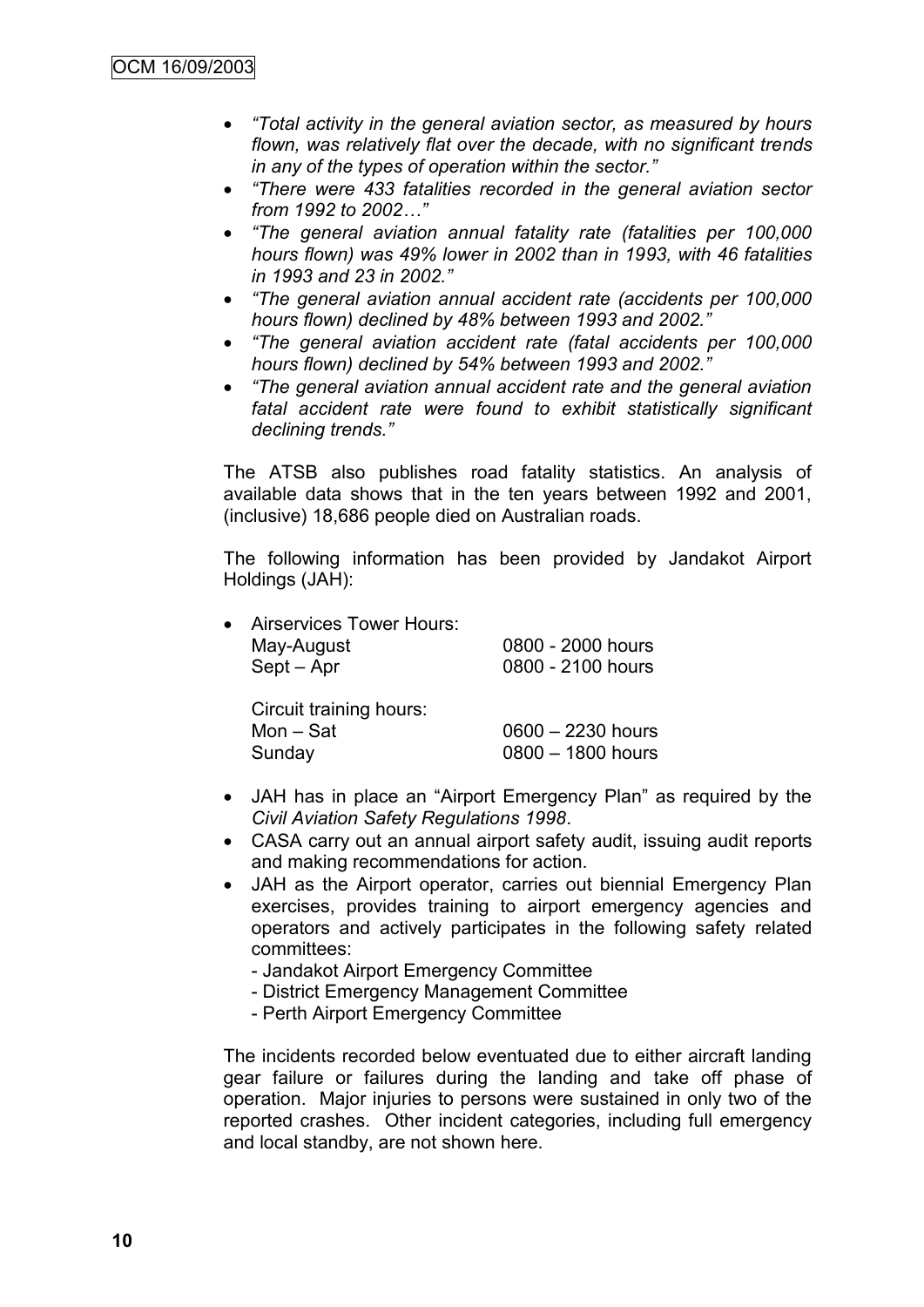| Year |   | <b>Total Crashes</b> |
|------|---|----------------------|
| 1999 |   |                      |
| 2000 |   |                      |
| 2001 | 3 |                      |
| 2002 | 8 |                      |
| 2003 | っ | (1 fatality)         |

The Airport Rescue and Firefighting Service was closed effective from 30 June 1991. Verbal advice from CASA confirms that under the provisions of the *Civil Aviation Safety Regulations 1998,* there is no obligation for such a service to be provided at Jandakot Airport.

Jandakot Airport is covered by the Fire and Emergency Services Authority fire services.

Verbal advice from the State Department of Planning and Infrastructure indicates that they do not have jurisdiction over safety at Jandakot Airport, they do not have a position regarding safety at Jandakot Airport, nor do they have the expertise to assess or comment on safety at Jandakot Airport.

From the above it appears that:

- General aviation accident and fatal accident rates have fallen significantly over the past 10 years.
- Compared to the number of aircraft movements at Jandakot Airport, the crash rate is very low.
- The airport operations are subject to regulation and regular safety audits by CASA.
- The provision of Rescue and Firefighting equipment is in accordance with regulatory requirements.
- The fatality that occurred as a result of the accident of 11 August 2003, appears to be a very rare occurrence.
- ATSB and Coronial enquiries into the fatal accident of 11 August is underway.

It could be that the ATSB report may make recommendations that satisfy the Mayor's concerns in respect to a fulltime fire service, manning hours in the control tower and other related safety issues. Because of this, it is considered premature for Council to undertake these investigations.

Considering all of this, it is recommended that Council resolve to receive this report and require the Principal Environmental Health Officer to prepare a further report upon receipt of the final Australian Transport Safety Bureau report into the fatal aviation accident that occurred at Jandakot Airport on 11 August 2003. This report will be provided to Elected Members through the Elected Members Info.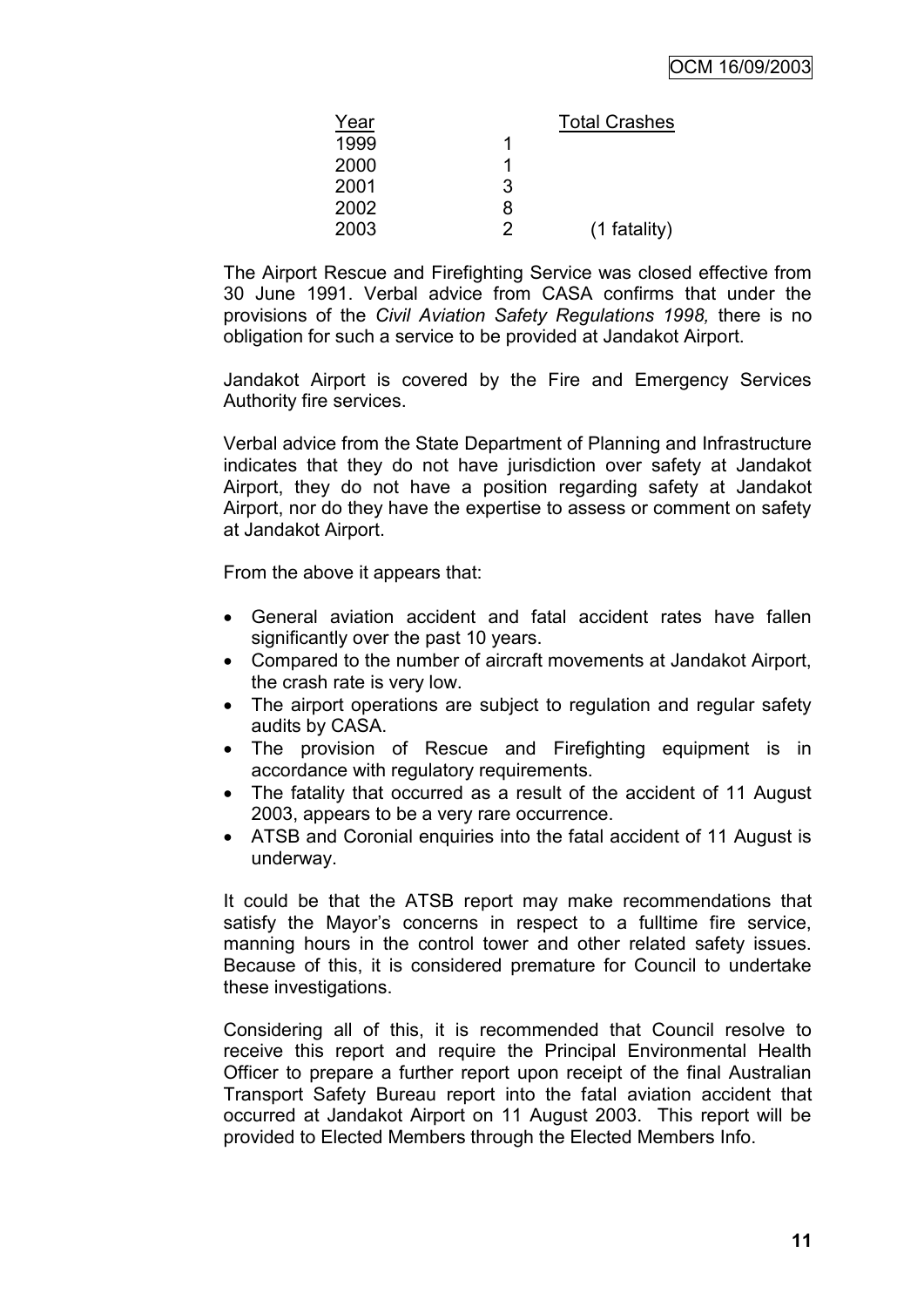#### **Strategic Plan/Policy Implications**

N/A

#### **Budget/Financial Implications**

N/A

#### **Legal Implications**

N/A

#### **Community Consultation**

Information collected from ATSB, JAH and CASA.

#### **Implications of Section 3.18(3) Local Government Act, 1995**

Regulation and control of aviation safety at Jandakot Airport and in the airspace above the City are the responsibility of the Commonwealth Government. Council activity in this area could be interpreted as inappropriate duplication of services provided by the Commonwealth Government.

#### **14.4 (OCM 16/09/2003) - PROPOSED CONCRETE BATCHING PLANT - LOT 28; 57 HOWSON WAY, BIBRA LAKE - OWNER: CEPTRE NOMINEES PTY LTD & CAREW NOMINEES PTY LTD - APPLICANT: W LUKIC (4109349) (VM) (ATTACH)**

## **RECOMMENDATION**

That Council:

(1) grant approval for the proposed Concrete Batching Plant on Lot 28; 57 Howson Way, Bibra Lake, subject to the following conditions:

Standard Conditions

- 1. Development may be carried out only in accordance with the terms of the application as approved herein and any approved plan.
- 2. Nothing in the approval or these conditions shall excuse compliance with all relevant written laws in the commencement and carrying out of the development.
- 3. Retaining wall(s) being constructed in accordance with a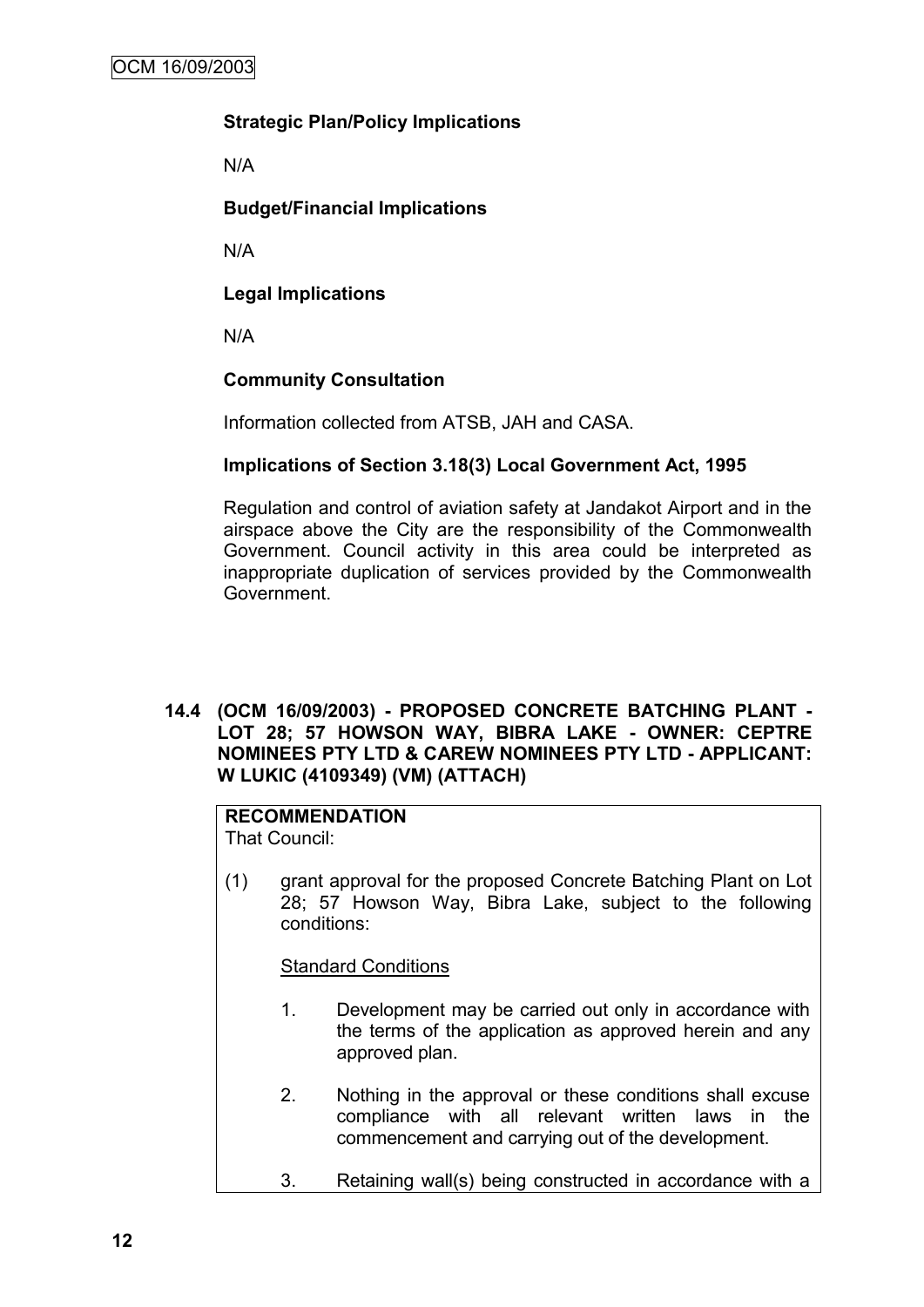suitably qualified Structural Engineer's design and a building licence being obtained prior to construction.

- 4. The premises shall be kept in a neat and tidy condition at all times by the owner/occupier to the satisfaction of the Council.
- 5. A plan or description of all signs for the proposed development (including signs painted on a building) shall be submitted to and approved by the Council as a separate application. The application (including detailed plans) and appropriate fee for a sign licence must be submitted to the Council prior to the erection of any signage on the site/building.
- 6. Landscaping and tree planting to be undertaken in accordance with the approved plan prior to the occupation of the site.
- 7. A landscape plan must be submitted to the Council and approved, prior to applying for building licence and shall include the following:-
	- (1) the location, number and type of existing and proposed trees and shrubs, including calculations for the landscaping area being in conformity with the City of Cockburn Greening Plan
	- (2) any lawns to be established
	- (3) any natural landscape areas to be retained;
	- (4) those areas to be reticulated or irrigated; and
	- (5) verge treatments
- 8. The gradient of cut and fill batters within a development which is set aside for drainage to be retained in a natural state are not to exceed 1 in 3, comprise clean fill and be stabilised, and areas which are proposed to be grassed and maintained abutting a natural area are to be separated by a physical barrier to the specification and satisfaction of the Council.
- 9. The carrying on of the development must not cause a dust and smoke nuisance to neighbours. The developer is required to submit a Dust Management Plan in accordance with the Council"s Guidelines for the Preparation of Dust Management Plans for development sites within the City of Cockburn. The Plan is to be approved by the Council"s Health Services prior to the commencement of earthworks and complied with during the life of the development. The burning of vegetation is prohibited.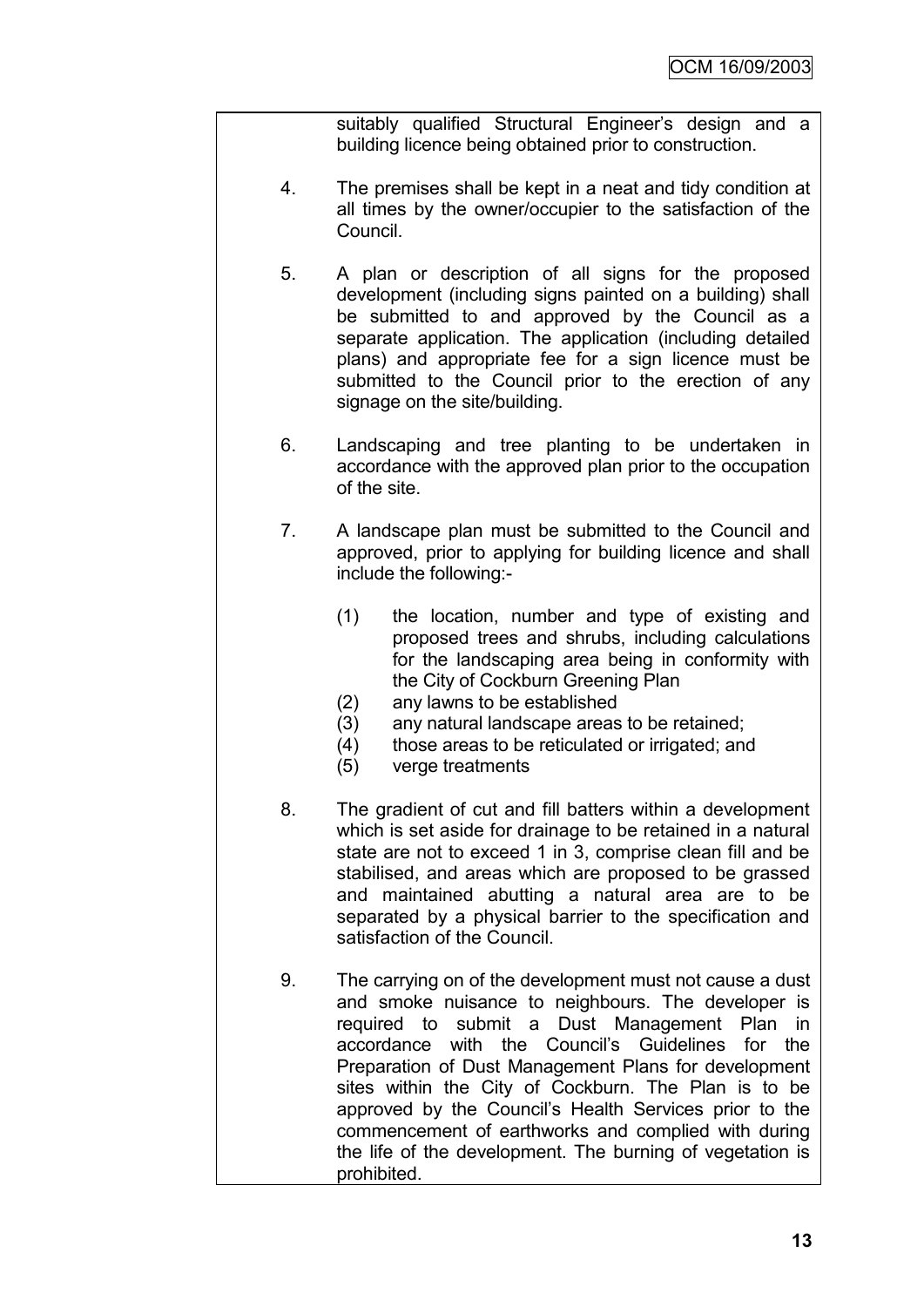- 10. Earthworks over the site and batters must be stabilised to prevent sand or dust blowing, and appropriate measures shall be implemented within the time and in the manner directed by the Council in the event that sand or dust is blown from the site.
- 11. All stormwater drainage shall be designed in accordance with the document entitled "Australian Rainfall and Runoff" 1987 (where amended) produced by the Institute of Engineers, Australia, and the design is to be certified by a suitably qualified practicing Engineer, to the satisfaction of the Council.
- 12. All stormwater being contained and disposed of on-site to the satisfaction of the Council.
- 13. An approved effluent disposal system to the satisfaction of Council's Health Service and/or the Department of Health must be installed prior to the occupation of any habitable building to be erected on the land. (Council"s Health Service)
- 14. A minimum of one disabled carbays designed in accordance with Australian Standard 2890.1 - 1993 is to be provided in a location convenient to, and connected to a continuous accessible path to, the main entrance of the building or facility. Design and signage of the bay(s) and path(s) is to be in accordance with Australian Standard 1428.1 - 1993. Detailed plans and specifications illustrating the means of compliance with this condition are to be submitted in conjunction with the Building Licence application.
- 15. Works depicted on the approved parking plan shall be maintained to the satisfaction of the Council.
- 16. The vehicle parking area shall be sealed, kerbed, drained and line marked in accordance with the approved plans and specifications certified by a suitably qualified practicing Engineer to the satisfaction of the Council.
- 17. Access onto the site shall be restricted to that shown on the plan approved by the Council.

#### Conditions to be Complied with Prior to Occupation

18. The landscaping must be completed in accordance with an approved detailed landscape plan, prior to the occupation of any building.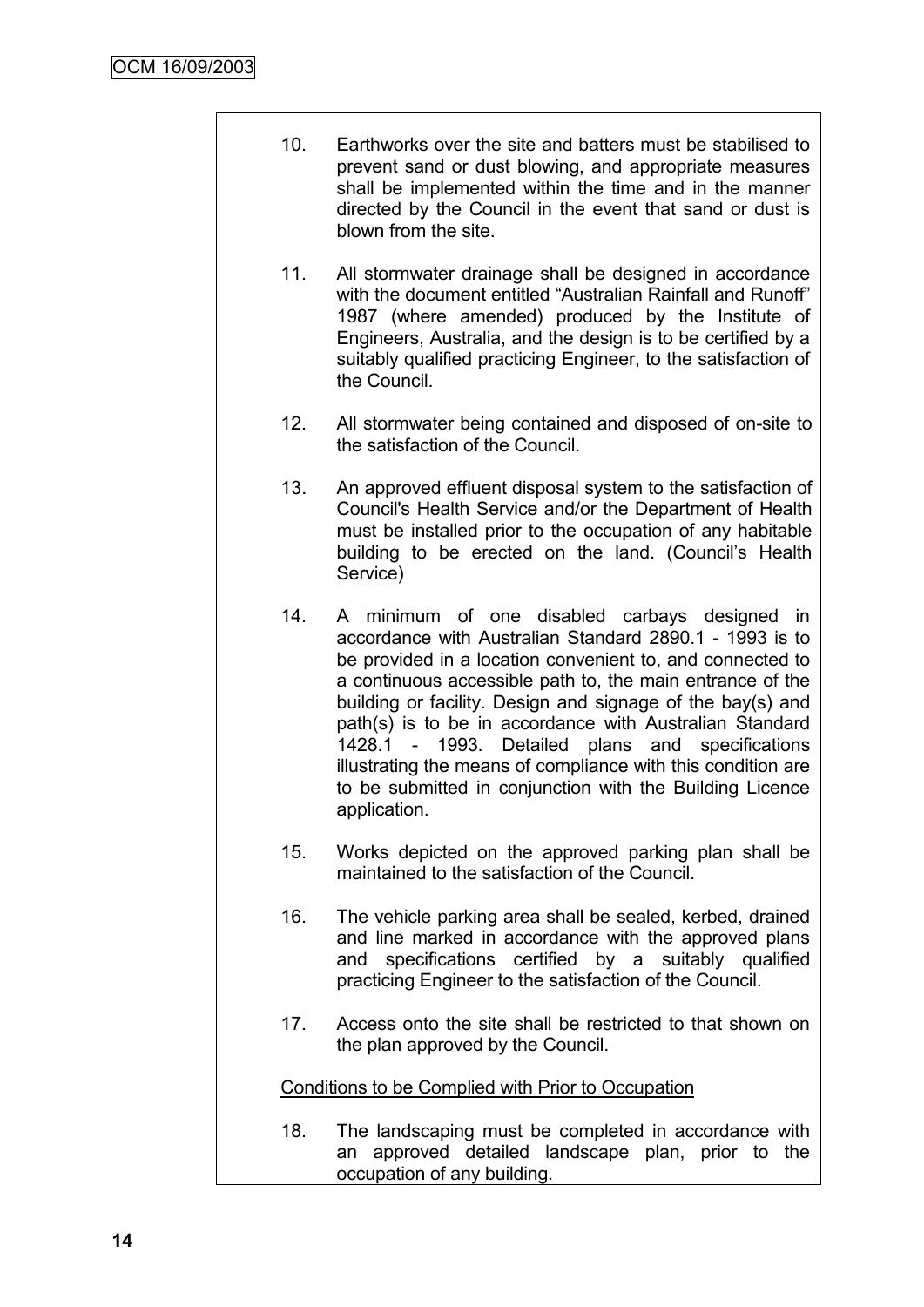19. Landscaping is to be undertaken in the street verge adjacent to the Lot(s) in accordance with the approved plans and be established prior to the occupation of the building; and thereafter maintained to the Council's satisfaction.

#### Special Conditions

- 20. The internal roadways to be sealed to Council"s satisfaction to ensure dust emissions from trucks are not a nuisance.
- 21. The approval of the Environmental Protection Authority is required prior to development under the provisions of the Environmental Protection Act 1986.

#### Standard Footnotes

- 1. This approval is issued by the Council under its Town Planning Scheme, and approvals or advice by other agencies may be required, and it is the responsibility of the applicant to ensure that all other approvals/advice are issued prior to commencing development or use of the land, and a copy of the approval/advice should be provided to the Council.
- 2. Until the Council has issued a Certificate of Classification under Regulation 20 of the Building Regulations 1989, there shall be no approval to use the building for the purposes of the development herein conditionally approved and the land shall not be used for any such purpose.
- 3. The development is to comply with the requirements of the Building Code of Australia.
- 4. Access and facilities for disabled persons is to be provided in accordance with the requirements of the Building Code of Australia.
- 5. The operations should comply with all environmental standards as specified in any works approvals, licence, conditions of approval applied under the *Environmental Protection Act 1986*.
- 6. The Council takes no responsibility or liability in respect to maintenance and reinstatement of any verge area landscaped as a condition of approval.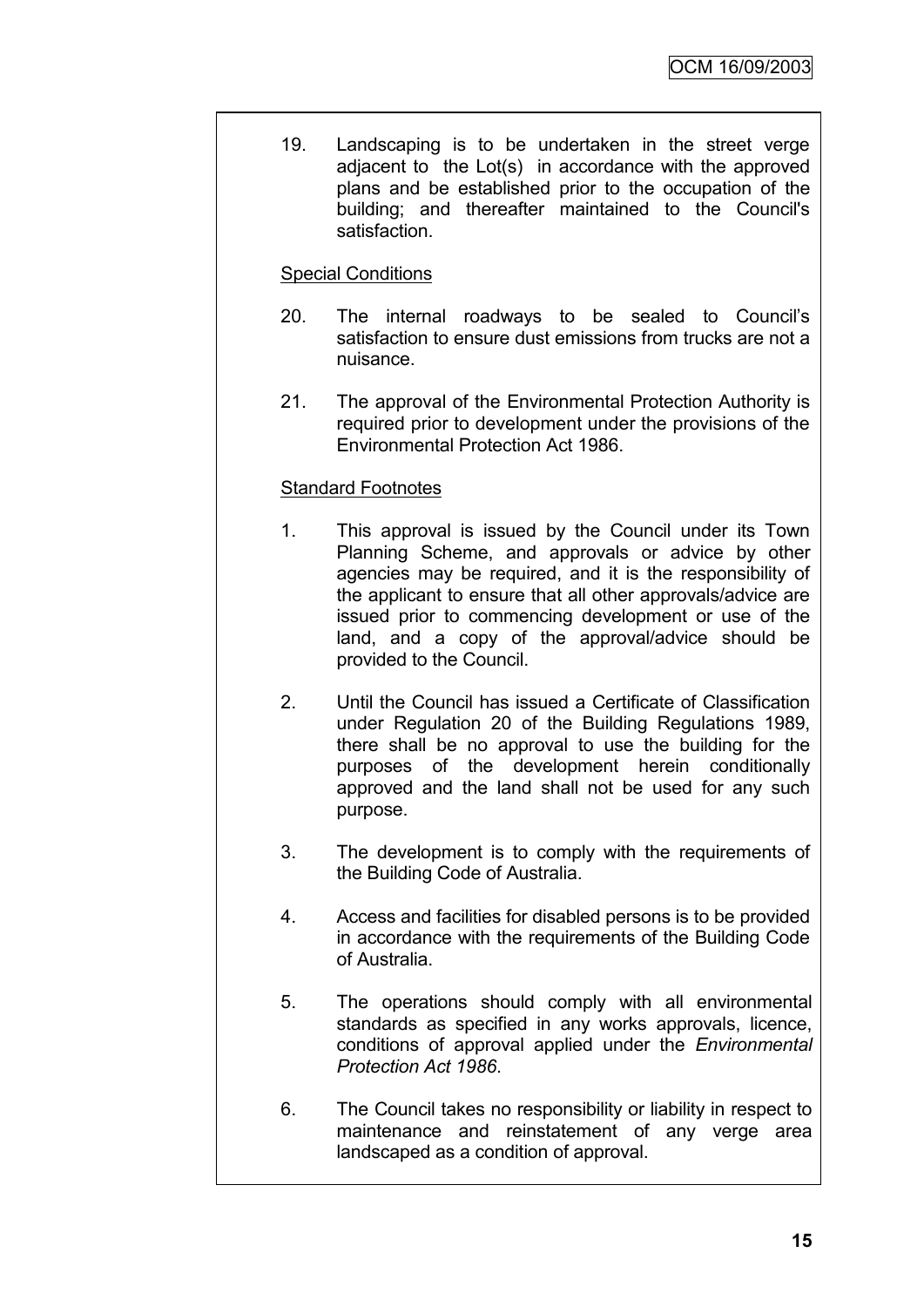|     | The development is to comply with the <i>Environmental</i><br>Protection Act 1986 which contains penalties where noise<br>limits exceed the prescribed by the Environmental<br>Protection (Noise) Regulations 1997. |
|-----|---------------------------------------------------------------------------------------------------------------------------------------------------------------------------------------------------------------------|
| (2) | issue a Schedule 9 Notice of Determination on Application for<br>Planning Approval to the applicant accordingly; and                                                                                                |
| (3) | advise those who lodged submissions of Council's decision.                                                                                                                                                          |

#### **COUNCIL DECISION**

#### **Background**

| ZONING:                                            | MRS:                            | Industrial |  |
|----------------------------------------------------|---------------------------------|------------|--|
|                                                    | TPS3:                           | Industry   |  |
| <b>LAND USE:</b><br><b>Concrete Batching Plant</b> |                                 |            |  |
| LOT SIZE:                                          | 2.4281ha                        |            |  |
| AREA:                                              | Approx. $1970m^2$ of site works |            |  |
| <b>USE CLASS:</b>                                  | Industry General (licensed)     |            |  |

#### **Submission**

Council has received an application dated 7 July 2003, from the landowner(s) of the subject property, Ceptre Nominees Pty Ltd & Carew Nominees Pty Ltd, for planning approval to develop a concrete batching plant on the site.

The proposed development includes the following site works:

- Entrance to the site being gained from Howson Way. Provision of a wide driveway (approximately 11m wide) and bitumen crossover.
- Minor site works to create the necessary falls for process water and stormwater management.
- Significant retaining wall structures may be required along the Western boundary.
- Excavation for mass concrete footings for silo, hoppers and below ground sumps and compensating basins.
- The development of the eastern portion of the site with a concrete batching plant incorporating cement storage silos (up to 19m in height), weigh hoppers (with dust covers), water tank, conveyors for the mixing of cement, sand and aggregate.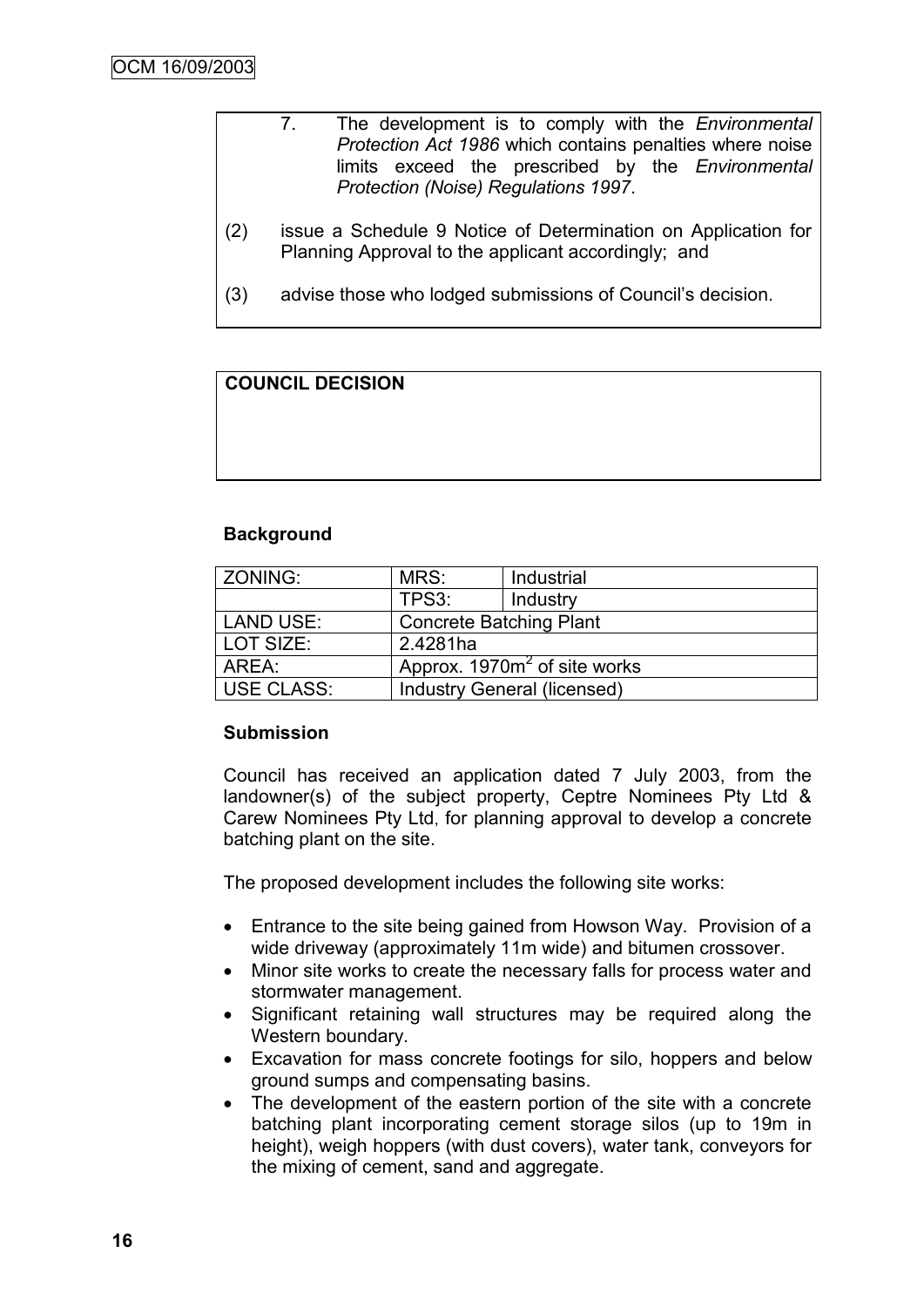- Ancillary structures including a slump stand, sumps, water tanks etc.
- Construction of product storage bins (tilt up concrete panels) with dust covers to 6m in height.
- A site office building incorporating a despatch office, lunchroom and toilet.
- Appropriate landscaping to Council requirements.
- Concrete seal portions of the site for vehicle and truck parking, loading and movements.

As part of the Development Application the applicant provided the following documents:

- Copy of Environmental Protection Authority Code of Practice 1991 Concrete Batching Plants.
- Description of Concrete Batching Plant and elevation drawings.

#### **Report**

The application complies with the car parking, building setbacks, building height/scale, landscaping and amenity provisions of the Scheme.

Concrete batching or cement products manufacturing land use require a license under the Environmental Protection Regulations 1987. As a license is required by the Department of Environmental Protection, the proposed use falls within the Use Class Category of "Industry General (licensed)".

The subject site is zoned "Industry" under the City of Cockburn Town Planning Scheme No.3. An "Industry General (licensed)" use is a "D" use within an Industry Zone under the Zoning Table of the Scheme. The Scheme specifies that a "D" use means that the use is not permitted unless the local government has exercised its discretion by granting planning approval. The application has been referred to Council for determination following receipt of submissions in objection from landowners of neighbouring properties.

The nature of the objections relate primarily to dust pollution from the concrete batching plant activities and the inappropriate location of the concrete batching plant in relation to existing neighbouring landuses, especially a grain storage premises and wool storage premises.

As part of the application the applicant prepared a Works Approval Application "Notice of Intent" and submitted to the Department of Environment (DOE) for approval as required by the legislation.

In addressing the concerns of dust pollution, the applicant has provided Council with a copy of the Department of Environmental Protection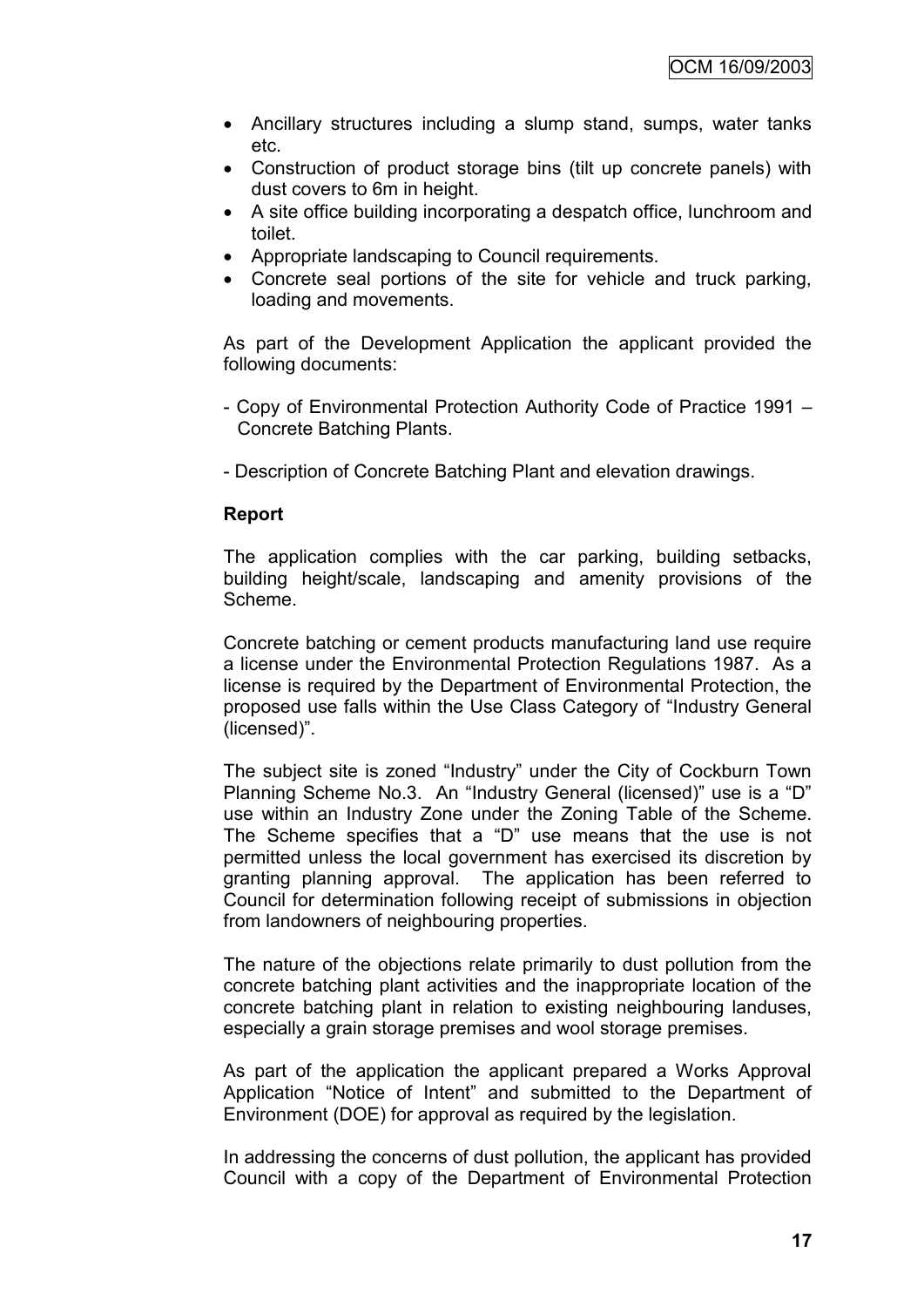Works Approval Application, which provides details on concrete batching dust management on-site. Verbal discussions between Council Health Services and staff of DOE indicate that the proposed concrete batching plant and dust management measures are acceptable in terms of the Environmental Code of Practice for Concrete Batching Plants. To date Council has not received a written response from the DOE in relation to the matter. However, DOE has advised that the proposed noise emissions from the Concrete Plant have been thoroughly addressed and that the proposed dust emissions should be no greater than the current use of the lot. DOE officers also advise that the Works Approval Application submitted is awaiting final approval.

To further explain the operations of the proposal with regards to the emission of dust from the operation, the applicant submitted a letter dated 2 September 2003 and this is attached to the Agenda.

#### **Conclusion**

As the application complies with the provisions of the City of Cockburn Town Planning Scheme No.3 and staff at the Department of Environment have verbally indicated that the proposal is acceptable, it is considered that the application can be conditionally approved, subject to conditions such as the implementation of a Dust Management Plan and the sealing of internal roads to address the impacts of dust and noise nuisance from the premises to adjoining properties. Given the above, the application is therefore recommended for approval with conditions.

#### **Strategic Plan/Policy Implications**

The Corporate Strategic Plan Key Result Areas which apply to this item are:-

- 1. Managing Your City
	- *"To conduct Council business in open public forums and to manage Council affairs by employing publicly accountable practices."*
- 2. Planning Your City
	- *"To ensure that the development will enhance the levels of amenity currently enjoyed by the community."*
	- *"To foster a sense of community within the district generally and neighbourhoods in particular."*
- 3. Conserving and Improving Your Environment
	- *"To conserve the character and historic value of the human and built environment."*
	- *"To ensure that the development of the district is undertaken in such a way that the balance between the natural and human environment is maintained."*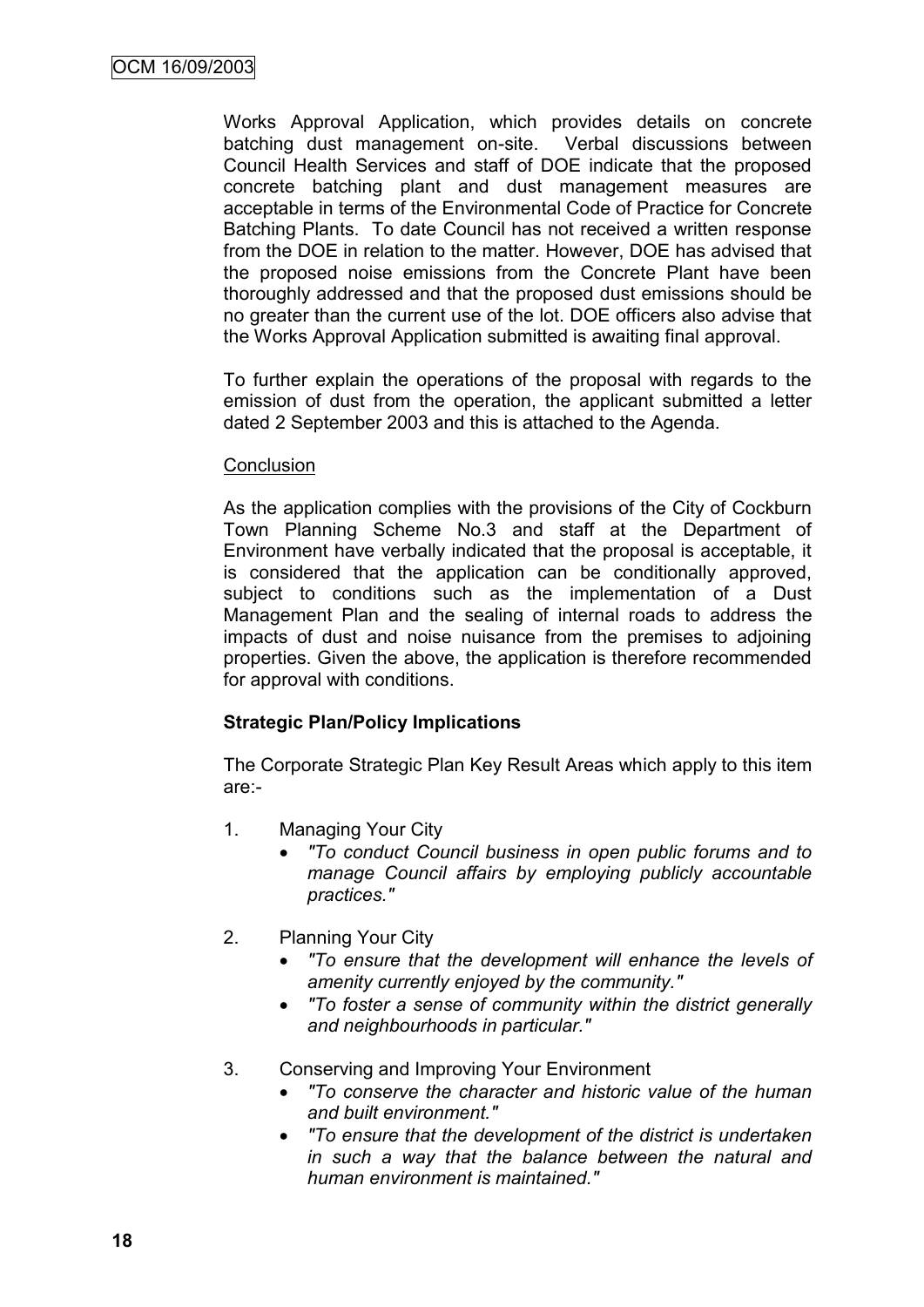The Council Policies which apply to this item are:-

APD17 Standard Development Conditions And Footnotes

#### **Budget/Financial Implications**

N/A

#### **Legal Implications**

N/A

#### **Public Consultation**

In accordance with the requirements of the Scheme, the proposal was advertised for comment in accordance with Clause 9.4.3. At the conclusion of the advertising period on 4 August 2003, five submissions were received, all objecting to the proposal. A copy of the submissions is included in the Agenda attachments.

#### **Implications of Section 3.18(3) Local Government Act, 1995**

Nil.

#### **14.5 (OCM 16/09/2003) - NOMINATION OF FRANKLAND PARK (RESERVE 27057) WATTLEUP ROAD, WATTLEUP, AS A BUSH FOREVER SITE (4412178) (AJB) (ATTACH)**

#### **RECOMMENDATION** That Council:

- 
- (1) advise the Department for Planning and Infrastructure Bush Forever Office that the City of Cockburn, being the responsible authority for the care, control and management of Frankland Reserve (R27057) agrees to the inclusion of Frankland Reserve as a Bush Forever site, subject to the Department for Planning and Infrastructure:
	- 1. acknowledging that an area of some 4.0 hectares in the south-eastern corner of the reserve is to be developed for active recreation purposes as and when the surrounding land is developed for residential purposes and this will not be affected by the inclusion of the Reserve as a Bush Forever site, given that 3.5 hectares in this location has already been cleared;
	- 2. agreeing to investigate the realignment of existing Frankland Avenue as shown in the Metropolitan Region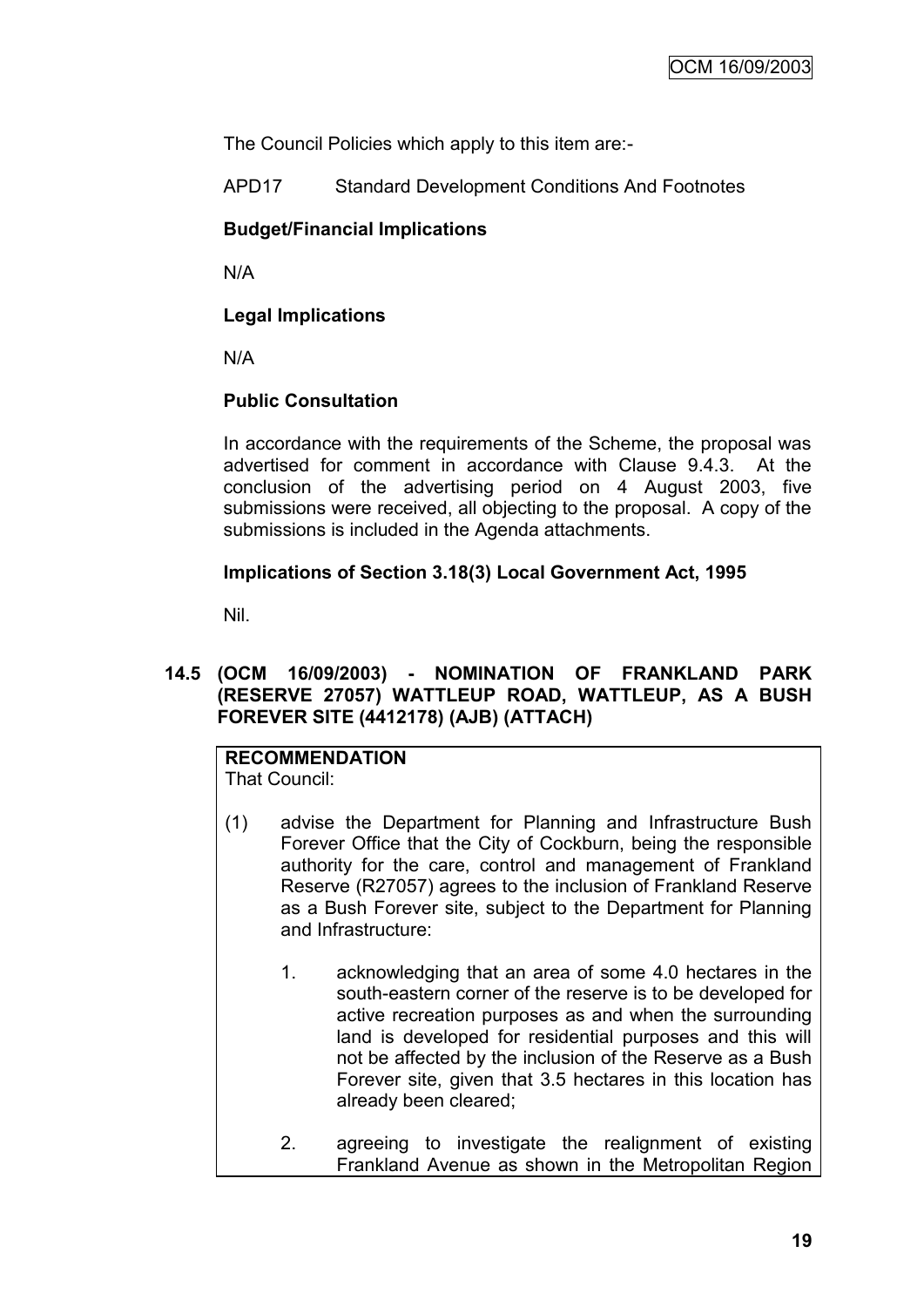Scheme and the proposed future alignment of Rowley Road, such that these reserves do not impinge on Frankland Reserve, so as to maximise the conservation values of the land; and

(2) advise landowners immediately adjacent to the reserve of Council"s decision.

**COUNCIL DECISION**

#### **Background**

Council at its meeting held on 16 March 1999, considered a report on Bush Plan (now Bush Forever) and resolved to forward a submission to the then Ministry for Planning which provided comments on Bush Plan and nominated additional sites for consideration to be included in Bush Plan. Nominated additional Site 6 was the Frankland Reserve.

At its meeting held on 17 July 2001 (Item 14.13), Council considered a report on the application to mine sand within Frankland Reserve and a possible land exchange and resolved not to support any proposed exchange and to strongly object to the mining of sand within Frankland Reserve.

Council at its meeting held on 21 August 2001, again considered the question of sand mining in Frankland Reserve and resolved to reconfirm its strong opposition to the sand mining within the land and instructed its Solicitor, McLeod & Co, to represent the Council in the Mining Warden"s Court to oppose the issue of a Mining Licence to Amity Holdings Pty Ltd to quarry sand from Frankland Reserve.

Council has not received any advice in respect to the determination of the mining application for Frankland Reserve.

#### **Submission**

The Bush Forever Office within the Department for Planning and Infrastructure has reviewed the proposed nomination of Frankland Reserve as a Bush Forever site and has concluded that the property contains bushland of regional significance.

The care, control and management of Frankland Reserve rests with the City of Cockburn and accordingly, the Bush Forever Office has sought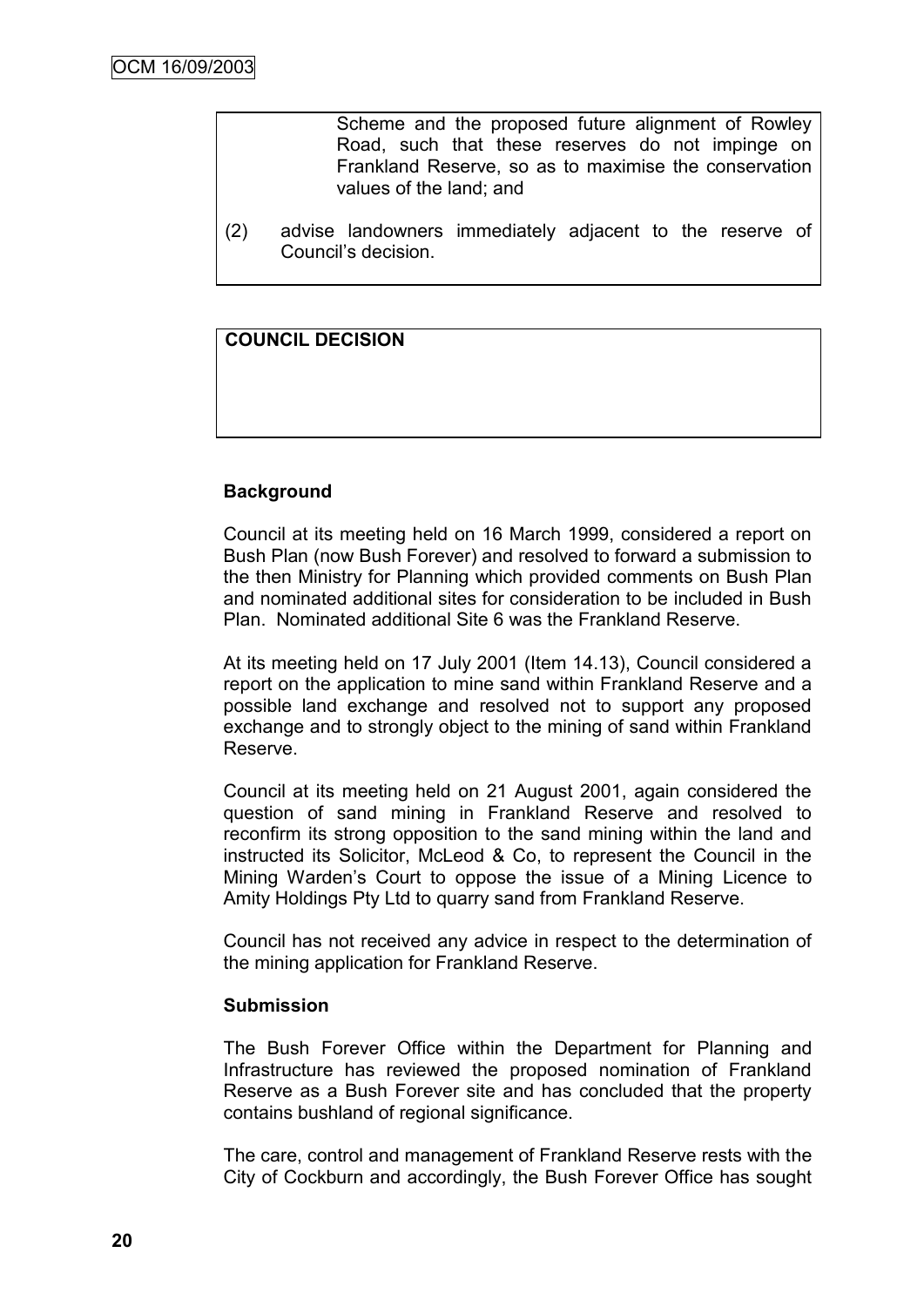Council"s formal agreement to include the reserve as a Bush Forever site. A copy of correspondence dated 26 July 2003, is included in the Agenda attachments.

#### **Report**

The following matters are pertinent in considering the nomination of Frankland Reserve as a Bush Forever site:

- 1. The nomination is in accordance with an earlier resolution of Council.
- 2. The nomination should be supported by local residents in the area. In response to the proposal to exchange Frankland Reserve for other land, the Frankland Reserve Community Committee in numerous letters, points out the recreational and conservation values of the land.
- 3. Planning of the future urban area around Frankland Reserve has identified the need for a 4 hectare active recreation area for development of playing fields and provision of clubroom facilities. The alternatives for this are to set aside a significant portion of a number of the private lots in the area which will necessitate difficult public open space provision arrangements, or the incorporation of the facility within Frankland Reserve.

Within Frankland Reserve there is an area in the south-eastern corner which has been previously cleared, that is of suitable size and of gentle grade, which has been identified as suitable for that purpose.

Given the need for an active recreation area and the suitability of a portion of Frankland Reserve, it is recommended that any acceptance of Frankland Reserve being nominated as a Bush Forever site be conditional upon this activity being acceptable.

The letter from the Bush Forever Office dated 26 July 2003, advises that more active recreation such as an oval located in an area that is completely cleared of native vegetation may be suitable if appropriately designed and managed to avoid impact on the surrounding regionally significant bushland. Council has a number of reserves which integrate both conservation and active recreation uses and it is considered that the management of the interface is not an issue.

4. Frankland Reserve has a total area of 24.28 hectares. Of that, an area of approximately 3.5 hectares has been cleared in the southeast corner, 1.5 hectares is reserved for the extension of Frankland/Hammond Road and 2.1 hectares is required for the future alignment of Rowley Road. Of the balance 17.18 hectares of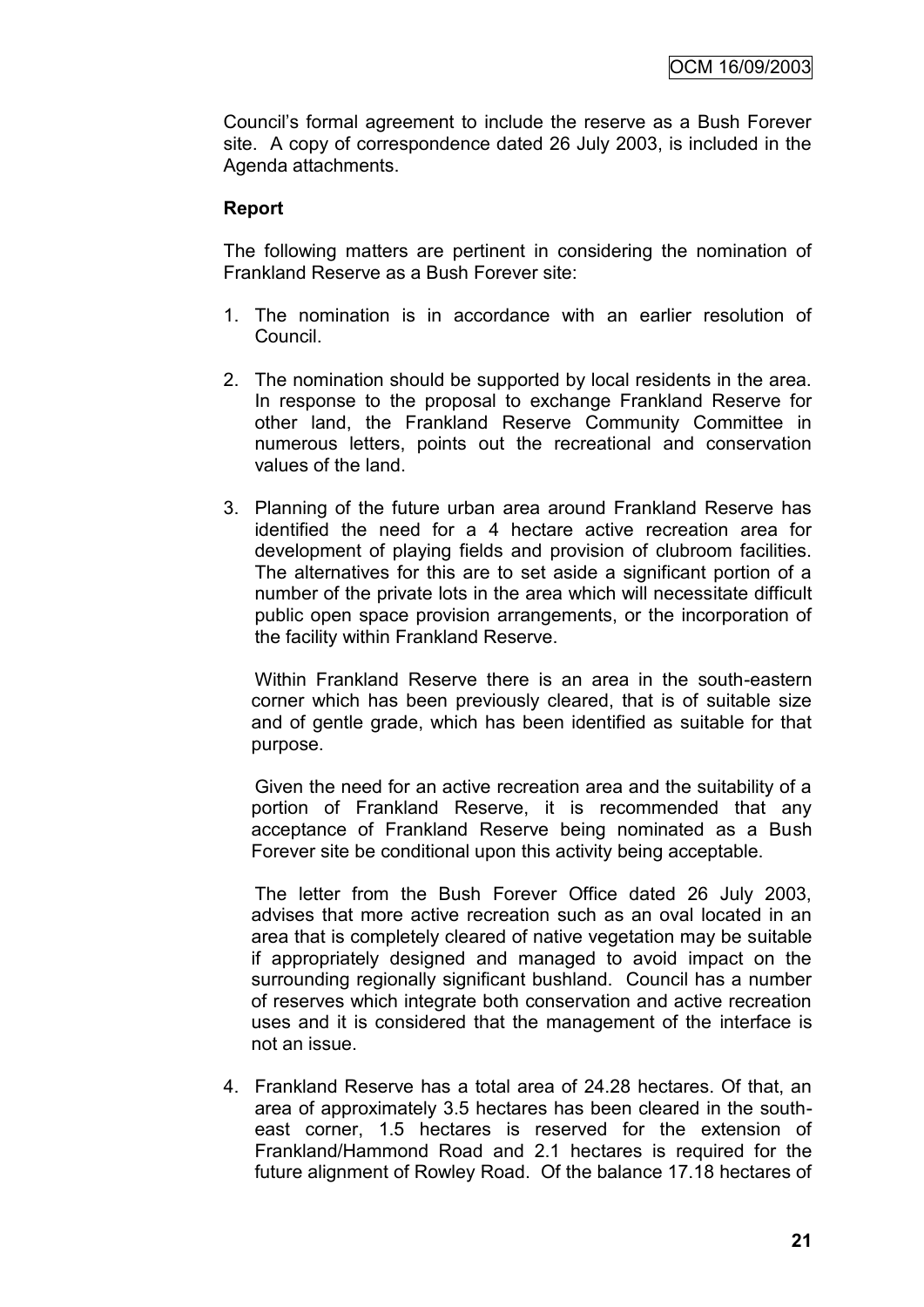land which is considered to be of conservation value, this is severed by the current alignment of Frankland/Hammond Road, leaving 2 areas being 3.32 hectares on the west and 13.86 hectares to the east.

It is considered that if Frankland Reserve is to be retained substantially for conservation purposes as a Bush Forever site, that the alignments of Rowley Road and Frankland/Hammond Road should be realigned and not be allowed to encroach on the reserve. This would maximise the area for conservation, diminish edge impacts and contribute to the easier management of the land.

Rowley Road is not in the Region Scheme at this time and accordingly, urgent consideration should be given by the Department for Planning and Infrastructure to the repositioning of the road reserve to the immediate south of Frankland Reserve. Frankland Reserve is already in the Metropolitan Region Scheme and the Department for Planning and Infrastructure should be requested to initiate an amendment to the Region Scheme to relocate the road reserve to the west of Frankland Reserve. A sketch showing the possible realignment of Rowley and Frankland Roads is included in the Agenda attachments.

The proposed realignment of Rowley and Frankland Roads is a view shared by Mr Jim Scott MLC, who in writing in support of the Frankland Reserve Community Committee"s stance against the proposed mining of Frankland Reserve, states:

"*to ensure that the reserve gains the protection it deserves, consideration needs to be given to rezoning of the reserve and reevaluation of road proposals in the vicinity of Frankland Reserve*."

- 5. Inclusion of Frankland Reserve as a Bush Forever site would provide significant support to the City now and in the future in preventing the mining of the land for sand.
- 6. Conclusions.

It is recommended that Council support the nomination of Frankland Reserve as a Bush Forever site, subject to:

- (i) Agreement by the Bush Forever Office that the degraded area in the south-east corner be available for development as an active recreation area as and when the surrounding land is developed for residential purposes.
- (ii) The Department for Planning and Infrastructure support and initiate actions to realign the existing Frankland Avenue reserve in the Metropolitan Region Scheme and the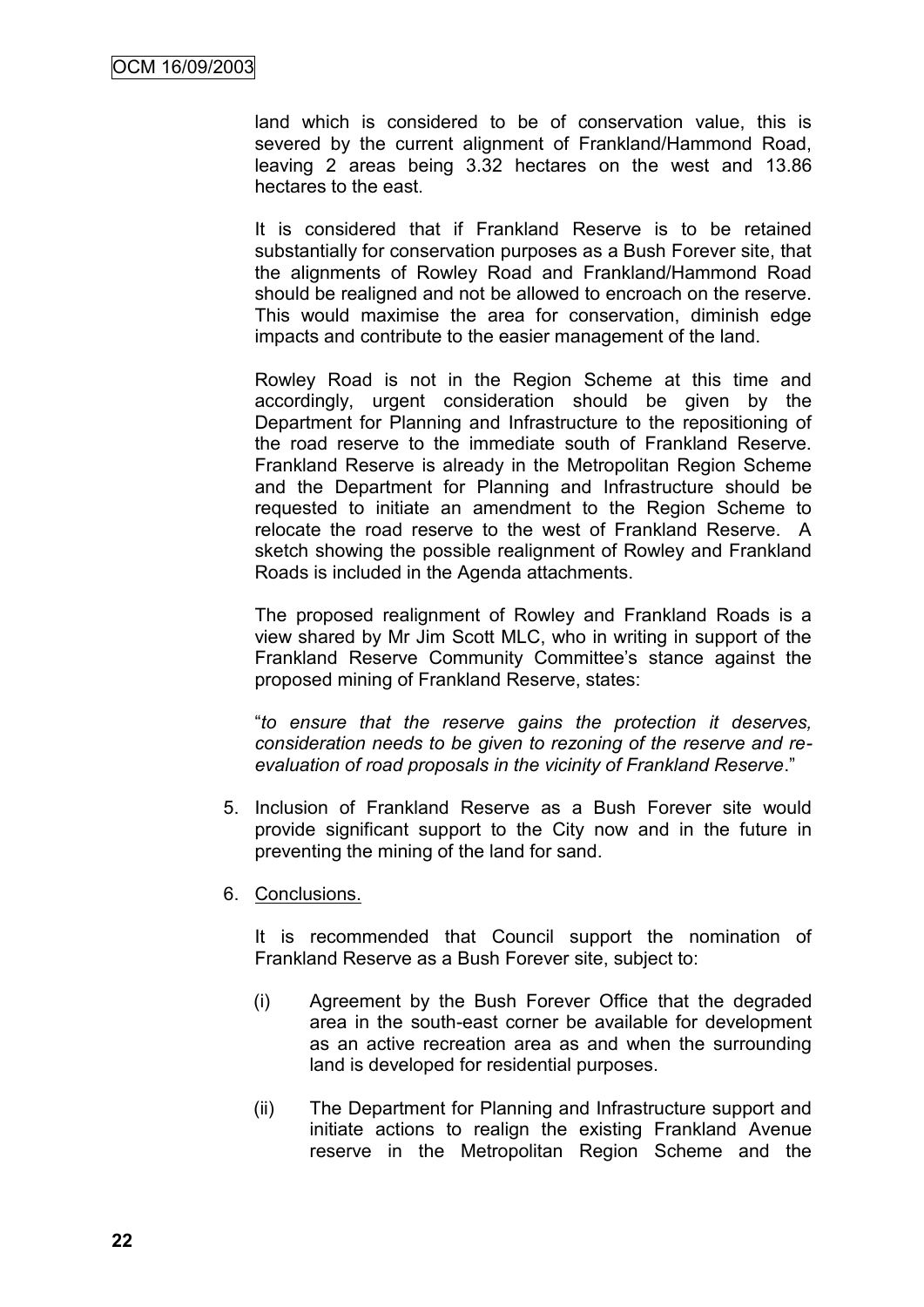proposed reservation for future Rowley Road so as to avoid Frankland Reserve.

#### **Strategic Plan/Policy Implications**

The Corporate Strategic Plan Key Result Areas which apply to this item are:-

- 3. Conserving and Improving Your Environment
	- *"To conserve the quality, extent and uniqueness of the natural environment that exists within the district."*
	- *"To conserve the character and historic value of the human and built environment."*
	- *"To ensure that the development of the district is undertaken in such a way that the balance between the natural and human environment is maintained."*

The Council Policies which apply to this item are:-

Nil

#### **Budget/Financial Implications**

N/A

#### **Legal Implications**

N/A

#### **Community Consultation**

Nil to date. Extensive public consultation will be required as part of any proposal to realign existing Frankland Avenue in the MRS and TPS No. 3.

#### **Implications of Section 3.18(3) Local Government Act, 1995**

Nil.

**14.6 (OCM 16/09/2003) - PROPOSED CHILD CARE CENTRE - LOT 1; 752 NORTH LAKE ROAD, SOUTH LAKE - OWNER: B & R INVESTMENTS (WA) PTY LTD - APPLICANT: LAND ALLIANCE PTY LTD (5515212) (JP) (ATTACH)**

### **RECOMMENDATION**

That Council:

(1) grant approval to the establishment and operation of a childcare centre for up to 72 children on Lot 1 (752) North Lake Road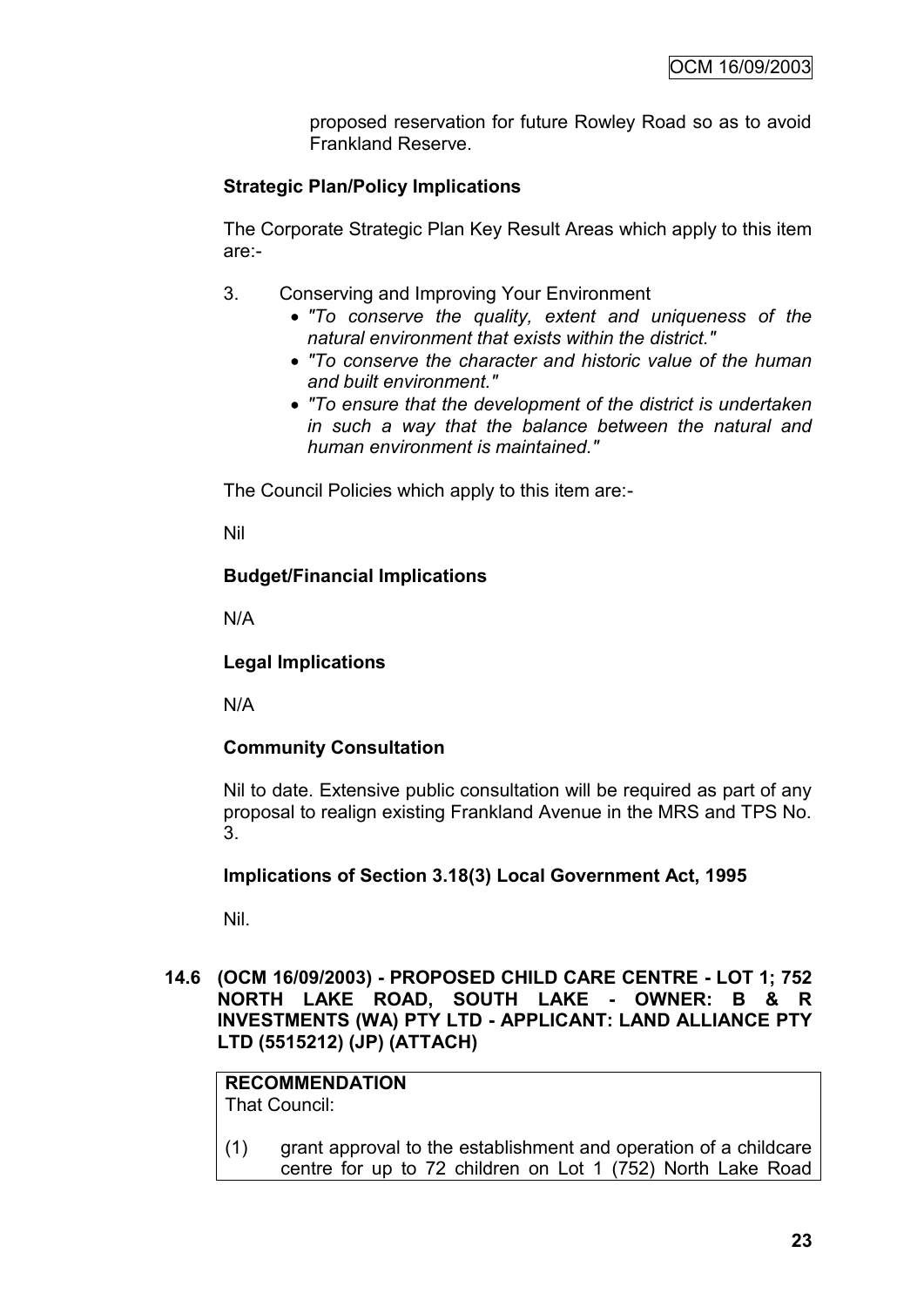South Lake, subject to the following conditions:

- 1. Development may be carried out only in accordance with the terms of the application as approved herein and any approved plan.
- 2. Nothing in the approval or these conditions shall excuse compliance with all relevant written laws in the commencement and carrying out of the development.
- 3. No person shall install or cause or permit the installation of outdoor lighting otherwise than in accordance with the requirements of Australian Standard AS 4282 – 1997 "Control of the Obtrusive Effects of Outdoor Lighting".
- 4. Retaining wall(s) being constructed in accordance with a suitably qualified Structural Engineer's design and a building licence being obtained prior to construction.
- 5. The hours of operation are limited to 7am to 6pm Monday to Friday.
- 6. Landscaping and tree planting to be undertaken in accordance with the approved plan prior to the occupation of the site.
- 7. A landscape plan must be submitted to the Council and approved, prior to applying for building licence and shall include the following:-
	- (1) the location, number and type of existing and proposed trees and shrubs, including calculations for the landscaping area being in conformity with the City of Cockburn Greening Plan;
	- (2) any lawns to be established;
	- (3) any natural landscape areas to be retained;
	- (4) those areas to be reticulated or irrigated; and
	- (5) verge treatments.
- 8. Earthworks over the site and batters must be stabilised to prevent sand or dust blowing, and appropriate measures shall be implemented within the time and in the manner directed by the Council in the event that sand or dust is blown from the site.
- 9. All stormwater drainage shall be designed in accordance with the document entitled "Australian Rainfall and Runoff" 1987 (where amended) produced by the Institute of Engineers, Australia, and the design is to be certified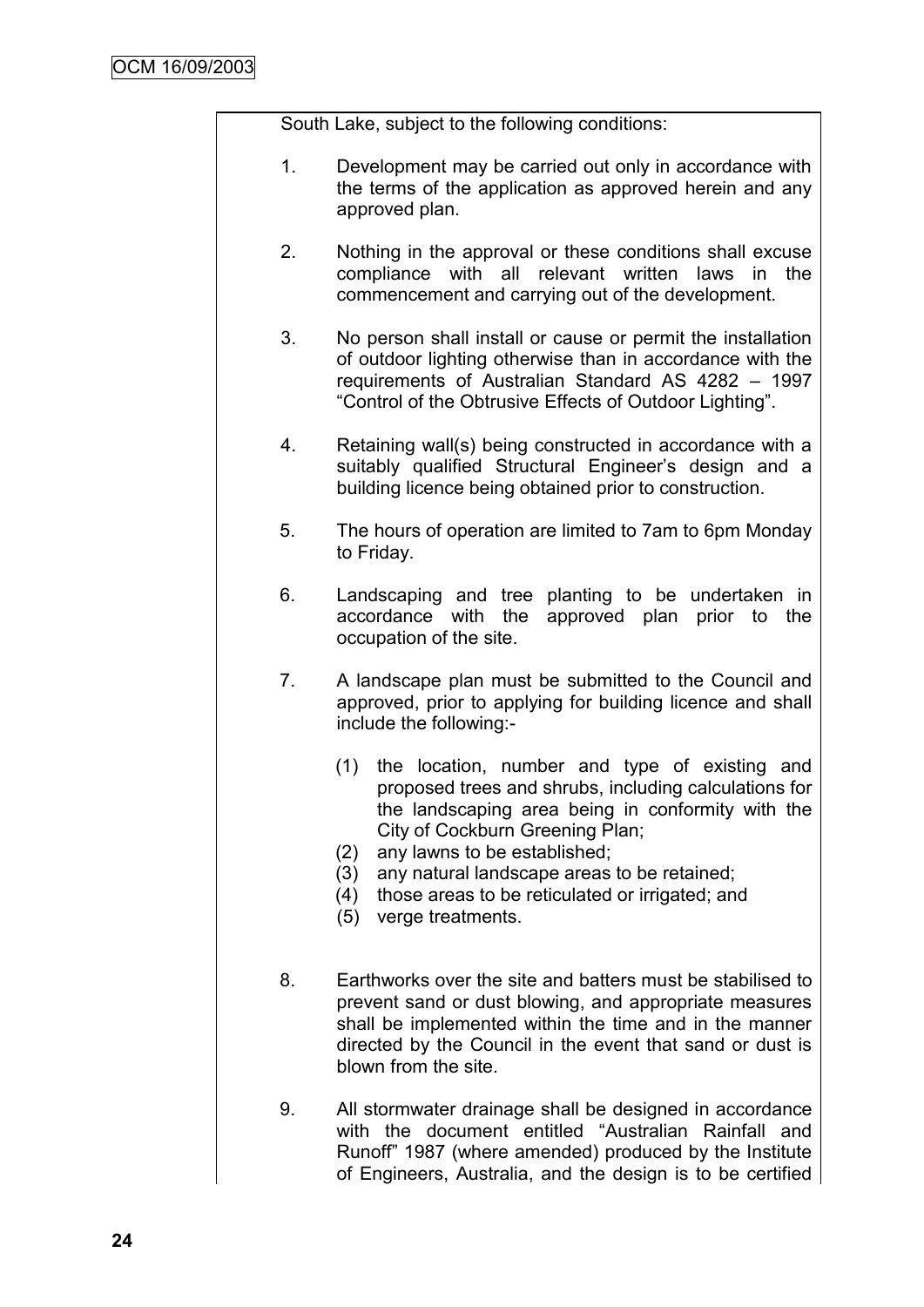by a suitably qualified practicing Engineer and designed on the basis of a 1:10 year storm event, to the satisfaction of the Council.

- 10. All stormwater being contained and disposed of on-site to the satisfaction of the Council.
- 11. A minimum of 1 disabled carbay designed in accordance with Australian Standard 2890.1 – 1993 is to be provided in a location convenient to, and connected to a continuous accessible path to, the main entrance of the building or facility. Design and signage of the bay(s) and path(s) is to be in accordance with Australian Standard 1428.1 – 1993. Detailed plans and specifications illustrating the means of compliance with this condition are to be submitted in conjunction with the Building Licence application.
- 12. The vehicle parking area shall be sealed, kerbed, drained and line marked in accordance with the approved plans and specifications certified by a suitably qualified practicing Engineer to the satisfaction of the Council.
- 13. Refuse bins shall be provided adequate to service the development and the bins are to be screened from view to the satisfaction of the Council before the development is occupied or used.

#### Special Conditions

1. A masonry wall not less than 2 metres in height shall be constructed along the boundary with the adjoining Residential Zoned land as marked on the approved plan.

#### **Footnotes**

- 1. The development is to comply with the requirements of the Building Code of Australia.
- 2. This approval is issued by the Council under its Town Planning Scheme, and approvals or advice by other agencies may be required, and it is the responsibility of the applicant to ensure that all other approvals/advice are issued prior to commencing development or use of the land, and a copy of the approval/advice should be provided to the Council.
- 3. Until the Council has issued a Certificate of Classification under Regulation 20 of the Building Regulations 1989, there shall be no approval to use the building for the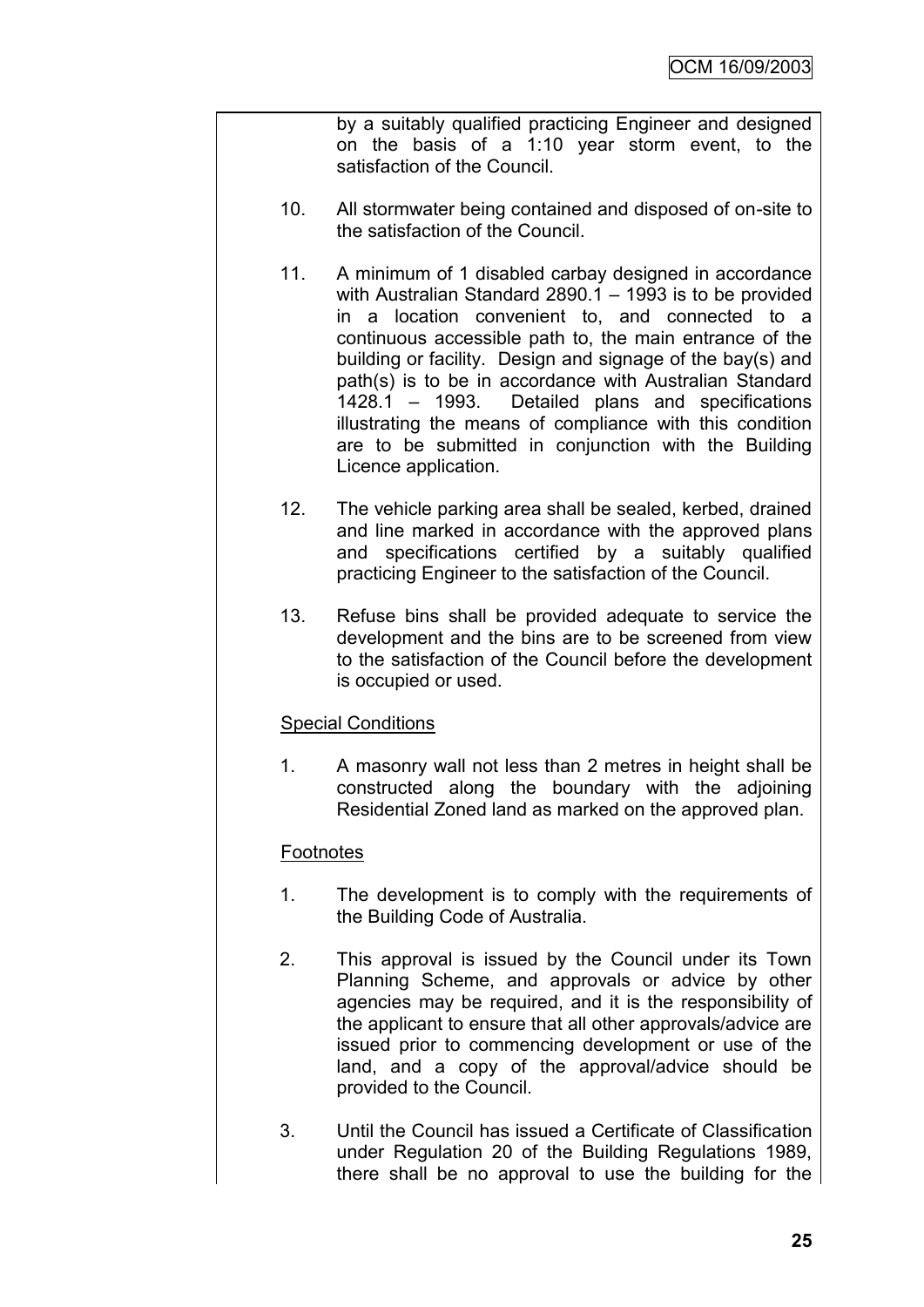purposes of the development herein conditionally approved and the land shall not be used for any such purpose.

- 4. Access and facilities for disabled persons is to be provided in accordance with the requirements of the Building Code of Australia.
- 5. The development is to comply with the Environmental Protection Act 1986 which contains penalties where noise limits exceed the prescribed by the Environmental Protection (Noise) Regulations 1997.
- 6. The development site should be connected to the reticulated sewerage system of the Water Corporation before commencement of any use.
- 7. Uncovered parking bays shall be a minimum of 5.5 x 2.5 metres, clearly marked on the ground and served by a 6 metre wide paved accessway.
- (2) issue a Schedule 9 Notice of Determination on Application for Planning Approval to the applicant accordingly.
- (3) advise those who lodged submissions of the Council decision.

# **COUNCIL DECISION**

#### **Background**

| ZONING:    | MRS: Urban                    |                                            |  |
|------------|-------------------------------|--------------------------------------------|--|
|            |                               | TPS3:   Mixed Business - Restricted Use 10 |  |
| LAND USE:  | Vacant land                   |                                            |  |
| LOT SIZE:  | 8383m <sup>2</sup>            |                                            |  |
| AREA:      | $426m2$ building              |                                            |  |
| USE CLASS: | Child Care Premises ("D" Use) |                                            |  |

#### **Submission**

Council has received an application dated 23 April 2003, for planning approval to develop a childcare centre on Lot 1 (752) North Lake Road,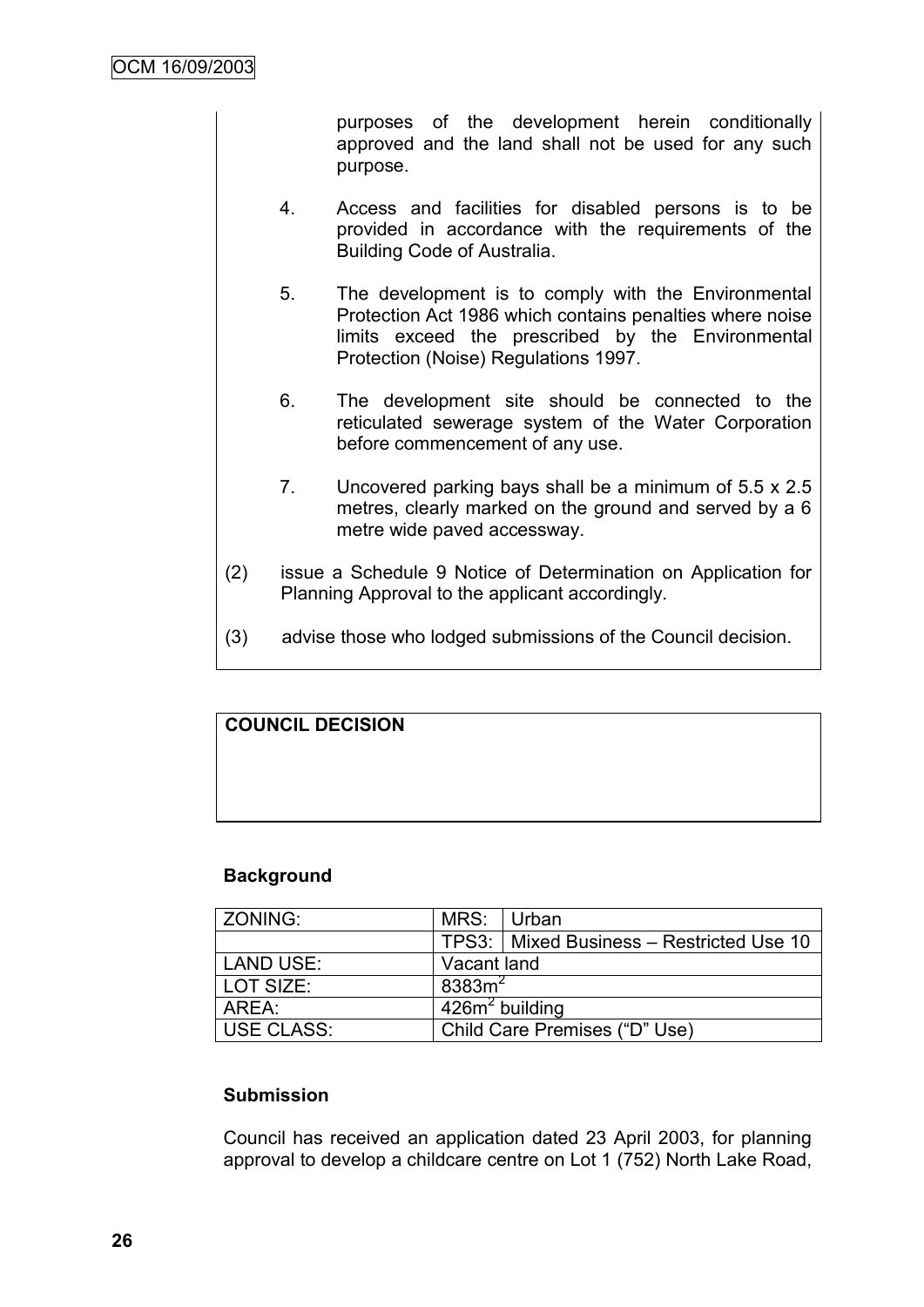South Lake. Lot 1 is situated on the corner of North Lake Road and Rimmington Court, South Lake.

The proposed childcare centre is designed to cater for up to 72 children from ages  $0 - 6$  years with up to 11 staff on site. The design of the childcare centre facility has a domestic appearance and will be constructed in brick for the walls and zincalume custom orb for the roof. A total of 19 car parking bays are provided on site with landscape areas along the Rimmington Court frontage and also integrated within the development. The operational hours of the childcare centre would be the same as normal opening hours of childcare centres in Perth, being from 7am to 6pm Monday to Friday.

Initially, the applicant proposed the childcare centre to be located on the corner of Lot 1 with frontage to North Lake Road and access/egress from Rimmington Court. The design was amended following discussions between the applicant and Council Planning and Engineering Services, in particular, in relation to traffic planning and management for the future commercial development of the site as a whole and the anticipated future increase in traffic movement along North Lake Road. It was considered more suitable for the childcare centre to be relocated towards the rear of the site with frontage only to Rimmington Court. The reconfiguration of the childcare centre away from the North Lake Road frontage also addressed the safety and health of children attending the facility specifically in relation to noise and possible health implications associated with vehicle emissions. The amended plan also provides opportunity for an internal service road to be developed as part of the future commercial development of the balance of the site. The amended design reflects a better outcome for future traffic movement and flow on-site both in terms of traffic safety, in particular access/egress to and from North Lake Road.

A copy of the amended site plan, elevations and concept plan for Lot 1 are contained in the agenda attachments.

#### **Report**

#### Zoning

The subject site is zoned "Mixed Business – Restricted Use 10" ("RU10") under the City of Cockburn Town Planning Scheme No.3. The provisions of RU10 do not prohibit the development of a "Child Care Premises" however, the "Design and Application Requirements" of RU10 specify certain restrictions and requirements for any development on the site. These are as follows:

- A masonry wall not less than 2 metres in height shall be constructed along boundaries with land zoned Residential.
- No vehicular access being permitted to Labyrinth Way.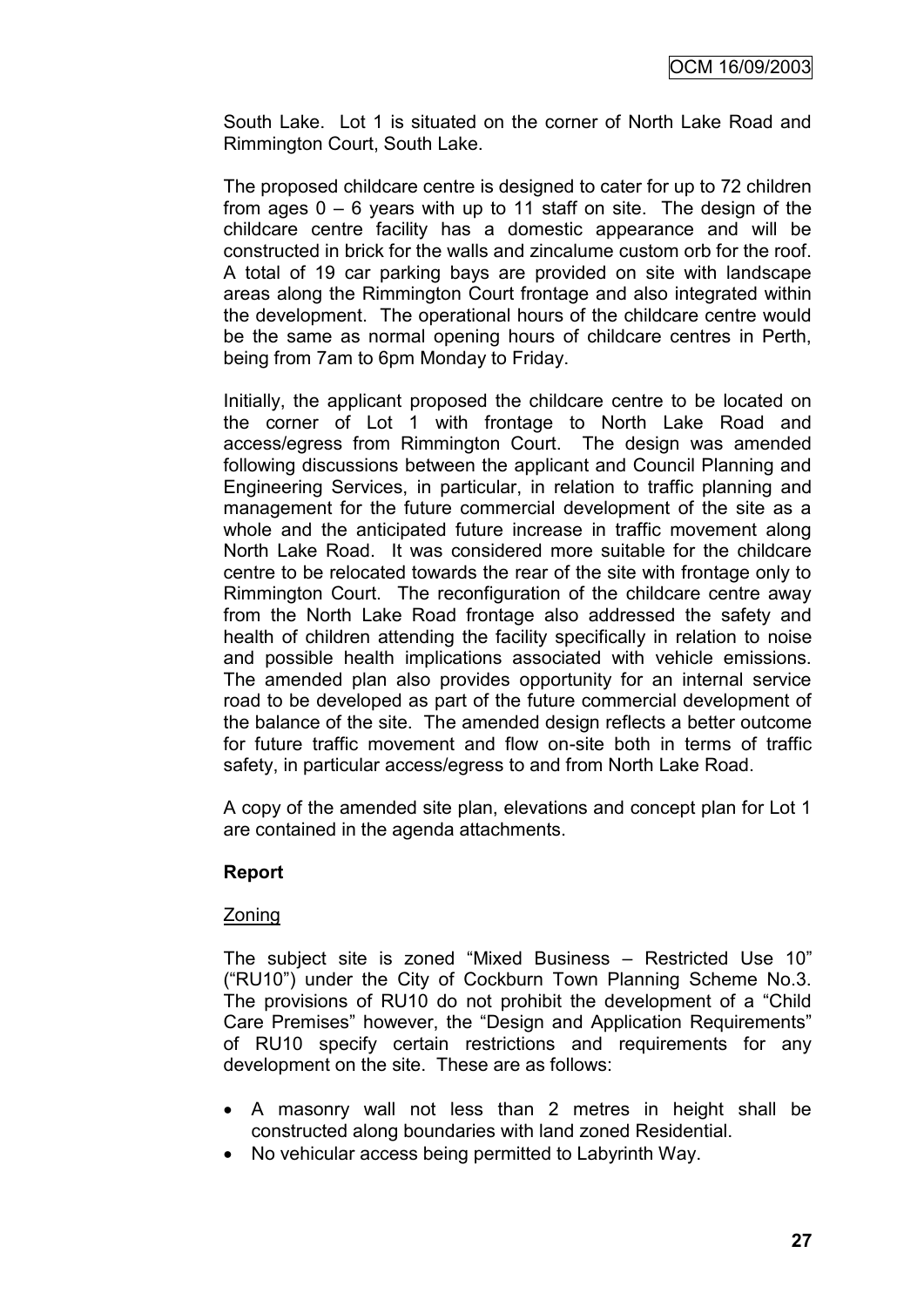- Preparation of a traffic and circulation study by a suitably qualified and independent consultant at the developer's cost, to the Council's satisfaction.
- Information of the possible impact of lighting and noise on the adjoining residences being submitted by the developer to the satisfaction of the Council.
- The development application being advertised for public comment to the satisfaction of the Council.

A "Child Care Premises" is a "D" use within a Mixed Business Zone under the Zoning Table of the Scheme. The Scheme specifies that a "D" use means that the use is not permitted unless the local government has exercised its discretion by granting planning approval. The application has been referred to Council for determination following receipt of submissions in objection from landowners of adjoining properties.

#### Community Consultation

The proposal was advertised for comment on two occasions due to changes in the location of the Child Care Centre on the site. At the conclusion of the advertising period, six(6) submissions were received, with two of those submissions objecting to the proposal. The following table is a summary of the submissions received:

| <b>Submitter</b>        | Objection/             | <b>Summary of Submission</b>          |  |  |
|-------------------------|------------------------|---------------------------------------|--|--|
|                         | <b>Support/Neutral</b> |                                       |  |  |
| E & T Petrone           | No Objection           | No Objection                          |  |  |
| 1 Impson Gardens        |                        |                                       |  |  |
| South Lake              |                        |                                       |  |  |
| F & L Ryan              | No Objection           | No objection provided a traffic study |  |  |
| Rimmington<br>6         |                        | does not identify problems.           |  |  |
| Court                   |                        |                                       |  |  |
| South Lake              |                        |                                       |  |  |
| M Pollard               | No Objection           | No objection provided parking does    |  |  |
| Unit 2/13               |                        | not spill into Rimmington Court.      |  |  |
| <b>Rimmington Court</b> |                        |                                       |  |  |
| South Lake              |                        |                                       |  |  |
| N Mawson                | Objection              | Development will<br>lead<br>to<br>a   |  |  |
| Unit 8/13               |                        | significant increase in traffic.      |  |  |
| <b>Rimmington Court</b> |                        | Increase in noise from facility and   |  |  |
| South Lake              |                        | traffic would disadvantage<br>shift   |  |  |
|                         |                        | workers' sleep patterns.              |  |  |
| T Glen                  | Objection              | Child Care Centre would de-value      |  |  |
| 9/13<br>Unit            |                        | surrounding properties and reduce     |  |  |
| <b>Rimmington Court</b> |                        | the range of tenants.                 |  |  |
| South Lake              |                        |                                       |  |  |
| E & O McGuire           | No Objection           | No Objection                          |  |  |
| Unit11/13               |                        |                                       |  |  |
| <b>Rimmington Court</b> |                        |                                       |  |  |
| South Lake              |                        |                                       |  |  |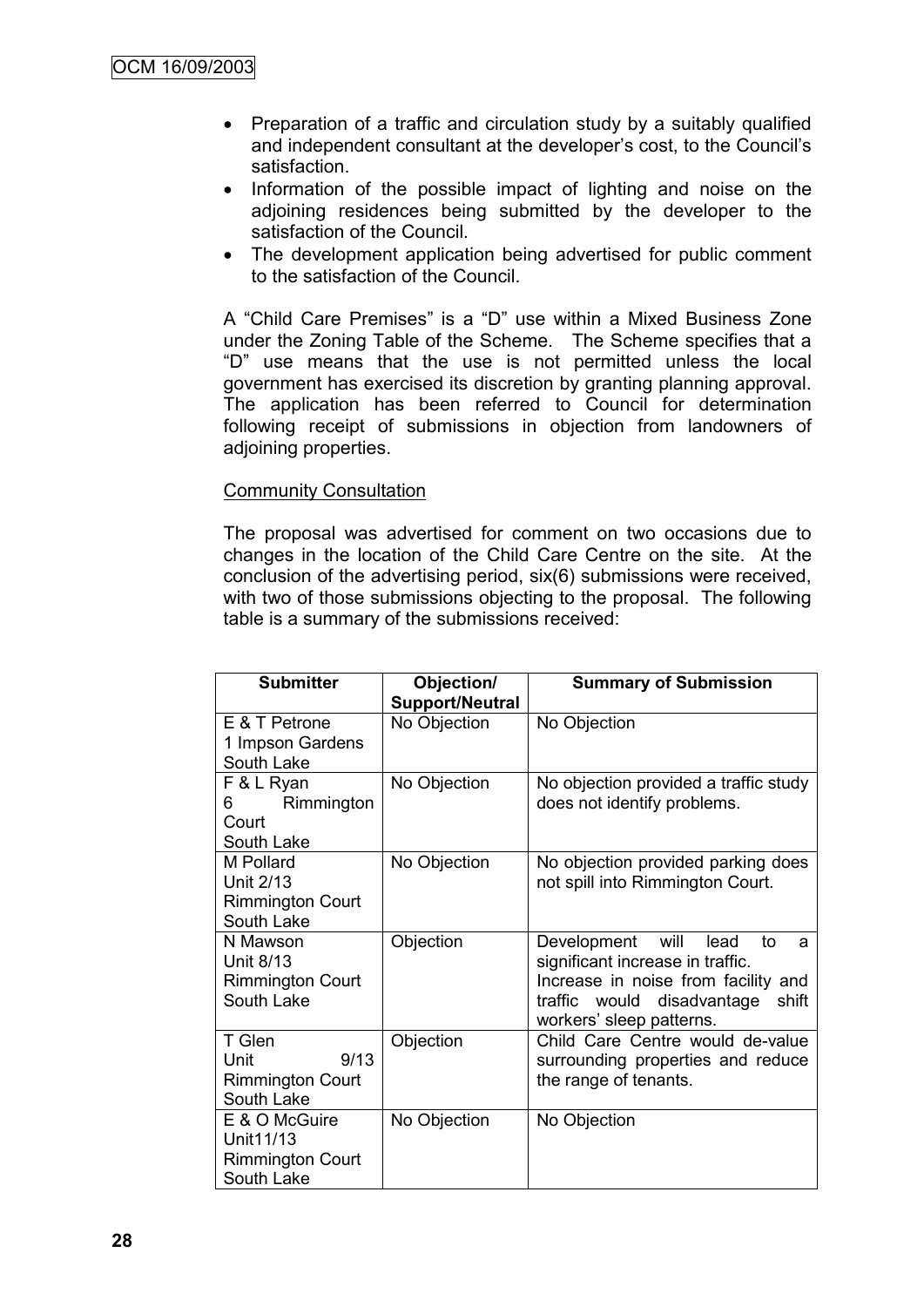Compliance with Town Planning Scheme No.3

The application complies with the car parking, building setbacks, building height/scale, landscaping and amenity provisions of the Scheme.

The design requirements of RU10 are addressed as follows:

 *A masonry wall not less than 2 metres in height shall be constructed along boundaries with land zoned Residential.*

This requirement is included as a recommended condition of planning approval in which the applicant is to construct the wall to the satisfaction of Council.

*No vehicular access being permitted to Labyrinth Way.*

No vehicular access is proposed to Labyrinth Way as part of the development proposal as shown on the concept plan accompanying the application.

 *Preparation of a traffic and circulation study by a suitably qualified and independent consultant at the developer"s cost, to the Council"s satisfaction.*

The applicant has engaged the services of Van Der Meer Consulting Engineers to provide a traffic impact study of the proposed development. The report demonstrates that the traffic attracted to the proposed childcare centre will have little impact on the surrounding road network. Analysis shows that the intersection of North Lake Road/ Rimmington Court will operate in an acceptable manner with the proposed development.

 *Information of the possible impact of lighting and noise on the adjoining residences being submitted by the developer to the satisfaction of the Council.*

It is considered that the child care centre will not have an adverse impact on surrounding residential land uses in regards to lighting as the operational hours are during the day and there is no night time activity proposed as part of the development.

The child care centre may generate noise at a level which exceeds that associated with normal residential land use from time to time. However, the requirement under RU10 in Schedule 3 (which is a recommended condition of town planning approval) to construct a masonry wall not less than 2 metres in height along boundaries with land zoned "Residential" should reduce the emission of noise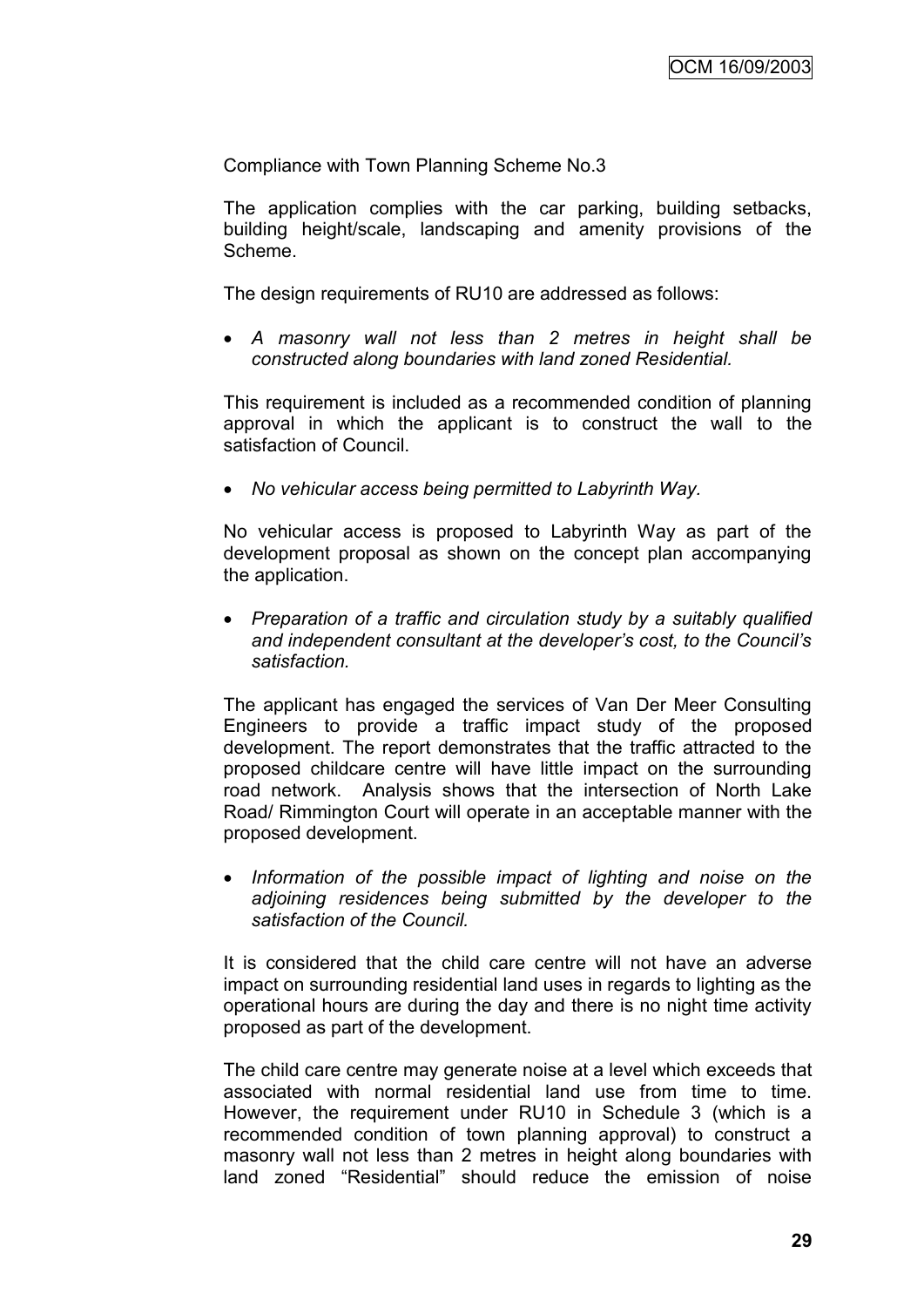emanating from the childcare centre which may affect adjoining residential land use*.* 

It should be noted that the subject site is zoned "Mixed Business – Restricted Use 10" and Use Classes permitted include Commercial Warehouse, Showrooms and Offices, Place of Worship, Restaurant, Health Studio and Medical Centre. Some of these uses could have the potential to generate more noise and traffic than the proposed childcare centre.

 *The development application being advertised for public comment to the satisfaction of the Council.*

In accordance with the provisions of the Scheme, the application was referred by Council to the landowners of surrounding residential properties not only in relation to the original plan submitted, but also for the amended development plan.

The application was referred to the Department of Planning & Infrastructure for comment in relation to the subject site having frontage to North Lake Road, which is reserved as "Other Regional Road" under the Metropolitan Region Scheme. The Department of Planning & Infrastructure has no objections to the proposed development.

#### **Conclusion**

The application complies with the provisions of the City of Cockburn Town Planning Scheme No.3. It is considered that the proposed childcare centre will not have a significant impact on traffic movements, safety and convenience and the childcare centre will not emit noise levels in significant excess of landuses which are permitted under the Scheme in a Mixed Business Zone,

It is considered therefore, that the application can be conditionally approved.

#### **Strategic Plan/Policy Implications**

The Corporate Strategic Plan Key Result Areas which apply to this item are:-

- 1. Managing Your City
	- *"To conduct Council business in open public forums and to manage Council affairs by employing publicly accountable practices."*
- 2. Planning Your City
	- *"To ensure that the development will enhance the levels of amenity currently enjoyed by the community."*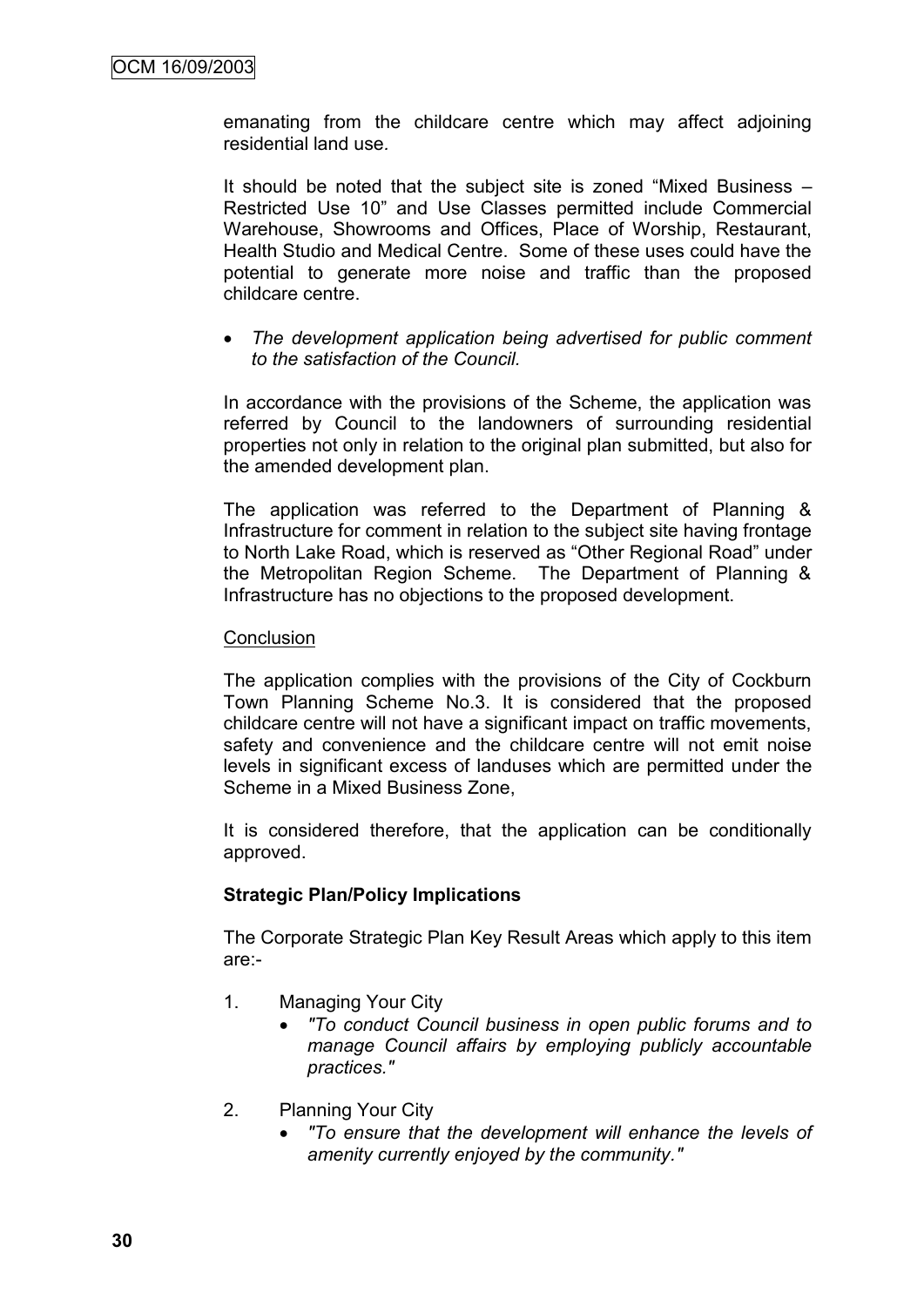- *"To foster a sense of community within the district generally and neighbourhoods in particular."*
- 3. Conserving and Improving Your Environment
	- *"To conserve the character and historic value of the human and built environment."*
	- *"To ensure that the development of the district is undertaken in such a way that the balance between the natural and human environment is maintained."*

The Council Policies which apply to this item are:-

APD17 Standard Development Conditions And Footnotes

#### **Budget/Financial Implications**

N/A

**Legal Implications**

N/A

#### **Public Consultation**

Application advertised for comment.

#### **Implications of Section 3.18(3) Local Government Act, 1995**

Nil.

**14.7 (OCM 16/09/2003) - PROPOSED AMENDMENT TO TOWN PLANNING SCHEME NO. 3 - LOT 501 TROODE STREET, MUNSTER - OWNER: HOTLAND PTY LTD (UNDER CONTRACT TO AUSTRALAND) - APPLICANT: ROBERTS DAY GROUP (9658; 3315202) (JW) (ATTACH)**

**RECOMMENDATION** That Council:

(1) adopt the following amendment:-

TOWN PLANNING AND DEVELOPMENT ACT 1928 (AS AMENDED) RESOLUTION DECIDING TO AMEND CITY OF COCKBURN TOWN PLANNING SCHEME NO.3 (TPS3)

AMENDMENT NO. 9

Resolved that Council, in pursuance of Section 7 of the Town Planning and Development Act 1928 amend the above Town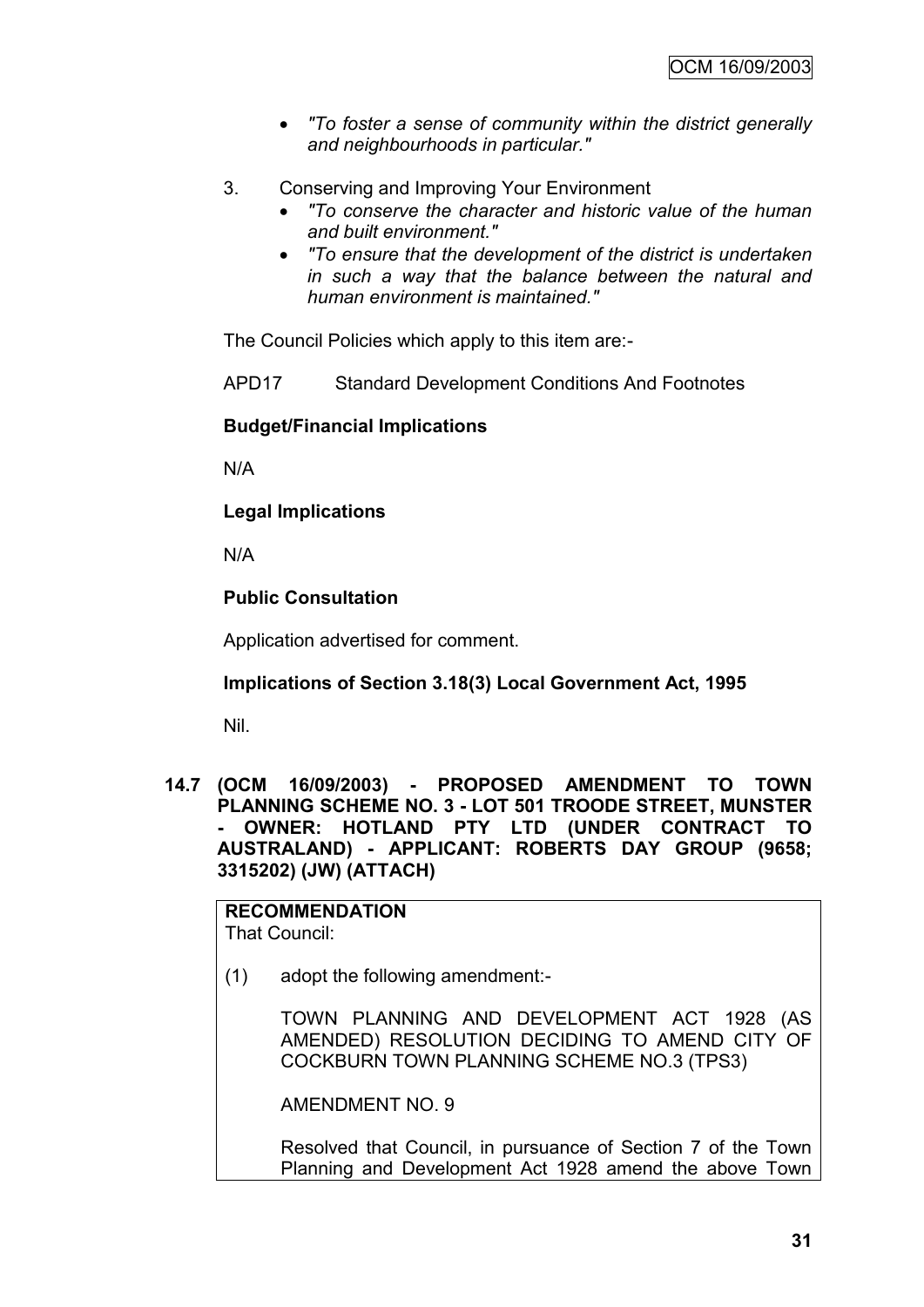Planning Scheme by:-

| rezoning lot 501 Troode Street, Munster from 'SU 10 - |  |  |  |  |
|-------------------------------------------------------|--|--|--|--|
| Special Use' to 'DA 12 - Development Zone and Parks & |  |  |  |  |
| Recreation Reserve' as depicted on the amendment      |  |  |  |  |
| map:                                                  |  |  |  |  |

2. adding to the Eleventh Schedule – "Development Areas" in the Scheme Text, "Development Area (DA 12), Troode Street, Development Zone" and appropriate provisions as follows:-

- (i) An approved Structure Plan together with all approved amendments shall apply to the land in order to guide subdivision and development.
- (ii) To provide for Residential development.
- (iii) The provision of the Scheme shall apply to the zones and land uses classified under the Structure Plan in accordance with Clause 4.3 and 6.2.6.3
- 3. amending the Scheme Map accordingly.

Dated this ………….day of …….2003

Chief Executive Officer

- (2) sign the amending documents, and advise the WAPC of Council"s decision;
- (3) forward a copy of the signed document together with the Structure Plan and report to the Environmental Protection Authority in accordance with Section 7 (A) (1) of the Town Planning and Development Act;
- (4) following the receipt of formal advice from the Environmental Protection Authority that the Scheme Amendment should not be assessed under Section 48A of the Environmental Protection Act, advertise the Amendment under Town Planning Regulation 25 without reference to the Western Australian Planning Commission for consent to advertise;
- (5) advise the proponent that the buffer to the wetland at the entry off Troode Street is to be increased by reducing the width of the road to 13m and realigning the northern portion in line with the Southern portion.
- (6) advertise the proposed Structure Plan for Lot 501 Troode Street, Munster, subject to the Structure Plan being amended to the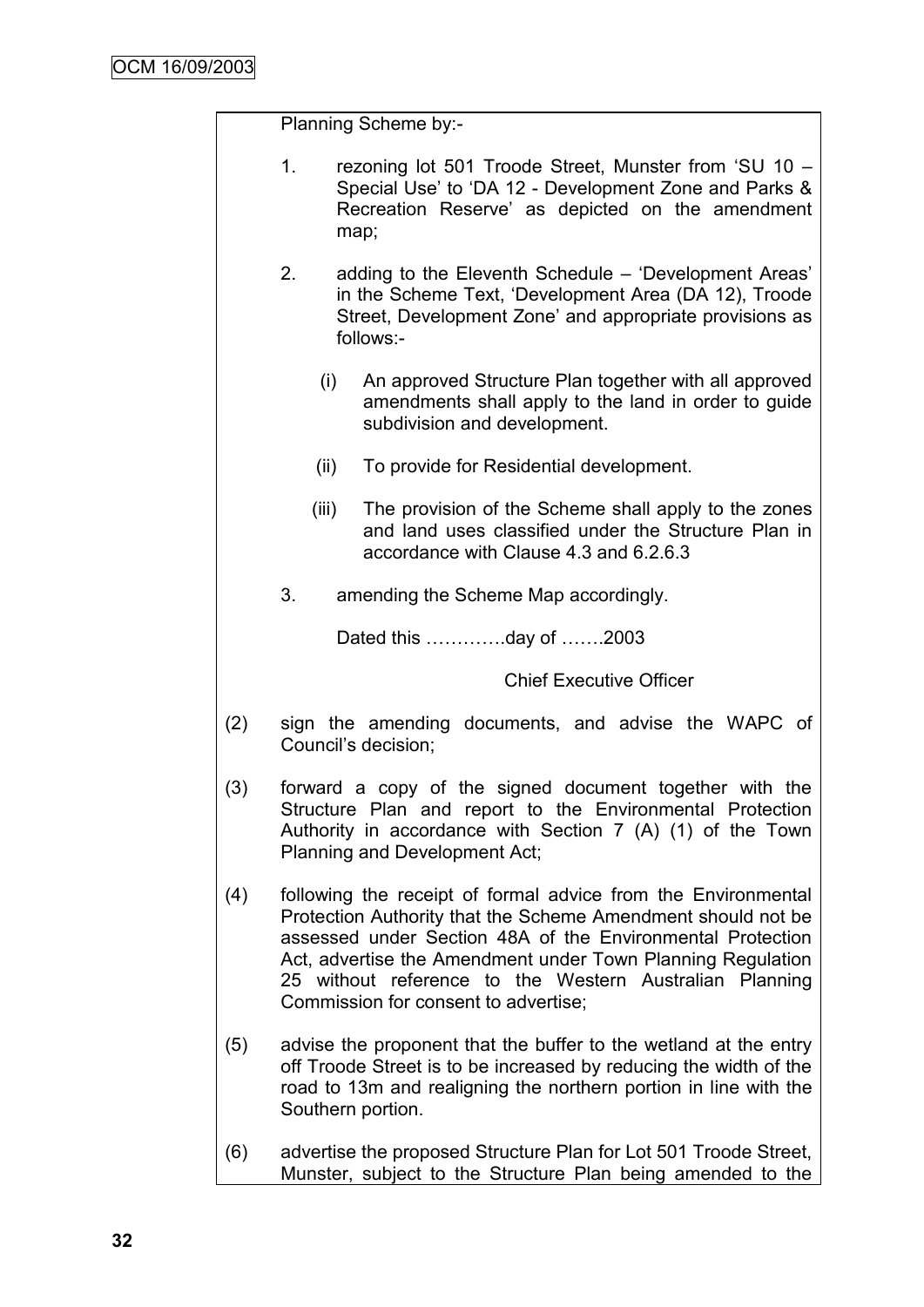satisfaction of the Director, Planning and Development, in accordance with the provision of Clause 6.2 of Town Planning Scheme No.3; at the same time as the advertising of Amendment No.9 to TPS3, with the closing date for public submissions being the same;

- (7) notwithstanding (4) above, the Director of Planning and Development may refer the Scheme Amendment to the Council for its reconsideration following formal advice from the Environmental Protection Authority that the Scheme Amendment should not be assessed under Section 48A of the Environmental Protection Act, to determine whether the Council should proceed or not proceed with the Amendment; and
- (8) following formal advice from the Environmental Protection Authority that the Scheme Amendment should be assessed or is incapable of being environmentally acceptable under Section 48A of the Environmental Protection Act, the Amendment be referred to the Council for its determination as to whether to proceed or not proceed with the Amendment; and
- (9) advise the applicant of the Council"s decision.

# **COUNCIL DECISION**

# **Background**

The owner of the Cable Water Ski Park is proposing to redevelop the land for residential development.

#### **Submission**

A submission has been received from Roberts Day on behalf of Australand to amend TPS3 for Lot 501 Troode Street, Munster. The Amendment proposes to rezone the land from "Special Use" to "Development Zone and Parks & Recreation Reserve".

A draft Structure Plan outlining the future subdivision and development of the land has also been submitted to Council, together with engineering and environmental details to supporting the rezoning.

Extensive discussions have been undertaken between the City officers, representatives from environmental authorities, the proponents and Bowman Bishaw Gorham (BBG) environmental consultants in regard to some outstanding issues presented in the Amendment documents and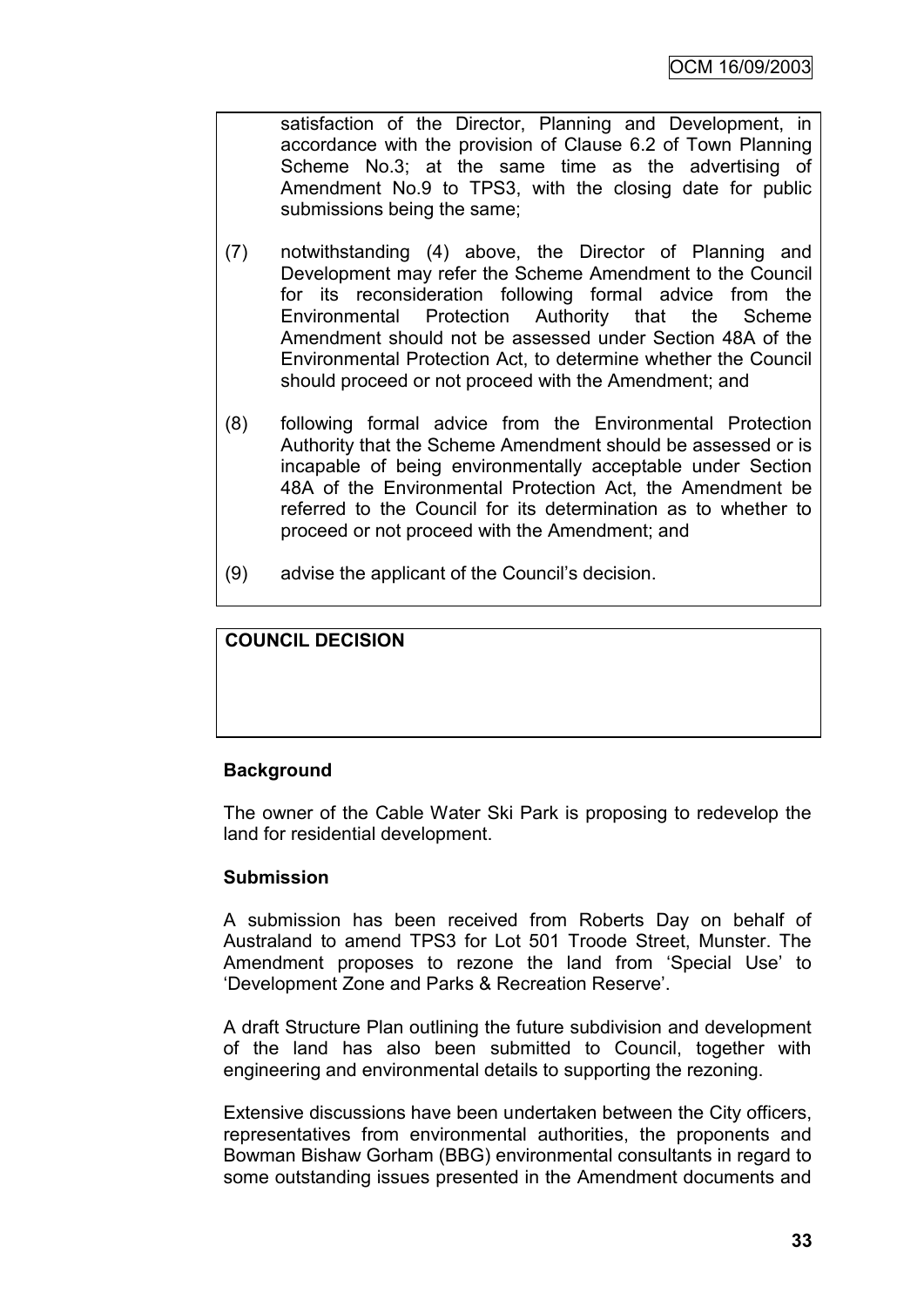Structure Plan, with particular concerns on the environmental issues relating to the wetland and Bush Forever sites located on the western and southern portions of the land. The Structure Plan and Amendment map were amended following the discussions to seek Council"s support to proceed with the TPS 3 Amendment (see Agenda attachments).

# **Report**

Lot 501 Troode Street, Munster is zoned "Urban' under the Metropolitan Region Scheme and "Special Use 10 – Private Recreation" in Schedule 4 of Town Planning Scheme No. 3. TPS3 restricts the use of the subject land to "Water Ski Park".

The subject land is approximately 14.4 hectares and contains the "Cable Water Ski Park" consisting of two ski lakes and associated facilities. Wetland and Bush Forever Site No. 435 (approximately 33% of the land) are located on the western and southern portions of the site.

The applicant initially sought approval to amend TPS3 by rezoning the subject land from 'Special Use' to 'Development Zone" to facilitate future residential development as depicted in the Structure Plan and report received in May. As indicated in the Environmental Assessment Report prepared by BBG Environmental Consultants, the wetland to the south is protected by the Swan Coastal Plain Lakes Environmental Protection Policy and the wetland near the western boundary is a Resource Enhancement category sumpland (see agenda attachments).

The proposed Scheme Amendment and development proposal raised significant environmental concerns on the Bush Forever site and wetlands. A meeting was held on 18 July 2003 between representatives from the Bush Forever Office, the Water and Rivers Commission and the City in order to achieve a consistent and considered response to the proposal. At the meeting, general agreement was made between Bush Forever Office and WRC that the Resource Enhanced Wetland (REW) boundary is taken as the current Bush Site boundary given that the original wetland boundary as indicated on the Water and Rivers Commission maps is no longer relevant because of the extensive clearing and earthworks undertaken on the site altering the topography.

It was also indicated that the classification of the wetland is likely to be upgraded from Resource Enhancement to Conservation Category Wetland, given that it supports regionally significant bushland recognised in Bush Forever. As such a 50m fully revegetated buffer will be required along Bush Forever boundary between the development and the wetland. The Structure Plan was considered inappropriate as it indicates the development directly abutting the edge of the wetland vegetation without addressing the required 50m buffers.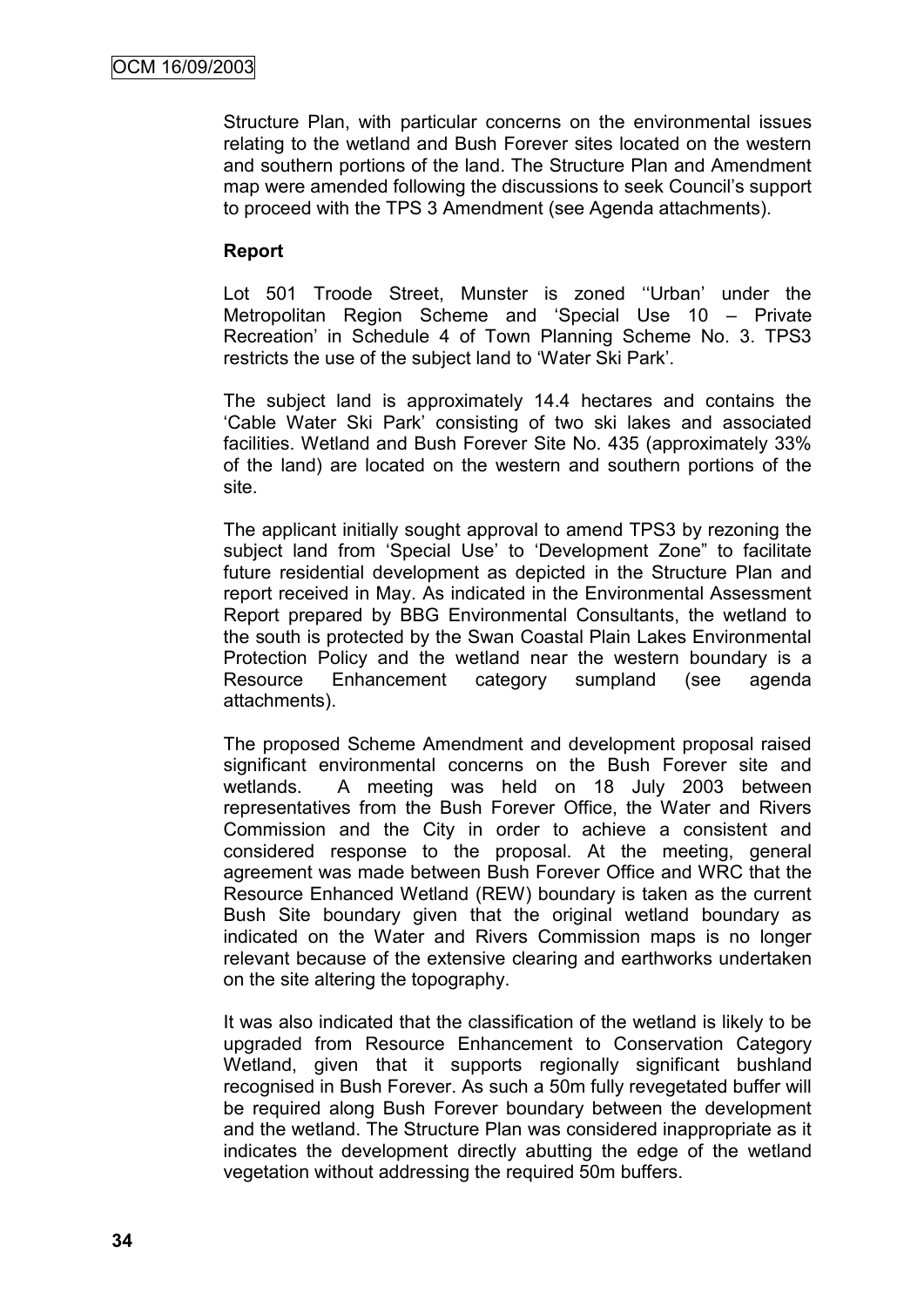The City has conveyed this consideration to the proponent after the meeting and requested the proponent further explore the opportunity to achieve the required buffer and minimize the potential impact on the wetland from the development, in consultation with the Council and relevant environmental agencies.

Further discussions have been undertaken between the City officers, the proponent and environmental consultants from BBG in regard to various issues, with particular concerns on the above mentioned wetland and buffer issues. A site inspection was also undertaken to gain a better understanding on these issues. The proponent subsequently amended the TPS Amendment map and document as well as the Structure Plan, and submitted them on 29 August 2003 to seek Council"s support.

The revised TPS3 amendment map indicates rezoning of the subject land from 'Special Use' to 'Parks & Recreation Reserve" for the Bush Forever site and "Development Zone" for the balance. City officers support the inclusion of the Bush Forever site and wetland area as "Parks and Recreation", which will give statutory force to protect the environmental values present on site.

The originally submitted Structure Plan provided minimal wetland buffers. Subsequent to discussions with the City the lot layout and road network were amended to provide an increased buffer albeit still less than the normal 50 metres. The proposal also intends to utilise a portion of the cleared Bush Forever site at the southwest corner of the lot for grouped housing development (see Agenda attachments). The proponent has argued that the proposal was considered reasonable for ceding approximately 33% of the land (Bush Forever site) for conservation and undertaking to rehabilitate approximately 1.5ha of the site as part of the development.

An Environmental assessment was undertaken by Council"s Environmental Officer providing comments on the manner in which the proponents delineate the wetland boundary and the development layout. The assessment shows that the reduction of buffer distance will increase the risk of degradation of the respective elements of the wetland and ultimately this could threaten the prospects of upgrading this wetland to Conservation Category and/or may require significant resources from the City in the long term to protect the identified environmental values of the wetland. The identified values are as follows:

- part of a regionally significant wetland system in regard to the saline influenced vegetation associations;
- part of a Nationally and Internationally significant wetland system in regard to the calcite and dolomite muds and the mineralisation processes occurring within the wetlands;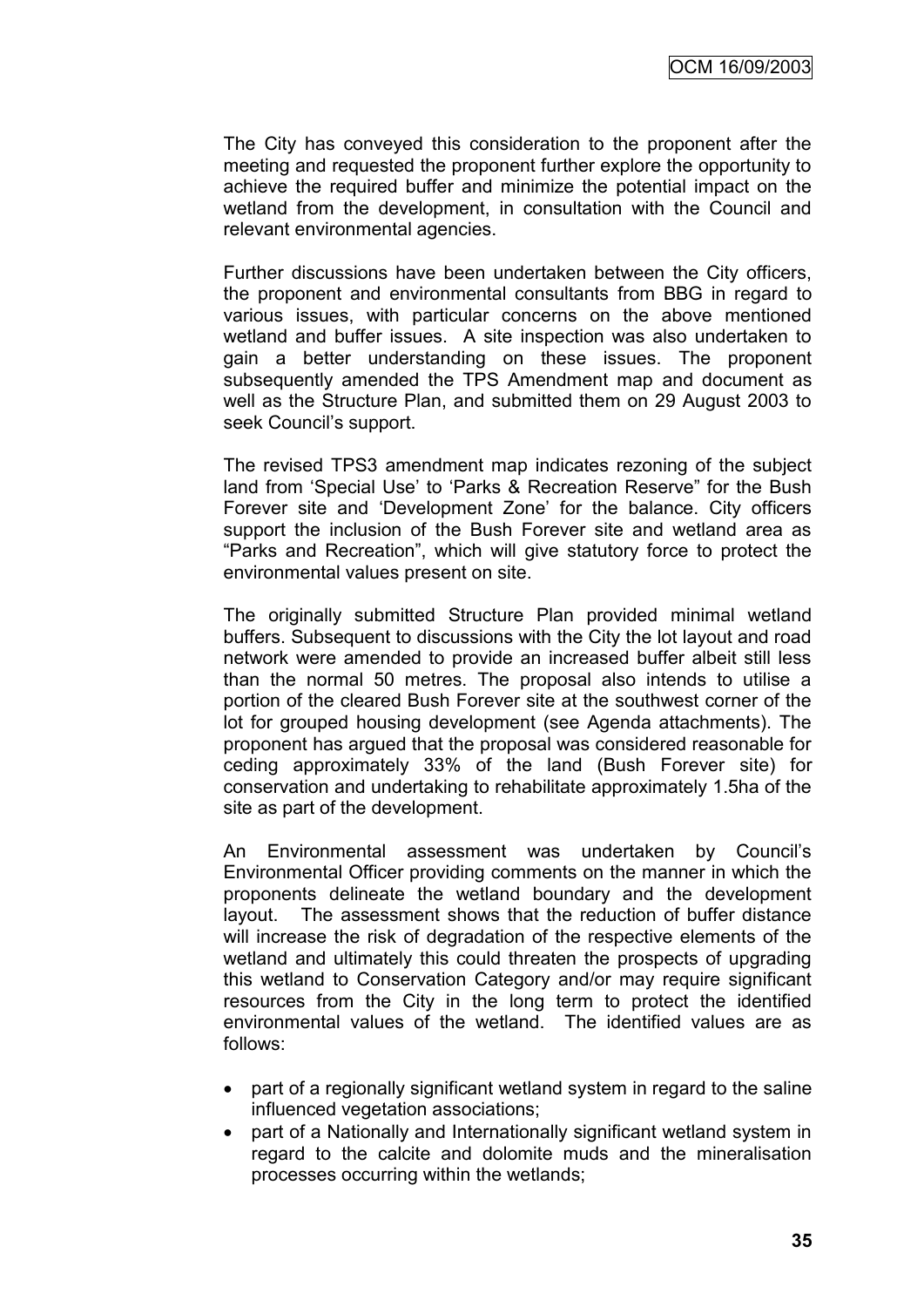- the wetlands are likely to be visited by birds protected.
- The heteroform vegetation complexes within the wetland contain *Melaleuca rhaphiophylla, M.cuticularis, Suaeda australis, Juncus kraussii and Gahnia grifica*;
- The wetland also provides a visual amenity of remnant vegetation and seasonal open water.

In light of the assessment it is considered that a 50m buffer to minimise the risk of weed invasion and protection of bird habitat, and a 10 – 50m buffer to improve aesthetics and as a barrier against inappropriate values of the wetland is required. However, if these buffer distances are to be reduced in the development, the proponent should prepare and implement comprehensive planning and environmental protection strategies and methods to minimise the risk to the wetland from the proposed development. Notwithstanding this, it is recommended that the alignment of the entry road off Troode Street be modified as the current plan provides no buffer. The minimum acceptable would be for this section of the road to be moved in an easterly direction so as to be in line with the southern portion of the road. The road reserve width should also be reduced to 13m marginally increasing the width of the buffer.

It is recommended the environmental assessment will be made available to the proponents, and the Structure Plan and report be amended subject to further consideration by the proponent to demonstrate that the development will achieve the desired environmental merits. The Structure Plan and report will also need to be reviewed and amended accordingly to address other planning issues such as road network, laneway development, POS provision and drainage issues etc. in consultation, and to the satisfaction of the Director, Planning and Development before the proposal be advertised for public comments.

It is recommended that TPS3 amendment for Lot 501 Troode Street, Munster be initiated by Council and referred to the EPA together with the Structure Plan and report to ensure that sufficient information be provided to enable the EPA to set the appropriate level of assessment. The advertising of the Structure Plan is to be undertaken at the same time as the advertising of the Amendment No. 9 to TPS3, with the closing date for public submissions being the same. During the advertising period, the Structure Plan and reports will be assessed in detail and form the basis of a report to Council.

At the conclusion of the public comment period for both Amendment No.9 and the Structure Plan, Council Planning officers will provide a combined set of comments and recommendations to Council based on the internal assessment from Council officers and submissions received from the public and agencies.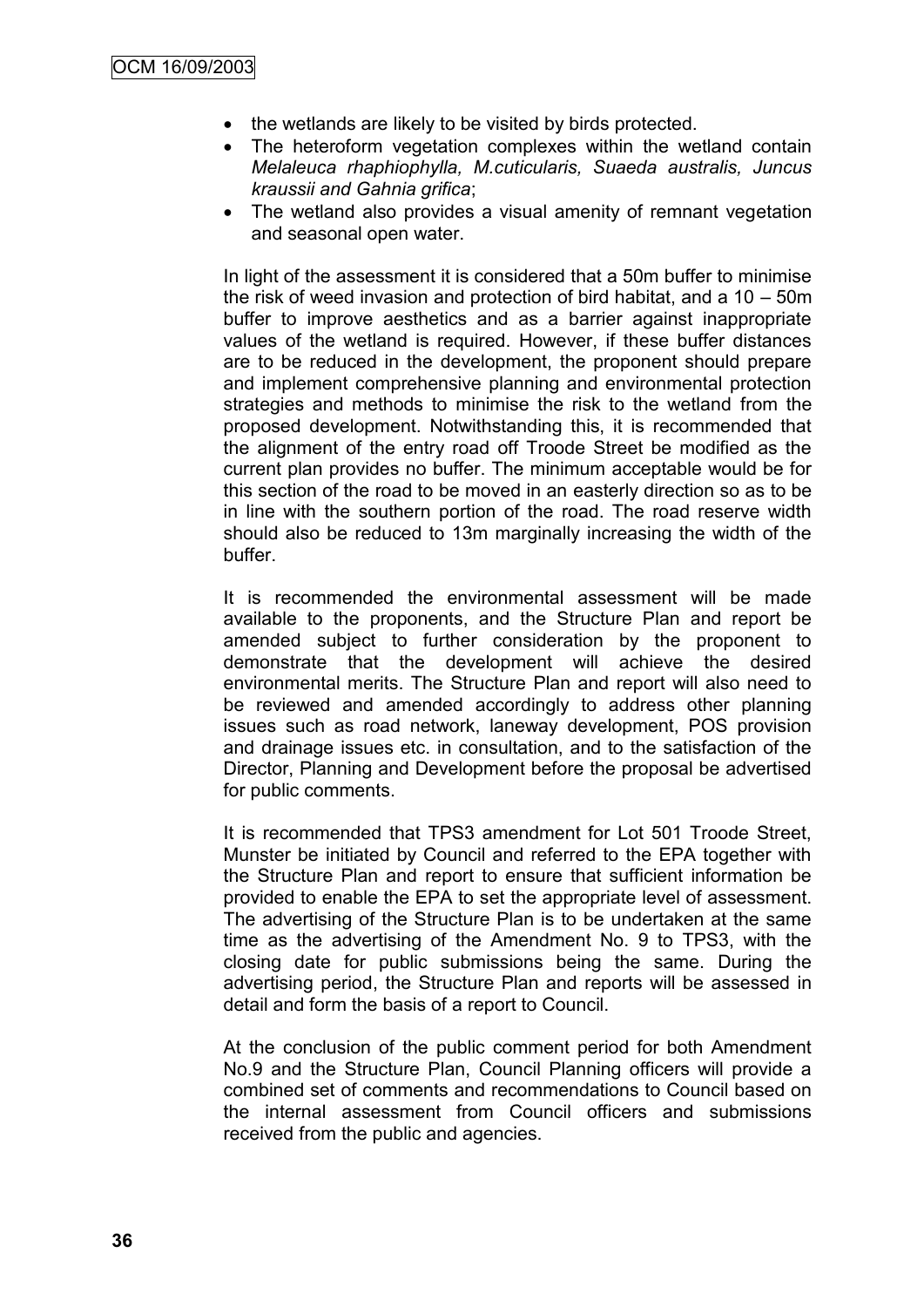# **Strategic Plan/Policy Implications**

The Corporate Strategic Plan Key Result Areas which apply to this item are:-

- 1. Managing Your City
	- "To deliver services and to manage resources in a way that is cost competitive without compromising quality."
- 2. Planning Your City
	- "To ensure that the planning of the City is based on an approach which has the potential to achieve high levels of convenience for its citizens."
	- "To ensure that the development will enhance the levels of amenity currently enjoyed by the community."
- 3. Conserving and Improving Your Environment
	- "To conserve the quality, extent and uniqueness of the natural environment that exists within the district."
	- "To ensure that the development of the district is undertaken in such a way that the balance between the natural and human environment is maintained."
- 4. Facilitating the needs of Your Community
	- "To facilitate and provide an optimum range of community services."

The Planning Policies which apply to this item are:-

- SPD1 Bushland conservation Policy
- SPD3 Native Fauna Protection
- SPD5 Wetland Conservation Policy
- APD4 Public Open Space
- APD20 Design Principles for Incorporating Natural Management Areas Including Wetlands and Bushlands in Open Space and / or Drainage Areas
- APD26 Control Measures for Protecting Water Resources in Receiving Environments

# **Budget/Financial Implications**

N/A

# **Legal Implications**

The provisions of TPS No.3 Metropolitan Region Scheme

# **Community Consultation**

To be undertaken as part of the Amendment process.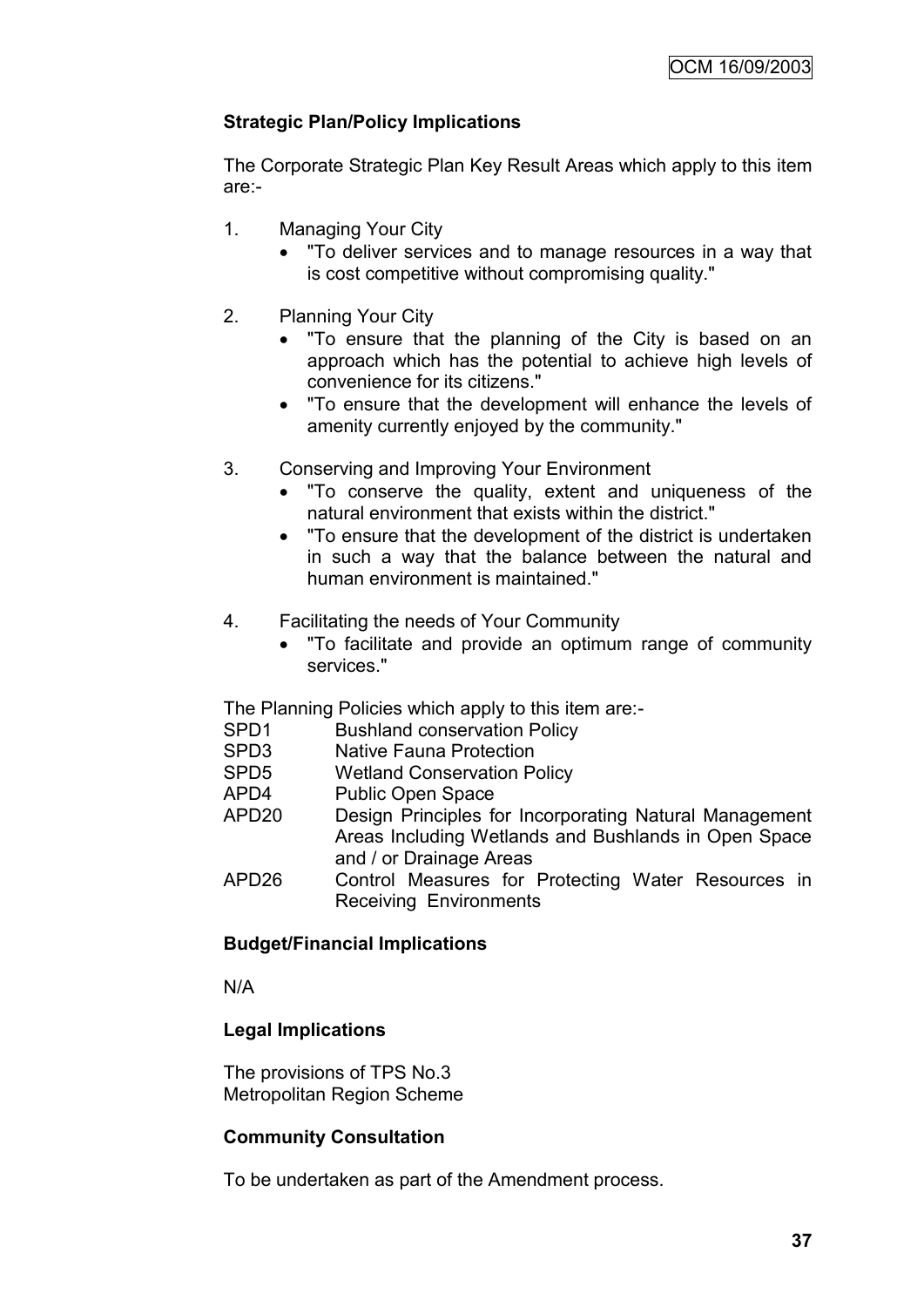# **Implications of Section 3.18(3) Local Government Act, 1995**

Nil.

# **14.8 (OCM 16/09/2003) - PROPOSED STRUCTURE PLAN - LOT 1 HAMMOND ROAD, SUCCESS - OWNER: AUSTRALAND HOLDINGS LTD - APPLICANT: ROBERTS DAY GROUP (9659) (JW) (ATTACH)**

#### **RECOMMENDATION** That Council:

- (1) receive the Local Structure Plan and report for Lot 1 Hammond Road and note the Schedule of Submissions contained in the Agenda attachments:
- (2) advise the proponent that:
	- 1. a) Council is not prepared to adopt the proposed Structure Plan for Lot 1 Hammond Road until the design and land requirements for Russell Road Buffer Lake (RRBL) (including the bypass channel) has been finalised.
		- b) the Structure Plan and report will need to be reviewed and appropriately modified following the completion of the RRBL design (including the bypass channel) by the Water Corporation.
		- c) the POS provision schedule will need to be reviewed and appropriately modified following the completion of the RRBL design (including the bypass channel) by the Water Corporation, and addressing related issues;
		- d) the temporary drainage arrangements proposed, need to be detailed in the Structure Plan Report, together with undertaking to rehabilitate the area once the drainage is redirected to the bypass channel.
		- e) the Structure Plan and report will need to be reviewed and modified to address the following:
			- (i) land requirement for Hammond Road Realignment Other Regional Road Reserve in accordance with ORR reservation boundaries as shown on WAPC MRS Clause 42 Certificate N. 74102;
			- (ii) the balance of the lot between existing and future Hammond Road being incorporated into the Structure Plan and not treated as a deduction from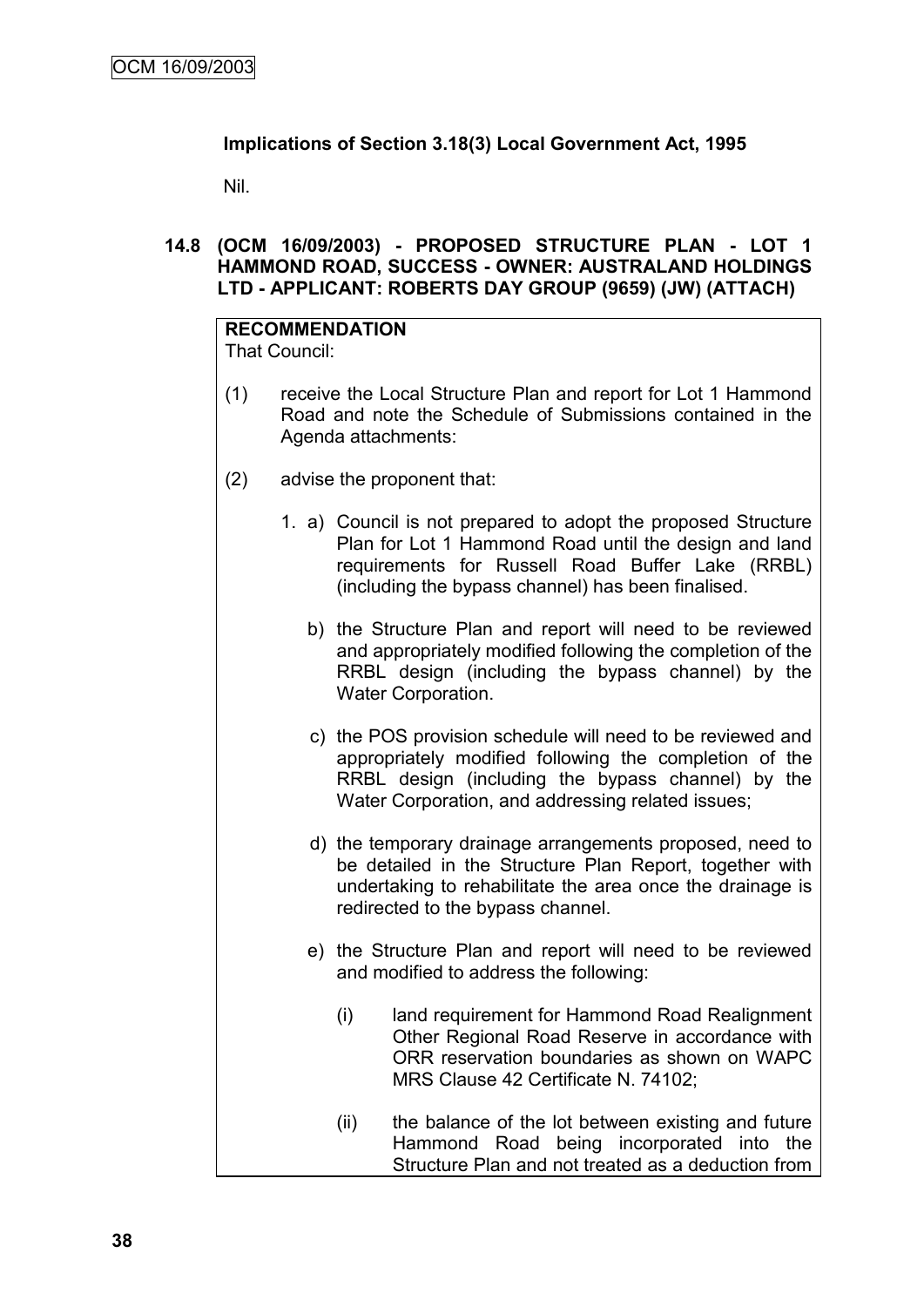- (ii) the location and area of temporary drainage swales being clearly shown in the Structure Plan and 50% credits being sought if the design complies with Council Policy APD 28 – Public Open Space Credit Calculations;
- (iv) the dual use path and footpath plan being amended to the satisfaction to the Director, Planning and Development, paths being clearly shown on the Structure Plan and referenced in the movement network section in the report;
- (v) local and district community facility provisions and the subject land"s accessibility to community facilities being addressed in the report;
- (vi) an indicative traffic management design for the proposed "4 way intersection" on Hammond Road realignment being shown in the Plan, taking consideration of the land requirements and potential impact on adjoining landholdings;
- (vii) street hierarchy and likely traffic volume on the entry road being addressed in the report.
- 2. consultation should take place with the Water Corporation, DEP and WRC to expedite the finalisation of the RRBL design requirements occurs as a matter of priority;
- 3. the following requirements will need to be addressed through the subdivision process:
	- (a) the subdivider shall prepare and implement a Drainage and Nutrient Management Plan for the subdivision, which shall be consistent with the South Jandakot Drainage Management Plan, the Environmental Management Programme for the South Jandakot Drainage Scheme and the Southern Suburbs District Structure Planning Area: Russell Road Arterial Drain Scheme prepared by David Wills & Associates.
	- (b) the subdivider shall prepare and implement an Environmental Management Plan addressing the potential impacts of subdivision on the Beeliar Regional Park. A Revegetation and Landscape Program shall be provided to ensure that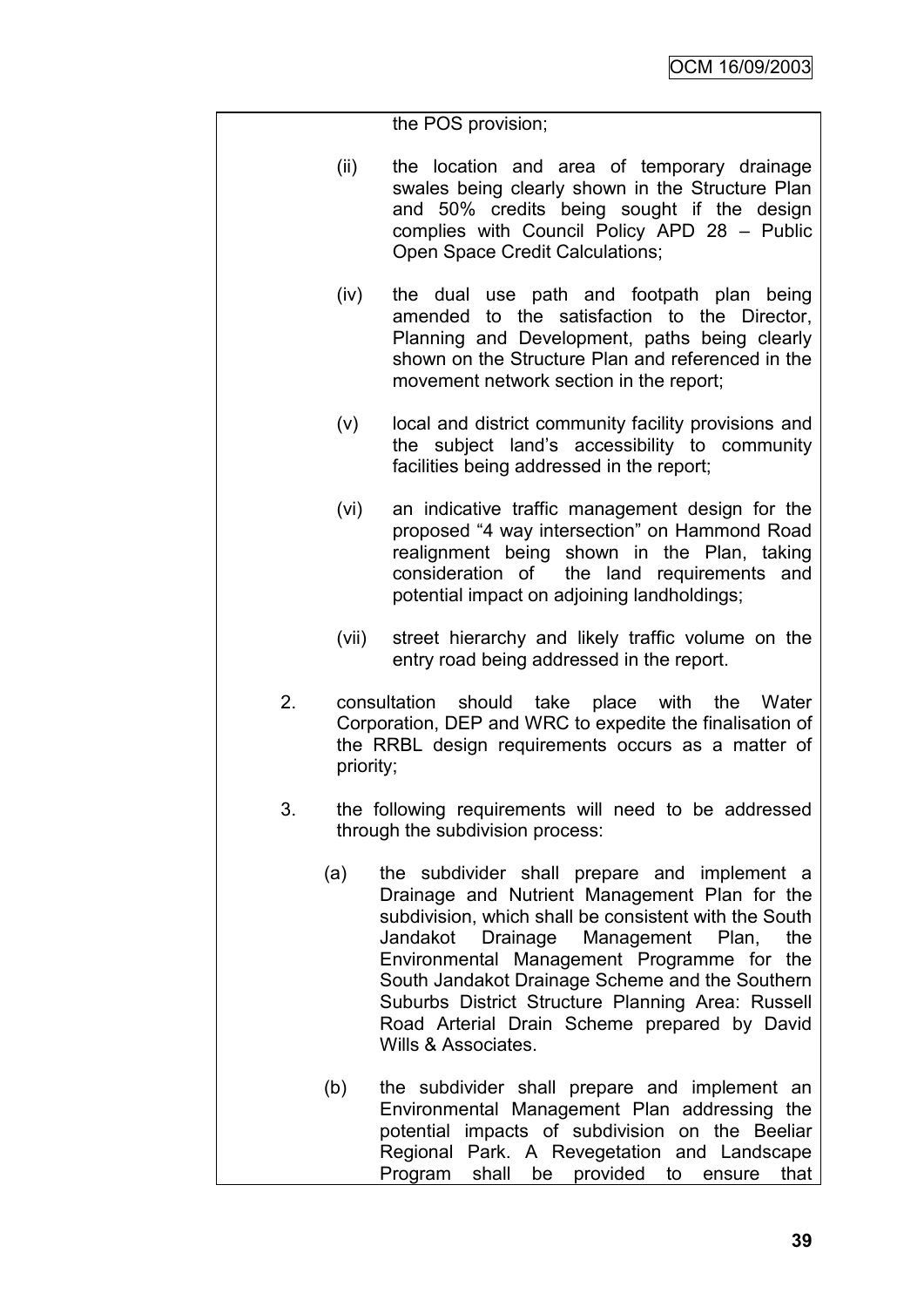revegetation in the POS area and the wetland buffer zone shall be locally endemic species and be consistent with Beeliar Regional Park.

- (c) the subdivider shall prepare a Public Open Space Development and Management Plan, which needs to provide landscaping, earth works, drainage and public amenity facilities. The proponent should ensure that flora species known to be invasive or environmentally damaging are not used in any landscaping projects to protect the Beeliar Regional Park.
- (d) the subdivider shall prepare a fire management plan to demonstrate that the subdivision is in compliance the relevant fire management requirements.
- (e) the subdivider undertaking an assessment of soil conditions prevailing on the site to determine the extent and severity of any contamination that may have resulted from previous use of the land for market gardening and should contamination be evident, a Site Remediation and Validation Report shall be produced in consultation with the Department of Environmental, Water and Catchment Protection"s Contaminated Site Branch.
- (f) the site should be further investigated for the potential to generate Acid Sulfate Soils (ASS), in accordance with the Department of the Environment Acid Sulfate Soils Management Series. If the site is found to be at high risk of generating ASS then an ASS Management Plan should be prepared that minimises disturbance to at risk soils and details long-term management arrangements to prevent the generation of low pH drainage or groundwater.
- (g) subdivision proposals for land adjacent to future Hammond Road will need to address noise and amenity issues.
- (h) subdivision proposals for the subject land will attract conditions requiring contributions towards the widening and upgrading of Hammond Road and Russell Road in accordance with Development Contribution Area 2 (Success Lakes).
- (i) groundwater availability in this region may be limited and it is suggested the applicant liaise with the Water and Rivers Commission in this regard.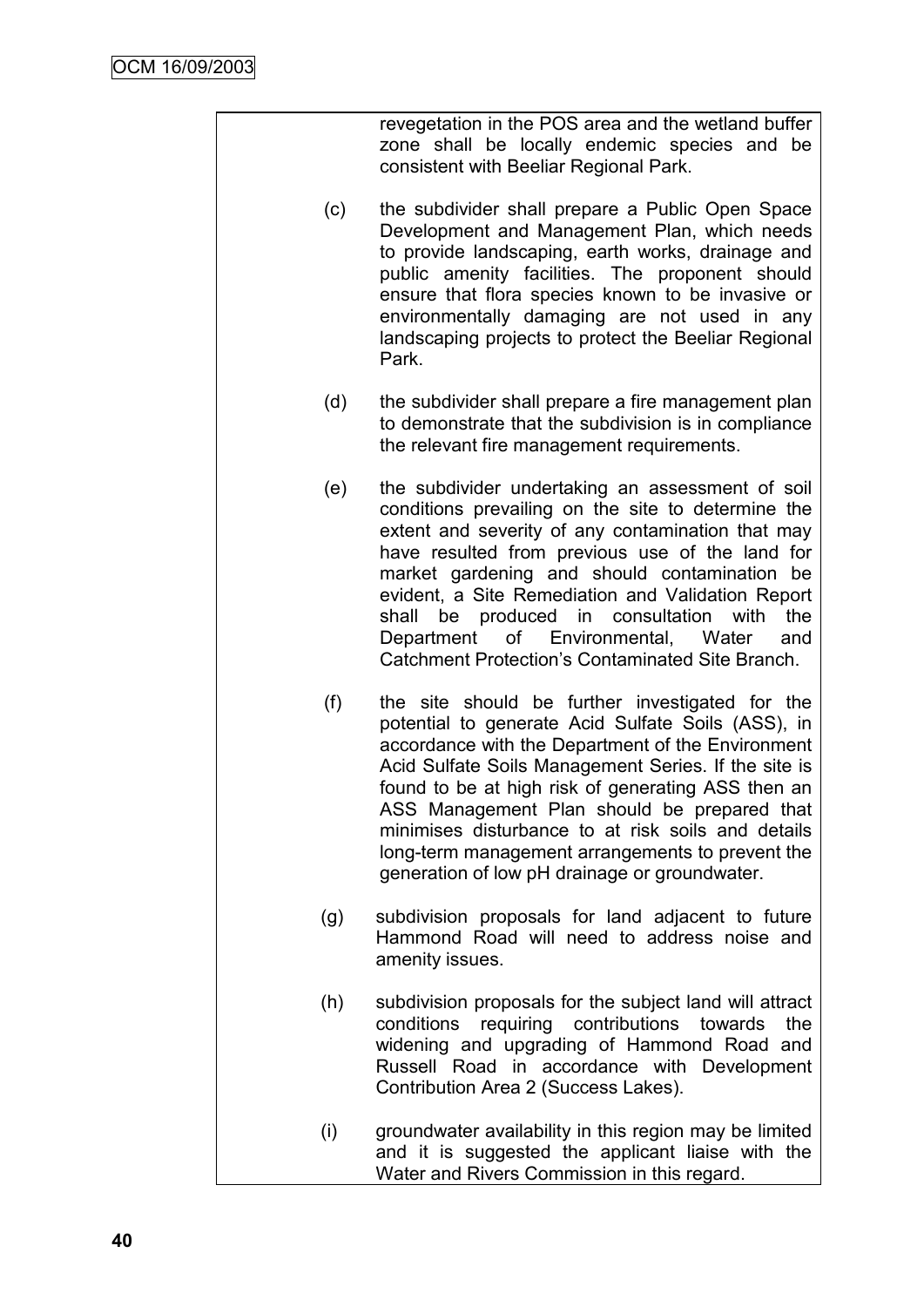- (j) the road reserves and pavements widths to be designed in accordance with Council policy APD30 –Road Reserve and Pavement Standards.
- (k) proposed Hammond Road (Re–alignment) Other Regional Road reservation being ceded by the subdivider transferring the land required to the Crown free of cost and to be shown on the first Deposited Plan or Diagram of Survey.
- (3) adopt the Schedule of Submissions as contained in the Agenda attachment; and
- (4) advise the Western Australian Planning Commission and those persons who made a submission of Council"s decision.

| <b>COUNCIL DECISION</b> |  |  |
|-------------------------|--|--|
|                         |  |  |
|                         |  |  |
|                         |  |  |

# **Background**

| ZONING:          | MRS:           | <b>URBAN</b>                        |  |  |
|------------------|----------------|-------------------------------------|--|--|
|                  | DZS:           | Development Zone and falls within   |  |  |
|                  |                | Development Area 8, and Development |  |  |
|                  |                | Contribution Area 2.                |  |  |
| <b>LAND USE:</b> | <b>VACANT</b>  |                                     |  |  |
| LOT SIZE:        | 14 ha (approx) |                                     |  |  |
| AREA:            |                |                                     |  |  |
| USE CLASS:       | N/A            |                                     |  |  |

This report concerns a proposed structure plan prepared by Roberts Day Group on behalf of Australand Holdings for land located within the Success Lakes Development Area – DA8 (Refer to Agenda attachments).

The Structure Plan was submitted in June 2003 for consideration. Officers, acting under the delegated authority of Council (APD 42), determined that the proposal was suitable to be advertised for public comment.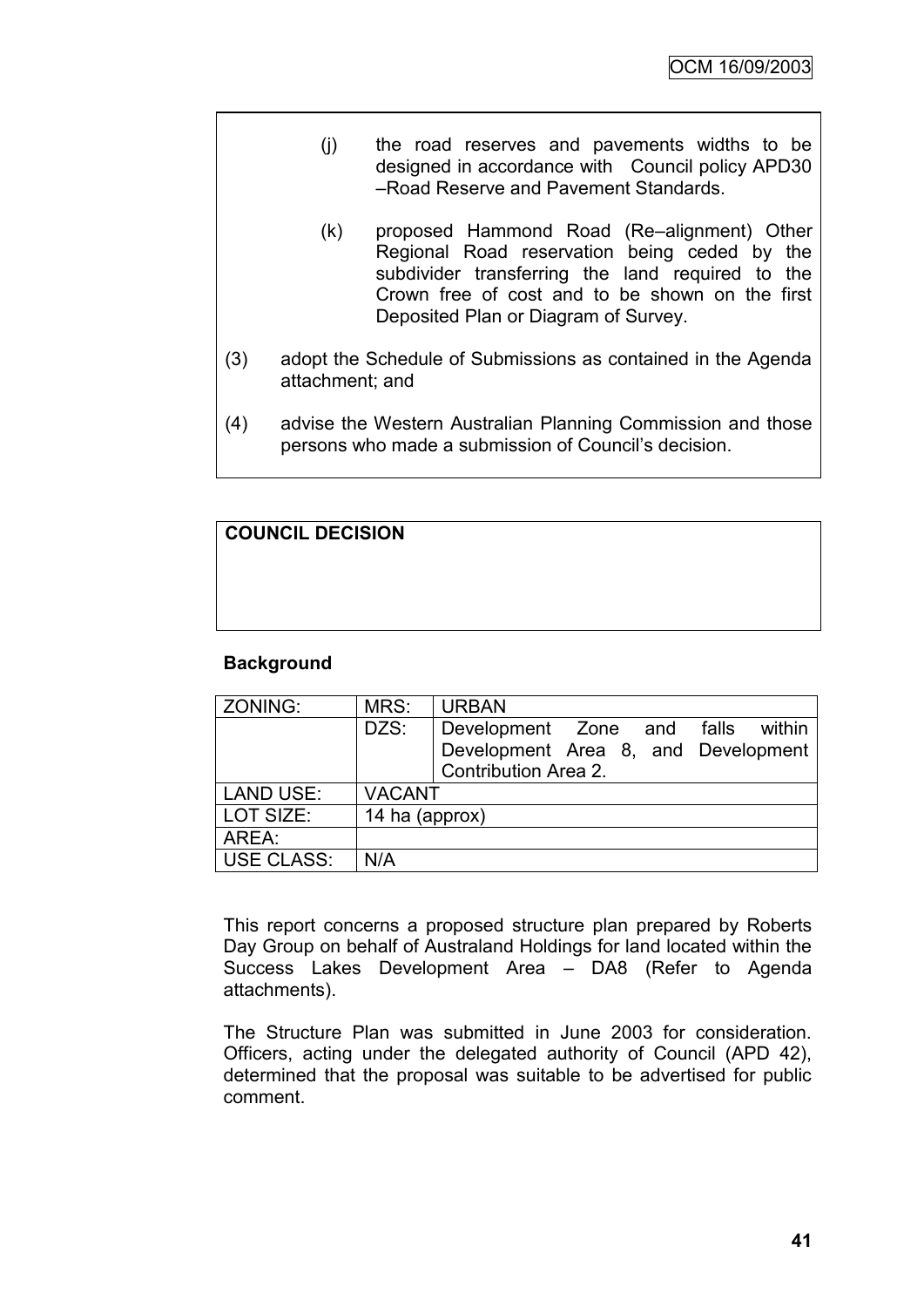# **Submission**

The submitted Structure Plan was prepared for Lot 1 Hammond Road, Success, which is one of the landholdings backing onto the Beeliar Regional Park. The subject land is approximately 14 hectares and comprises two parcels of land separated by the Hammond Road realignment.

The structure plan area is mainly coded R20, with two R30 residential areas located close to the proposed Public Open Space (POS) at the southern western portion of the land adjoining with a Resource Enhancement wetland, known as Lake Copulup.

The structure plan proposal was advertised for public comment for a period of 28 days, and concluded on 8 August 2003. Owners of property near the subject land and various agencies and servicing authorities were invited to comment by letter. The local newspapers circulating in the locality carried advertisements of the proposal. A total of seven submissions were received including comments from WAPC, DPI, WRC, Water Corporation, Alinta Gas, and CALM. A Schedule of Submissions and the recommended responses is included in the Agenda attachments.

# **Report**

The proposed Local Structure Plan is consistent with the endorsed Southern Suburbs District Structure Plan (stage 1) and generally meets most planning criteria for a proposal of this type. There are however two outstanding issues that require further consideration. These are as follows.

# 1. Lake Copulup

The south-western corner of Lot 1 Hammond Road contains portion of the wetland known as Lake Copulup, which covers a total area of approximately 3.5ha and is spread over four separate titles: Lot 1 Hammond Road, Pt Lot 458 (Parkwind Holdings) and Pt Lot 458 (Australand Holdings) to the south, and the Thomson"s Lake Nature Reserve further west. The Water and Rivers Commission has classified the lake as a sumpland with an assigned management category of "Resource Enhancement".

The advice from Water Corporation (Submission No 2) indicates that this area is required for the future Russell Road Buffer Lake (RRBL). The purpose of the RRBL is to accommodate regional drainage so that detrimental impacts upon Thomsons Lake from stormwater runoff from urban development are minimised. The RRBL is to be constructed in accordance with the requirements of the South Jandakot Drainage Management Plan 1990 and the Environmental Management Programme for the South Jandakot Drainage Management Scheme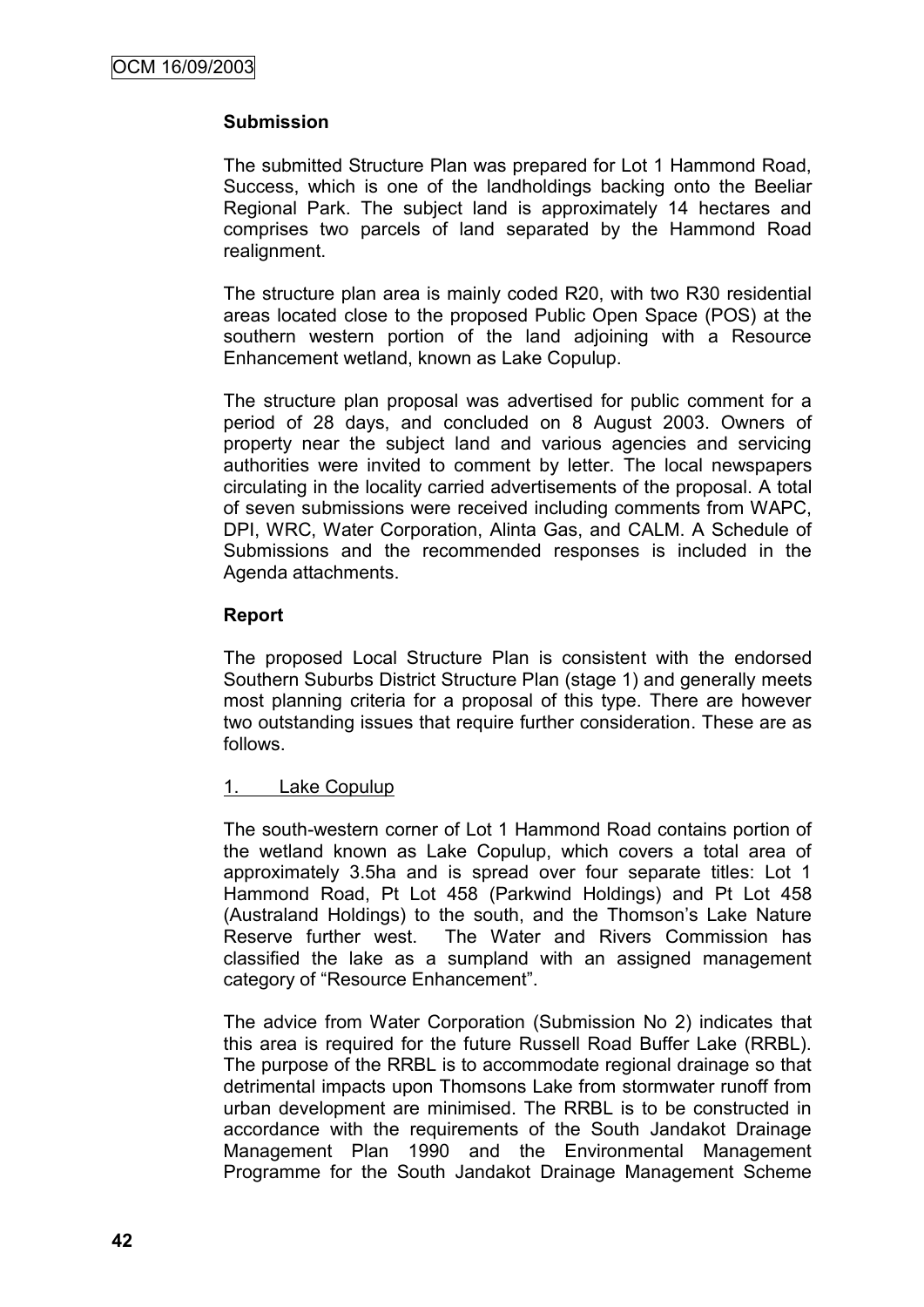1991, as well as Southern Suburbs District Structure Planning Area: Russell Road Arterial Drain Scheme prepared by David Wills and Associates(DWA).

The Structure Plan has taken into account the role of Lake Copulup as a regional drainage facility. It indicates approximately 1 ha wetland set aside for drainage purposes and treated as a deduction from the POS contribution calculation. Public Open Space was proposed adjoining the Buffer Lake incorporating the 50m buffer as required by DEP and WRC for the Resource Enhancement category wetland. The Structure Plan also indicates that the Water Corporation"s bypass drainage channel is planned to be located along the north eastern side of Lake Copulup within the proposed POS.

The difficulty in assessing the proposal is that the extent of land required for the RRBL is not yet known as no design has been finalised by the Water Corporation. The comments from Water Corporation states that the area required for the future Russell Road Buffer Lake will be dependent on the Water Corporation's review of the alternative drainage management strategy to the 1990 South Jandakot Drainage Management Plan and the outcome of the review is Southern Suburbs District Structure Planning Area: Russell Road Arterial Drain Scheme, which was adopted by Council in May 2003. The DWA drainage strategy was referred to DEP on 4 August 2003. Following its approval by the DEP, a detailed analysis is to be done by Water Corporation to finalise the Buffer Lake design and to determine the precise location of the drainage bypass.

Therefore it is not possible, at this stage, to endorse the proposal in the way it delineates the land requirements for the future RRBL, bypass channel and POS area until the RRBL design is finalised. Furthermore, Officers do not support the bypass channel being located within the POS area given that the bypass channel is an integral part of the regional drainage system and should be managed and maintained by the Water Corporation.

WRC also provided comments on Lake Copulup regarding wetland boundary and buffers, wetlands/drainage management Plan and potential nuisance-insects problems (submission No 3). The comments also indicate that there should be no direct stormwater flow into Lake Copulup. However, it appears that the comments do not fully account for the future role of Lake Copulup as a regional drainage facility and the Water Corporation will be the responsible authority for its design, construction and management. It is therefore necessary that the proponent undertake further consultation with the Water Corporation, DEP and WRC to achieve a consistent inter-departmental position on the Buffer Lake design issues and amend the Structure Plan and report accordingly to the satisfaction of the City. It is also considered that the DEP should urgently consider the DWA drainage strategy and work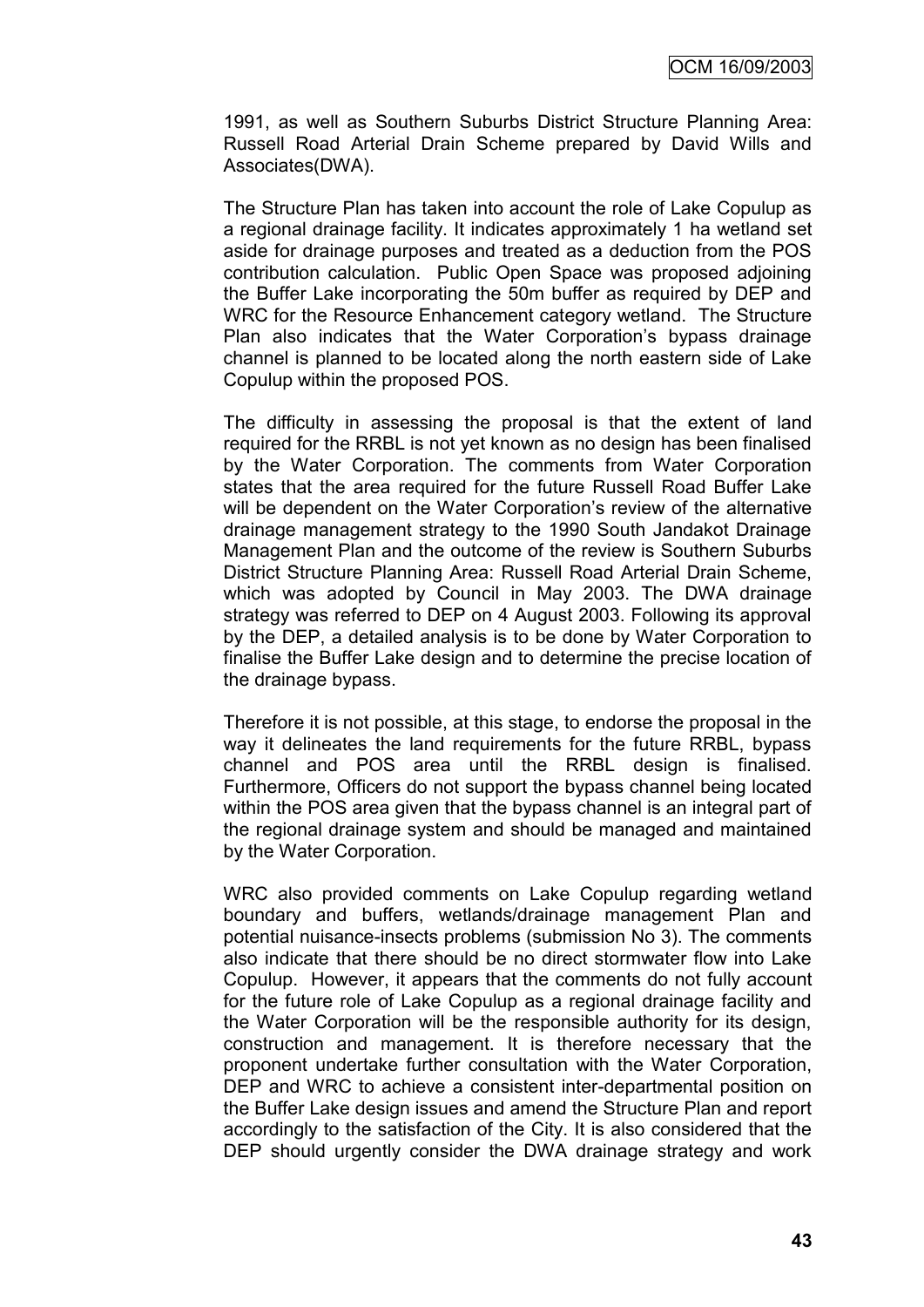with Water Corporation, WRC, the City and consultancies to finalise the RRBL design requirements.

#### 2. Public Open Space (POS)

Although the POS Schedule shows that a total area of approximately 1.4776ha of Public Open Space (12.3%) is proposed within the Structure Plan area, there remain a number of issues that require further consideration regarding this POS provision and calculation methods applied (Submission No 1). These are as follows:

 Hammond Road Realignment Other Regional Road (ORR) **Reservation** 

The Structure Plan shows that a 0.99ha separate lot is to be created for future Hammond Road realignment acquisition, and deducted from the POS calculation. The area of the lot is slightly different from ORR reservation boundaries as shown on WAPC MRS Clause 42 Certificate N.74102 comprising an approximate area of 0.9082 ha. This should be clarified in the Structure Plan Report, subject to detailed survey.

• Balance Portion of the Subject Land

The subject land comprises a 0.2528 lot being the balance of the land between the existing Hammond Road reserve and Hammond Road Realignment reserve. The Structure Plan indicates that the balance lot is to be excluded from this proposal and deducted from the POS provision. This is not considered acceptable given that the land is not included in any other local structure plan prepared for the adjoining properties and it should be addressed as part of this Structure Plan to satisfy the 10% POS requirement.

• Temporary Drainage Swales

The Structure Plan and POS Schedule indicates the use of temporary drainage swales (to accommodate the interim overflow before the Water Corporation"s drainage outlet being constructed) in the POS area with 100% credits being sought. The extent of the temporary drainage swales should be stated and the area shown on the Structure Plan. The use of open space for temporary drainage would only be acceptable if the area required does not adversely impact on the overall useability of the open space area for recreation purposes and there is some agreement in place that the drainage area will be suitably remediated once the permanent drainage area is established.

• Russell Road Buffer Lake design and Bypass Channel

The provision and calculation of the POS will be affected by the design and land requirements of future RRBL and the location of the bypass channel as previously discussed. It is also noted that the POS and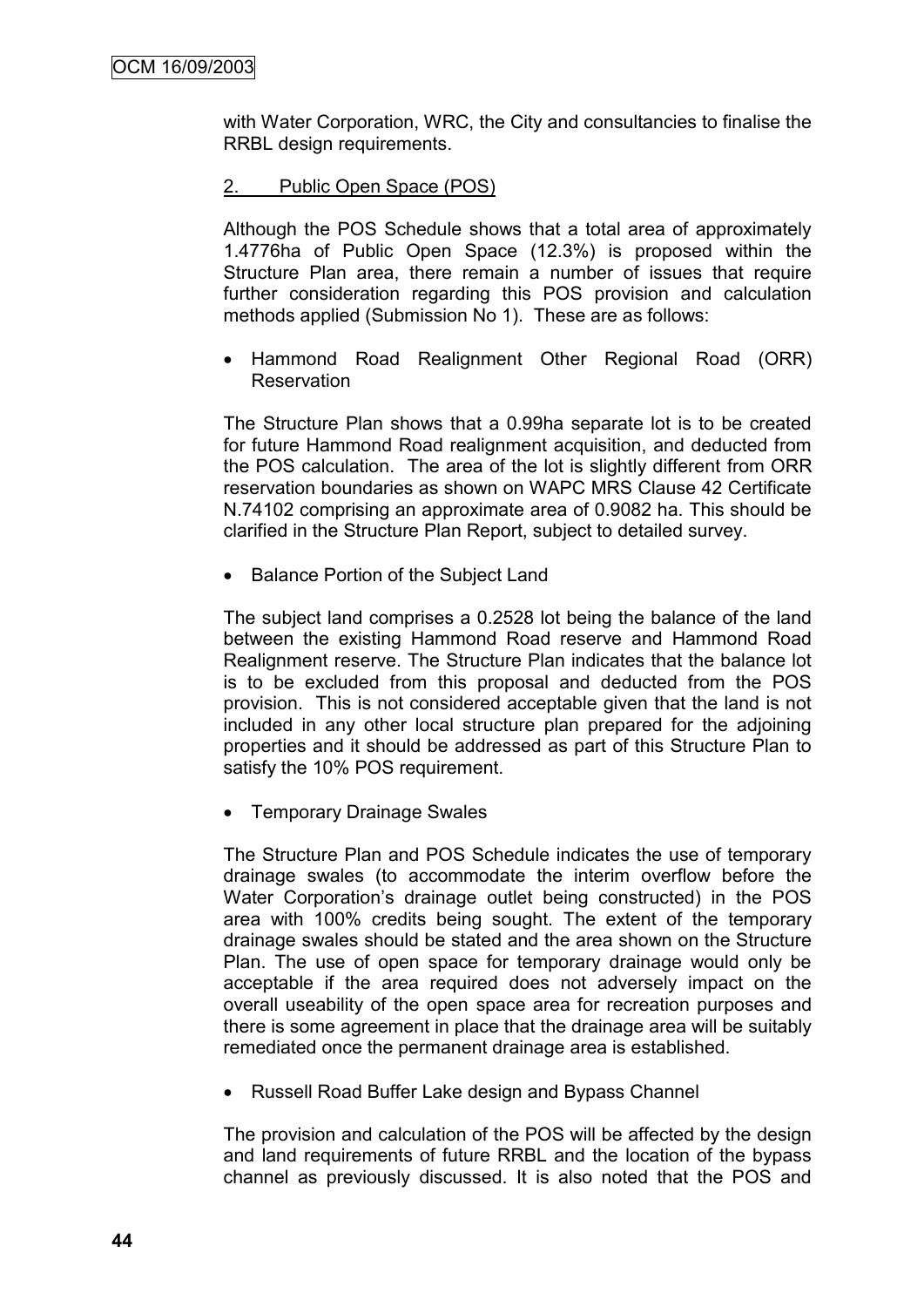drainage area shown in the Structure Plan are inconsistent with the POS Schedule.

It is therefore required that the Structure Plan and POS Schedule be amended to appropriately address the above issues and detail the exact areas proposed for the open space, the respective vesting arrangements and accreditation being sought, as well as the Buffer Lake land requirements in consultation with the Water Corporation and relevant environmental referral agencies.

#### Other issues

Other issues raised in the submissions include dual use path, accessibility to community facilities, road network and traffic study, Beeliar Regional Park interface, groundwater level, midge buffer, fire management etc. These issues are detailed in the schedule of submissions. It is considered that these issues can be appropriately addressed through the Structure Plan approval and subdivision process.

#### Summary

The format, rationale and content of the proposed Structure Plan generally addresses the Western Australian Planning Commission"s policies and meets Council"s Town Planning Scheme No3 requirements for a proposal of this type. However, the finalisation of RRBL design is a major issue that needs to be resolved and its determination could have a significant impact on the POS provision and development layout. It is there recommended that Council not adopt the Structure Plan until such time as the RRBL design has been finalised by Water Corporation and the Structure Plan and report has been amended accordingly together with other recommended modifications.

There is a pressing need to complete the RRBL design to facilitate the urban development in this area (including Pt Lot 458), and therefore the proponent should undertake further consultation with the Water Corporation, DEP and WRC to expedite finalisation of the RRBL design requirements.

# **Strategic Plan/Policy Implications**

The Corporate Strategic Plan Key Result Areas which apply to this item are:-

# Planning Your City

 *"To ensure that the planning of the City is based on an approach which has the potential to achieve high levels of convenience for its citizens."*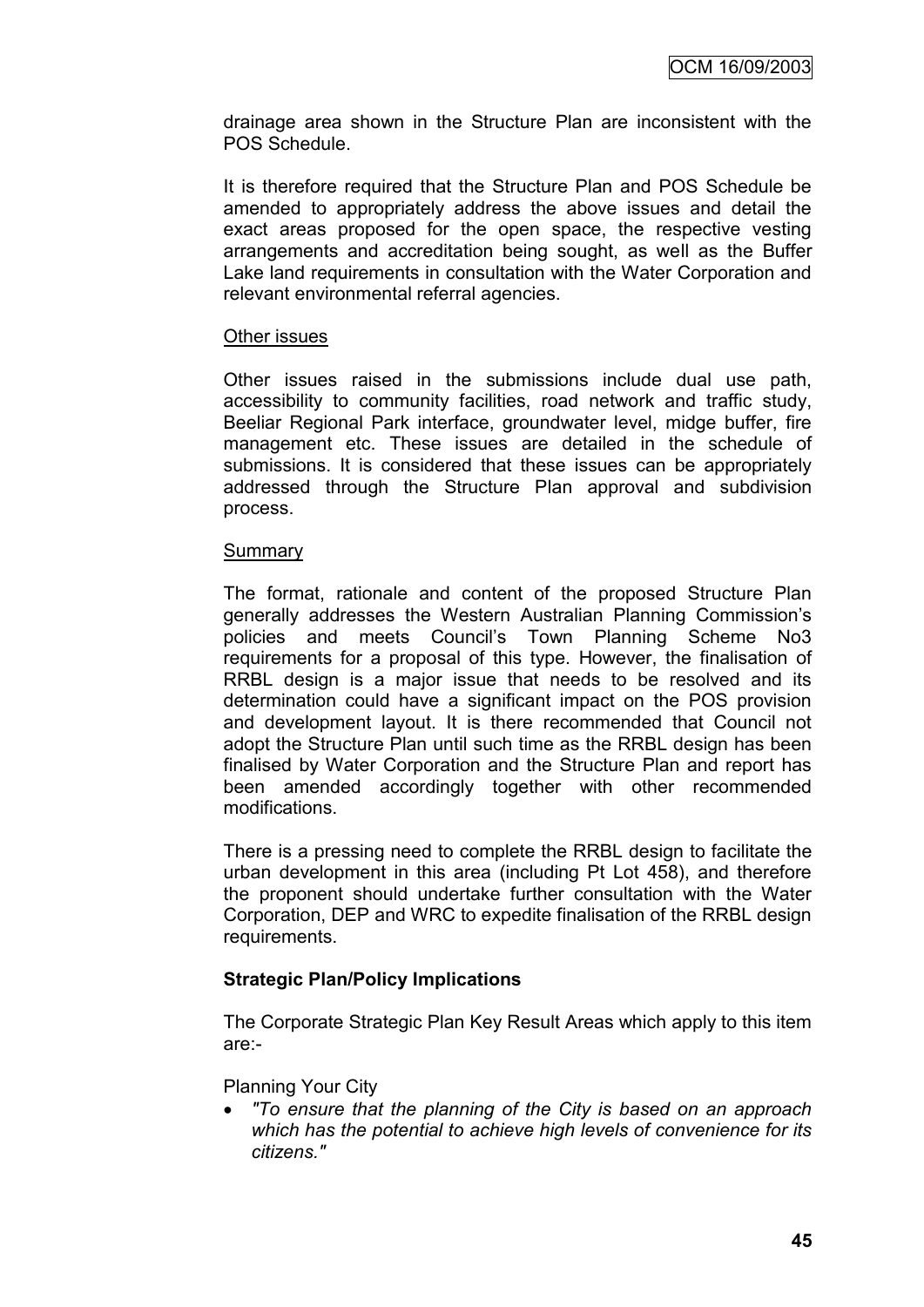- *"To ensure that the development will enhance the levels of amenity currently enjoyed by the community."*
- *"To foster a sense of community within the district generally and neighbourhoods in particular."*

Conserving and Improving Your Environment

- *"To conserve the quality, extent and uniqueness of the natural environment that exists within the district."*
- *"To ensure that the development of the district is undertaken in such a way that the balance between the natural and human environment is maintained."*

Facilitating the needs of Your Community

- *"To facilitate and provide an optimum range of community services."*
- *"To determine by best practice, the most appropriate range of sporting facilities and natural recreation areas to be provided within the district to meet the needs of all age groups within the community."*

Maintaining Your Community Facilities

- *"To construct and maintain roads, which are the responsibility of the Council, in accordance with recognised standards, and are convenient and safe for use by vehicles, cyclists and pedestrians."*
- *"To construct and maintain parks which are owned or vested in the Council, in accordance with recognised standards and are convenient and safe for public use."*

The Planning Policies which apply to this item are:-

- SPD1 Bushland conservation Policy
- SPD3 Native Fauna Protection
- SPD5 Wetland Conservation Policy
- APD4 Public Open Space
- APD20 Design Principles for Incorporating Natural Management Areas Including Wetlands and Bushlands in Open Space and / or Drainage Areas
- APD26 Control Measures for Protecting Water Resources in Receiving Environments
- APD28 Public Open Space Credit Calculations
- APD30 Road Reserve and Pavement Standards
- APD31 Detailed Area Plans

# **Budget/Financial Implications**

N/A

#### **Legal Implications**

Nil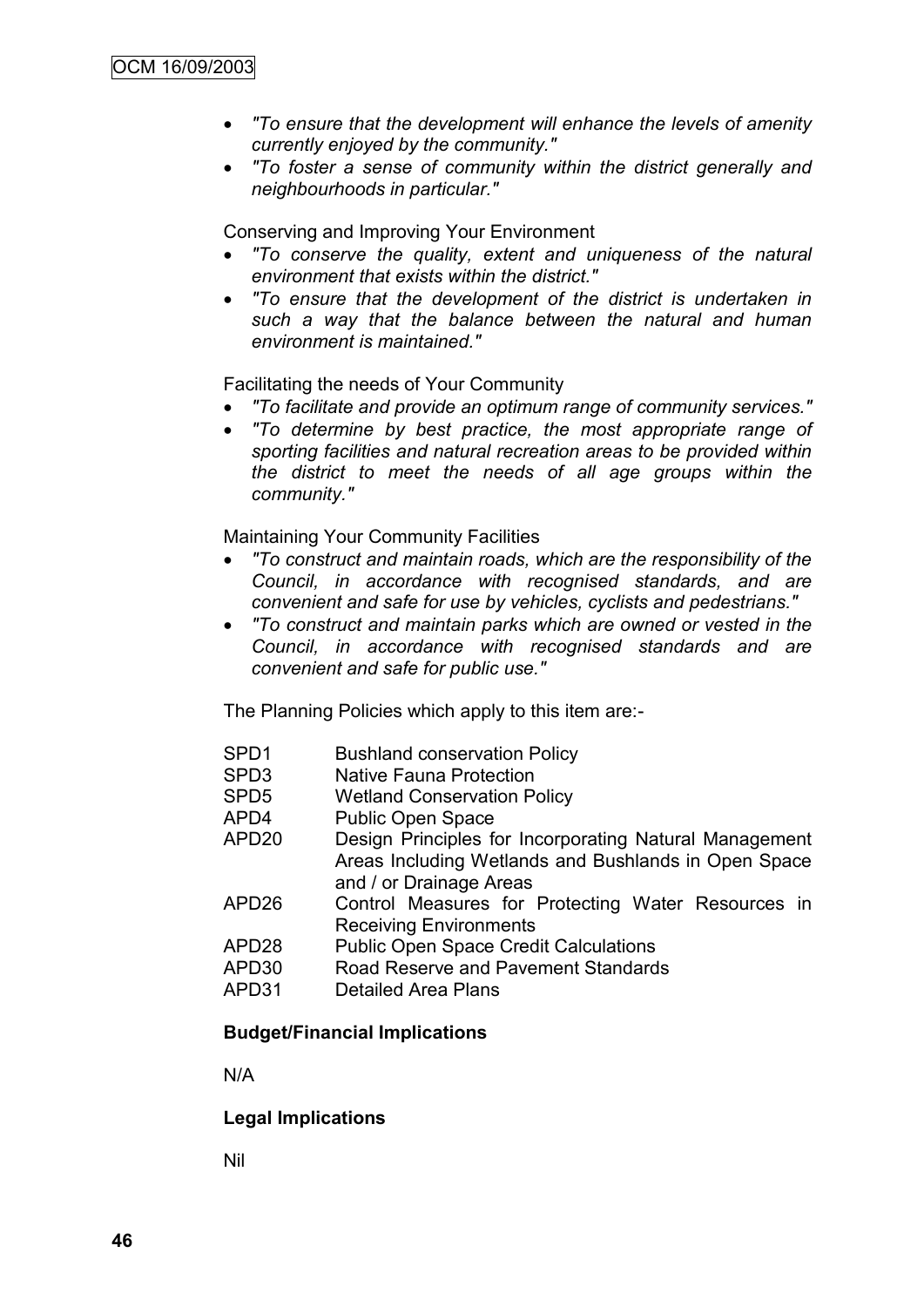# **Community Consultation**

Advertised for public comments from 11/7/2003 to 8/8/2003 in local papers and adjoining owners and relevant authorities were sent letters advising the proposal.

# **Implications of Section 3.18(3) Local Government Act, 1995**

Nil.

**14.9 (OCM 16/09/2003) - TEMPORARY USE OF TRANSPORTABLE BUILDING FOR CLASSROOM - BLUE GUM MONTESSORI SCHOOL - LOT 67; 4 HOMESTEAD AVENUE, BIBRA LAKE - OWNER: BLUE GUM MONTESSORI SCHOOL INC - APPLICANT: R WHITAKER & T BOCKING (1108028) (JP) (ATTACH)**

# **RECOMMENDATION**

That Council:

(1) approve the proposed Temporary Use of a Transportable Building for use as a Classroom on Lot 67; 4 Homestead Avenue, Bibra Lake subject to the following conditions:

# STANDARD CONDITIONS

- 1. Development may be carried out only in accordance with the terms of the application as approved herein and any approved plan.
- 2. Nothing in the approval or these conditions shall excuse compliance with all relevant written laws in the commencement and carrying out of the development.
- 3. No activities causing noise and/or inconvenience to neighbours being carried out after 7.00pm or before 7.00am, Monday to Saturday, and not at all on Sunday or Public Holidays.
- 4. The premises shall be kept in a neat and tidy condition at all times by the owner/occupier to the satisfaction of the Council.
- 5. All stormwater drainage shall be designed in accordance with the document entitled "Australian Rainfall and Runoff" 1987 (where amended) produced by the Institute of Engineers, Australia, and the design is to be certified by a suitably qualified practicing Engineer and designed on the basis of a 1:10 year storm event.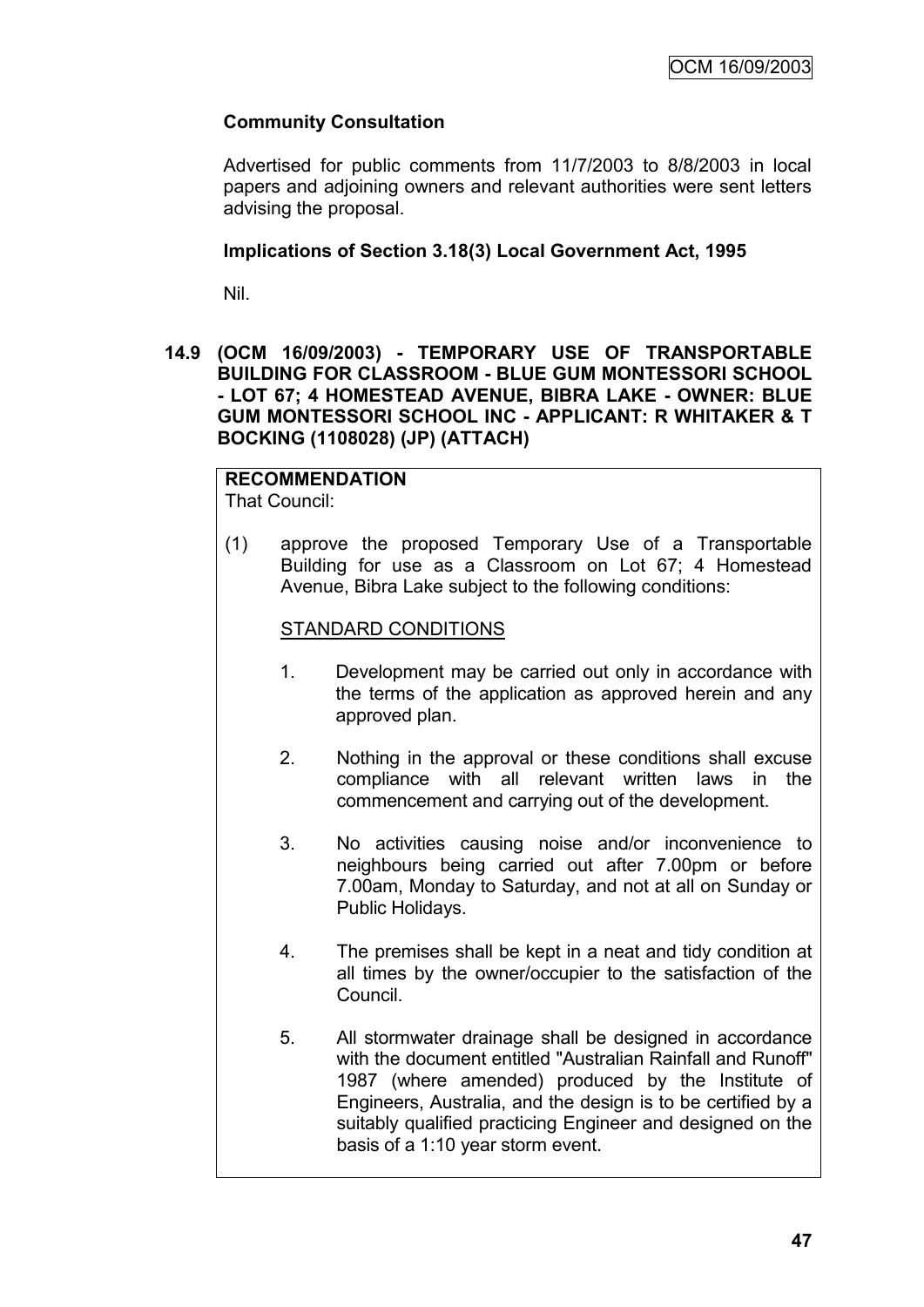- 6. All stormwater being contained and disposed of on-site to the satisfaction of the Council.
	- 7. The vehicle parking area shall be sealed, kerbed, drained and line marked in accordance with the approved plans and specifications certified by a suitably qualified practicing Engineer to the satisfaction of the Council.

# SPECIAL CONDITIONS

- 8. The total number of students enrolled at the school shall not exceed 90.
- 9. Parents shall not park on the street pavement or verge area in either Homestead Avenue or Hope Road, with the exception of the verge area abutting Meller Park on Hope Road when dropping off or picking up children.
- 10. No classes or school related activities are to be conducted on Saturday, Sunday and public holidays, excluding the maintenance of the school buildings and grounds, commencing from beginning of the 2004 school year.
- 11. The school is to establish and immediately implement a formal complaints policy and procedure to the satisfaction of the Council.
- 12. Provision of one (1) bicycle rack for every four (4) primary school students.
- 13. This approval shall expire on the date of conclusion of the second school term (June 2004), and the transportable building shall be removed from the site within 14 days, unless the Council has granted approval for a renewal of the planning permission.

# **FOOTNOTES**

- 1. This approval supersedes the approval issued by Council at its Ordinary Meeting held 20 May 2003.
- 2. The development is to comply with the requirements of the Building Code of Australia.
- 3. The use of the premises must comply with the *Health (Food Hygiene) Regulations 1993* and Chapter 3 of the Australian New Zealand Food Standards Code (Australia Only)**.**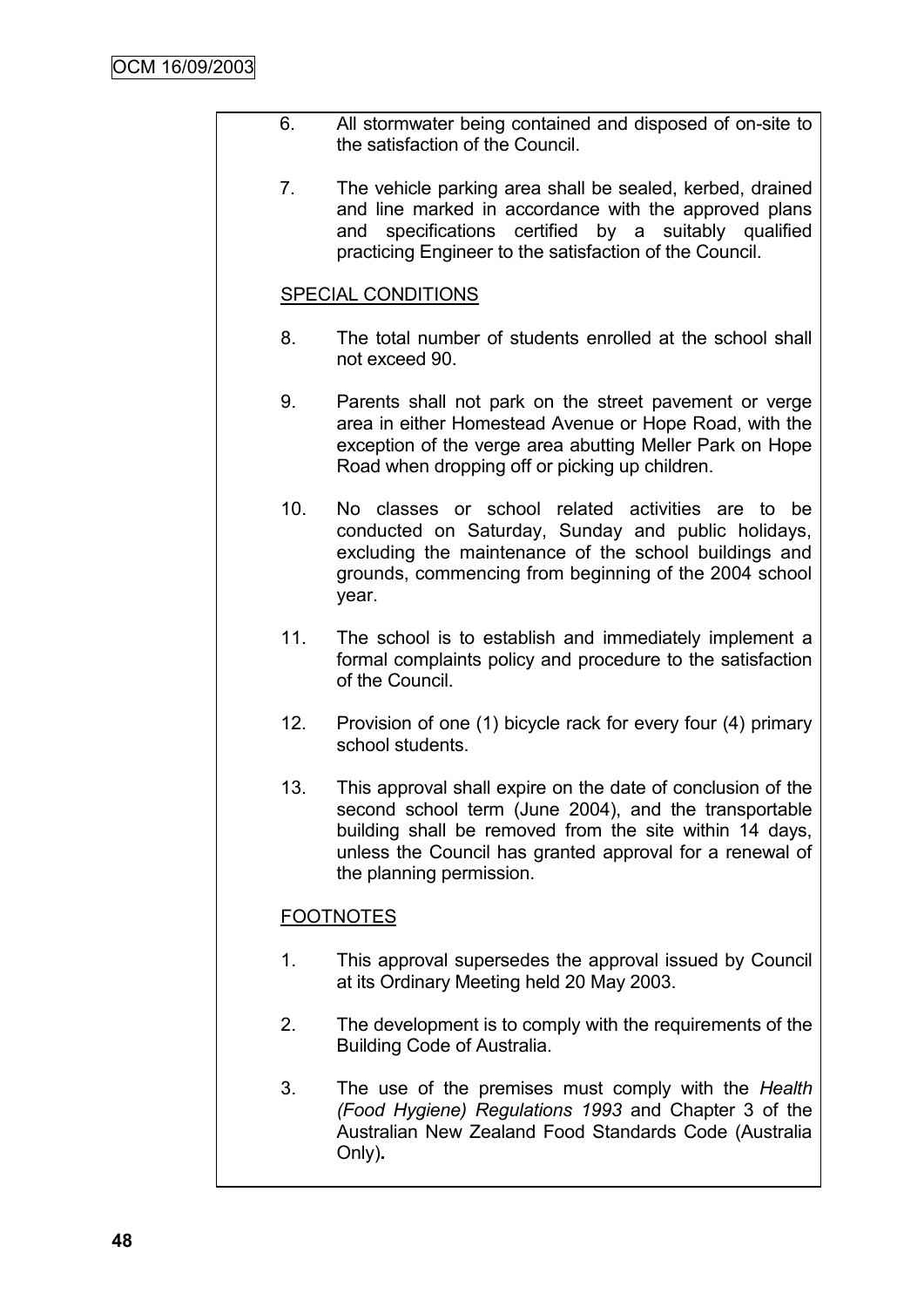- 4. This development has been defined as a public building and shall comply with the provisions of the Health Act 1911 relating to a public building, in the Public Building Regulations 1992. An application to construct, extend or alter a public building is to be submitted with the Building Licence application.
	- 5. The development is to comply with the *Environmental Protection Act 1986* which contains penalties where noise exceeds the limits prescribed by the *Environmental Protection (Noise) Regulations 1997*.
	- 6. The drainage of all car parking areas and access ways so as to ensure that the site is drained and provision is made for the disposal, to the satisfaction at all times of the Council, of roof water, water from paved areas and all other stormwater PROVIDED THAT the approval of a particular design to achieve the foregoing purposes or the issue of a building licence shall not imply that the Council is satisfied once and for all that the applicant has complied with this condition and the Council may require compliance with this condition at any time in the future if it is not satisfied that the site has been drained in accordance with this condition. (Ref. Engineering Department)"
	- 7. Uncovered parking bays shall be a minimum of 5.5 x 2.5 metres, clearly marked on the ground and served by a 6 metre wide paved accessway.
- (2) issue a Schedule 9 Notice of Determination on Application for Planning Approval to the applicant accordingly; and
- (3) advise those who lodged submissions of the Council decision.

# **COUNCIL DECISION**

# **Background**

| <b>ZONING:</b> | MRS:                                               | Urban                  |  |
|----------------|----------------------------------------------------|------------------------|--|
|                | TPS3:                                              | <b>Residential R20</b> |  |
| LAND USE:      | Pre-School, Junior Primary & Middle Primary School |                        |  |
| LOT SIZE:      | $2.101m^2$                                         |                        |  |
| AREA:          | Transportable Building 30.2m <sup>2</sup>          |                        |  |
| USE CLASS:     | <b>Educational Establishment</b>                   |                        |  |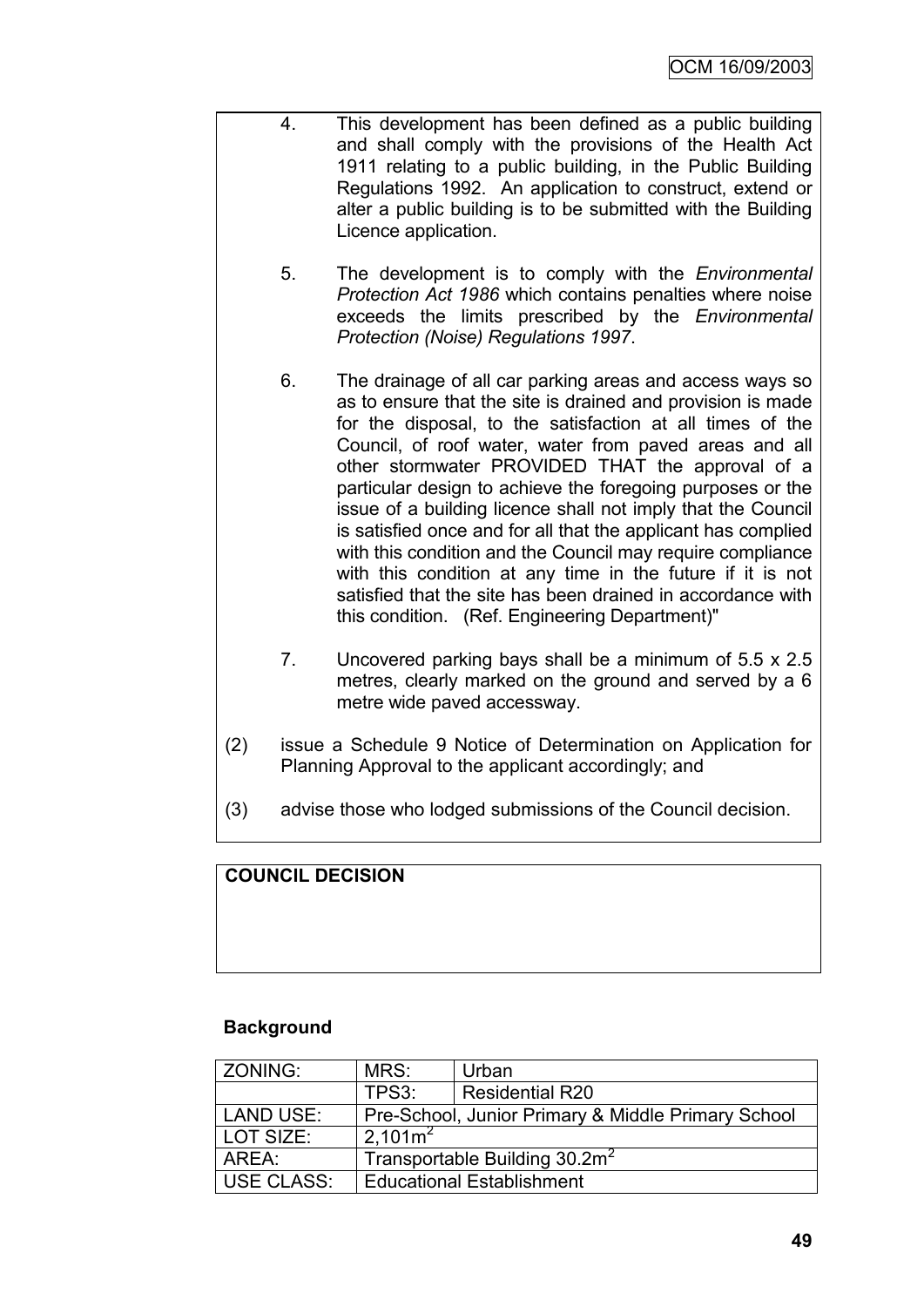At its Ordinary Meeting held 20 May 2003 Council granted town planning approval for additions to the school. The additions included the construction of a classroom, small library, storage room and administration block totalling  $191m^2$  of building floor space on the property"s eastern boundary. The additions were proposed to allow the school to accommodate existing students who will be moving into grades 4-7.

The Blue Gum Montessori School has since determined that it is not in the best interests of the school in the long term to build the proposed additions which Council approved at the above meeting. This is due to a number of reasons, one of which primarily is due to the capping of 100 students for the school imposed by Council at its 20 May 2003 meeting. The school recognises that the current site is quite restricted in terms of expansion and it is foreseeable that the site cannot support the long term vision and function of the school. It is therefore proposed that temporary arrangements for students be made whilst the school investigates its options. The proposed transportable building for a classroom will accommodate existing students who will be moving into grades 4-7.

# **Submission**

Council has received an application dated 29 July 2003 from the Blue Gum Montessori School for planning approval for the use of a temporary transportable building for a classroom. The flat roof, rectangular shaped, transportable building is constructed of colorbond cladding (colour "Mist Green") having dimensions of 3.6 x 8.4m  $(30.24\text{m}^2)$  and 2.9m from the ground to the roof (2.4m from floor to ceiling). The location of the transportable classroom is in the southeast section of the property, setback 4.2m from the side boundary and 1.1m from the school carpark.

# **Report**

# **Zoning**

The subject site is zoned "Residential R20" under the City of Cockburn Town Planning Scheme No.3. An "Educational Establishment" is a "D" use within a Residential Zone under the Zoning Table of the Scheme. The Scheme specifies that a "D" use means that the use is not permitted unless the local government has exercised its discretion by granting planning approval. The application has been referred to Council for determination following receipt of submissions from landowners of neighbouring properties objecting to the proposal.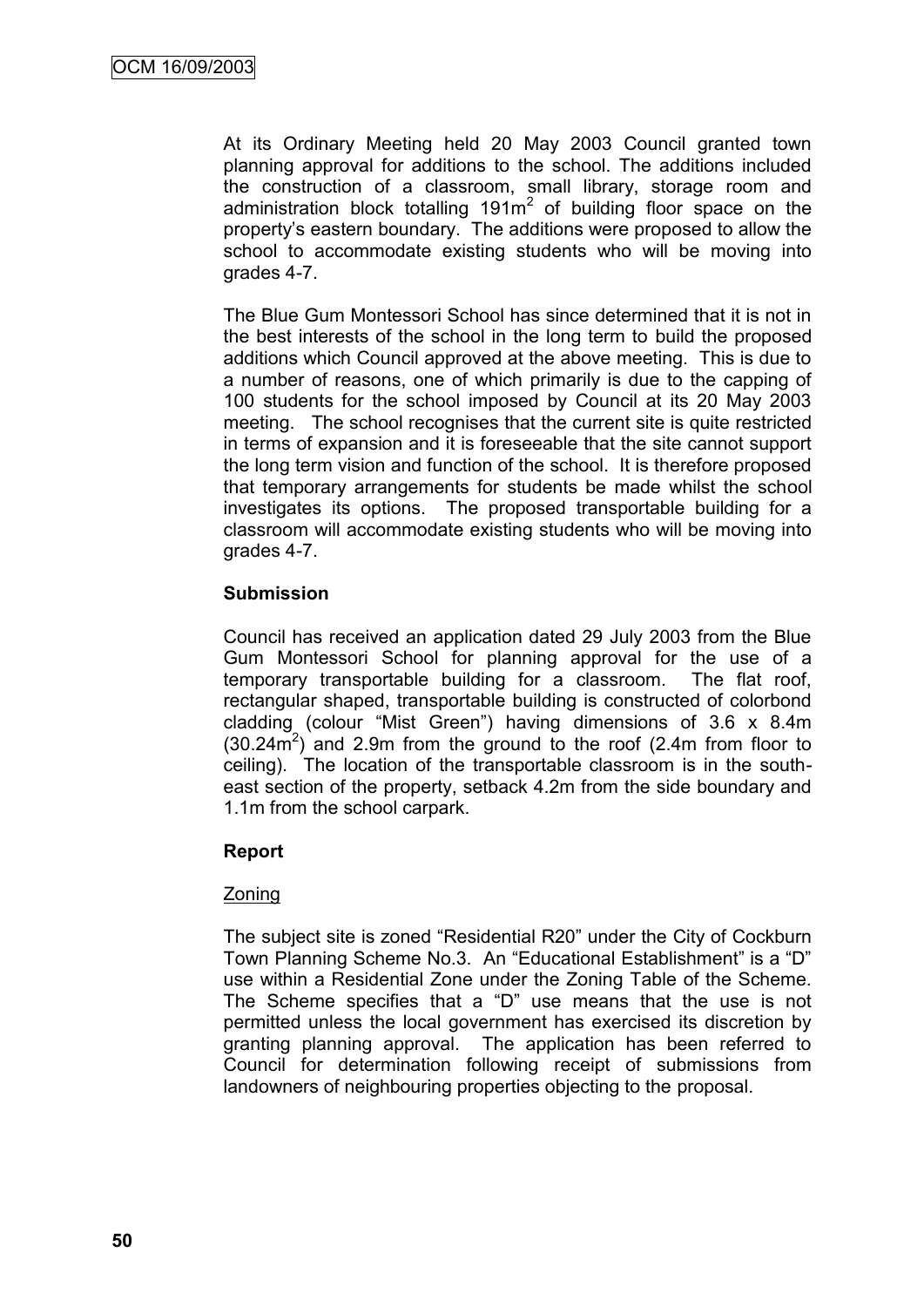# Community Consultation

In accordance with the requirements of the Scheme, the proposal was advertised for comment. At the conclusion of the advertising period two submissions were received both objecting to the proposal. The nature of the objections relate to noise levels from the operation of the school and fears that the school will subtly expand and exceed its 100 student limit.

In addressing issues of noise and the future expansion of the school, Council at its meeting held 20 May 2003 resolved to approved additions to the school subject to conditions, which included the following:

- *"No activities causing noise and/or inconvenience to neighbours being carried out after 7.00pm or before 7.00am, Monday to Saturday, and not at all on Sunday or Public Holidays.*
- *The total number of students enrolled at the school shall not exceed 100."*

The current application for a transportable building is different to the previous application and should be assessed on its own merits. The applicant proposes a maximum of 89 students at the school as a result of the transportable building addition. It is recommended that the above conditions be imposed for the current application but with a limitation of 90 students instead of 100 due to the smaller scale of the development. Even though the proposed development is smaller in scale to the previous application, it is considered that with the addition of the transportable classroom, the site will be fully developed as an educational establishment.

#### Compliance with Town Planning Scheme No.3

The application complies with the car parking, building setbacks, building height/scale, landscaping and amenity provisions of the Scheme. The transportable building is considered an acceptable temporary addition to the school. The applicant has advised Council that the transportable building should only be required for a minimum of 1 school term and a maximum of 3 school terms, which would extend through to the end of the second school term in June 2004. In order to provide certainty to the applicant and submittors, it is recommended that Council grant a Temporary Planning Approval, expiring at the end of the second school term June 2004, pursuant to Clause 10.6 of the Scheme.

#### **Conclusion**

As the application complies with the provisions of the City of Cockburn Town Planning Scheme No.3 and is of lesser scale than the previous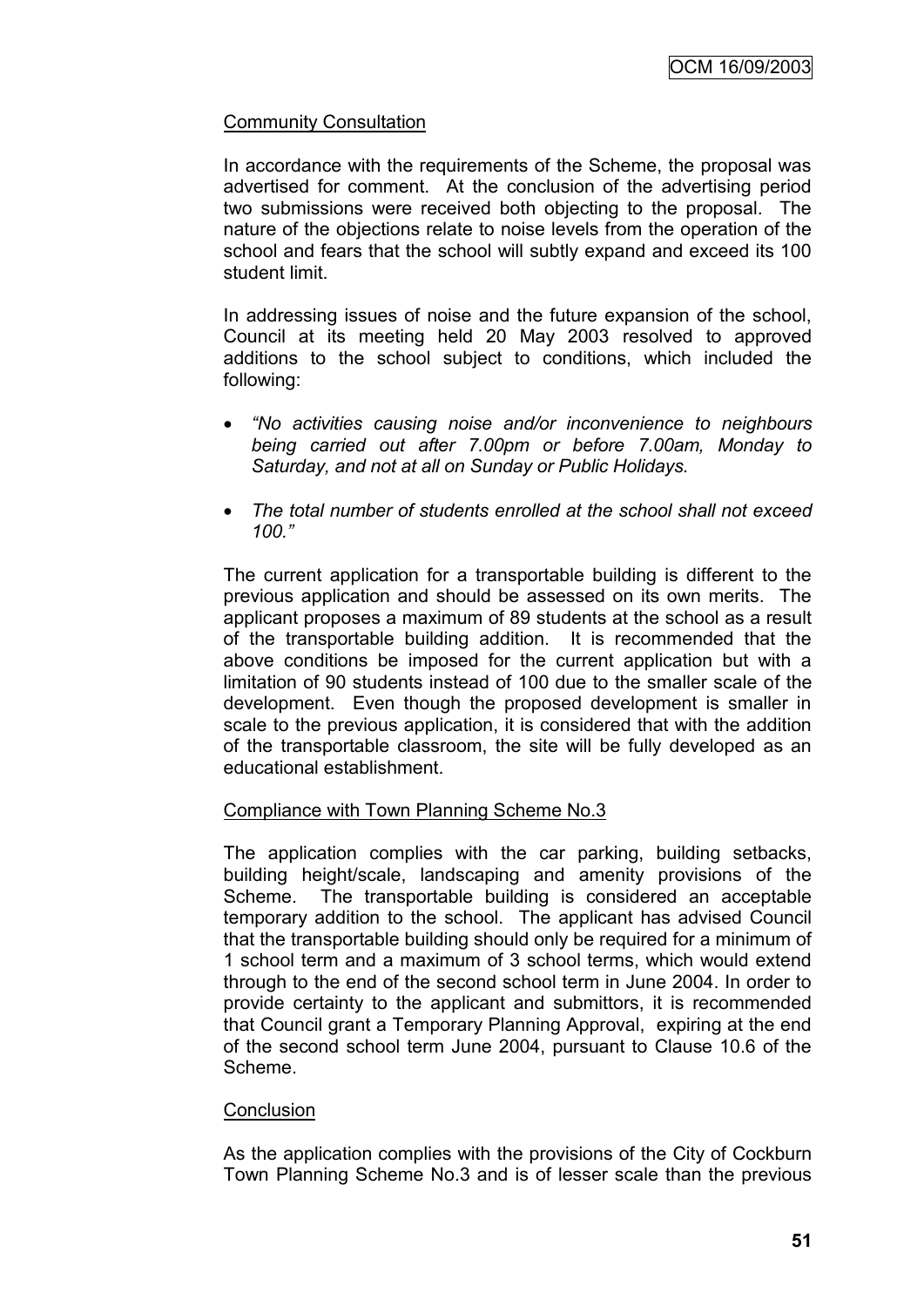approved additions and is located further away from the eastern property boundary, it is considered that the application can be conditionally approved.

# **Strategic Plan/Policy Implications**

The Corporate Strategic Plan Key Result Areas which apply to this item are:-

- 1. Managing Your City
	- *"To conduct Council business in open public forums and to manage Council affairs by employing publicly accountable practices."*
- 2. Planning Your City
	- *"To ensure that the development will enhance the levels of amenity currently enjoyed by the community."*
	- *"To foster a sense of community within the district generally and neighbourhoods in particular."*
- 3. Conserving and Improving Your Environment
	- *"To conserve the character and historic value of the human and built environment."*
	- *"To ensure that the development of the district is undertaken in such a way that the balance between the natural and human environment is maintained."*

The Council Policies which apply to this item are:-

APD17 Standard Development Conditions And Footnotes

# **Budget/Financial Implications**

N/A

#### **Legal Implications**

N/A

# **Community Consultation**

Application advertised for comment.

#### **Implications of Section 3.18(3) Local Government Act, 1995**

Nil.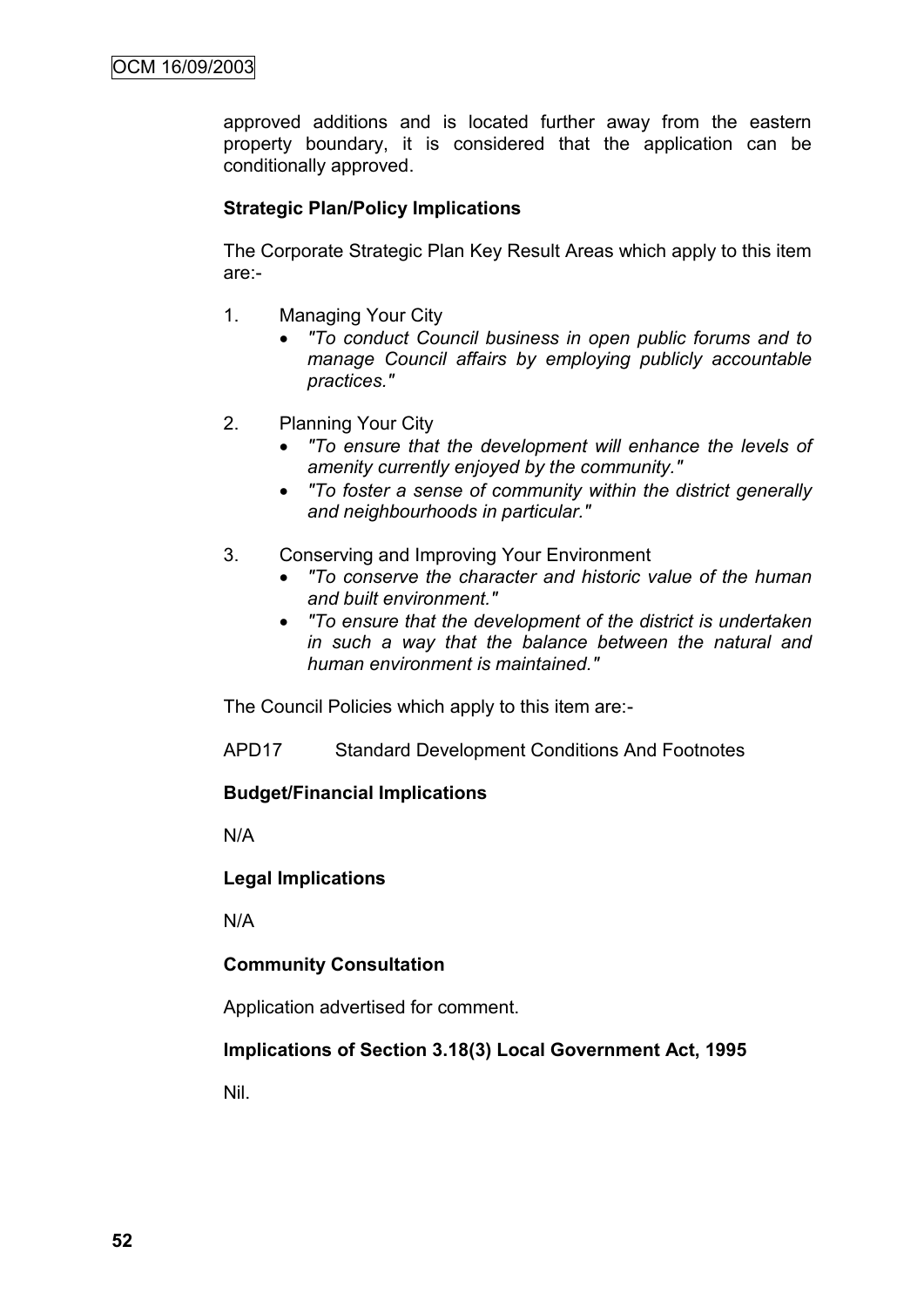# **14.10 (OCM 16/09/2003) - PETITION - BIBRA LAKE CAFE/KIOSK (1114553) (AJB) (ATTACH)**

# **RECOMMENDATION**

That Council:

- (1) receive the petition and letter from Mrs H Lang opposing the proposed development of a cafe/kiosk at Bibra Lake;
- (2) advise Mrs H Lang that;
	- 1. Council has previously commissioned independent surveys and sought expert advice on the proposed development of a café/kiosk at Bibra Lake and, based on that advice, Council at its meeting held on 17 June 2003 resolved to proceed with the proposal and call for submissions from suitably qualified and experienced consultants to manage the project; and
	- 2. A business plan for the project will be prepared as part of the project and will be advertised for public comment.

# **COUNCIL DECISION**

# **Background**

Council at its meeting held on 15 May 2001 (Item 19.1), resolved that a report be presented to a future Council Meeting on the possibility of establishing a restaurant, café or fixed–building Kiosk on the Bibra Lake Reserve.

At its meeting held on 21 August 2001 (Item 14.14), Council resolved to:-

- *"(1) appoint a suitable consultant to undertake the market research to determine community acceptance and patronage of a restaurant/café/kiosk located on Lot 309 Progress Drive, Bibra Lake;*
- *(2) appoint a suitable consultant to undertake environmental and geotechnical investigation on a site adjacent to and just south of the playground equipment located on Lot 309 Progress Drive*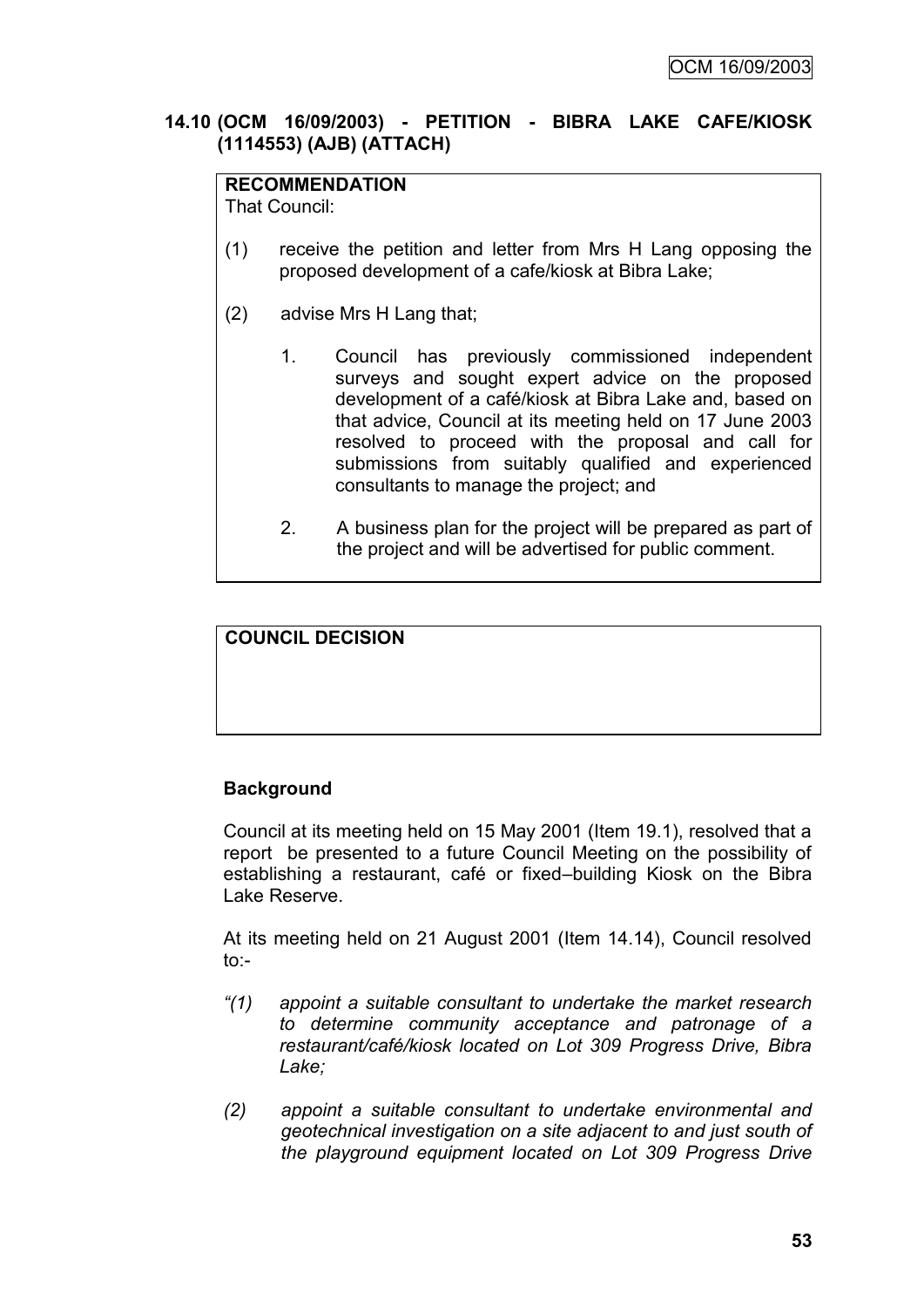*Bibra Lake, to determine the suitability of the site for a restaurant/café/kiosk;*

- *(3) as part of the public consultation process and through the "Cockburn Soundings" publicise and entice comments and submissions from the ratepayers and interested users of the parkland as to the proposed restaurant/café; and*
- *(4) transfer \$15,000 from the Land Development Reserve Fund to undertake (1) and (2) above. "*

At its meeting held on 19 March 2002 (Item 14.3), it was resolved that Council:

- *"(1) determine all the necessary approvals required to facilitate the construction of a Café/Kiosk on Lot 309 Progress Drive within the Bibra Lake Reserve and the level of support from the decision making authorities to the proposal;*
- *(2) subject to (1) above, engage the services of a suitably qualified commercial consultant to prepare a report on the viability of the proposed Café/Kiosk at Bibra Lake;*
- *(3) following the outcome of (1) and (2), prepare a Business Plan for the establishment and operation of a Café/Kiosk within the Bibra Lake Reserve for Council"s consideration; and*
- *(4) advise the Bibra Lake Residents Association and North Lake Residents Association of Council"s decision."*

Council at its meeting held on 17 June 2003 considered the Economic Modelling and Financial Feasibility report on the proposed Bibra Lake café/kiosk and resolved to

- *"(1) receive the report;*
- *(2) provide \$400,000 on the 2003/04 Municipal Budget for the project management, design, construction and servicing of the Bibra Lake Café/Kiosk;*
- *(2) call for submissions from suitably qualified and experienced consultants to manage the Bibra Lake Café/Kiosk project on a phased basis;*
- *(3) require the preparation of a report on the submissions by consultants for the project management of the Bibra Lake Café/Kiosk project for consideration by Council; and*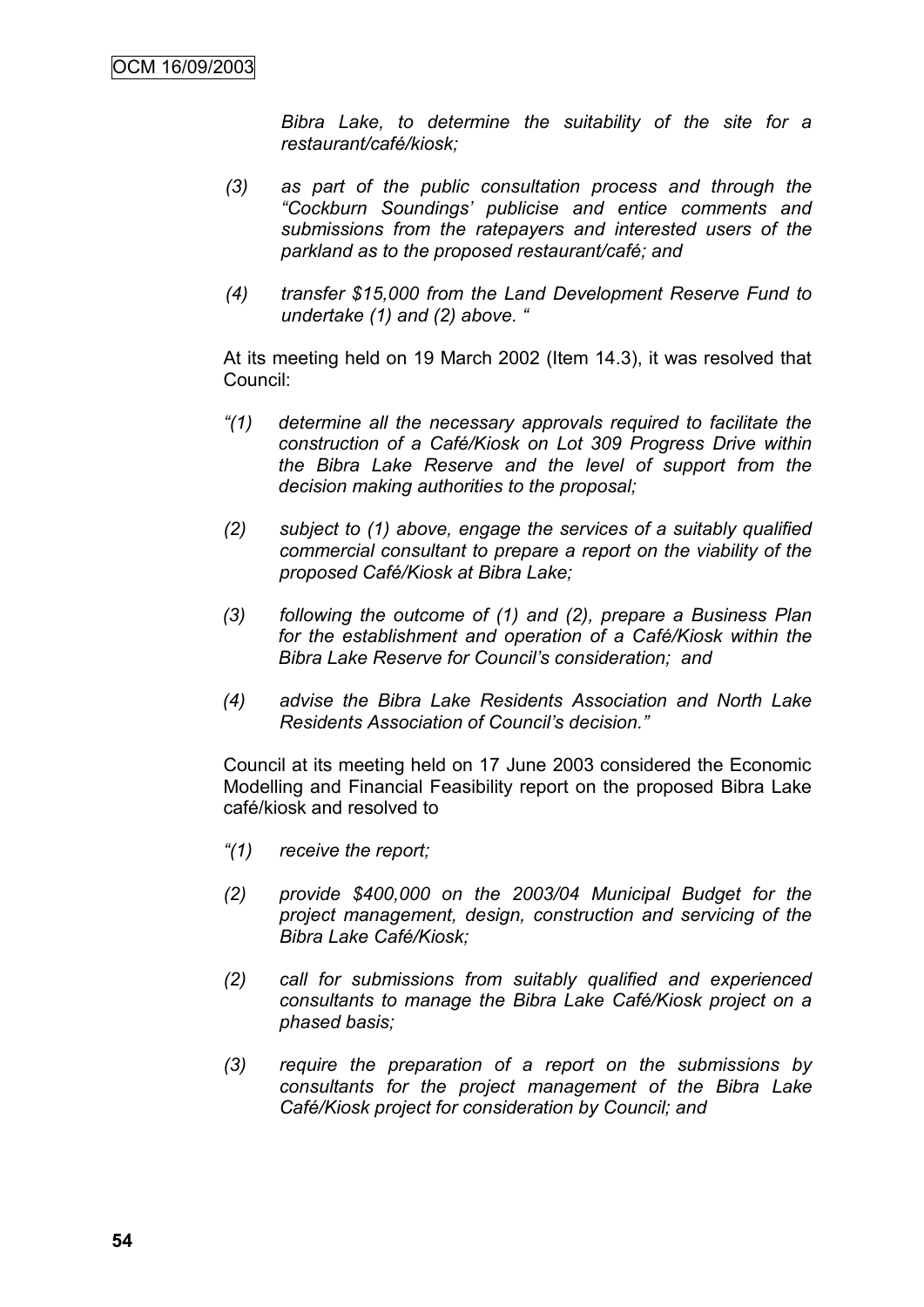*(4) defer the requirement for the preparation of a Business Plan until such time as accurate development costing and lease arrangements are known."*

# **Submission**

Mrs H Lang of Coolbellup has presented a 400 signature petition opposing the proposed Bibra Lake Café/kiosk.

# **Report**

The petition itself states "We the undersigned do oppose a kiosk being built at Bibra Lake". It provides no reasons or on what basis the proposed cake/kiosk is opposed.

The letter from Mrs H Lang accompanying the petition states that;

- The existing caravan is doing a good job, the prices are good and it is uniquely different to other reserves.
- Whilst enjoying a coffee and snack after a walk, she and others spoken to would not use the proposed café/kiosk on principal.
- Concerned that the facility will be vandalised like other improvements that have been provided in that locality.
- Disagrees with the view that you won't have to go to Fremantle to get a coffee if the café /kiosk is established arguing that people go to Fremantle as there is more to do.

There are 400 signatures on the petition of which approximately 50% were people living within the City. The balance were drawn from a wide area from Mandurah to Duncraig and Byford/Armadale.

Council has previously sought community views on the proposed café/kiosk and obtained the following;

- The survey undertaken by Patterson Market Research in December 2001 found that the majority of respondents (73%) were in favour of a permanent food and drinks facility at Bibra Lake similar and 48% indicated that the development of the facility would increase their use of the area. Only 6% claimed that such a move would put them off future visits.
- An article on the proposed Café/Kiosk was included in the December 2001 edition of Cockburn Soundings. Ten letters of support and four against were received from residents in the area in response to the article. The Bibra Lake Residents Association also made a submission opposing the proposal.

The outcomes of the independent research and surveys do not accord with the points made in the letter by Mrs H Lang against the proposed development.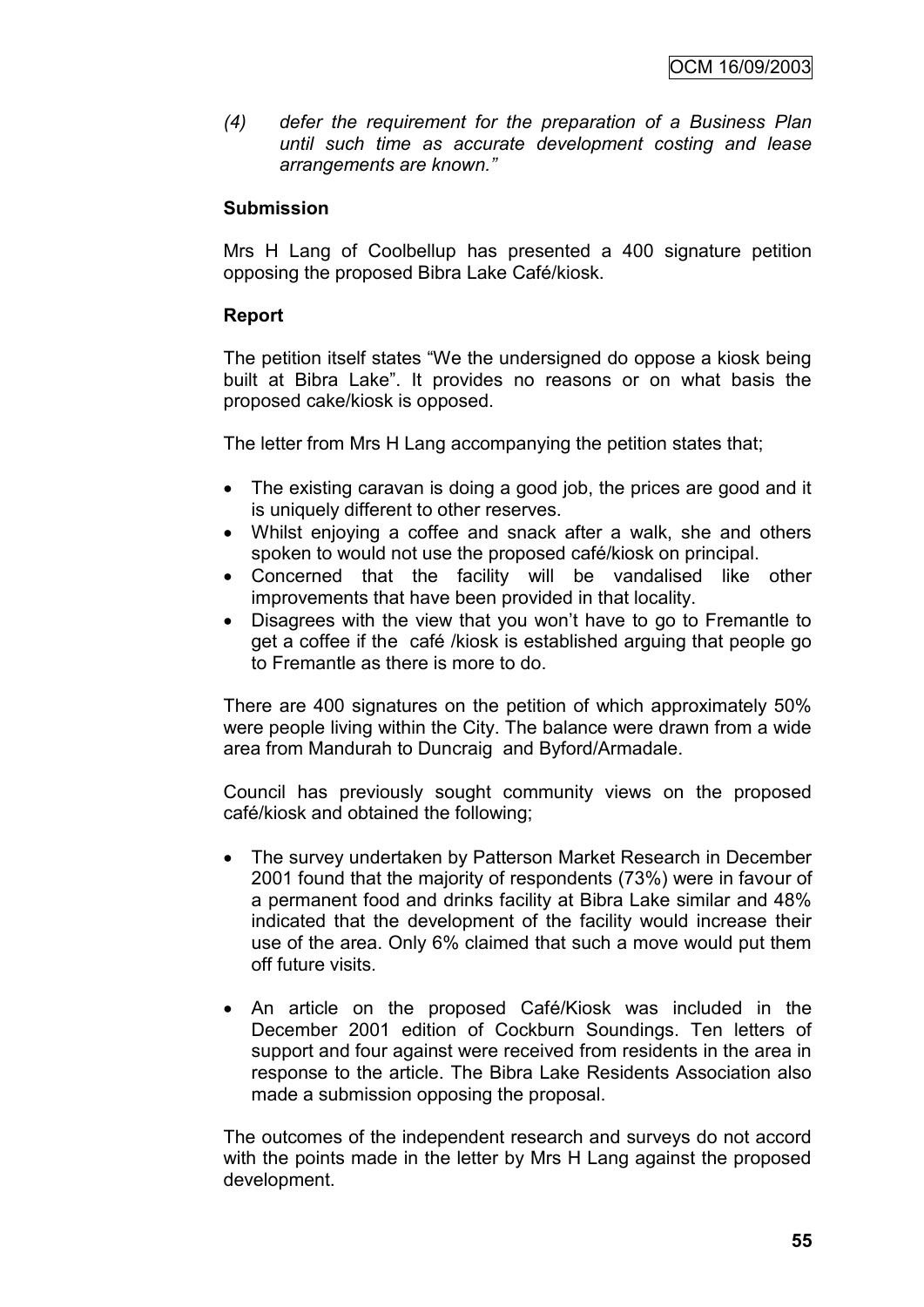It recommended that Council note the petition and advise the organiser, Mrs H Lang, that Council has previously commissioned independent surveys and sought expert advice and, based on that advice, Council at its meeting held on 17 June 2003 resolved to proceed with the proposal and call for submissions from suitably qualified and experienced consultants to manage the project.

# **Strategic Plan/Policy Implications**

The Corporate Strategic Plan Key Result Areas which apply to this item are:-

- 1. Managing Your City
	- *"To deliver services and to manage resources in a way that is cost effective without compromising quality."*
	- *"To conduct Council business in open public forums and to manage Council affairs by employing publicly accountable practices."*
- 2. Planning Your City
	- *"To ensure that the planning of the City is based on an approach which has the potential to achieve high levels of convenience for its citizens."*
	- *"To ensure that the development will enhance the levels of amenity currently enjoyed by the community."*

The Planning Policies which apply to this item are:-

Nil

# **Budget/Financial Implications**

N/A

# **Legal Implications**

N/A

# **Community Consultation**

The community consultation has been limited to the survey conducted by Paterson Market Research in December 2001, together with an article in December 2001 issue of the Cockburn Soundings. Letters of advice were also sent to the Bibra Lake and North Lake Residents Association in April 2003.

The required business plan will be advertised for public comment at the appropriate time in the process.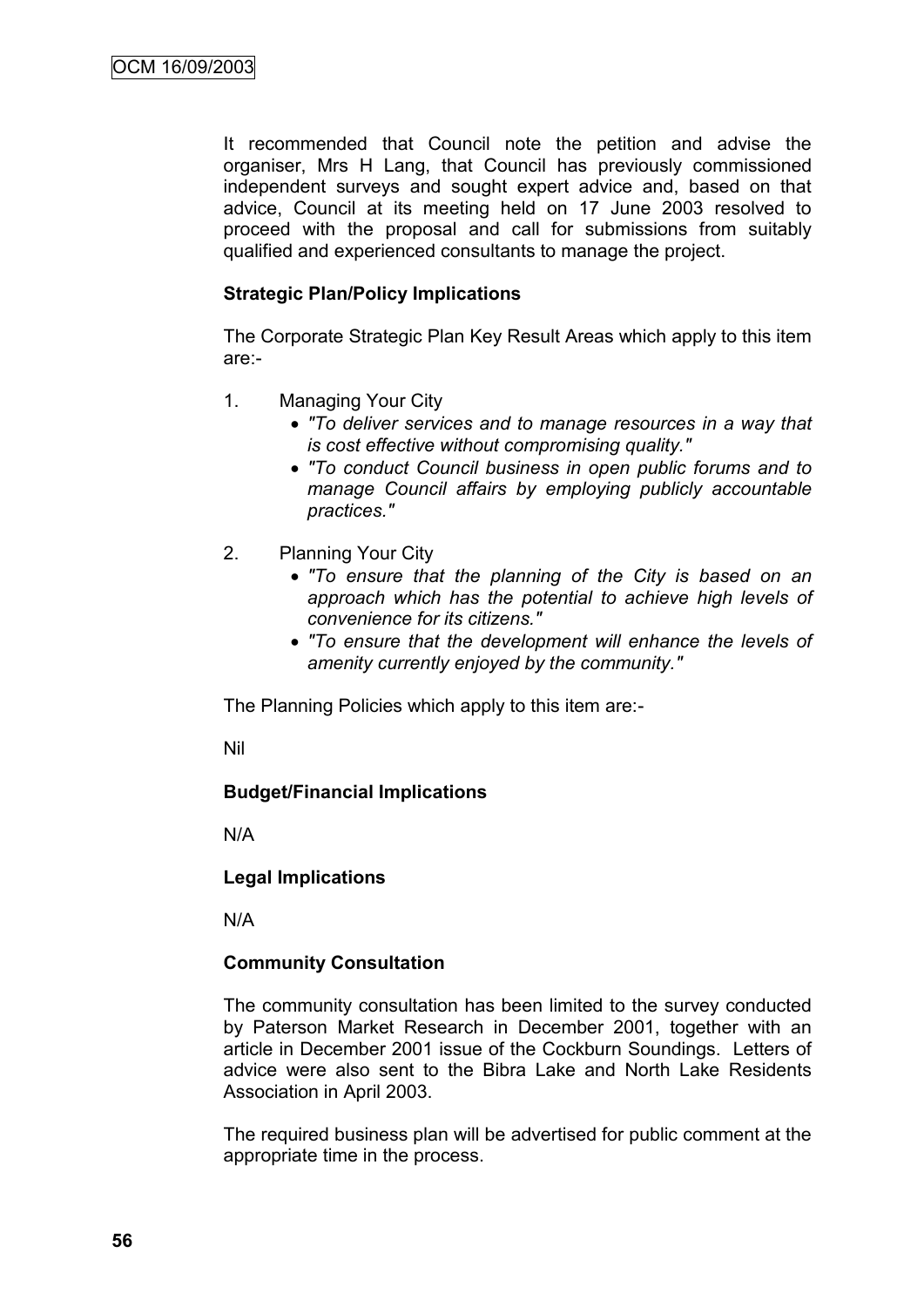# **Implications of Section 3.18(3) Local Government Act, 1995**

Nil.

# **14.11 (OCM 16/09/2003) - TENDER NO. 32/2003 - PROJECT MANAGEMENT - BIBRA LAKE CAFE/KIOSK PROJECT (1114553) (AJB) (ATTACH)**

# **RECOMMENDATION**

That Council:

- (1) receive the report;
- (2) accept the tender submitted by Voran Consultants for the total cost of \$38,428.50 to project manage the Bibra Lake café/kiosk project; and
- (3) authorise the Chief Executive Officer to expend additional funds based on the hourly rates as specified in the tender documents for any agreed additional work.

# **COUNCIL DECISION**

# **Background**

Council at its meeting held on 17 June 2003 considered the Economic Modelling and Financial Feasibility report on the proposed Bibra Lake café/kiosk and resolved to call tenders for the project management of the proposal.

# **Submission**

Tenders from Project Directors Australia Pty Ltd and Voran **Consultants** 

# **Report**

The tender for the appointment of a project manager to manage the Bibra Lake café/kiosk project was advertised in the West Australian on 30 July 2003 and closed at 2.30pm on Thursday 14 August 2003.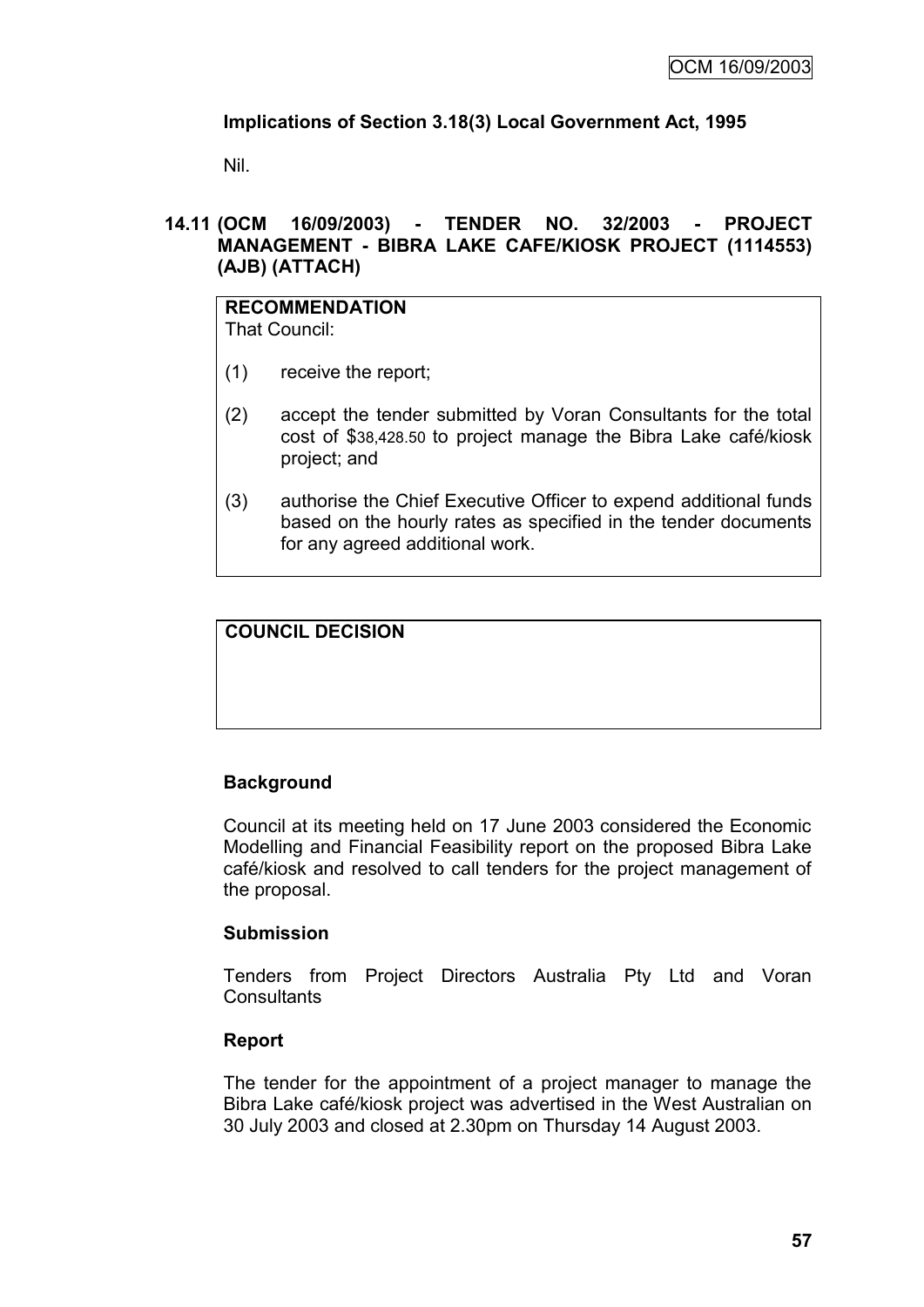At the close of the tender period the following two tenders had been received;

- 1. Project Directors Australia Pty Ltd
- 2. Voran Consultants

The tenders were assessed by a panel comprising;

Manager Planning Services, Mr Allen Blood City Land Officer, Mr Kevin Sim

The tenders were assessed against the criteria set out in clauses 1.7.1 and 1.7.2 of the tender document which are as follows;

| • Demonstrated experience in completing similar projects | 25% |
|----------------------------------------------------------|-----|
| • Skills and experience of Key personnel                 | 25% |
| • Tenderer's resources                                   | 15% |
| • A demonstrated understanding of the required tasks     | 15% |
| • Tendered price                                         | 20% |

Relevant information is as follows:-

• Both tenderers provided details demonstrating relevant experience in land development, building, project management and marketing.

Tender prices were requested two options for phase 5 of the project being for the construction of the café/kiosk by Council (Option a) and for a ground lease with Council providing all servicing infrastructure (Option b). A copy of the relevant section of the tender document setting out the various phases is contained in the Agenda attachments. For phase 5a and 5b the tender document provided the option for the tenderer to provide a fixed price or percentage of contract value. Both tenderers offered a fixed price only.

Option 5a (Council construction of the facility) involves the maximum extent of work and is the most likely scenario and accordingly the tender prices have been assessed on the basis of phases 1 to 5a. If the project had been assessed on the basis of a ground lease as per 5b, the assessment would have favoured Voran Consultants, given their price was considerably cheaper than Project Directors Australia Pty Ltd.

LUMP SUM TENDER PRICES FOR PHASES 1 TO 5a

| Tender | ∣ Consultant                        | <b>Tender Price</b> |
|--------|-------------------------------------|---------------------|
| No     |                                     | $($ Incl GST $)$    |
|        | Project Directors Australia Pty Ltd | 40.700.00           |
|        | <b>Voran Consultants</b>            | 38,428.50           |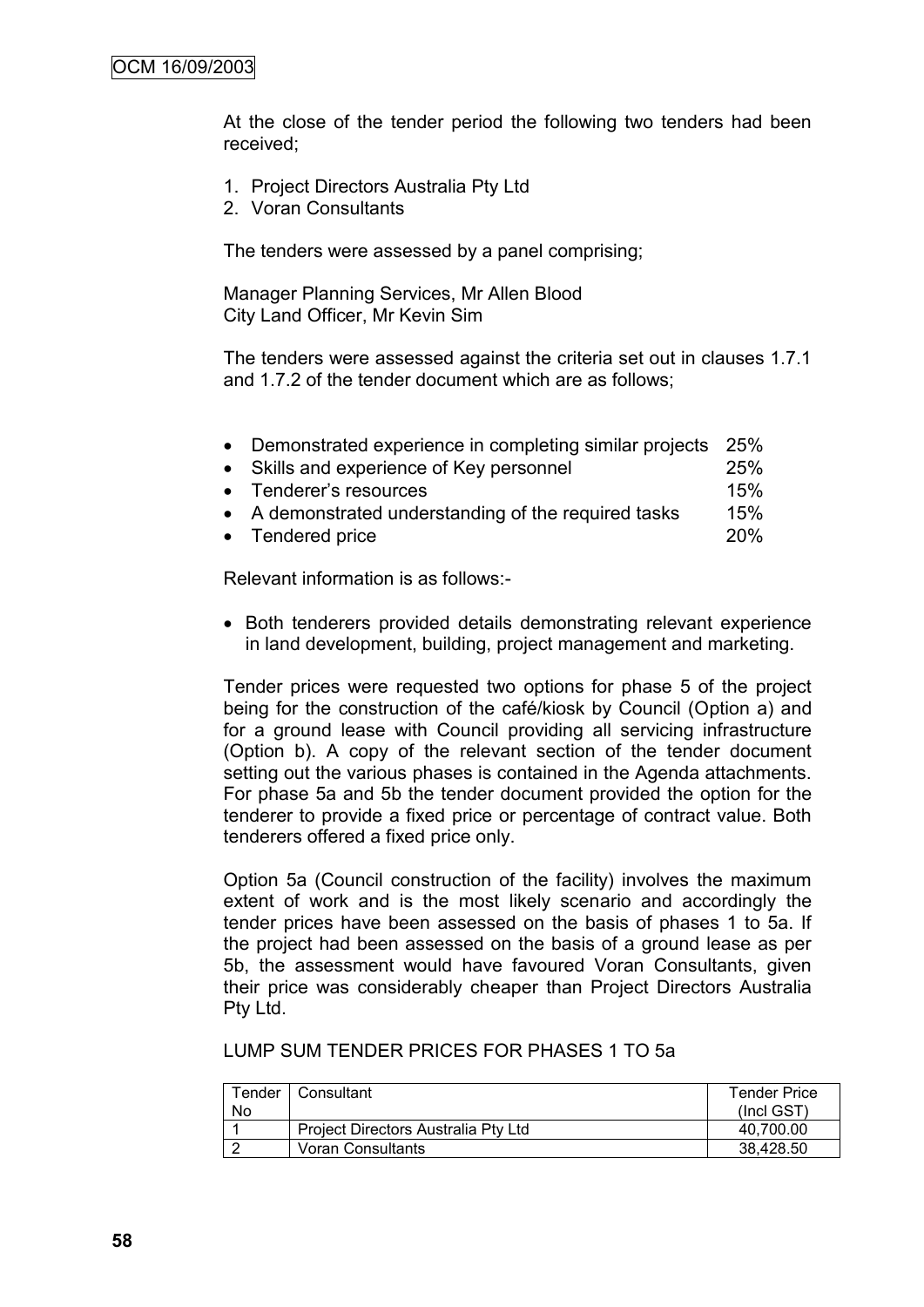The results of the multi criteria assessment were as follows

| Tender | Consultant                          | <b>Total Score</b> |
|--------|-------------------------------------|--------------------|
| No     |                                     |                    |
|        | Project Directors Australia Pty Ltd | 65.71              |
|        | Voran Consultants                   | 71.29              |

Voran Consultants scored highest in the multi criteria assessment and was the lowest priced tender.

In accordance with the outcome of the multi criteria assessment, it is recommended that Voran Consultants be appointed as project manager for the Bibra Lake café/kiosk project.

# **Strategic Plan/Policy Implications**

The Corporate Strategic Plan Key Result Areas which apply to this item are:-

- 1. Managing Your City
	- *"To deliver services and to manage resources in a way that is cost competitive without compromising quality."*
	- *"To conduct Council business in open public forums and to manage Council affairs by employing publicly accountable practices."*

Planning Policies which apply to this item are:-

Nil

# **Budget/Financial Implications**

Account No CW 4087 Bibra Lake café/kiosk has adequate funds for this purpose.

# **Legal Implications**

N/A

# **Community Consultation**

The community consultation has been limited to the survey conducted by Patterson Market Research in December 2001, together with an article in December 2001 issue of the Cockburn Soundings. Letters of advice were also sent to the Bibra Lake and North Lake Residents Association in April 2003.

The required business plan will be advertised for public comment at the appropriate time in the process.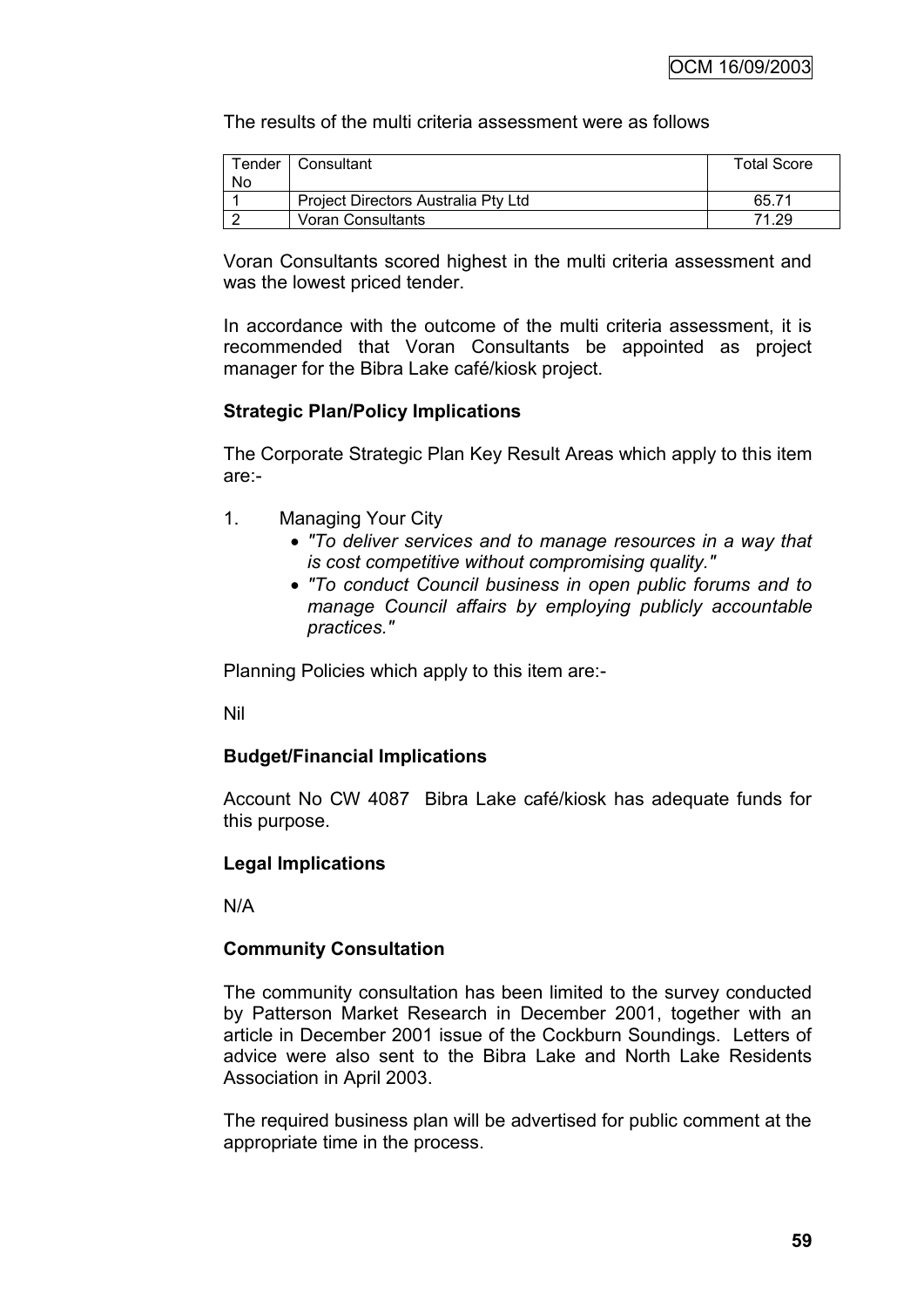# **Implications of Section 3.18(3) Local Government Act, 1995**

Nil.

**14.12 (OCM 16/09/2003) - VARY A RESTRICTIVE COVENANT - TWO PROPOSED DWELLINGS - LOT 120; 379 ROCKINGHAM ROAD, SPEARWOOD - OWNER: FRANKO & JAKICA SEPAROVICH - APPLICANT: GREG ROWE & ASSOCIATES (3309609) (CP) (ATTACH)**

# **RECOMMENDATION**

That Council:

(1) approves the application to construct a second dwelling on Lot 120 (379) Rockingham Road, Spearwood subject to the following conditions:

# STANDARD CONDITIONS

- 1. Development may be carried out only in accordance with the terms of the application as approved herein and the approved plan attached.
- 2. No activities causing noise and/or inconvenience to neighbours being carried out after 7.00pm or before 7.00am, Monday to Saturday, and not at all on Sunday.
- 3. The premises shall be kept in a neat and tidy condition at all times by the owner/occupier to the satisfaction of Council.
- 4. Retaining wall(s) being constructed in accordance with a qualified Structural Engineer's design and a building licence being obtained prior to construction.
- 5. Earthworks over the site and batters must be stabilised to prevent sand blowing, and appropriate measures shall be implemented within the time and in the manner directed by the Council in the event that sand is blown from the site.
- 6. All earthworks and/or associated drainage details shall be in accordance with plans and specifications approved by the Council.
- 7. No wall, fence or landscaping greater than 0.75 metres in height measured from the natural ground level at the boundary, shall be constructed within 1.5 metres of a vehicular accessway unless such wall or fence is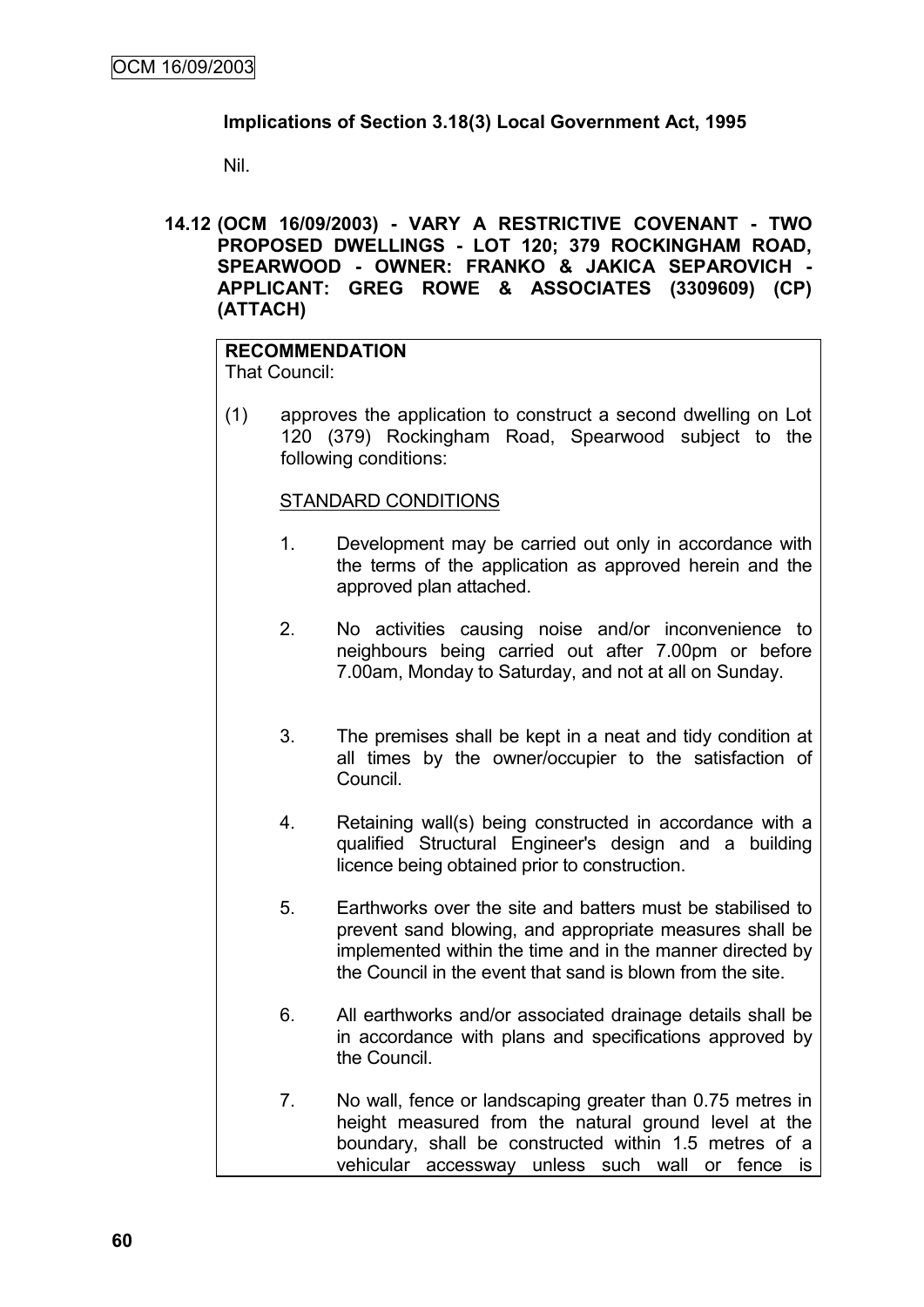truncated.

- 8. All stormwater must be contained and disposed of on-site.
- 9. All stormwater drainage shall be designed in accordance with the document entitled "Australian Rainfall and Runoff" 1987 (where amended) produced by the Institute of Engineers, Australia, and the design is to be certified by a suitably qualified practicing Engineer, to the satisfaction of the Council.
- 10. The development must be connected to the Water Corporation's sewer.
- 11. Works depicted on the approved parking plan shall be maintained to the satisfaction of the Council.
- 12. A Building Licence must be issued before any work commences on the site.
- 13. Refuse bins adequate to service the development shall be provided to the satisfaction of the Council before the development is occupied or used.
- 14. Prior to the commencement of any on-site works and applying for a Building Licence the applicant must submit stormwater drainage details to the Council's satisfaction.
- 15. Any existing crossover(s) not required as part of this development being closed, the kerbline reinstated and the verge graded, stabilised and landscaped to the satisfaction of the Council prior to the development first being occupied.

# SPECIAL CONDITIONS

- 16. Prior to the issue of a building licence, the restricted covenant registered on the title to Lot 120 Rockingham Road shall be amended by the Council"s solicitors at the applicant"s expense to allow for no more than 2 dwellings to be constructed on the subject land.
- 17. The dwelling shall be designed to fully comply with the relevant requirements of the R-Codes to the satisfaction of the City.

# FOOTNOTES

1. The development must comply with the requirements of the Building Code of Australia.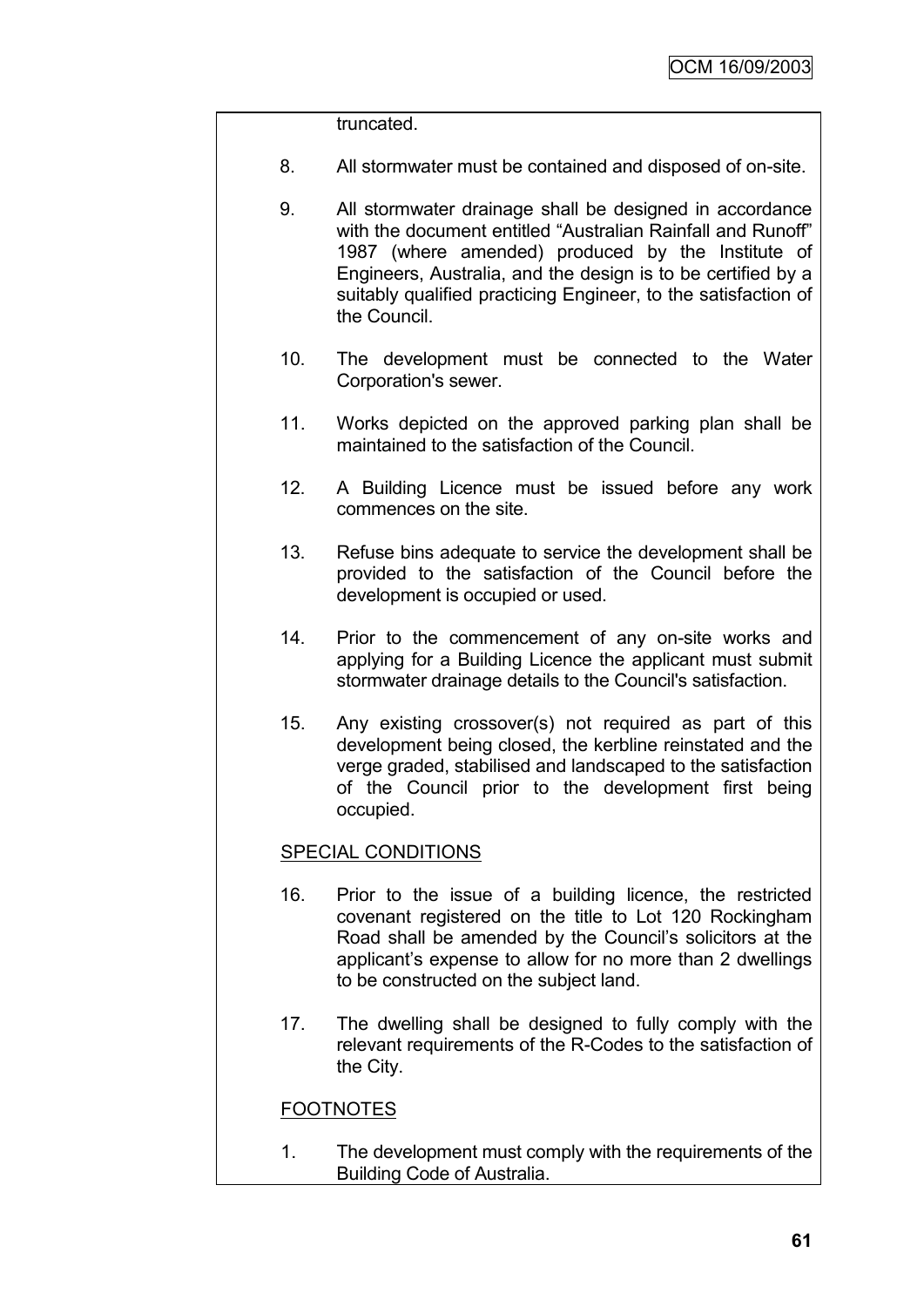- 2. Nothing in the approval of these conditions shall excuse compliance with all relevant written laws in the commencement and carrying out of the development.
- 3. Until the Council has issued a Certificate of Classification under Regulation 20 of the Building Regulations 1989, there shall be no approval to use the building for the purposes of the development herein conditionally approved and the land shall not be used for any such purpose.
- 4. The applicant/landowner is to comply with the Environmental Protection Act 1986 which contains penalties where the noise limits prescribed by the Environmental Protection (Noise) Regulations 1997 are exceeded.
- 5. The drainage of all car parking areas and access ways so as to ensure that the site is drained and provision is made for the disposal, to the satisfaction at all times of the Council, of roof water, water from paved areas and all other stormwater PROVIDED THAT the approval of a particular design to achieve the foregoing purposes or the issue of a building licence shall not imply that the Council is satisfied once and for all that the applicant has complied with this condition and the Council may require compliance with this condition at any time in the future if it is not satisfied that the site has been drained in accordance with this condition.
- (2) issue a schedule 9 Notice of Determination on Application for Planning Approval to the applicant accordingly;
- (3) provide recommendations to the Western Australian Planning Commission on the subdivision application consistent with the outcome of the development application; and
- (4) advise the submitter accordingly.

# **COUNCIL DECISION**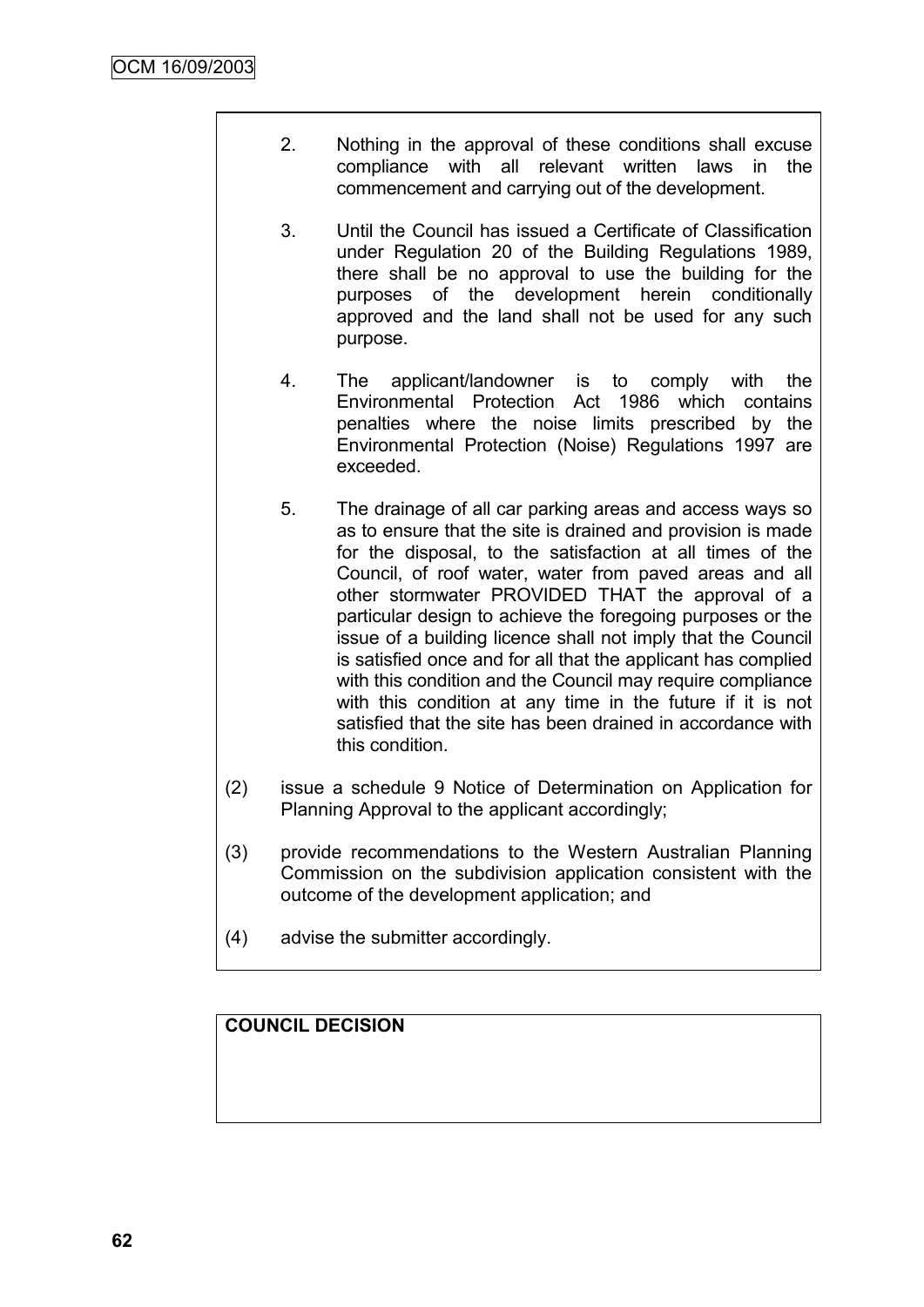# **Background**

| <b>ZONING:</b> | MRS:        | Urban                                   |
|----------------|-------------|-----------------------------------------|
|                | DZS:        | Development Area 1: "Packham" Structure |
|                |             | Plan Area. Density: Residential R-30    |
| l LAND USE:    | Residential |                                         |
| LOT SIZE:      | $1960m^2$   |                                         |
| USE CLASS:     |             | Grouped dwelling: "P" Use               |

The property described as Lot 120 (379) Rockingham Road is located in the "Packham" Structure Plan area of the City. In this area, 75% of the lots are to be developed for the purpose of single dwellings. The subject site is a 1960m² property which is nominated as a single dwelling lot notwithstanding the zoning being Residential R-30. Development of this lot is currently restricted by way of a restrictive covenant registered on the title.

Restrictive Covenants have been applied to the Packham Urban Development area as the means by which the 75% single house requirement is enforced. This requirement has been applied since 1990.

# **Submission**

Application has been received by the City for the construction of a second dwelling and an outbuilding on the subject land. A subdivision referral has also been received from the WAPC which proposes to create a 551m² lot around the proposed new dwelling.

The site has an existing dwelling and a large shed located upon it, and although the plans show the existing dwelling is to be demolished, no application has been received to date for this to occur. As such, the proposal has been treated as a grouped dwelling development on the site.

The proposed dwelling is designed to address and gain access from Zukova Place. The existing dwelling fronts onto Rockingham Road. A large outbuilding is to be demolished to accommodate room for the proposed new dwelling.

# **Report**

Subject to the proposed dwelling being shifted slightly back to achieve an average front setback of 4m, the proposal would be deemed to comply with the R-Code development standards.

Clause 5.5 (Restrictive Covenants) of the City"s Town Planning Scheme 3 states: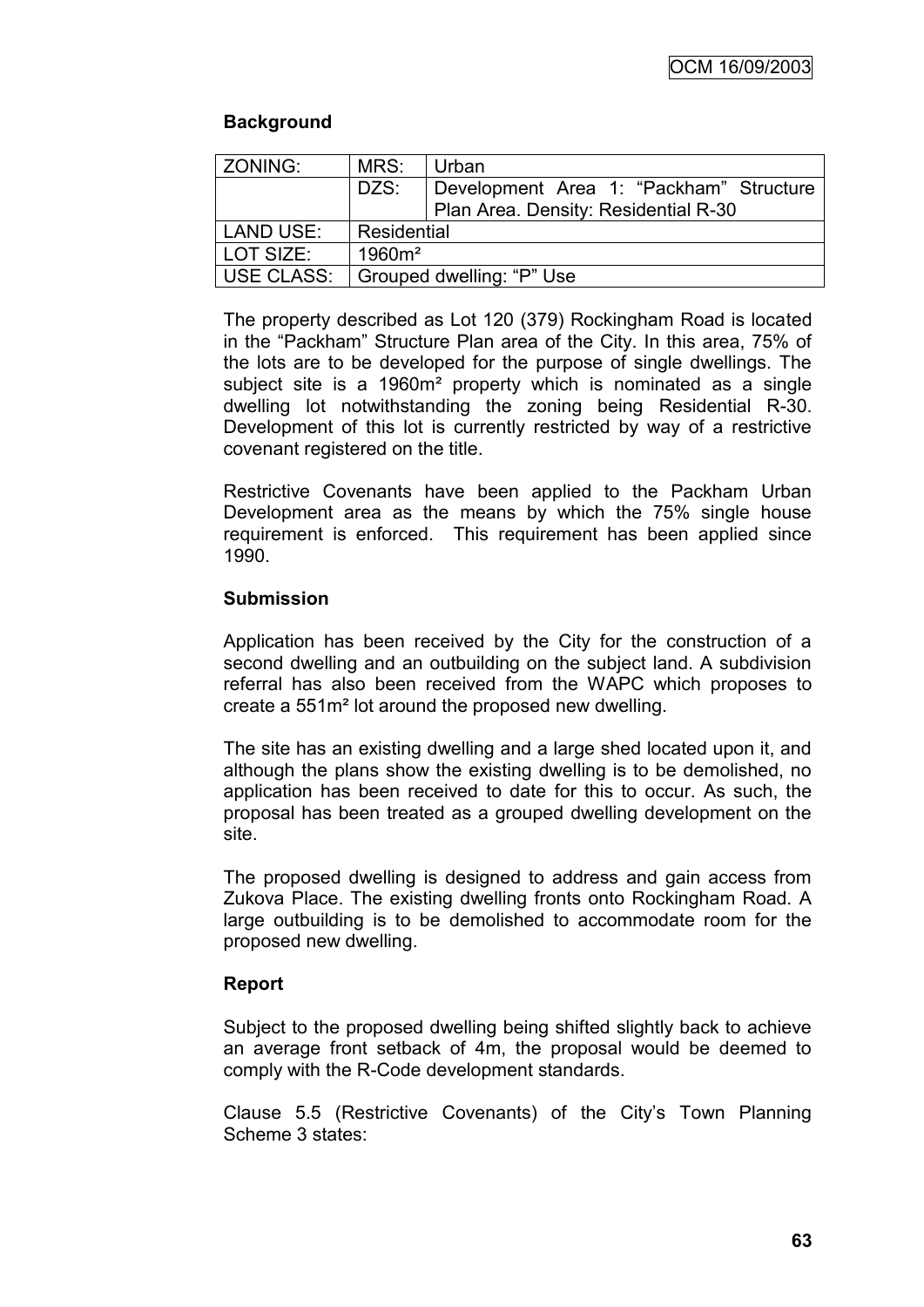"Subject to Clause 5.5.2, a restrictive covenant affecting any land in the Scheme Area by which, or the effect of which, is that the number of residential units which may be constructed on the land is limited or restricted to less than that permitted by the Scheme, is extinguished or varied to the extent that it is inconsistent with the provisions of the Residential Design Codes which apply under the Scheme".

Clause 5.5.2 states:

"*Where Clause 5.5.1 operates to extinguish or vary a restrictive covenant to local government is not to grant planning approval to the development of the land, which would, but for the operation of Clause 5.5.1, have been prohibited unless the application has been dealt with as an "A" use and has complied with the all of the advertising requirements of Clause 9.4"*

The area of the land is such that under the R-30 coding, the site has the potential density yield of 5 dwellings. Approval of a second dwelling is therefore well within the scope outlined in Clause 5.5.1 above.

The application was advertised in accordance with Clause 9.4 of the Scheme, whereupon one submission was received. The submission stated concerns about the potential for 5 additional dwellings to be constructed and impacts this level of development could have on property values, the owner"s wellbeing and lifestyle. The submitters seek the total development density for Lot 120 to be restricted to no more than two dwellings.

In physical terms, it is clear that the subject land can easily accommodate the second dwelling for which consent is currently sought. At the same time, the current structure plan provisions prevent the construction of any additional dwellings on the land, notwithstanding the R30 coding of the site. In addition, adjoining owners have an expectation for the level of development afforded by the structure plan, which limits 75% of the lots in Development Area 1 to single dwelling lots. Although the subject land falls into this category of lot, the development of a second dwelling is not considered to be inappropriate given the area of the lot involved (1960m²) and is in fact considered to be an efficient use of the land. The proposal is well within the parameters outlined in Clause 5.5.1 of the Scheme.

For the above reasons, approval to the application is recommended, subject to a restrictive covenant being amended to limit development on the Lot 120 to two dwellings.

# **Strategic Plan/Policy Implications**

The Corporate Strategic Plan Key Result Areas which apply to this item are: -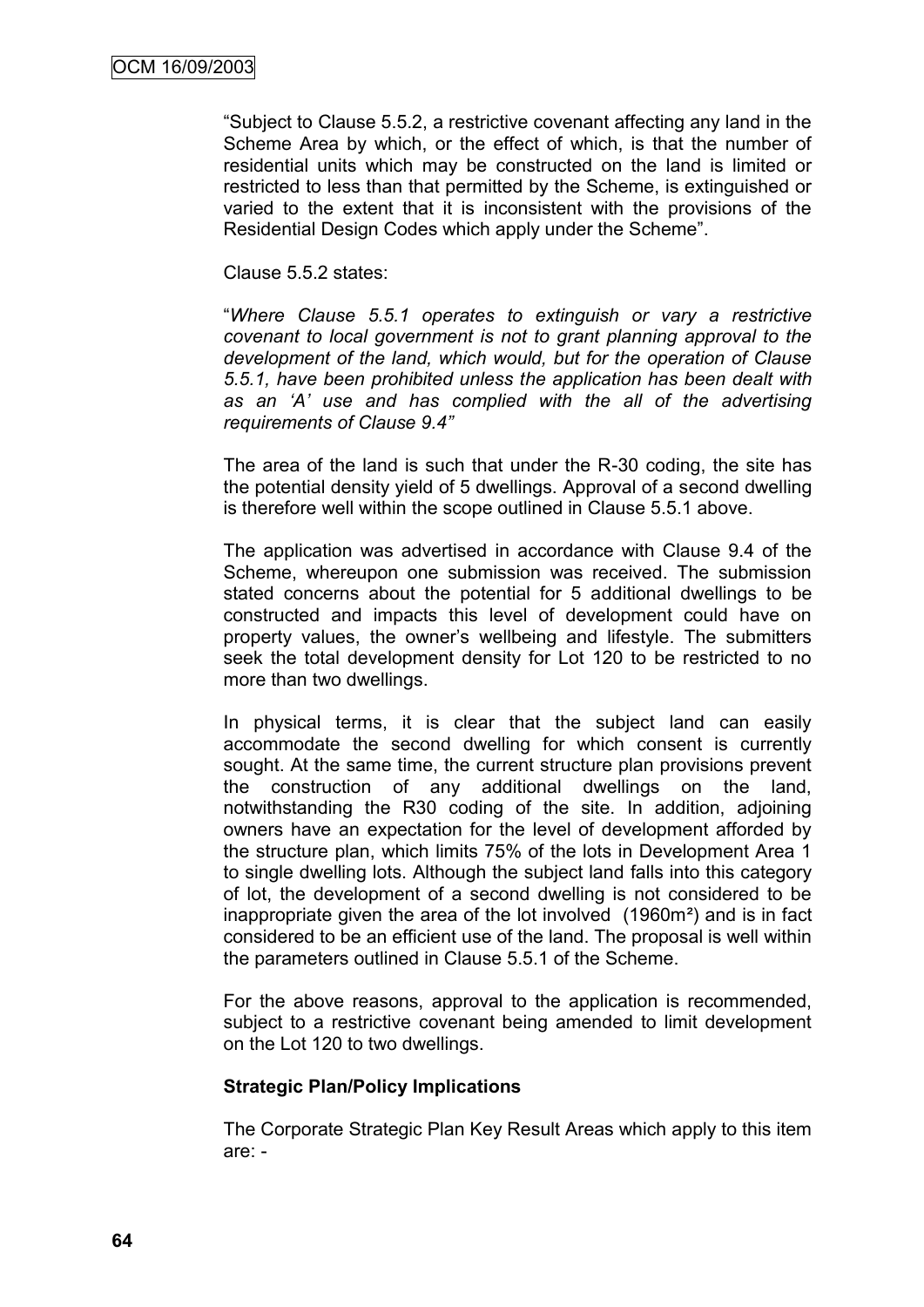- 1. Managing Your City
	- *"To conduct Council business in open public forums and to manage Council affairs by employing publicly accountable practices."*
- 2. Planning Your City
	- *"To ensure that the planning of the City is based on an approach which has the potential to achieve high levels of convenience for its citizens."*
	- *"To ensure that the development will enhance the levels of amenity currently enjoyed by the community."*
- 3. Conserving and Improving Your Environment
	- *"To conserve the quality, extent and uniqueness of the natural environment that exists within the district."*
	- *"To ensure that the development of the district is undertaken in such a way that the balance between the natural and human environment is maintained."*

The Planning Policies which apply to this item are:-

| APD3              | Packham Urban Development Area                       |
|-------------------|------------------------------------------------------|
| APD <sub>17</sub> | <b>Standard Development Conditions and Footnotes</b> |

#### **Budget/Financial Implications**

N/A

**Legal Implications**

N/A

# **Community Consultation**

Application was advertised for submissions.

#### **Implications of Section 3.18(3) Local Government Act, 1995**

Nil.

**14.13 (OCM 16/09/2003) - PROPOSED REALIGNMENT OF RUSSELL ROAD - FRANKLAND SPRINGS ESTATE, HAMMOND PARK - OWNER: AUSTRALAND HOLDINGS - APPLICANT: TAYLOR BURRELL AND DEPARTMENT FOR PLANNING & INFRASTRUCTURE (450011) (AJB) (ATTACH)**

**RECOMMENDATION** That Council: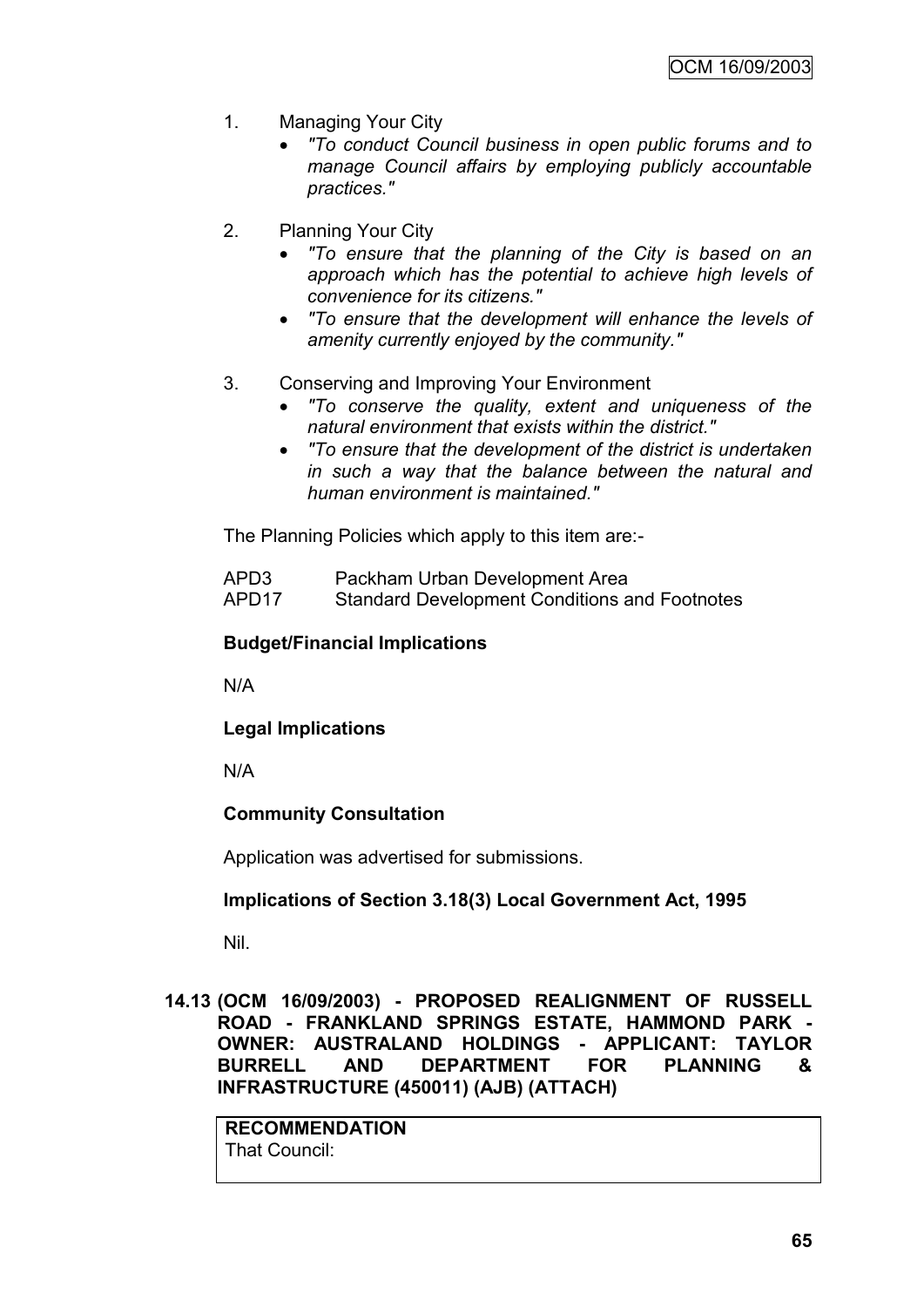# (1) receive the report;

- (2) advise the Department for Planning and Infrastructure and Australand that the proposed alternative alignment for Russell Road is not supported on the basis of reduced safety, the potential for increased accidents at proposed intersections with Russell Road and that there is no tangible land use or community benefits; and
- (3) provide a copy of the Agenda report to the Department for Planning and Infrastructure for their information.

# **COUNCIL DECISION**

# **Background**

Council at its meeting held on 16 July 2002 approved a local structure plan for the Frankland Springs Estate (Item 14.11).

The Agenda report provided the following detail on the alignment of Russell Road;

*"Russell Road is an "Other Regional Road" in the Metropolitan Region Scheme (MRS) and identified by Main Roads Western Australia as a designated freight route. The continued expansion of the Australian Marine Complex at Cockburn Sound and the future extensive industrialisation of Wattleup (FRIARS) will further reinforce the role of Russell Road as a critical component of the regional freight network. Russell Road will also be important in providing access between Kwinana Freeway and the future residential communities that will develop in Success and Hammond Park, including the Frankland Springs estate.* 

*The Southern Suburbs district Structure Plan reflects the MRS alignment for Russell Road. The Frankland Local Structure Plan Option 2 (Figure 11) also reflects the MRS alignment. This has previously been established as Council"s preferred alignment, whereas the proponent favours retaining Russell Road close to its constructed alignment as shown in Option 1 (Figure 9). The proponent and Officers of the City have, for some time, debated the comparative merits and problems with the two alignments.*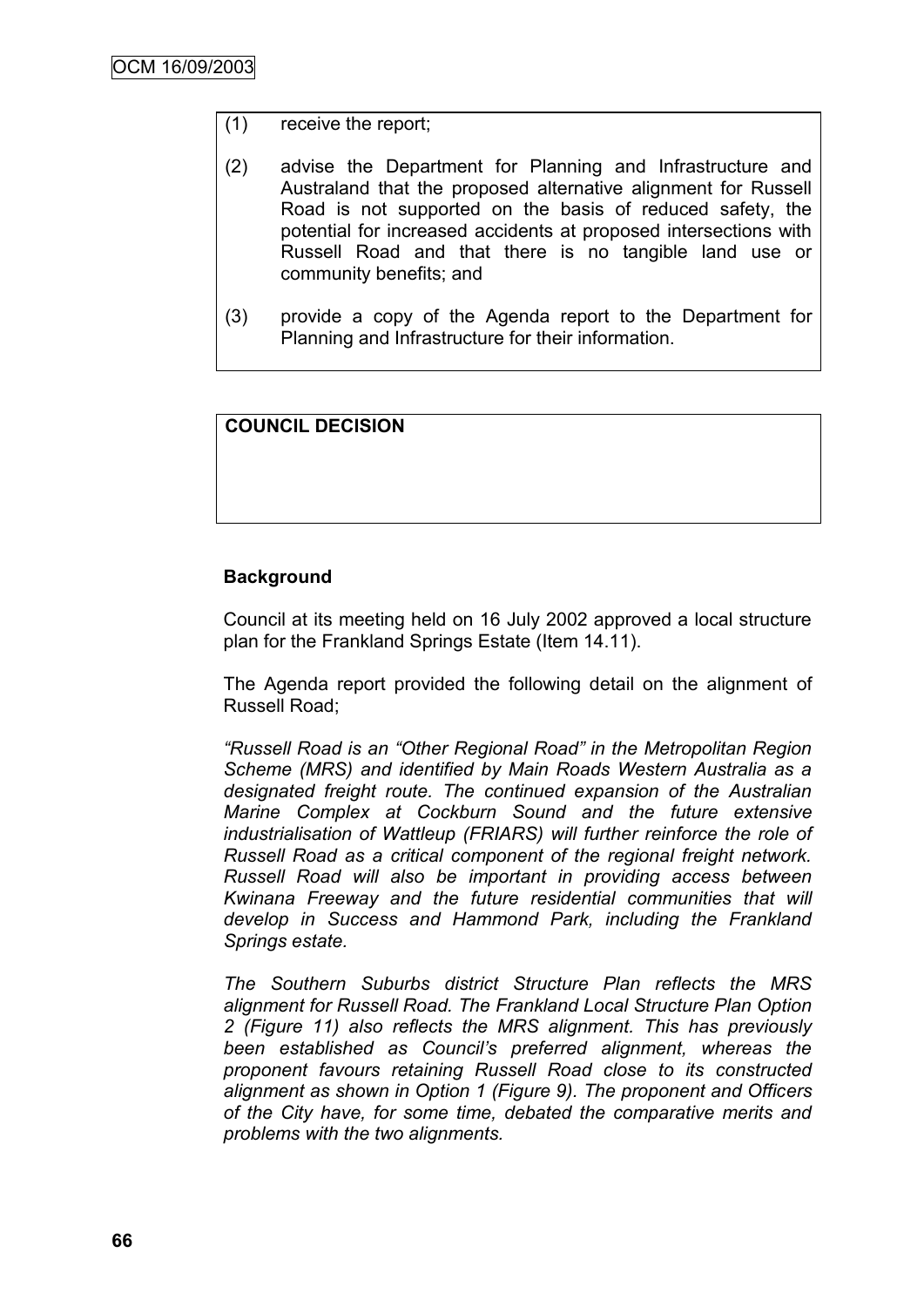*Officers of the City and the Department of Planning and Infrastructure recently met with Australand and its representatives, where a process to have the two alternative alignments reviewed and compared was agreed. This process has only just commenced and will be some time before being completed and it is possible the Metropolitan Region Scheme will have to be amended as a result. It is not reasonable to delay consideration of the Frankland Local Structure Plan until this review is completed and on the basis of the agreed process of review, the City consented to advertising and assessing the two plan options concurrently. It should be made clear to the proponent that in concurrently assessing both options, Council is not making a determination of the appropriateness of the road alignment, but rather the proposed layout and nature of abutting development. Furthermore, the proponent should be informed that subdivision proposals for development affected by either alignment option, will not be considered favourably until the road alignment issue is resolved."*

The relevant portions of Councils resolution relating to Russell Road are as follows;

- *"(1) noted that the proposed Frankland Local Structure Plan includes two options for the development of Lot 202 Russell Road.*
- 6. *Council"s acceptance of Option 1 (Figure 9) should not be construed as support for the Russell Road alignment proposed by this option, as this is a matter still to be resolved through the process agreed by the City of Cockburn, the Department for Planning and Infrastructure and Australand and its representatives for determining the most appropriate alignment and land requirements for Russell Road and, if necessary, the progression of an amendment to the Metropolitan Region Scheme;"*

# **Submission**

Taylor Burrell, of behalf of Australand, has requested the Department for Planning and Infrastructure (DPI) to support an alternative alignment for the Russell Road through lot 202 between Hammond Road and Frankland Avenue to that currently included in the Metropolitan Region Scheme. A detailed report has been prepared in support of the proposal.

Prior to formally considering the matter DPI has sought Councils comments as the proposal is unlikely to proceed without the City"s support. A copy of correspondence from DPI dated 9 June 2003 is included in the Agenda attachments.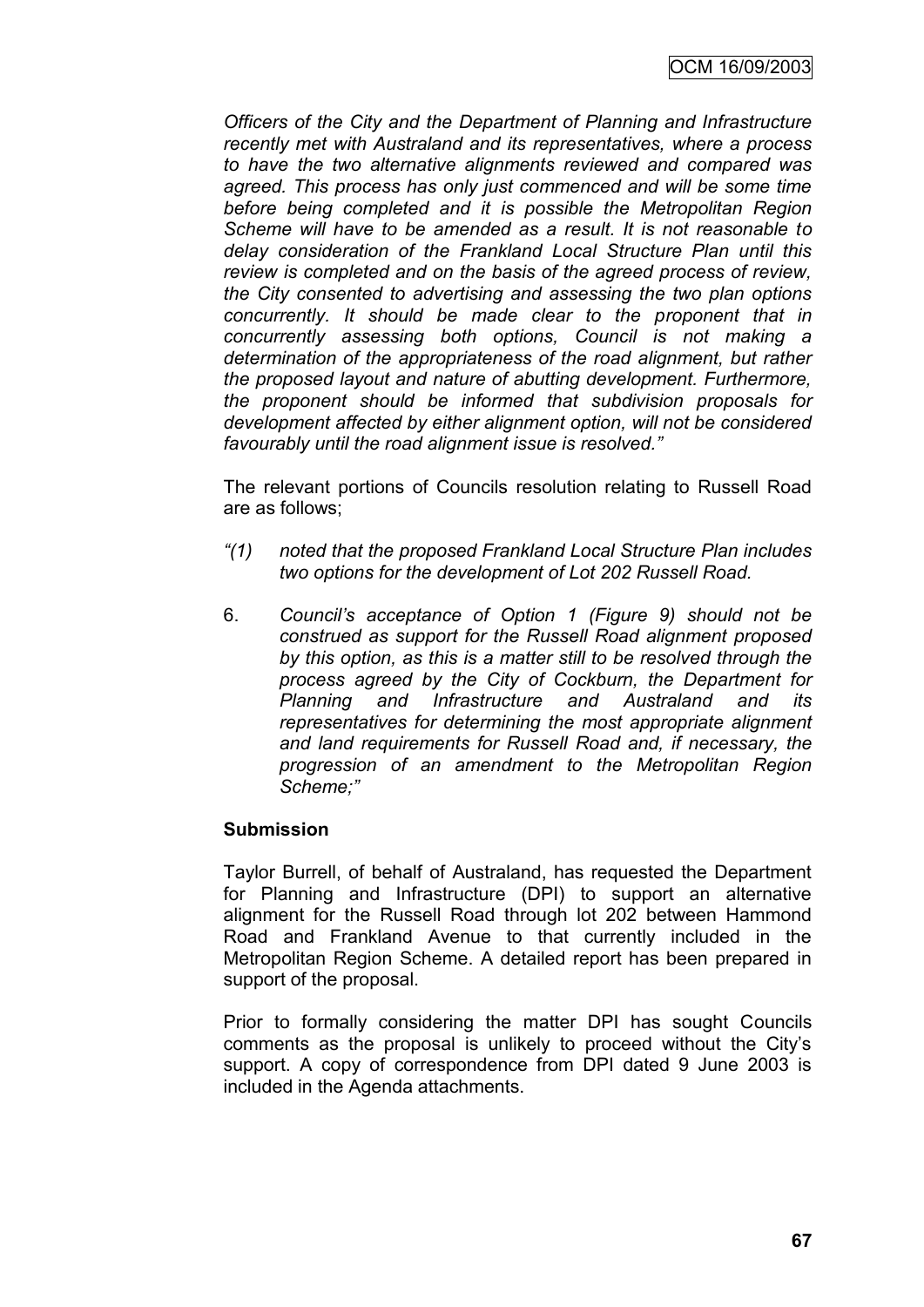## **Report**

Russell Road is designated "Other Regional Road" in the Metropolitan Region Scheme and is a designated Primary Freight Route in Main Roads WA classification. It plays an extremely important role in the road network providing a direct connection between the Kwinana Freeway and the Australian Marine Complex, Henderson industrial area and access to the northern end of the Hope Valley - Wattleup industrial area. As a result it is expected that Russell Road will carry a high volume of trucks including B doubles that are permitted on designated Primary Freight Routes.

Recent traffic studies prepared for Council by Uloth and Associates forecasts that traffic volumes on Russell Road will be in the order of 11,000 to 15,000 vehicles per day by 2026. This modelling was with the Roe Highway in the network and its possible deletion is likely to further increase traffic volumes and the number of trucks on Russell Road. The forecast traffic volumes confirm the need for Russell Road to be constructed as a high standard four lane median divided arterial road.

The existing alignment of Russell Road does not meet the required design requirements for this standard of road. The Metropolitan Region Scheme provides for the realignment of Russell Road south of its current alignment between Frankland Avenue and a point to the east of existing Hammond Road. Consultants to Australand are promoting an alternative alignment to that in the MRS. The existing Russell Road, the current MRS reservation for its realignment and the alternative proposed by Taylor Burrell are shown on the plan included in the Agenda attachments.

The proposal to realign Russell Road by Australand is not new. There have been discussions with City Officers for some 2-3 years and in each instance, City Officers have advised that the proposal was not supported given the strategic role of Russell Road in the road network and this should not be compromised to simply suit Australand's' marketing needs and requirements. The proposal has been primarily driven by financial and marketing considerations given that there was a small severed portion of the original land holding north of the current MRS alignment. However the current justification also includes matters of land use scenarios and amenity.

The supporting report prepared by Taylor Burrell details the existing MRS and the alternative alignment for Russell Road, provides plans showing the resultant developments in respect to each and discusses their relative merits. Development proposals for the land adjacent to Russell Road for both the alternative promoted by Australand (Option 1) and the existing MRS alignment (Option 2) are included in the Agenda attachments.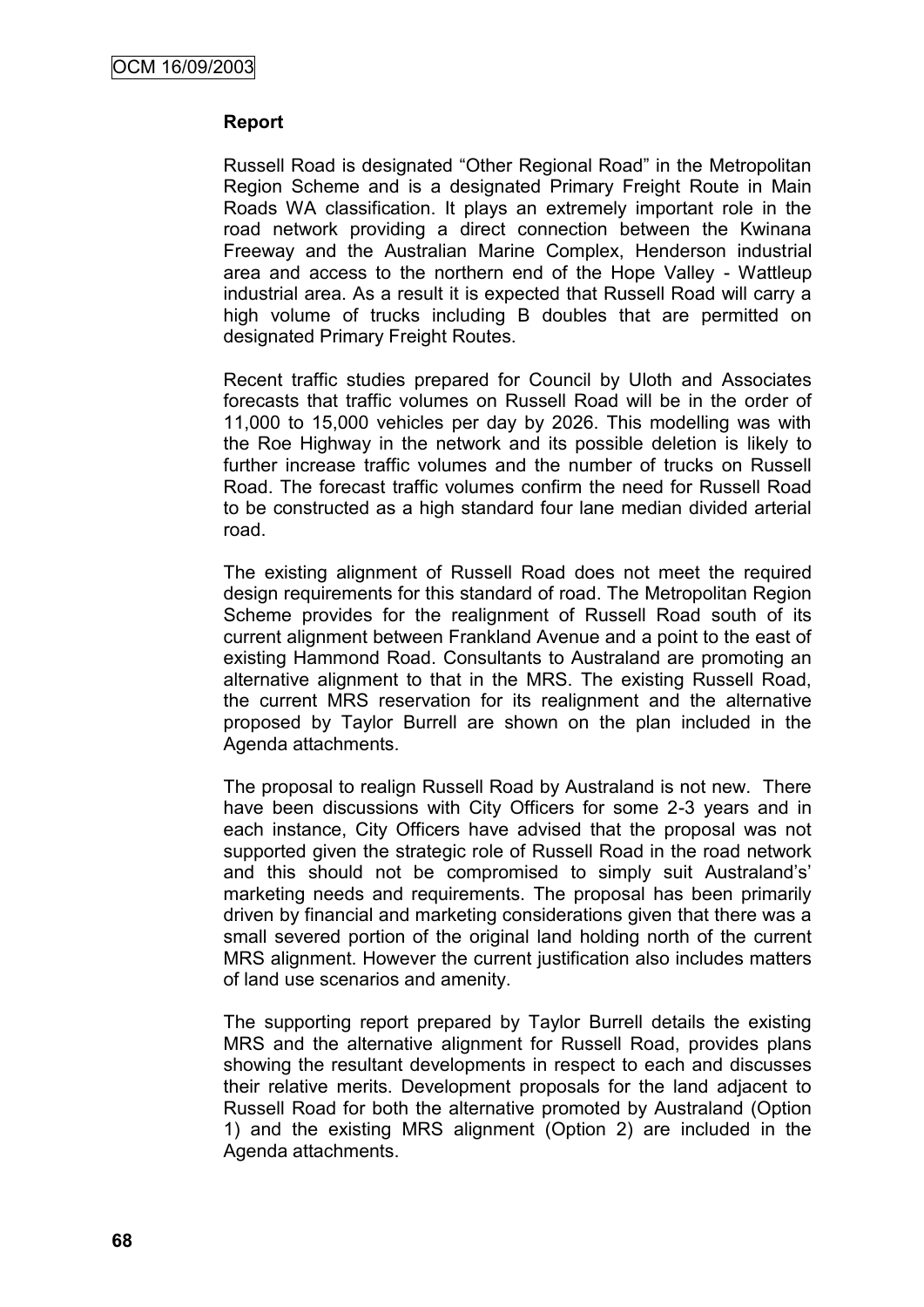The supporting report prepared by Taylor Burrell sets out the relative advantages of the alternative alignment for Russell Road. These points are detailed in the following section together with the views of councils engineering and planning services and other agencies as appropriate.

1. Road requirements.

#### Taylor Burrell Report

*"The existing alignment has been proposed on an efficient freight transport route.*

*Acknowledge that Russell Road is a freight route but consider the road should be designed to suit the residential objectives as opposed to the design of the residential area acknowledging and responding to the road requirement. The consultant engineers have confirmed that the horizontal and vertical alignment of the revised road has been undertaken for an 80 kph design speed. It is noted that the intersection geometry was designed to 70 kph design standards. This affects the length of turning lanes which can be revised during the detail design phase.* 

*The report also includes a safety audit of the proposed alignment."*

#### Officer comments.

The safety audit was undertaken to address any road safety concerns, not to rate or compare the designs of the existing or alternative alignments.

The design plans assessed in the safety audit only show the intersection of Russell Road with existing Hammond Road and the future Frankland Avenue. The plans did not include the proposed direct access points into the service station, fast food outlets and commercial sites shown on the alternative land use strategies Options 1 and 2.

Councils engineering services do not support any direct access off Russell Road for safety reasons.

Engineering Services are strongly of the view that Russell Road should be designed to the minimum design standards as per the alternative alignment (Option 1) given it is a strategic freight route which will have a high number and percentage of heavy and over length trucks which require increased stopping distances.

The main difference between the existing and alternative alignment from a safety aspect is the reduced sight distances along Russell Road when approaching the Hammond Road intersection from the east and Ashendon Boulevard from the west. This reduced sight distance significantly increases the risk of accidents at these two intersections (It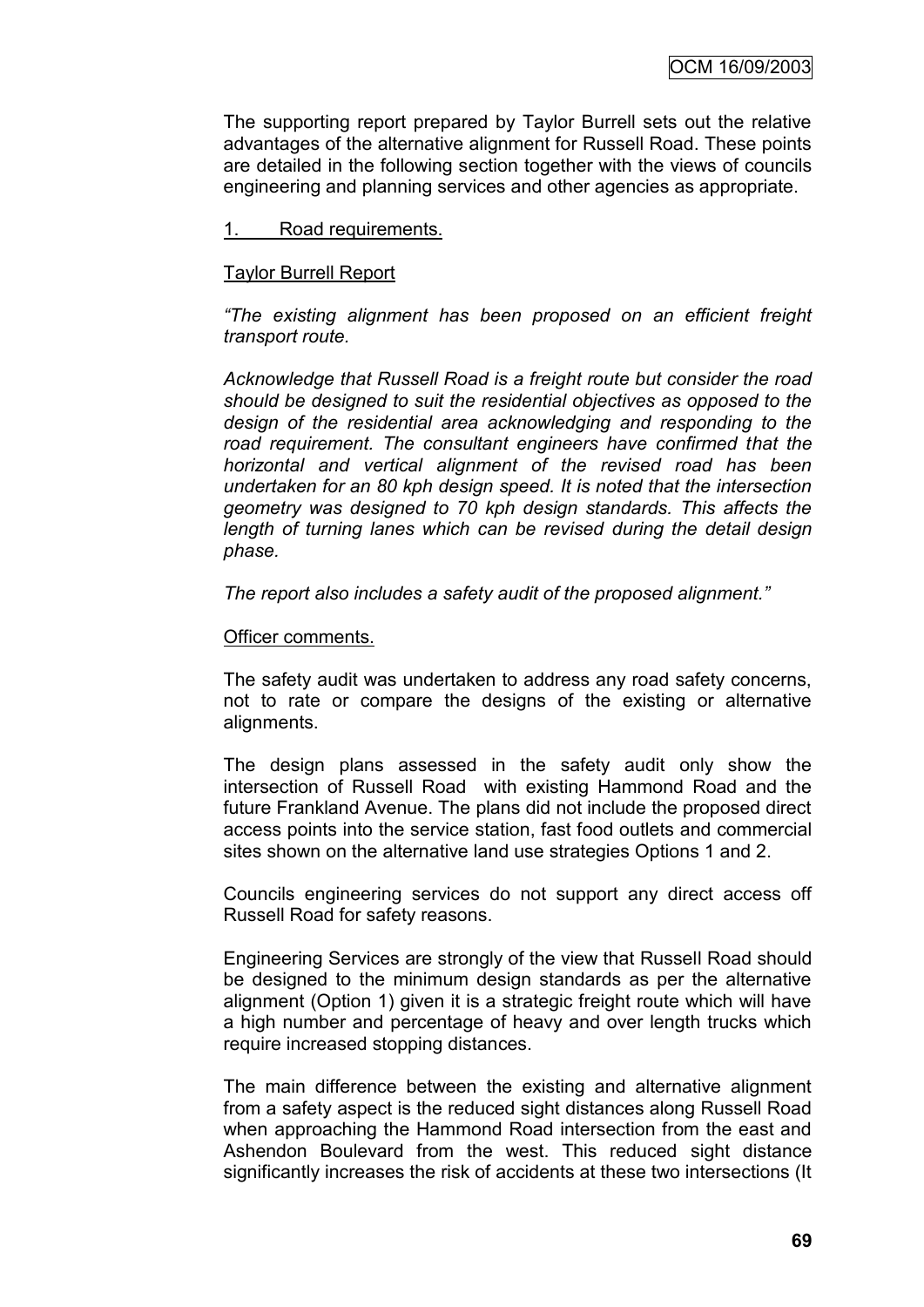should be noted that the safety audit does not assess or take into consideration the potential for accidents).

#### Department for Planning and Infrastructure (DPI) comments

The letter from the Department for Planning and Infrastructure dated 9 June 2003 states;

- *"Russell Road is and will continue to be an important east – west regional road in the South West Corridor for regional traffic, particularly freight traffic and as such is designated is a designated Freight Route in Main Roads Classification. Due to the significant role of Russell Road it is important that the long term planning of the road meets best practice and most desirable engineering standards rather than the minimum standards".*
- *"The department is yet to be convinced of the relative merits of the proposal on the basis of long term road network grounds. Whilst the Australand proposal satisfies minimum engineering and safety requirements, the existing reservation may provide a better safety margin for future road improvements".*

The above comments by DPI are consistent with the views and concerns expressed by Councils Engineering Services.

#### Transport Forum WA

In an article in the West Australian on August 25 2003 the Chief Executive of Transport Forum WA states the following in respect to freight routes;

- Freight routes need to be direct, with reasonable gradient, sufficient lanes and few stops.
- It is important to plan freight routes well to minimise disruption to residents and ensure efficiency for the industry. Too often roads originally designed for heavy freight use such as Leach Hwy ended up with commercial premises fronting them.
- People perceived more of a problem with big trucks when they stopped and started. When the traffic flowed smoothly, trucks were noticed less.

It is clear that mistakes have been made in the past in the planning of freight routes and the lessons of the past should be recognised and new freight routes designed accordingly. It is considered that the alternative alignment and the proposed direct access from Russell Road to abutting development does not adequately reflect sound principles for the design of freight routes.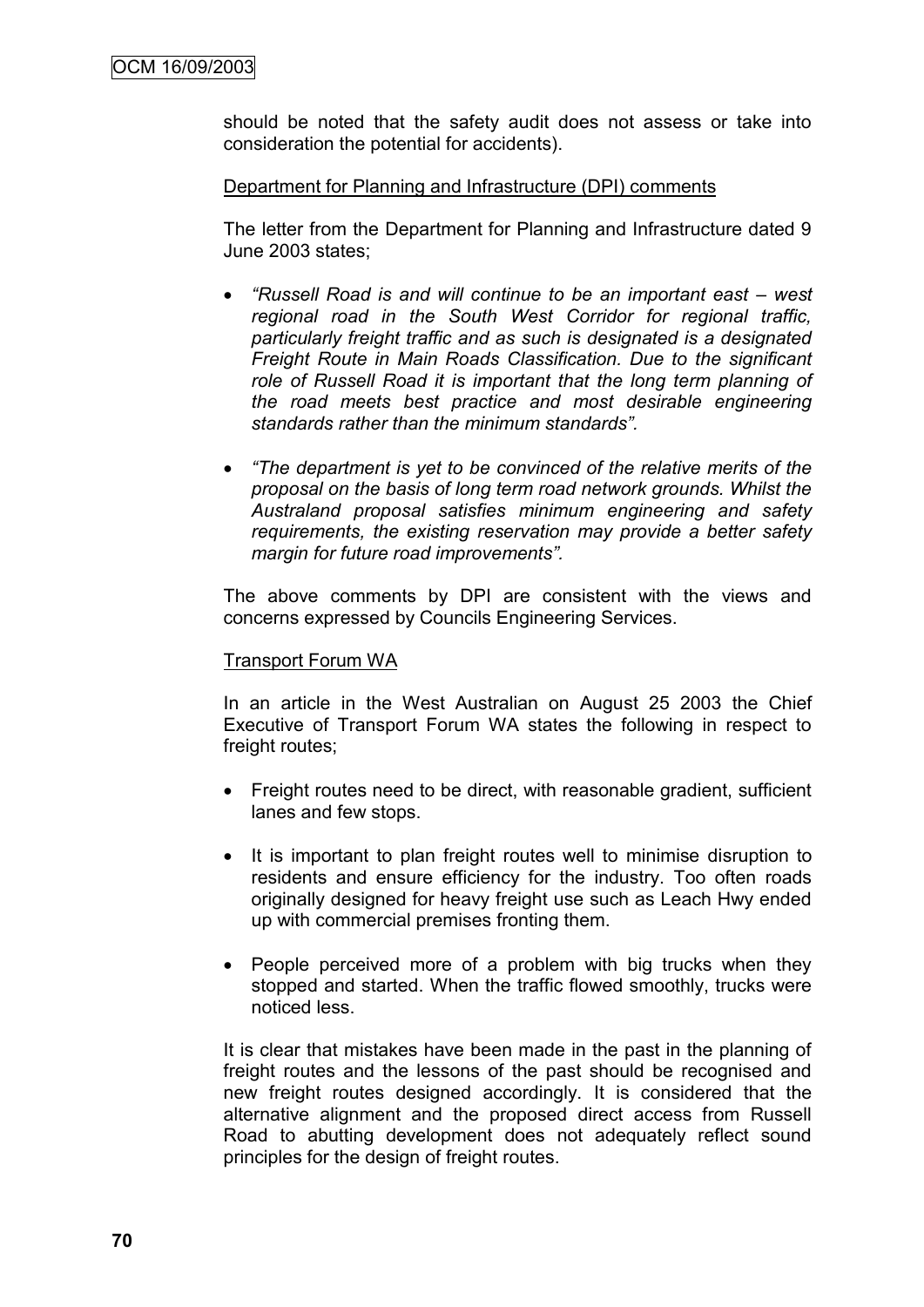#### 2. Noise, Buffers, land use interface and pedestrian movements

#### Taylor Burrell Report

*"The report states that the proposed alignment (Option 1) provides a better land use solution with greater separation between residential uses and Russell Road and the provision of a main street pedestrian based neighbourhood centre.*

*The preferred option is likely to result in less pedestrian cross movements at the Hammond Road/ Russell Road intersection than the existing alignment option."*

#### Officer comments

The extent of urban development adjacent to Russell Road between Frankland Avenue and the Kwinana Freeway is approximately 1.4 km. The section under consideration is only 0.5 km or 35% of the total length.

With the exception of a small area on the southern side of Russell Road near the Freeway, this is the last area adjacent to Russell Road to be planned. The issue of the need for buffers has never been raised in any of the previous planning of the area adjacent to Russell Road by either Australand, Taylor Burrell or any other landowner or consultant.

Option 2 shows 12 lots separated from Russell Road by a service road. This is exactly the same design solution Taylor Burrell used for land on the north side of Russell Road and east of Hammond Road where the projected traffic volumes are higher and hence potential impacts are greater than for the section that is under consideration.

Option 2 shows 12 lots fronting the service road to the South of Russell Road. If there were significant impacts this could be reduced by reorientating the lots to front the side streets thus reducing the number of lots facing Russell Road to six.

The land use plans for both the proposed alignment (Option 1) and the existing alignment (Option 2) include proposed main street pedestrian based neighbourhood centres. Accordingly neither plan has a distinct advantage in this regard.

There is no guarantee that the neighbourhood centre will be developed on the basis of main street principles. There is still major market resistance to main street development with a strong preference by retailers for the conventional doughnut big box centres with the shopping centre located in the centre of the site surrounded by a sea of car parking. Unless there is a total commitment by Australand to the main street concept, and it can be secured by way of a legal agreement between Australand and Council, there is every likelihood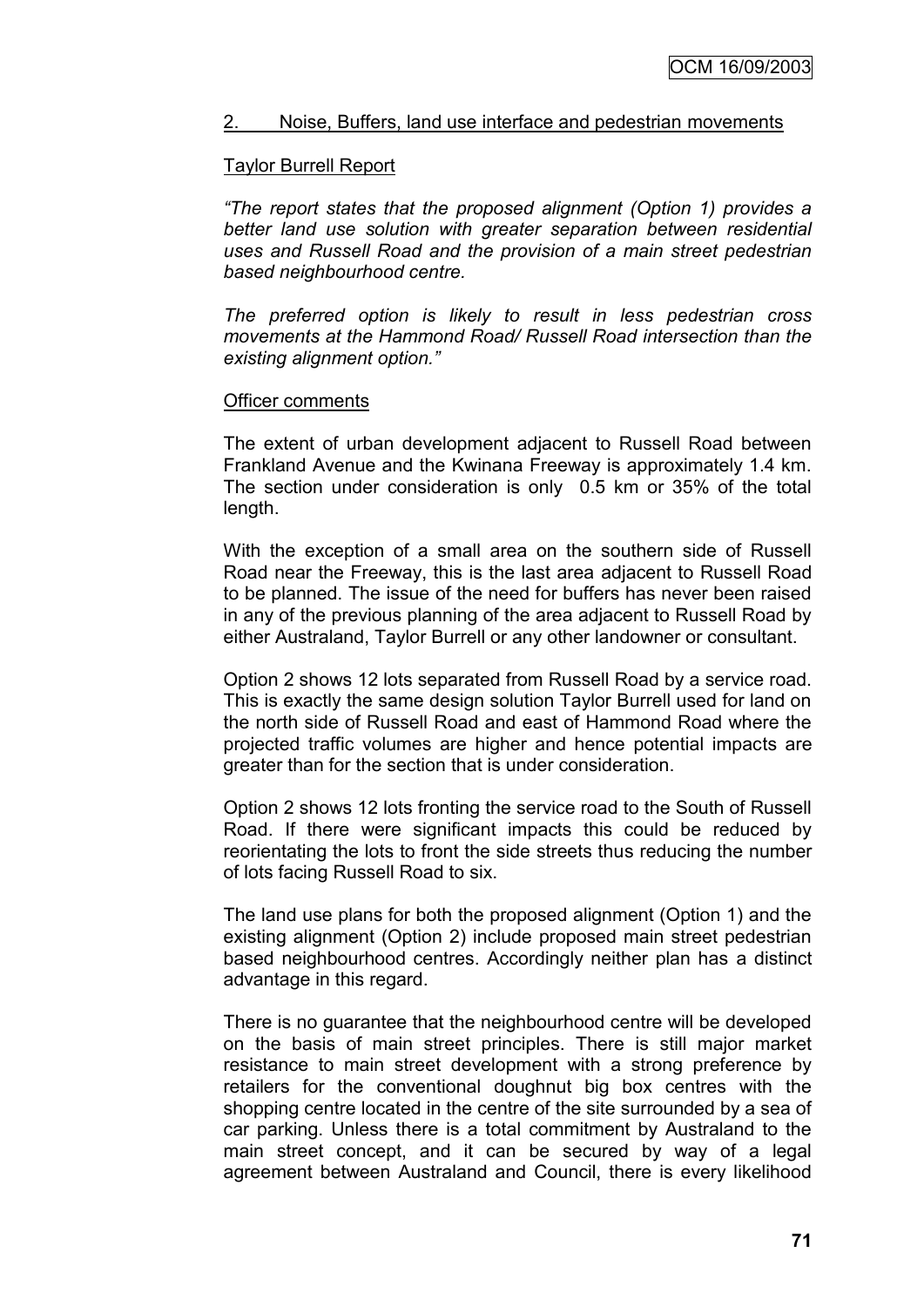that development of the neighbourhood centre will not be based on main street principles.

The proposed intersection of Hammond Road and Russell Road is designed to be traffic light controlled under both scenarios. Traffic lights provide the highest level of pedestrian and cyclist safety. The potential neighbourhood centre catchment population to the north and south of Russell Road is not significantly different and accordingly there is no basis to the claim that the location of the neighbourhood centre as per the alternative alignment will result in less pedestrians crossing Russell Road. Notwithstanding that, both land use scenarios (Options 1 & 2) show the main street retail development south of the respective Russell Road alignments. Uses such as service station and fast foods are predominantly car based activities and accordingly are not a relevant consideration.

#### 3. Severance, land requirements and costs.

#### Taylor Burrell Report

*"The alternative alignment (Option 1) has significantly less impact of severance on lot 202 than the existing alignment. Australand advises that if the alternative alignment is adopted it will not seek compensation for the severed portion of the land (650m<sup>2</sup> ).*

*Development Engineering Services estimate that the differences in cost for the two options is as follows:*

|                  |             | Current MRS Proposed alt alignment | <b>Difference</b> |
|------------------|-------------|------------------------------------|-------------------|
| Severed area     | 1.6140 ha   | 0.0650 ha                          | 1.5490 ha         |
| Road land area   | 2.3090 ha   | 1.3930 ha                          | 0.9160 ha         |
| Road land value  | \$578,408   | \$314,344                          | \$264,064         |
| Works            | \$831,408   | \$711,558                          | \$119,730         |
| Total (excl GST) | \$1,409,816 | \$1,025,902                        | \$383,794         |

*The major savings incurred are in respect to the land and in particular any payment for severance. As would be expected savings in construction are relatively minor give the overall road lengths are similar."*

#### Officer comments

Australand purchased the land knowing that a portion of the land was severed by the MRS alignment for Russell Road. On this basis it is unlikely that payment for severance could be substantiated.

The 1.6140 ha severed area associated with the existing MRS alignment is of sufficient area and dimension to enable it to be sensibly developed as demonstrated on the Option 2 plan.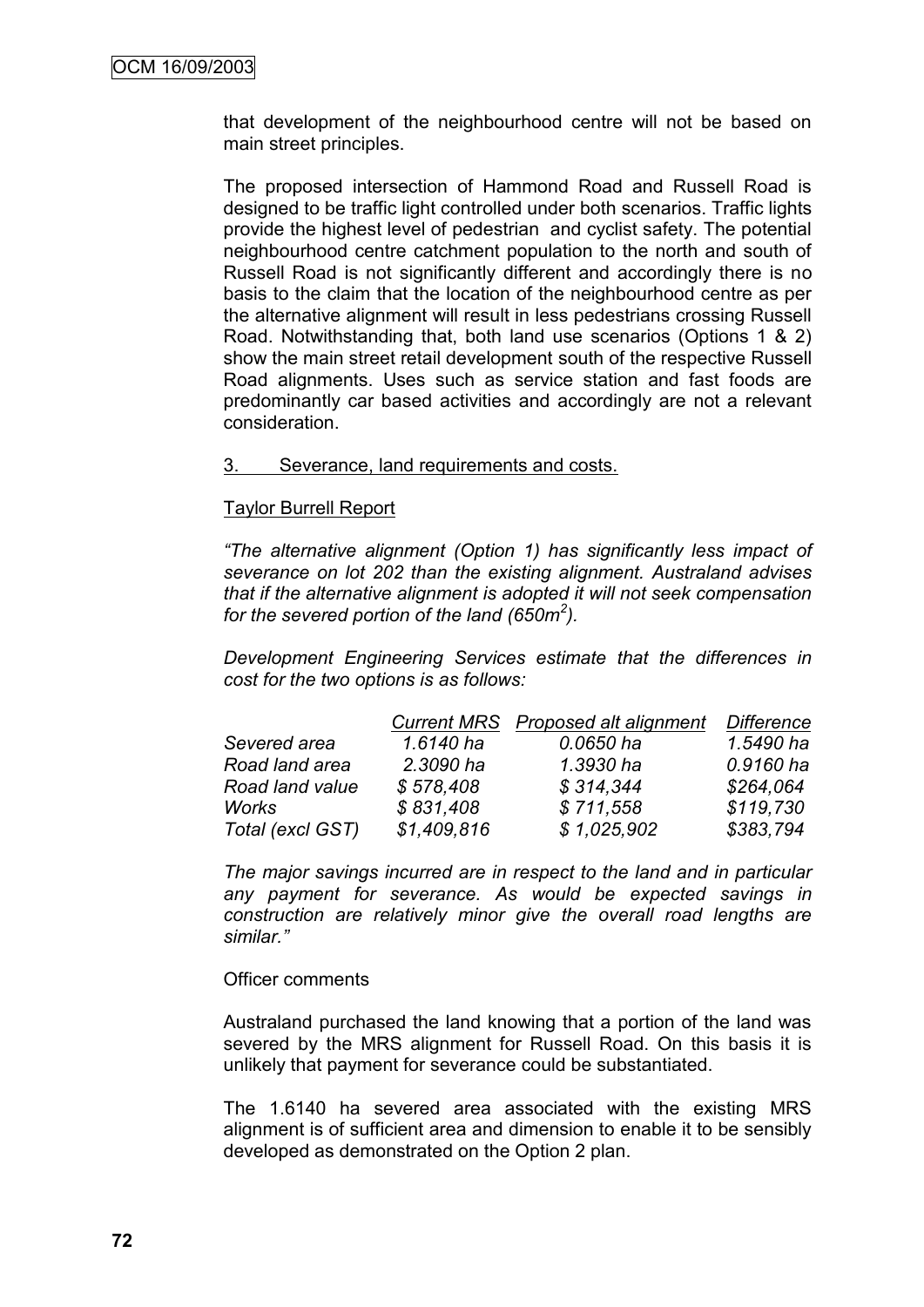In early discussions with the previous General Manager of Australand, Mr Nick Perignon, the major issue was that the severed area would not be able to be developed and marketed as part of the Frankland Springs Estate. Subsequently Australand purchased land to the immediate north of the severed area and accordingly now can form a logical part of their total development and marketing strategy.

The cost of providing land required for Russell Road and the construction of full earthworks, single carriageway and dual use path is a cost shared by all landowners to the north and south of Russell Road in accordance with the requirements of Development Contribution Areas 2 (Success Lakes) and 3 (Gaebler Road). Accordingly the savings will be to the landowners and has no implications for Council.

The cost of construction for the alternative alignment may be under estimated given that very little if any of the current carriageway can be used due to changes in the horizontal curvature to the existing road, that the existing carriageway forms part of the ultimate east bound and west bound lanes and hence a significant portion ends up in the median area and that the tie in to the existing carriageway west of Frankland Avenue is likely to be much further west for the alternative alignment than for the current MRS alignment.

#### 4. Other matters.

#### Officer comments

To the east of Hammond Road, the alternative alignment more adversely affects the property located on the north side of the road. In this respect the alternative alignment shifts some of the disbenefits of land adjacent to Russell Road from Australand's holding to that of another owner.

East of Frankland Avenue the alternative alignment extends outside the existing MRS Reserve and will require a portion of the Thomsons Lake Nature Reserve to be required for road purposes. It should be noted that part of the existing Russell Road carriageway already traverses a portion of the Thomsons Lake Nature Reserve. CALM will need to be consulted on this matter.

Council support of the alternative alignment could expose it to future claims for damages if, through the frequency and severity of road accidents, it is determined that the road has been developed to inappropriate standards when it was previously open to Council to have the road built to a higher standard, that is, on the current MRS alignment.

#### 5. Conclusions

Taylor Burrell report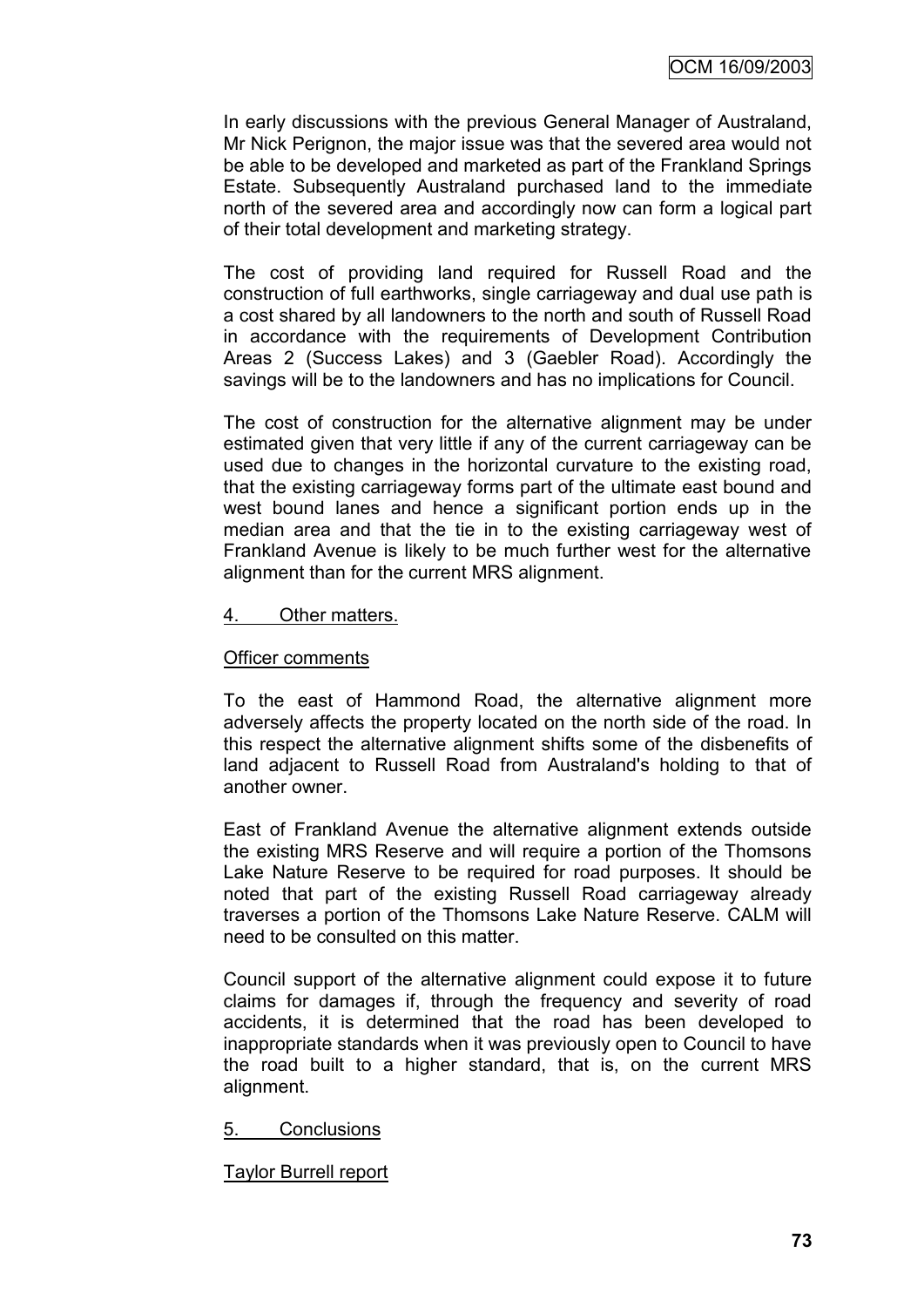*"Considers that the alternative alignment (Option 1) is superior on the basis of noise and buffers, land use and landscaping buffer, severance and land costs.*

*It is difficult to justify the additional cost of some \$383,794 (excl GST) for the current MRS alignment."*

#### Officer comments

Council officers concur with DPI comments that Russell Road is and will continue to be an important east – west regional road in the South West Corridor for regional traffic, particularly freight traffic and accordingly it is important that the long term planning of the road meets best practice and most desirable engineering standards rather than the minimum standards to reduce the cost to landowners.

Further it is considered that the alternative alignment does not deliver any tangible land use benefits. The issue of buffers and setbacks of residential development from Russell Road has not been previously raised as a concern in other planning undertaken along Russell Road by either Taylor Burrell and Australand and both options provide the opportunity for the development of a main street retail centre on the south side of the Russell Road alignment.

#### 6. Recommendation

Based on the above assessment of the relative merits of the 2 alignments, it is recommended that Council advise the Department for Planning and Infrastructure that the proposed alternative alignment for Russell Road is not supported on the basis of reduced safety, the potential for increased accidents at proposed intersections with Russell Road and that there are no tangible land use or community benefits.

#### **Strategic Plan/Policy Implications**

The Corporate Strategic Plan Key Result Areas which apply to this item are:-

- 2. Planning Your City
	- *"To ensure that the planning of the City is based on an approach which has the potential to achieve high levels of convenience for its citizens."*
	- *"To ensure that the development will enhance the levels of amenity currently enjoyed by the community."*
- 5. Maintaining Your Community Facilities
	- *"To construct and maintain roads, which are the responsibility of the Council, in accordance with recognised*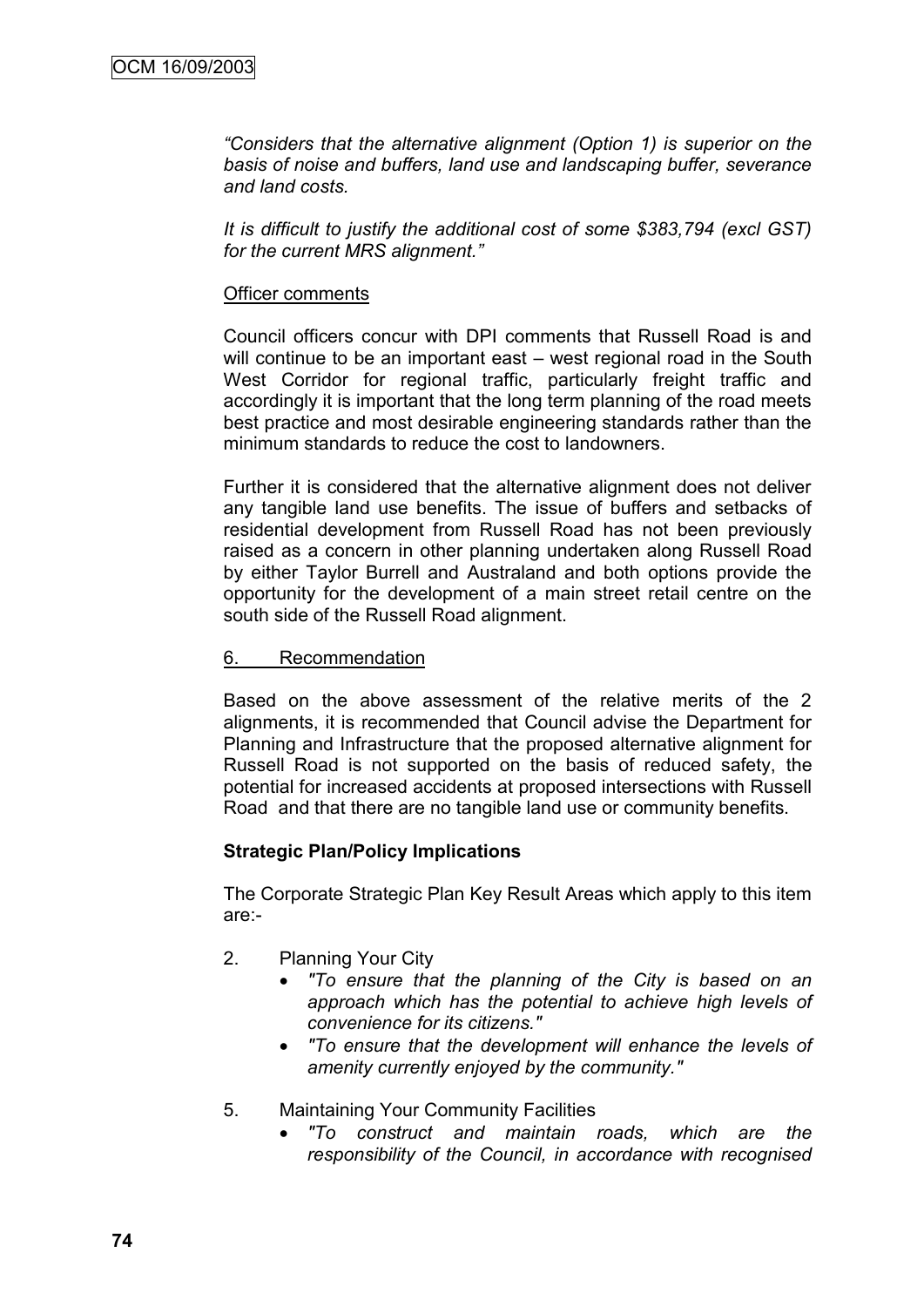*standards, and are convenient and safe for use by vehicles, cyclists and pedestrians."*

The Planning Policies which apply to this item are:-

SPD4 'Liveable Neighbourhoods'

#### **Budget/Financial Implications**

Costs associated with the provision of land and the construction of one carriageway of Russell Road are part of developer contributions required under DCA 2 Success Lakes and DCA 3 Gaebler Road.

In the event that the alternative alignment is supported it will be necessary for Council to commission consultants to prepare detailed designs and costings for the road and land valuations in accordance with the Development Contribution Area provisions in TPS 3. These costs will be included in Development Contribution Plan. There are adequate funds in the relevant contribution plans for this purpose.

#### **Legal Implications**

Nil

#### **Community Consultation**

The proposal only directly affects Australand and accordingly wider community consultation is not required at this time. If the Australand proposal is supported then it will need to be advertised for public comment as part of an amendment to the Metropolitan Region Scheme and Councils Town Planning Scheme No 3.

#### **Implications of Section 3.18(3) Local Government Act, 1995**

Nil.

#### **15. FINANCE AND CORPORATE SERVICES DIVISION ISSUES**

**15.1 (OCM 16/09/2003) - LIST OF CREDITORS PAID (5605) (KL) (ATTACH)**

#### **RECOMMENDATION**

That Council receive the List of Creditors paid for August 2003, as attached to the Agenda.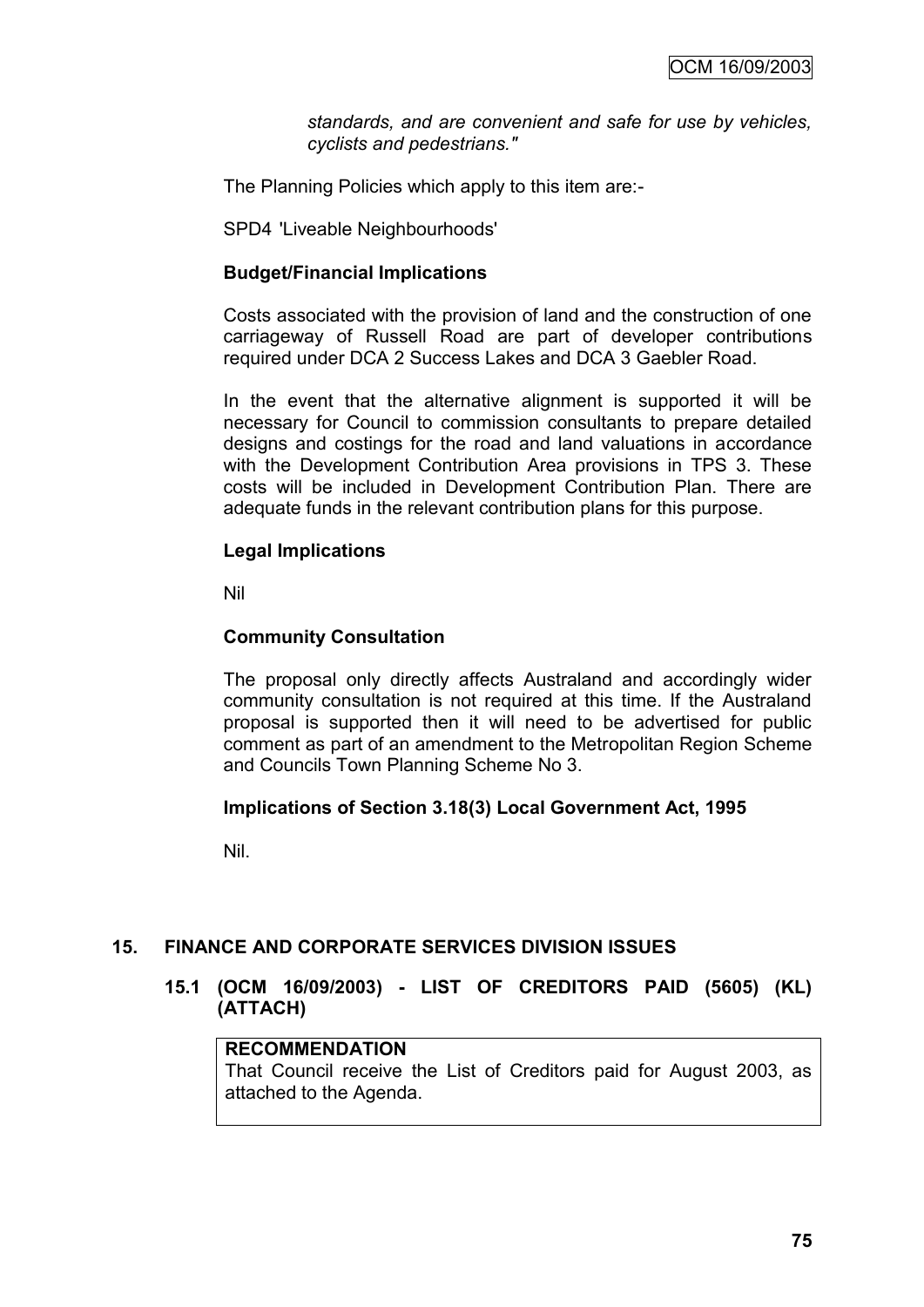# **COUNCIL DECISION**

# **Background**

It is a requirement of the Local Government (Financial Management) Regulations 1996, that a List of Creditors be compiled each month and provided to Council.

#### **Submission**

N/A

**Report**

N/A

**Strategic Plan/Policy Implications**

N/A

**Budget/Financial Implications**

N/A

**Legal Implications**

N/A

**Community Consultation**

N/A

**Implications of Section 3.18(3) Local Government Act, 1995**

Nil.

# **15.2 (OCM 16/09/2003) - CLAIM FOR REIMBURSEMENT OF LEGAL EXPENSES - MR J GRLJUSICH (1335) (ATC) (ATTACH)**

**RECOMMENDATION** That Council advise Mr J Grljusich that it is not prepared to reconsider the reimbursement of legal expenses incurred as a result of the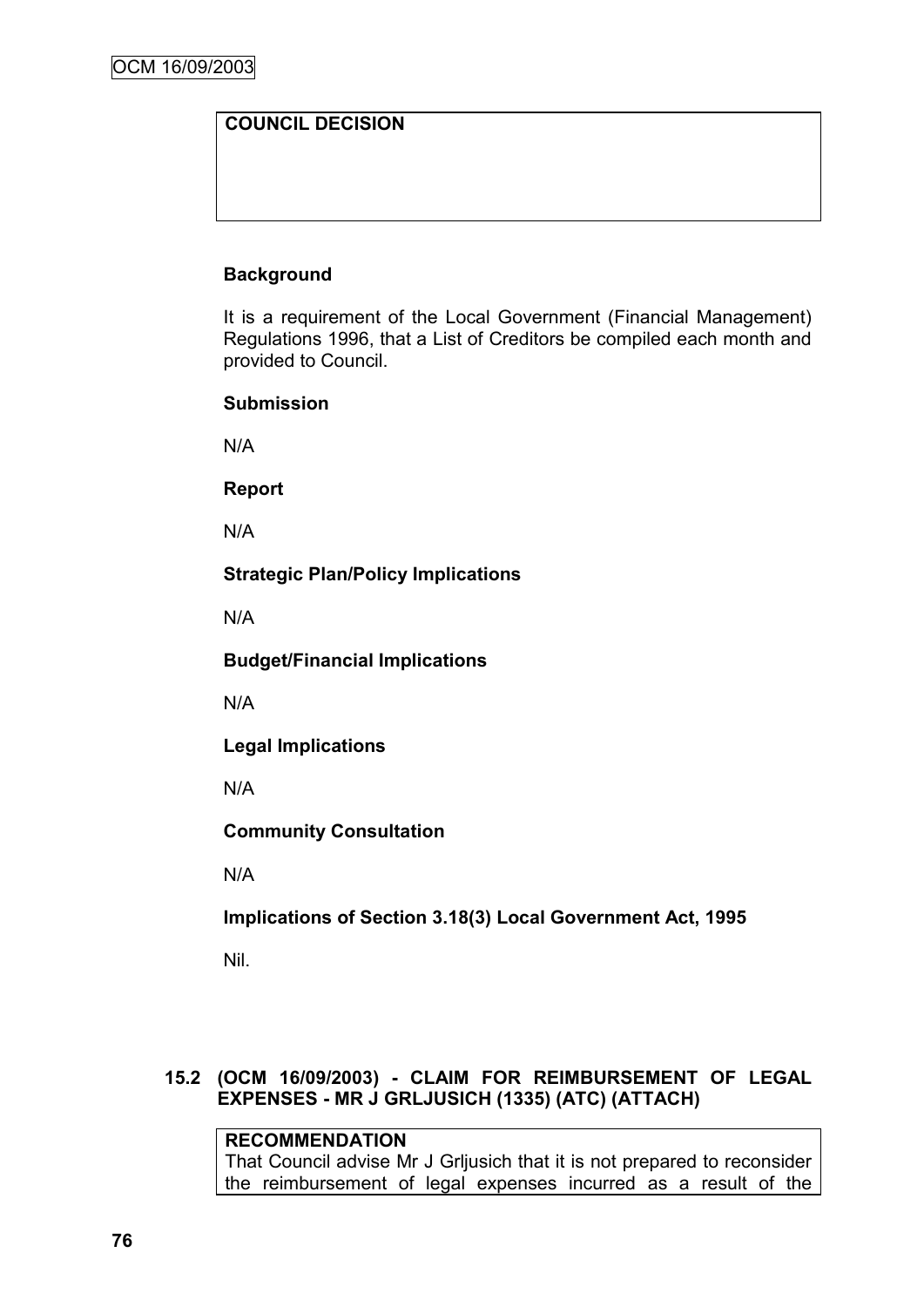inquiries into the City of Cockburn, as there is no evidence that the findings of the Douglas Inquiry have been overturned.

# **COUNCIL DECISION**

#### **Background**

At its meeting of 19 April 2001, Council rejected a claim by Mr J Grljusich for reimbursement of legal and other expenses incurred as a result of the Martin & Vicary and Douglas Inquiries.

#### **Submission**

Correspondence has been received from Mr Grijusich's lawyers, Hammond Worthington, calling upon the City to reimburse their client"s legal expenses to the extent of \$40,000. A copy of the letter which sets out the basis of his claim is attached to the Agenda.

#### **Report**

After considering legal advice from Watts and Woodhouse Solicitors at its meeting on 17 October 2000, Council resolved to advise Mr J Grljusich and several other Councillors "*that the City considers that by virtue of Clauses 18 and 19 of Policy A1.18, the authorisation of financial assistance in respect of the Douglas Inquiry be revoked*". A copy of the legal advice is forwarded under separate cover.

Clauses 18 and 19 of Policy A1.18 stated as follows:

- 18. An indemnity or authority given under this Policy, or a contingent authorisation under Clause 15 shall be and is hereby revoked, in the following circumstances:
	- (a) if in the Inquiry or otherwise, it is found that a person has acted illegally, dishonestly, against the interests of the City or otherwise in bad faith in connection with the matter for which the person was granted financial support or given contingent authority; and
	- (b) all opportunities for appealing against or otherwise challenging that finding have been exhausted; or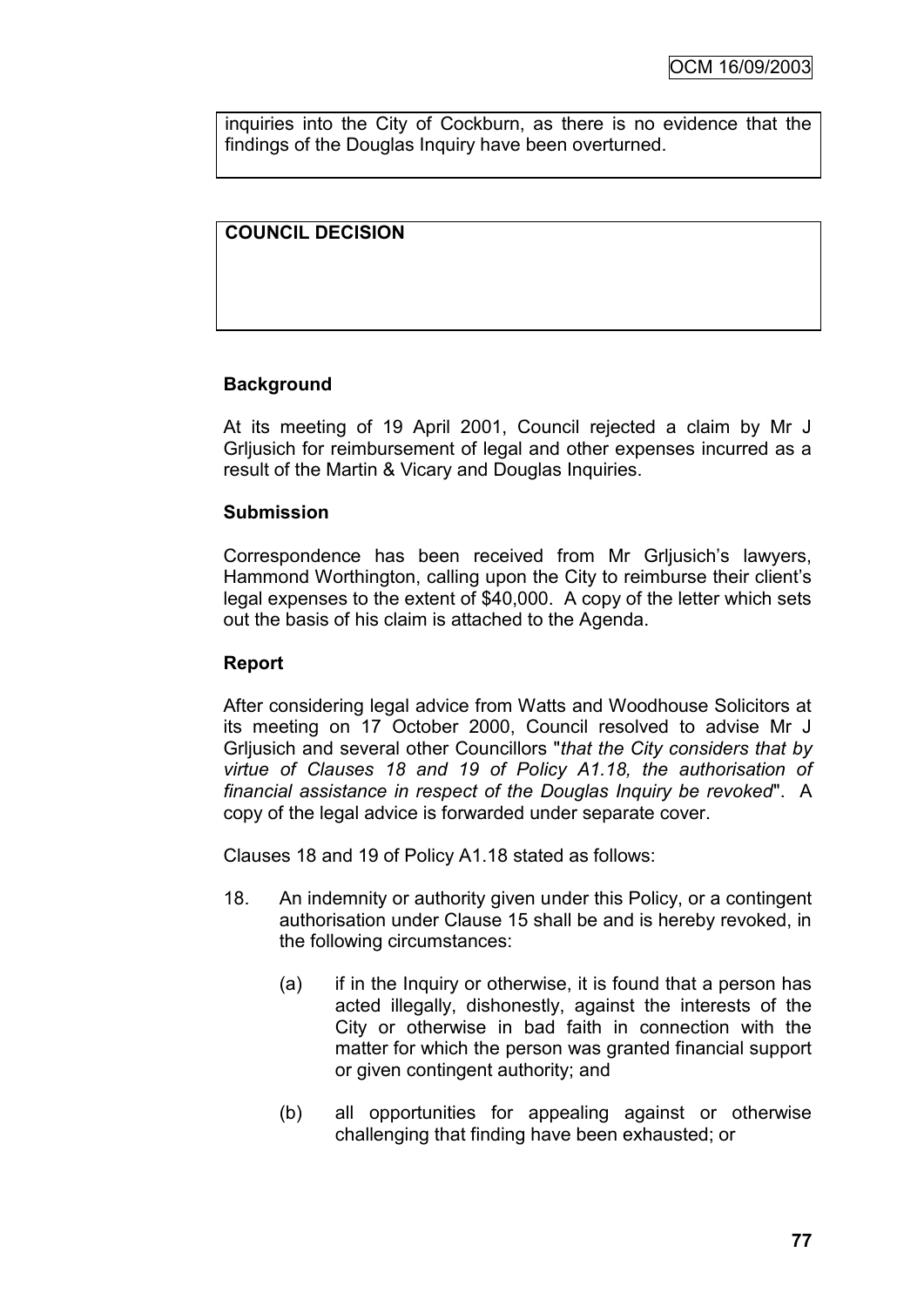- (c) information provided to the Chief Executive Officer in the application is materially false or misleading.
- 19. If under the preceding clause, the indemnity or authority or a contingent authorisation is revoked, then the person who sought or obtained the financial support shall be taken to have released the City absolutely from any liability to provide financial support and when called upon by the City, shall repay any moneys provided under the revoked indemnity, authority or contingent authorisation. The City shall take action to recover any such moneys in a court of competent civil jurisdiction and/or shall deduct such moneys from any allowance or salary payable by the City to the person.

At its meeting of 19 April 2001, Council rejected a claim by Mr Grljusich for reimbursement of legal and other expenses incurred as a result of the Martin & Vicary and Douglas Inquiries. Council considered that the authorisation of financial assistance was revoked pursuant to Clauses 18 and 19 of the previous Policy A1.18 at the Council Meeting on 17 October 2000. This explanation has been provided to Mr Grljusich in response to his query as to why the claim was rejected in a letter dated 11 July 2001. The Council Meeting held on 19 April 2001, was attended by Mr J Woodhouse, Partner Watts and Woodhouse Solicitors.

In August 2001, Mr Grljusich requested Council to finance an appeal on his behalf against the findings of the Martin & Vicary and Douglas Inquiries. Council, at its meeting on 21 August 2001, resolved that:-

- *(1) it is not prepared to finance an appeal on his behalf against the Martin and Vicary and Douglas Inquiry findings; and*
- *(2) should any appeal instigated by himself result in the findings of the Douglas Inquiry being overturned, then Council would be prepared to reconsider its position with regard to the payment of legal expenses as determined by Council at its meeting of 28 September 1999, which limited payment to a maximum of \$40,000.*

Over three(3) years has passed since the Douglas Inquiry handed down its report. Previous legal advice has indicated that no known grounds are available for any valid appeal against the Douglas Inquiry findings. Mr Grljusich has not provided any evidence to show that he has successfully appealed against the findings of the Douglas Inquiry.

#### **Strategic Plan/Policy Implications**

Council's current Policy SES4 - Legal Representation - Indemnification of Costs which was first adopted on 20 November 2001, requires repayment of any financial assistance provided: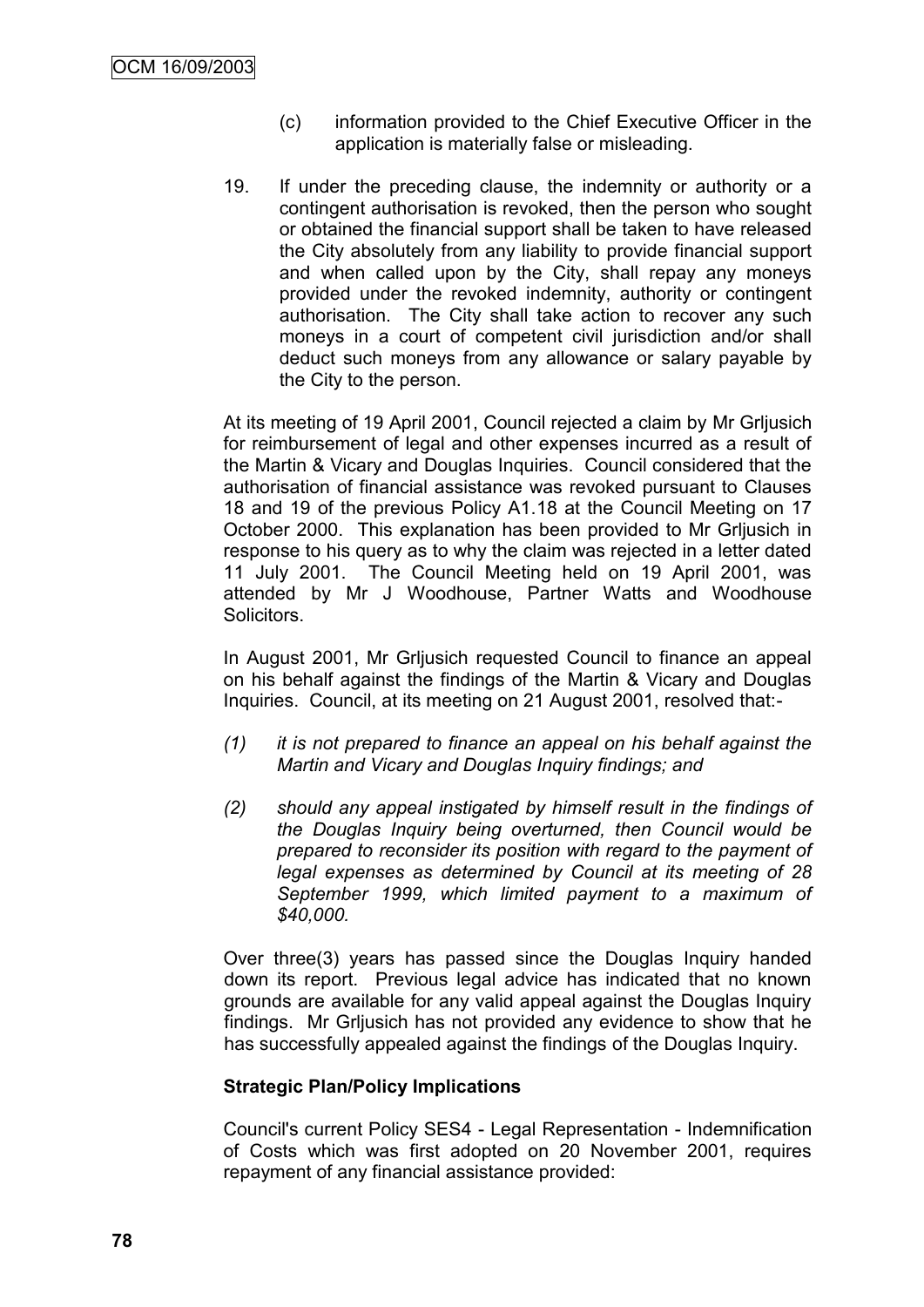"*in the event that:*

- *(i) a finding is made in the report of the Inquiry that the member or employee has acted illegally, improperly, dishonestly, against the interests of the City or in bad faith; or*
- *(ii) where information provided to the Chief Executive Officer in the application is materially false or misleading*."

# **Budget/Financial Implications**

No funds are provided in the 2003/04 Budget to meet costs in regards to reimbursement of legal expenses.

# **Legal Implications**

N/A

**Community Consultation**

N/A

**Implications of Section 3.18(3) Local Government Act, 1995**

Nil.

# **16. ENGINEERING AND WORKS DIVISION ISSUES**

Nil

#### **17. COMMUNITY SERVICES DIVISION ISSUES**

#### **17.1 (OCM 16/09/2003) - COCKBURN YOUTH ADVISORY COUNCIL MEMBERSHIP (8304) (MA)**

# **RECOMMENDATION**

That Council, in accordance with Section 5.10 of the Local Government Act 1995, appoint the following individuals as new members of the Youth Advisory Council:

- Melanie Bird
- Nigel Morrison
- Kirstin Semple,

in place of retiring members:

- Rebecca Mellowship
- Daniel Milne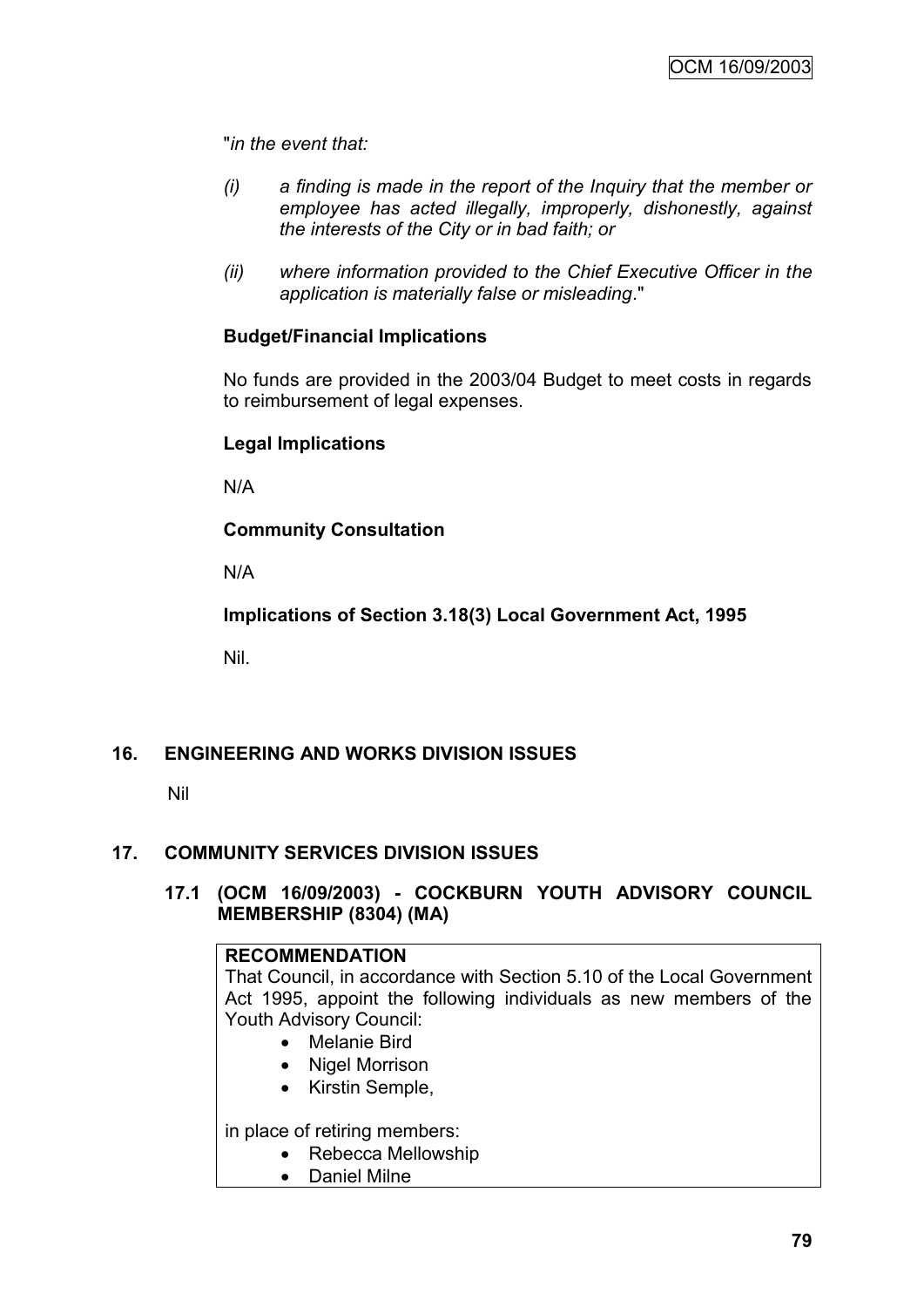• Anita Smith

**TO BE CARRIED BY ABSOLUTE MAJORITY OF COUNCIL**

#### **COUNCIL DECISION**

# **Background**

The Cockburn Youth Advisory Council was established as a Junior Council in 1993 to provide advice to the City on youth issues. In 1997, the State Minister for Youth Affairs encouraged the establishment of Youth Advisory Councils. At this time, the Cockburn City Council adopted the changeover of the Junior Council to Youth Advisory Council. Members of the Youth Advisory Council are between the ages of 12 and 21.

The Youth Advisory Council established a Charter in 1997 to outline the objectives and administrative processes for the Youth Advisory Council. In 2003, the Charter was revised and reformatted as the Youth Advisory Council Terms of Reference.

#### **Submission**

N/A

#### **Report**

Seats on the Youth Advisory Council are advertised as they become vacant. Applications for vacant positions are publicised through posters, leaflets and public notices in local publications and through local networks, for example the Cockburn Gazette, Cockburn City Herald, school newsletters and in notices to community and sporting groups.

The Junior Mayor, Deputy Junior Mayor and Youth Services Coordinator interviewed Youth Advisory Council applicants. The names put forward for consideration by Council are those considered most appropriate for the role of Youth Advisory Council Member.

#### **Strategic Plan/Policy Implications**

To identify current community needs, aspirations, expectations and priorities of the services provided by the Council.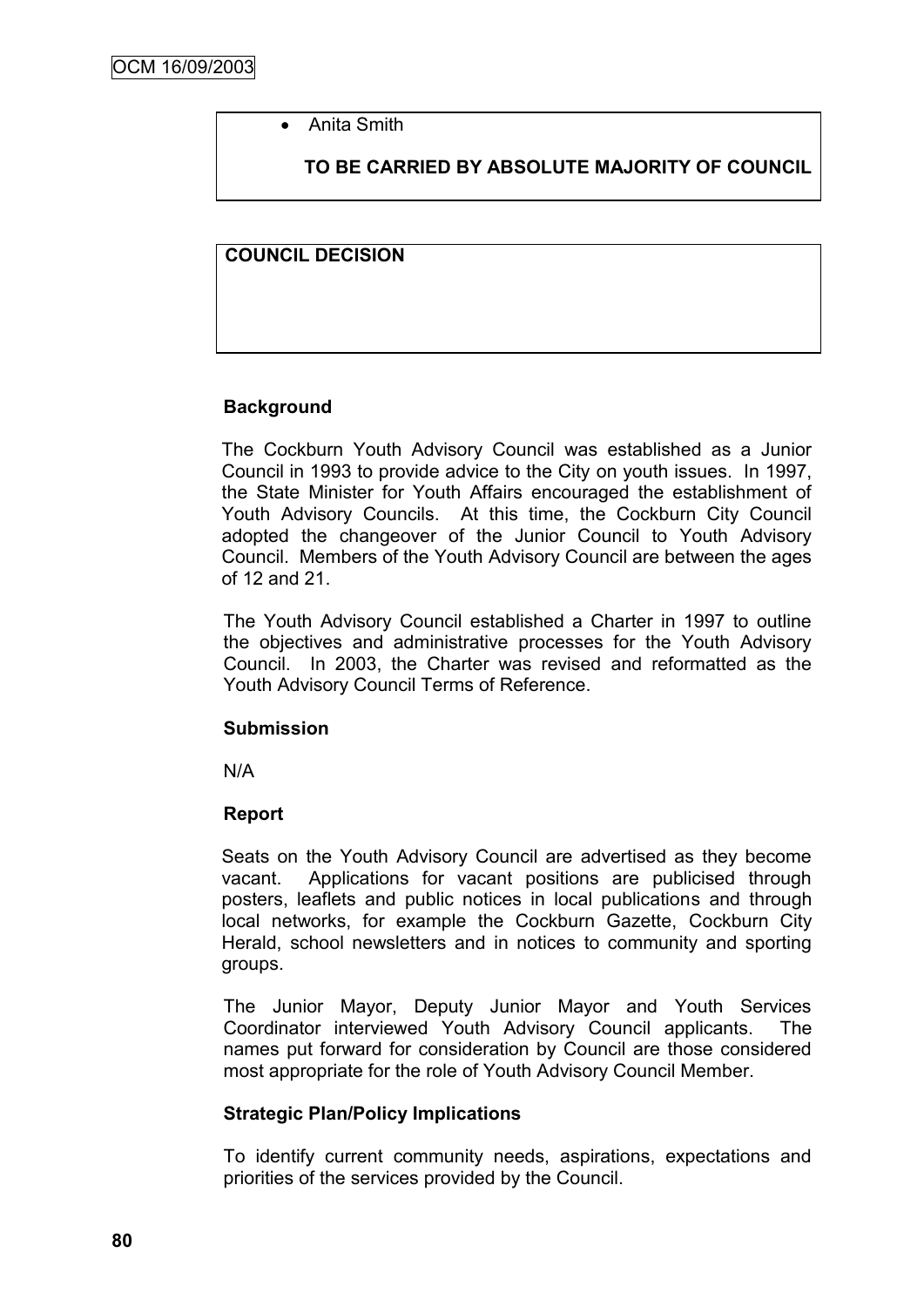# **Budget/Financial Implications**

The Youth Advisory Council is allocated an annual budget of \$2000.

# **Legal Implications**

Sec 5.10 of the Local Government Act, 1995 refers.

## **Community Consultation**

Seats on the Youth Advisory Council are advertised as they become vacant. Applications for vacant positions are publicised through posters, leaflets and public notices in local publications and through local networks, for example the Cockburn Gazette, Cockburn City Herald, school newsletters and in notices to community and sporting groups.

# **Implications of Section 3.18(3) Local Government Act, 1995**

Nil.

# **17.2 (OCM 16/09/2003) - DISABILITY ADVISORY COMMITTEE MEMBERSHIP (8413) (JZ) (ATTACH)**

**RECOMMENDATION** That Council

- (1) in accordance with section 5.10 of the Local Government Act, approve the following individuals as members of the Disability Advisory Committee for 2003/2004:
	- Elected Members: Clr Val Oliver & Clr Sue Limbert
	- Lyn Payne Consumer Representative
	- Beverly Ross Consumer Representative
	- Pam Jones Consumer Representative
	- Rosemary Fielder Consumer Representative
	- Gaye Robertson Consumer Representative
	- Shanthy Jeyaraj Consumer Representative
	- Gwenneth Williams Consumer Representative
	- Geoff West Industry Representative
	- Lesley Cangemi Industry Representative
	- Dani Connolly Industry Representative;
	- Social Services Manager Gail Bowman (Advisor)
	- Disability Access Officer Jill Zumach (Advisor)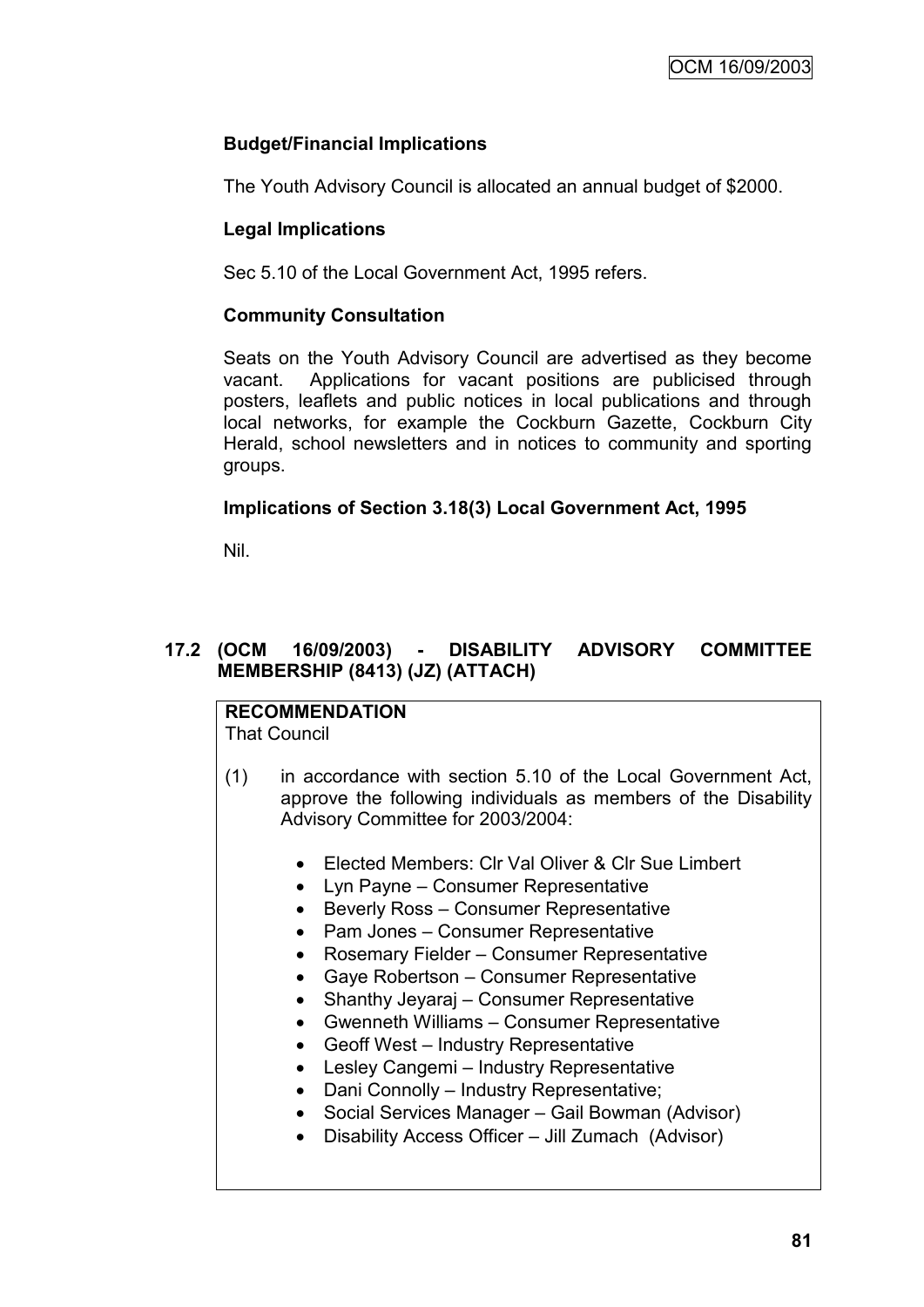(2) adopt the Disability Advisory Committee's "Terms of Reference" as attached to the Agenda.

# **TO BE CARRIED BY ABSOLUTE MAJORITY OF COUNCIL**

#### **COUNCIL DECISION**

#### **Background**

On 5 December 1995, Council approved the appointment of a Disability Advisory Committee to monitor and prioritise the implementation of the Cockburn Disability Services Plan.

The Disability Advisory Committee's Mission is to advise the City of Cockburn on the provision of universal access to all facilities and resources within and for the local community.

#### **Submission**

N/A

#### **Report**

Nominations for new community based members were called for this committee through advertisements in the local papers (Herald & Gazette) and posters placed in public buildings. Applicants were required to be a resident of the City of Cockburn who have a disability, or a parent, carer or advocate of a person with a disability. All applicants met the required criteria and are duly recommended for appointment by Council.

During the last year, the committee has been actively involved in the Universal Playground at Manning Park, employment opportunities for people with disabilities, disability awareness training in primary schools and accommodation for people with disabilities.

A recommendation that the Terms of Reference be adopted was carried by all members of the Committee at the Annual General Meeting on 5 August 2003.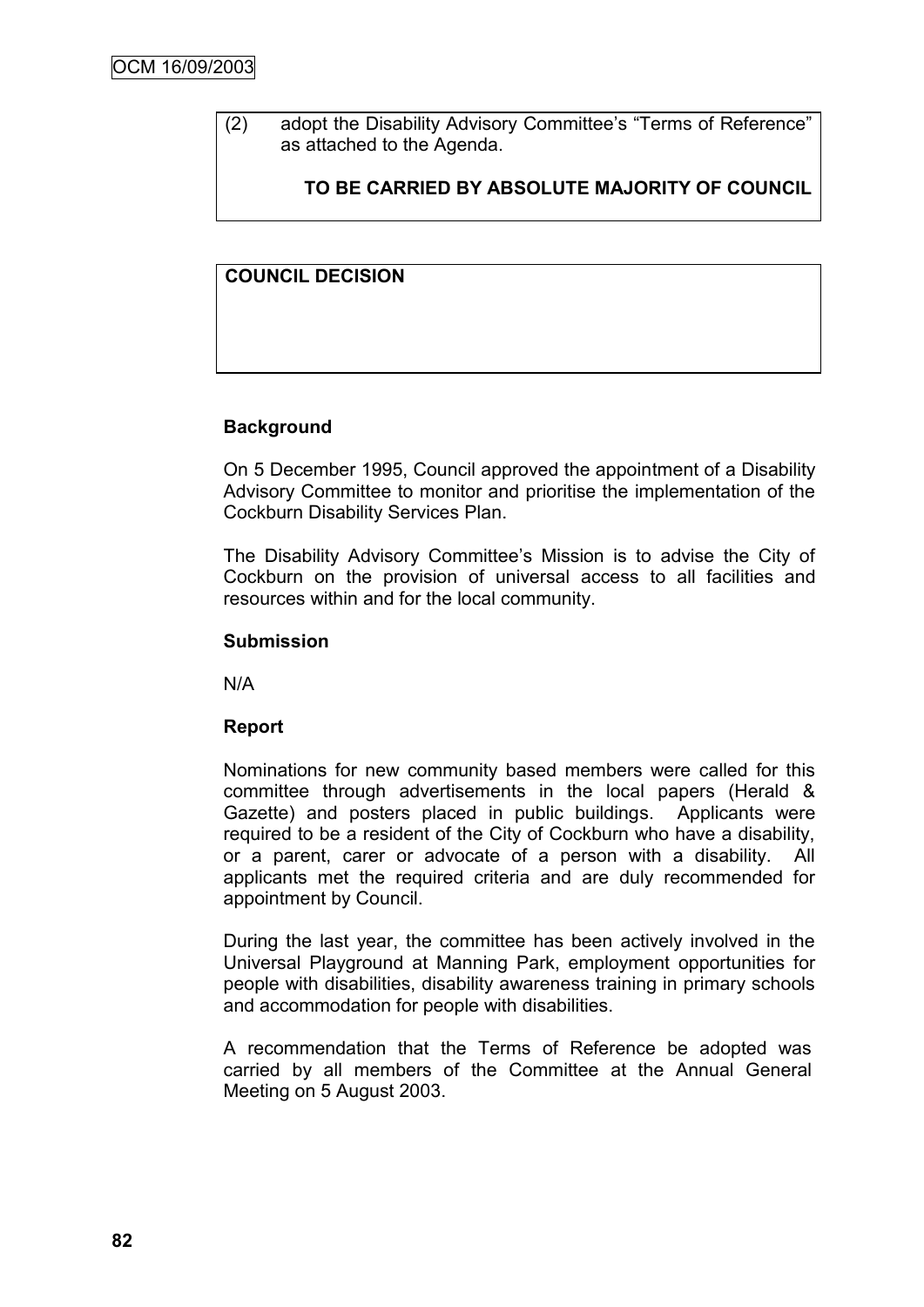# **Strategic Plan/Policy Implications**

The Committee will continue to provide advice and information on disability issues within the district and to monitor the implementation of the City"s Disability Services Plan.

#### **Budget/Financial Implications**

The Disability Advisory Committee is allocated an annual budget of \$2000.

#### **Legal Implications**

Local Government Act, 1995, Sec 5.10 refers.

#### **Community Consultation**

The positions for the Disability Advisory Committee were well advertised and open to all members of the public who met the criteria.

# **Implications of Section 3.18(3) Local Government Act, 1995**

Nil.

# **17.3 (OCM 16/09/2003) - COCKBURN CENTRAL COMMUNITY FACILITIES (8136A) (RA)**

# **RECOMMENDATION**

That Council:-

- (1) commit to the development of community facilities in Cockburn Central (Success) of approximately  $2,500m^2$  in accordance of the Success Community Facilities Working Party recommendations with a timeframe to allow for services to be operational from the facility by November 2006;
- (2) appoint an architect to carry out the necessary design, documentation and supervision of works for the facilities;
- (3) approve the design and external funding for the Cockburn Central facilities prior to the construction works going to tender;
- (4) explore the opportunity to include and externally fund a business incubator within the Cockburn Central Community Facility Project;
- (5) enter a lease agreement with the owners of the Gateway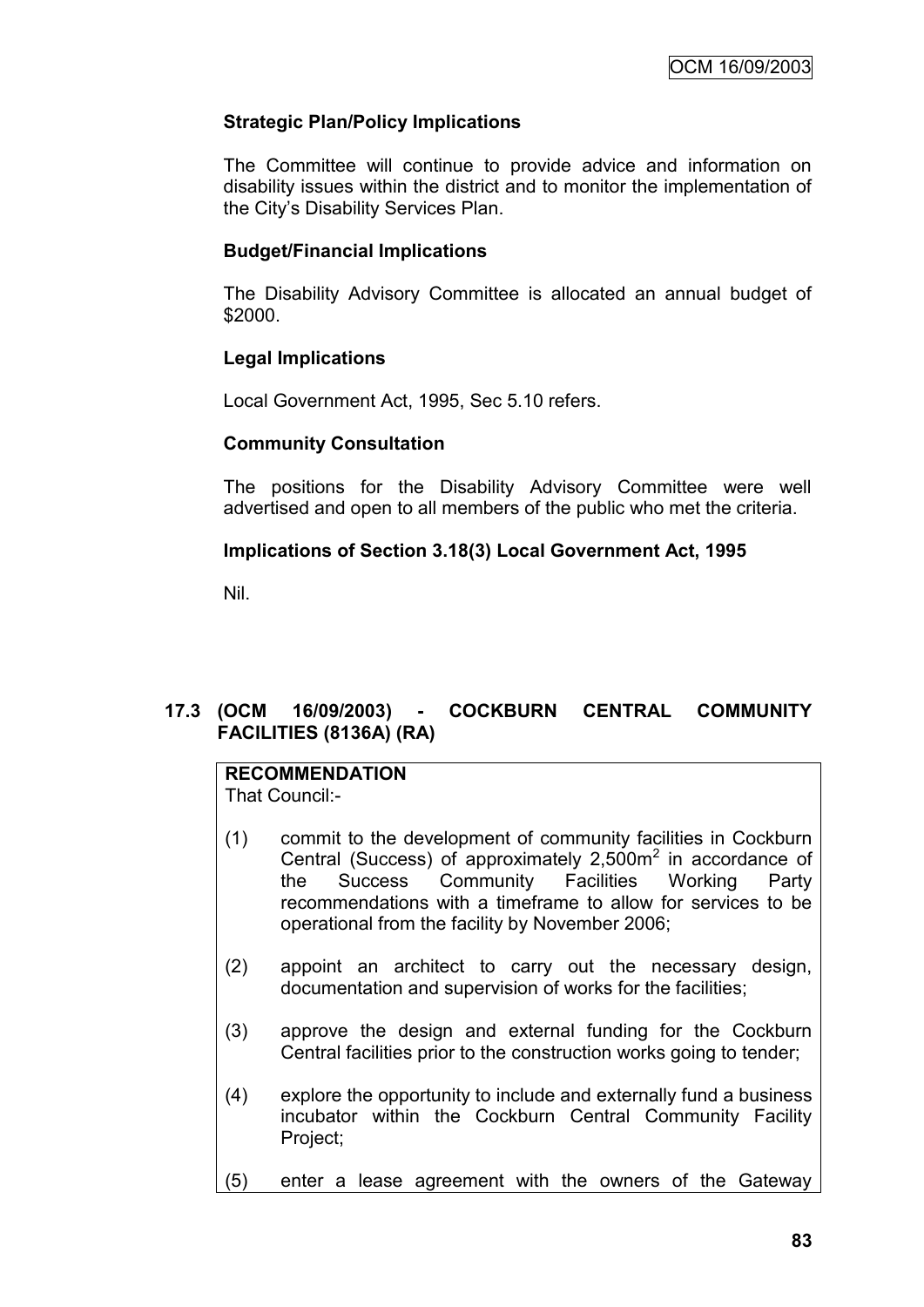Shopping Centre for Shop 1 at the lease fee of \$65,000 plus outgoings with other terms and conditions to the satisfaction of the Chief Executive Officer for a period of three (3) years effective as of 1 November 2003, with the additional amount of \$21,000 to cover the increased rent being provided as part of the Budget Review;

(4) allocate \$75,000 in the current budget for the cost of establishing the Success Library in the new location with funds being transferred from the Community Recreation Facilities Reserve Fund to cover related expenditure.

**TO BE CARRIED BY ABSOLUTE MAJORITY OF COUNCIL**

# **COUNCIL DECISION**

# **Background**

Council at its meeting of 15 July 2003, resolved as follows:

- "*(1) defer consideration of this item pending:*
	- *1. A report being provided to Council on the feasibility of relocating the Success Public Library to a higher floor space alternative location within the Gateways Shopping Centre precinct.*
	- *2. The report in (1) above specifically reporting on:*
		- *(i) the feasibility of relocating to the former Video Ezy store.*
		- *(ii) canvassing a range of alternative location options.*
		- *(iii) varying lease period options for between 3 and 10 years.*
- *(2) from now on refer to the proposed "Success Community Facilities" as the "Cockburn Central Community Facilities"; and*
- *(3) publish the White Paper referred to in the report on Council's website and at Council's public libraries.* "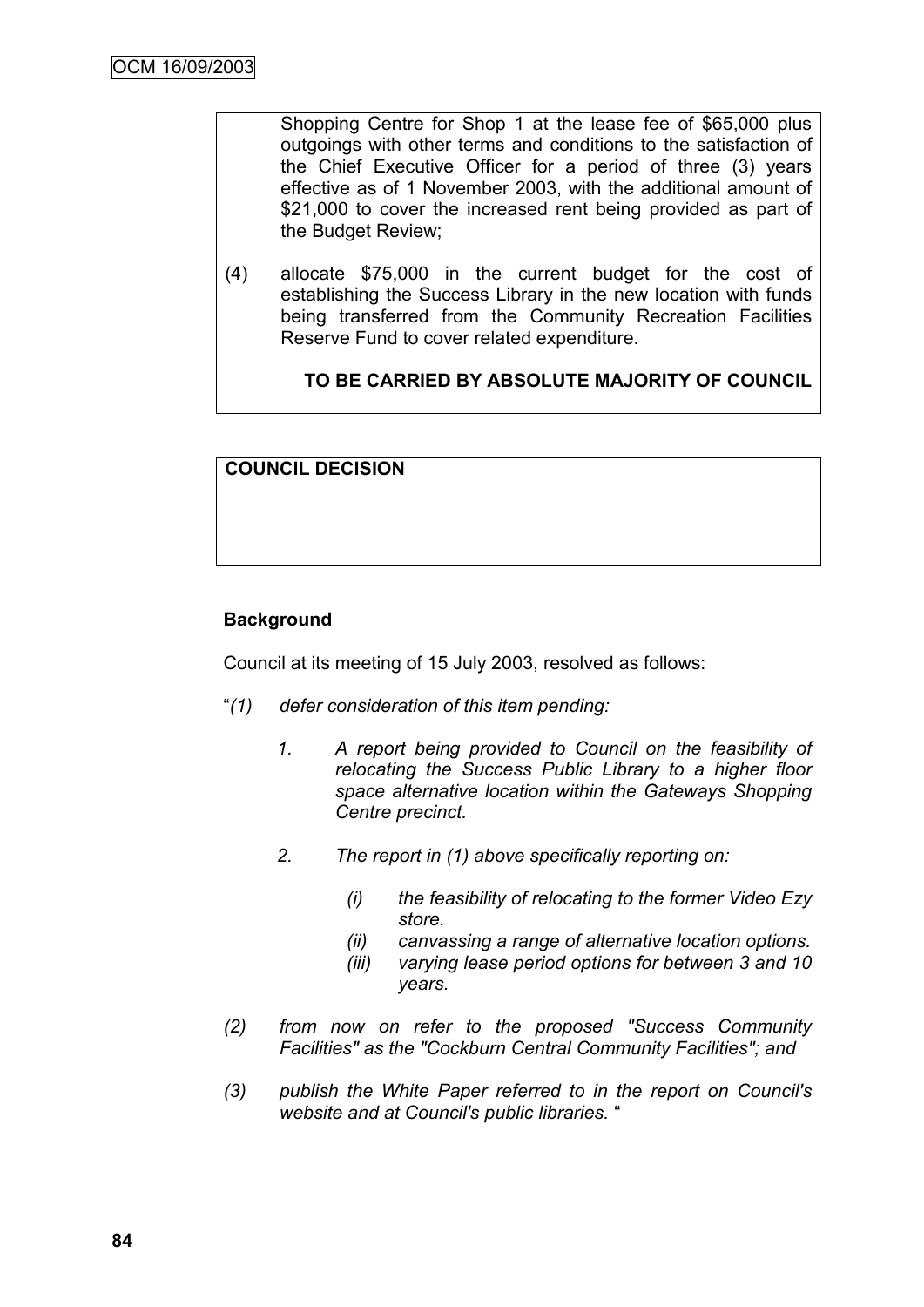The matter of provision of community facilities has been before Council many times over the past several years. Following is a summary of information provided to Elected Members over the period.

- June 2000 Principal Activity Plan identified funds for a temporary shopfront library to be in place in the Gateway Shopping Centre prior to the construction of a purpose built centre to include a library.
- June 2001 Principal Activity Plan identified community facilities for Success/Cockburn Central and advised that they would possibly cost in excess of \$5 million.
- May 2002 Council resolved at an Ordinary Meeting of Council to establish a working party "…*to investigate the requirements for and timing of community facilities to be located on the community purposes site on the corner of Beeliar Drive and Wentworth Parade in Success*."
- November 2002 agenda item prepared and included the considerations from the working party following several meetings and site visits. The agenda item included a comprehensive report and attached to the agenda was a Business Social Case for the facility. The matter was deferred, "*pending further consideration by Elected Members of the information provided*."
- December 2002 Agenda item recommitted back to Council which then resolved at its meeting of 17 December 2002, in part for a white paper to be prepared to cover a range of issues including possible sites for the facility including the purchasing of land, use of leased property and of the community purposes site.
- May 2003 Elected Members were given a briefing on the white paper. The clear understanding from that meeting was that Elected Members supported the placement of the community facilities on the community purposes site and that Council would proceed to develop these facilities in a timely manner to seek to have them developed by or near to the time that the lease for the shopfront library expires.
- July 2003 Council at its Ordinary Council Meeting held on 15 July 2003, resolved to defer consideration of this item pending:
	- 1. A report being provided to Council on the feasibility of relocating the Success Public Library to a higher floor space alternative location within the Gateways Shopping Centre precinct.
	- 2. The report in (1) above specifically reporting on: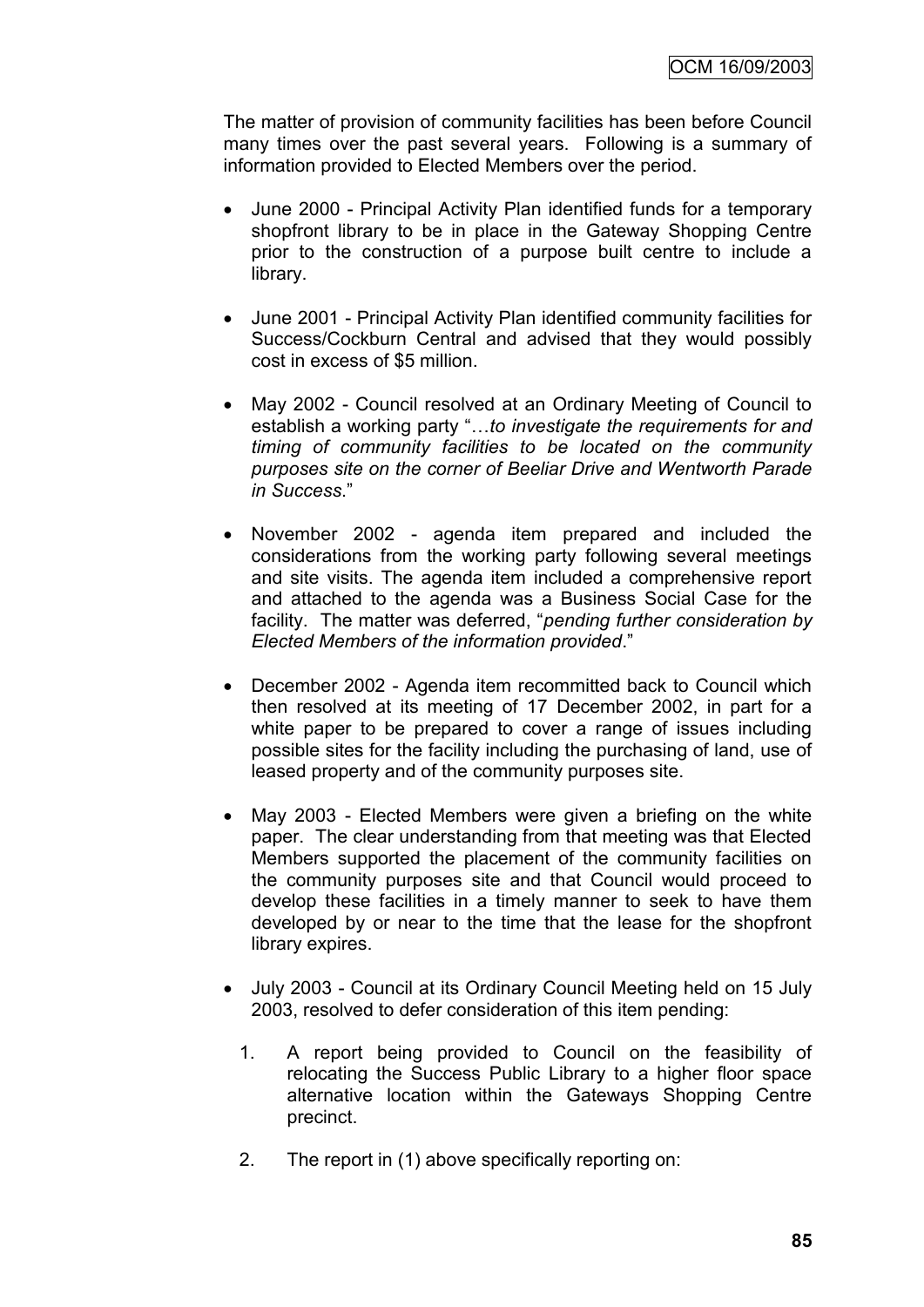- (i) the feasibility of relocating to the former Video Ezy store.
- (ii) canvassing a range of alternative location options.
- (iii) varying lease period options for between 3 and 10 years.

#### **Submission**

N/A

#### **Report**

The additional information provided to address Council"s decision of 15 July 2003, has been added to the front of the report with this information included in the July meeting retained.

Advice from the agents for the Gateways Shopping Centre in response to the letter sent from the City in relation to the possible lease of alternative shops for the Success Library, is that they would not be prepared to lease a shop for greater than five(5) years pending the possible redevelopment of the centre in several years time. They have however offered the following alternative:

- Shop 1 (ex Video Ezy) This shop is  $247.2 \text{m}^2$  and is located at the north entry. The lease fee is:
	- \$65,000 per annum plus GST and outgoings for a 3-year period with the rent reviews annually and fixed at 4%.
	- \$62,000 per annum plus GST and outgoings for a 5-year period with reviews annually and fixed at 4%.

There will also be legal fees of \$1,000 for the drawing up of the lease, stamp duty and a Commercial Register for \$29.

The cost to equip and furnish the alternative premises and move the existing stock and equipment to the proposed library in shop 1 has an estimated total cost of \$75,000. This is comprised of \$35,000 for shopfront and cabinetwork for the new shop and making good the existing shop with a further \$40,000 for the relocation of existing equipment, purchase of more equipment to meet the needs of the larger space and provision of services such as telephone and internet.

There would be no penalty or additional cost imposed on the lessee should it decide to move from the existing shop used as the Success Library to an alternative shop.

Written advice has been received from the owners of the Southgate Commercial Centre which are also owners of the Gateways Shopping Centre, that they are not prepared to lease an area within this building for a library, as it is not in harmony with the commercial marketing strategy for this building.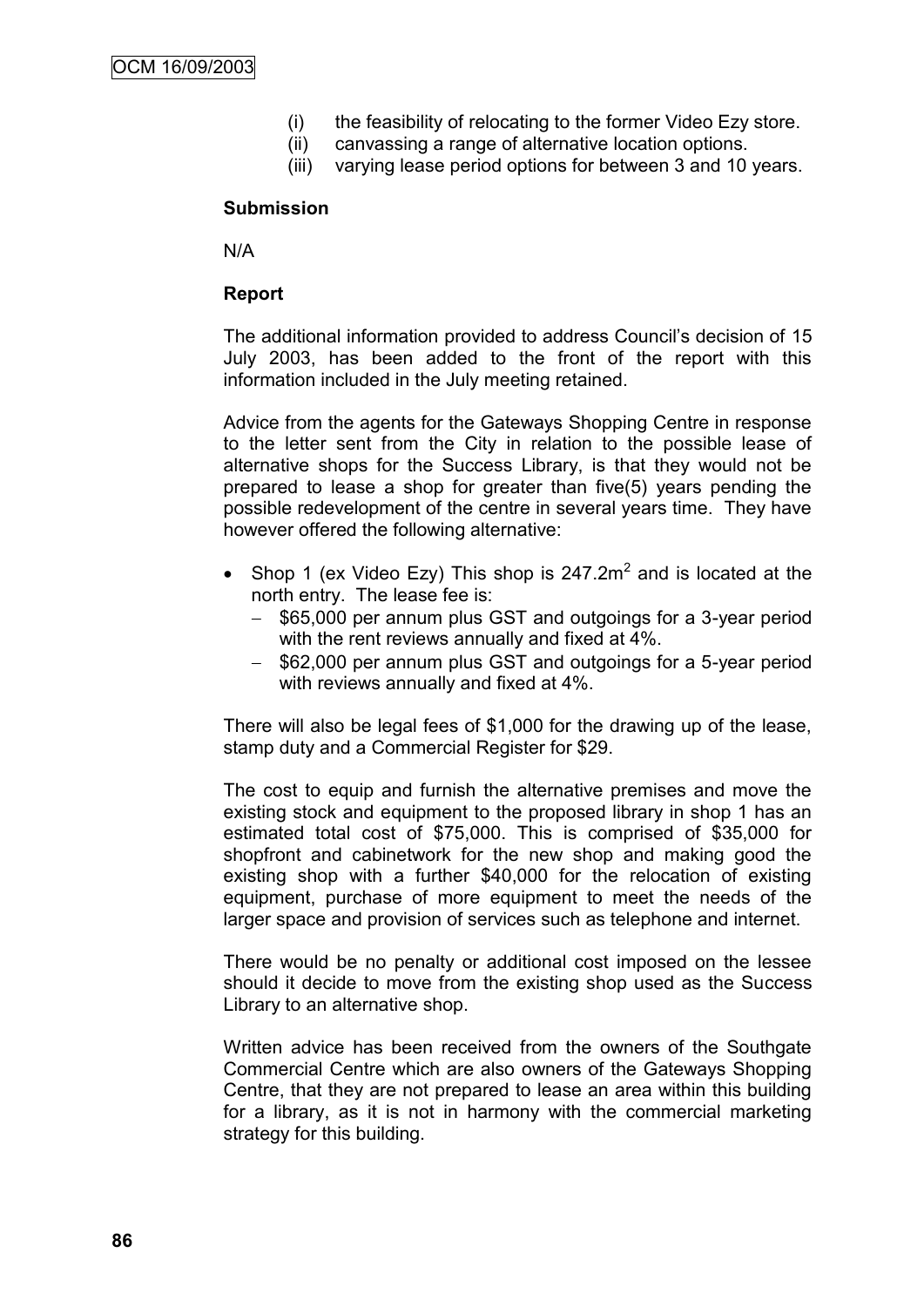At present the service is a recipient in the state government's \$4m in 4 Years plan to improve the level of book stocks in those local authorities that are below the state"s standard of 1.25 per capita. Currently Cockburn stands at about 0.90. The programme will by the end of 2005, have delivered or be about to deliver a total of about 17,500 new books to Spearwood Library. Some 5,900 of Spearwood"s stock is located in Success and a move to shop 1 would enable another 3,000 to 3,500 to go there. While it is difficult to determine exactly when the libraries will run out of space, it is likely that it will happen before the end of 2004, with the programme still having a year or so to run. The alternatives are clear – either material will have to go into store or the State Library will have to be advised that Cockburn can no longer accommodate further material.

The Coastal Business Centre (Inc.) has written to the City indicating an interest in establishing a business incubator in the City. A business incubator is a facility that provides office space and business assistance to start up a growth business. The location of a business incubator in a Regional Centre is seen by the Coastal Business Centre as a means of assessing the success of the facility. All construction costs associated with a business incubator would come from external sources.

Information included for the 15 July 2003 meeting of Council is as follows**. Note that the timetable will have to be altered to reflect the current circumstances.**

#### Site Location

The white paper was prepared and presented to a briefing session to Elected Members held on 27 May 2003.

The white paper presented identified two location options for permanent community facilities constructed by the City; on the community purposes site on the corner of Beeliar Drive and Wentworth Parade in Success and within the proposed Town Centre precinct. It was agreed that on balance, the best option is for the facilities to be located on the community purposes site. The details of the pros and cons of each site are included in the white paper previously provided to Elected Members.

#### Building Dimensions

It ought to be noted that the original officer's recommendation in the Business/Social case included a wet and dry arts area and a crèche. The areas apportioned for each service were also generally larger, in particular the library proposed was 1700 $m<sup>2</sup>$ , giving a total floor area of  $3,051m^2$ .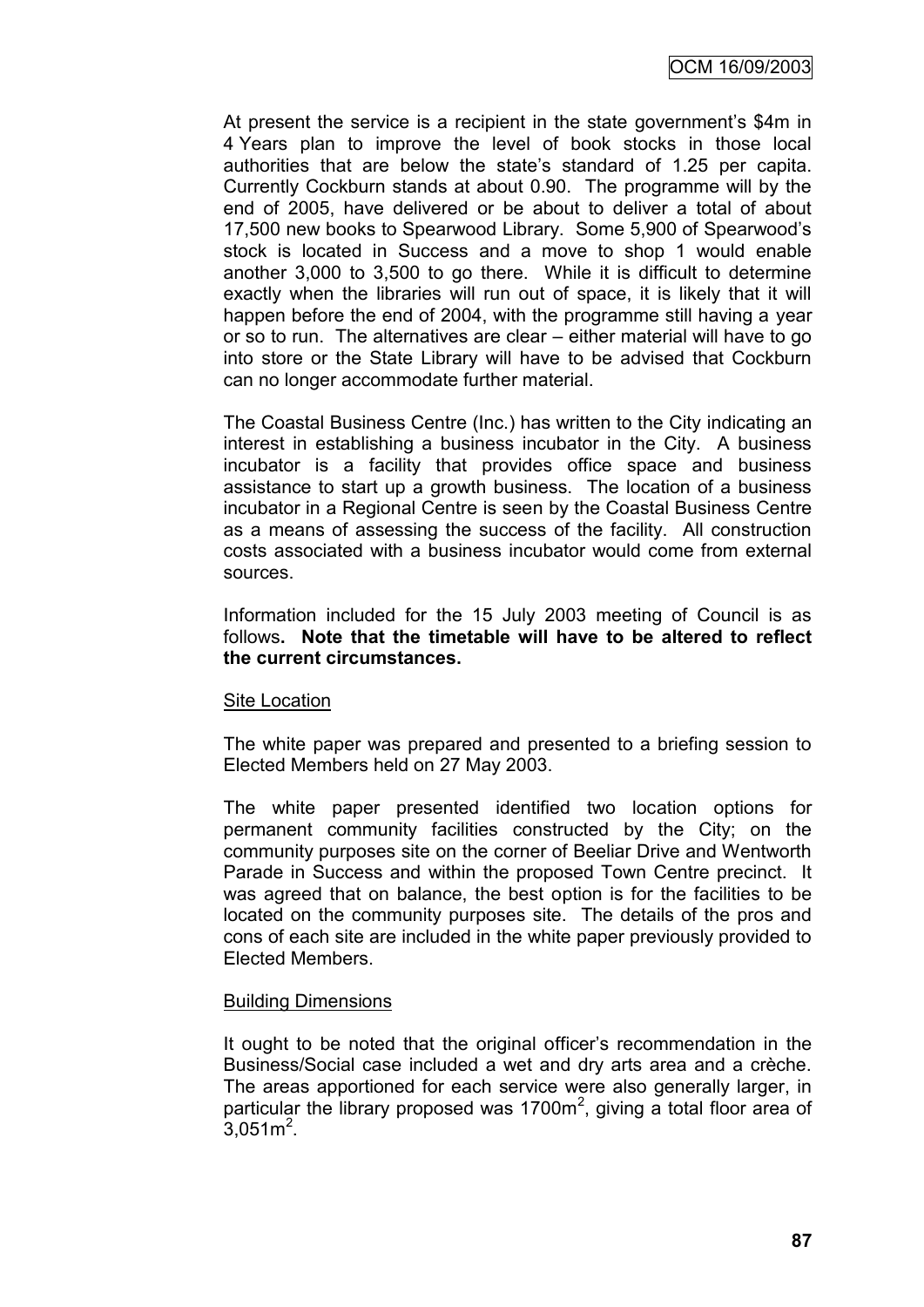Council at its meeting of 21 May 2002, resolved to establish a working party to consider the scope and range of services that could be provided from facilities located in the area. Whilst there was some debate in the working party as to the size of the library, there was general agreement on the following elements that could be included in the facility and their approximate sizes. These are listed as follows:

## **Working Party**

| <b>Facility</b>                                              | Indicative cost | Size m <sup>2</sup> |
|--------------------------------------------------------------|-----------------|---------------------|
| <b>Youth Resource Centre</b>                                 | \$95,700        | 50                  |
| <b>Satellite Council Offices</b>                             | \$95,700        | 50                  |
| Meeting Rooms (total area)                                   | \$191,400       | 100                 |
| Lecturette (to seat 140)                                     | \$421,080       | 220                 |
| Offices (3) (for Podiatry,<br>Public                         | \$91,872        | 48                  |
| Trustees, JP and the like)                                   |                 |                     |
| <b>Training Room</b>                                         | \$95,700        | 50                  |
| Gallery/Foyer (designed to allow for the                     | \$421,080       | 220                 |
| presentation of art works and formal                         |                 |                     |
| functions)                                                   |                 |                     |
| <b>Children's Services</b>                                   | \$430,650       | 225                 |
| <b>Support Services</b>                                      | \$183,744       | 96                  |
| Council<br>Kitchen area (similar<br>to                       | \$57,420        | 30                  |
| reception area kitchen)                                      |                 |                     |
| Staff Room (shared with all staff)                           | \$76,560        | 40                  |
| Storage space (final locations and<br>sizes to be developed) | \$143,550       | 75                  |
| Library                                                      | \$2,296,800     | 1200                |
| <b>Total Area</b>                                            |                 | 2404                |

**\*** Note that the indicative cost is inclusive of all costs including fees and fit out and has been calculated on the basis of the recommended working party floor area of 2400 $m<sup>2</sup>$  divided by the estimated total cost of \$4,594,800 which equates to \$1,914 per square metre. These figures provide a sense of what the various areas would cost and are very much approximations.

The total site areas including car parks for the working party proposal and the original administration proposal are  $6,100\text{m}^2$  and  $6,750\text{m}^2$ respectively. These requirements can readily fit upon the available Success site.

The cost of the community facilities construction can only be accurately estimated when Council makes a decision on what services and facilities it would like provided. As an indication the following information is provided: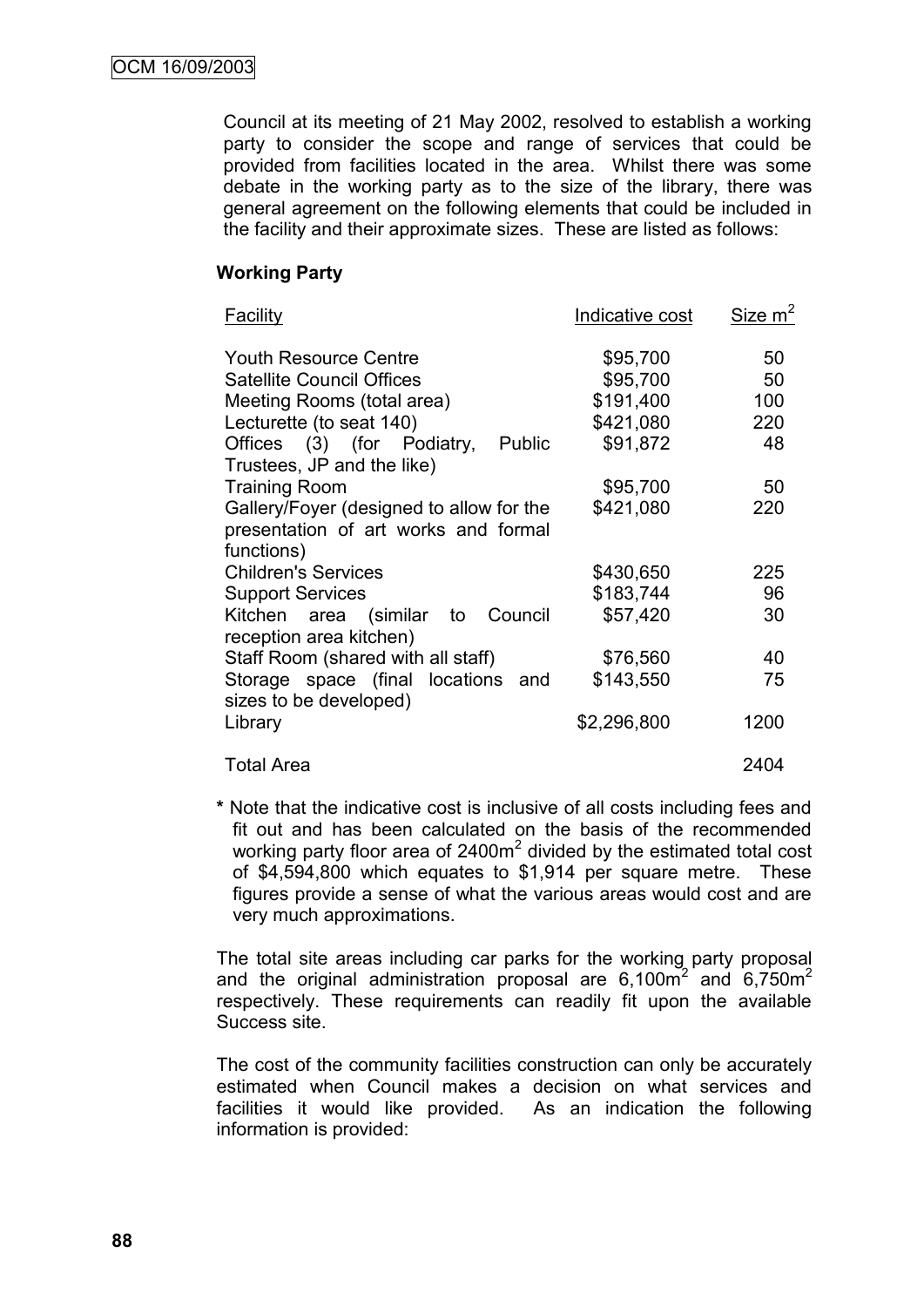# **Building Construction Costs**

# **Administration Proposal**

| 3051 $m^2$ @ \$1400/m2<br>$\bullet$<br>Car parking 150 cars<br>$\bullet$<br>Landscaping<br>$\bullet$<br>Sub Total<br>Fees 8%<br>Fit out<br>$\bullet$<br>$\circ$<br>Library | \$4,271,400<br>\$150,000<br>\$50,000<br>\$4,471,400<br>\$357,700<br>\$500,000 |
|----------------------------------------------------------------------------------------------------------------------------------------------------------------------------|-------------------------------------------------------------------------------|
| $\circ$<br>Fit out balance of building                                                                                                                                     | \$250,000<br>\$750,000                                                        |
| <b>ANTICIPATED TOTAL (PRESENT VALUES)</b>                                                                                                                                  | \$5,579,100                                                                   |
| Working Party Proposal                                                                                                                                                     |                                                                               |
| 2400m <sup>2</sup> @ \$1400/m <sup>2</sup><br>$\circ$<br>Car parking 150 car<br>$\circ$<br>$\circ$<br>Landscaping<br>Sub Total<br>$\circ$                                  | \$3,360,000<br>\$150,000<br>\$50,000                                          |
| $\circ$<br>Fees 8%<br>$\circ$<br>Fit out<br>$\circ$<br>Library<br>$\circ$<br>Fit out balance of building<br>$\circ$                                                        | \$3,560,000<br>\$284,800<br>\$500,000<br>\$250,000<br>\$750,000               |
|                                                                                                                                                                            |                                                                               |

#### **ANTICIPATED TOTAL (PRESENT VALUES) \$4,594,800**

Depending upon the type of facilities provided for in the building, it is possible that external funding may be sourced. As an indication, the Lotteries Commission may contribute up to \$300,000. The level of financial commitment from external parties is dependant upon the nature of the facilities and services provided.

# **Operating Costs:**

Most of the staff costs associated with the provision of services from the new facilities are already included in the Municipal Budget or come from State/Commonwealth Government sources. The additional costs will arise out of the expansion of the library from the Gateways Shopping Centre, operation of the Council information service and the operating and maintenance of the building itself.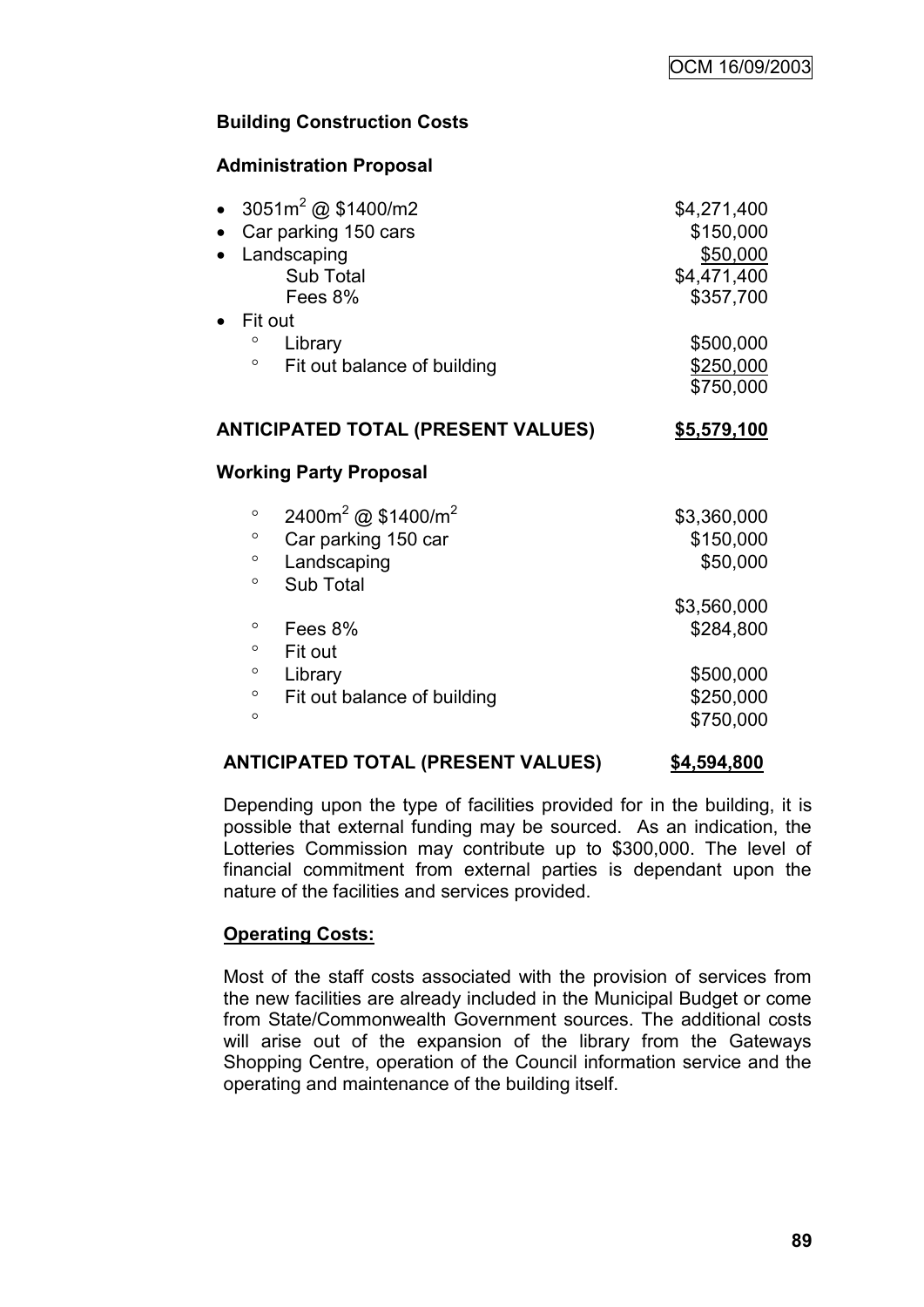#### **BUDGET**

## Library

|            | <b>Expenditure</b>    | <b>Current</b> | <b>Additional</b>      |
|------------|-----------------------|----------------|------------------------|
| Current    |                       |                |                        |
|            | Salaries and on costs | \$173,000      |                        |
|            | Operating             | \$36,000       |                        |
| Additional |                       |                |                        |
|            | <b>Salaries</b>       |                | \$253,600              |
|            | Operating             |                | in<br>\$Nil<br>(saving |
|            |                       |                | rent on Success        |
|            |                       |                | Library)               |
|            | <b>INCOME</b>         |                |                        |
|            | Photocopier           | \$10,000       | $-$10,000$             |

Information office/building coordinator

|            |                    | <b>Current</b> | <b>Additional</b> |
|------------|--------------------|----------------|-------------------|
| Additional |                    |                |                   |
|            | Salaries L3/1:L4/1 |                | \$83,700          |
|            | Operating          |                | \$12,000          |

# Building Operation

|            |                                                     |             |    | <b>Current</b> | <b>Additional</b>        |
|------------|-----------------------------------------------------|-------------|----|----------------|--------------------------|
| Additional | Operation 2%<br>Capital                             |             | οf |                | \$100,000                |
|            | Income<br>User contribution<br><b>Hire</b><br>rooms | Lecturette/ |    |                | $-$11,000$<br>$-$15,000$ |

There is scope within the existing budgets for services funded from external sources to pay a rental fee for space occupied

# **TOTAL ADDITIONAL OPERATIONAL FUNDS REQUIRED \$423,300**

# **Timetable for Development**

- August 2003 Council commitment to the Success Community facilities to be constructed and fitted out by February 2006.
- August 2003 Development of project brief for architect.
- September/October 2003 appointment of project architect.
- November/December 2003 concept and schematic design developed.
- February/March 2004 Public Comment.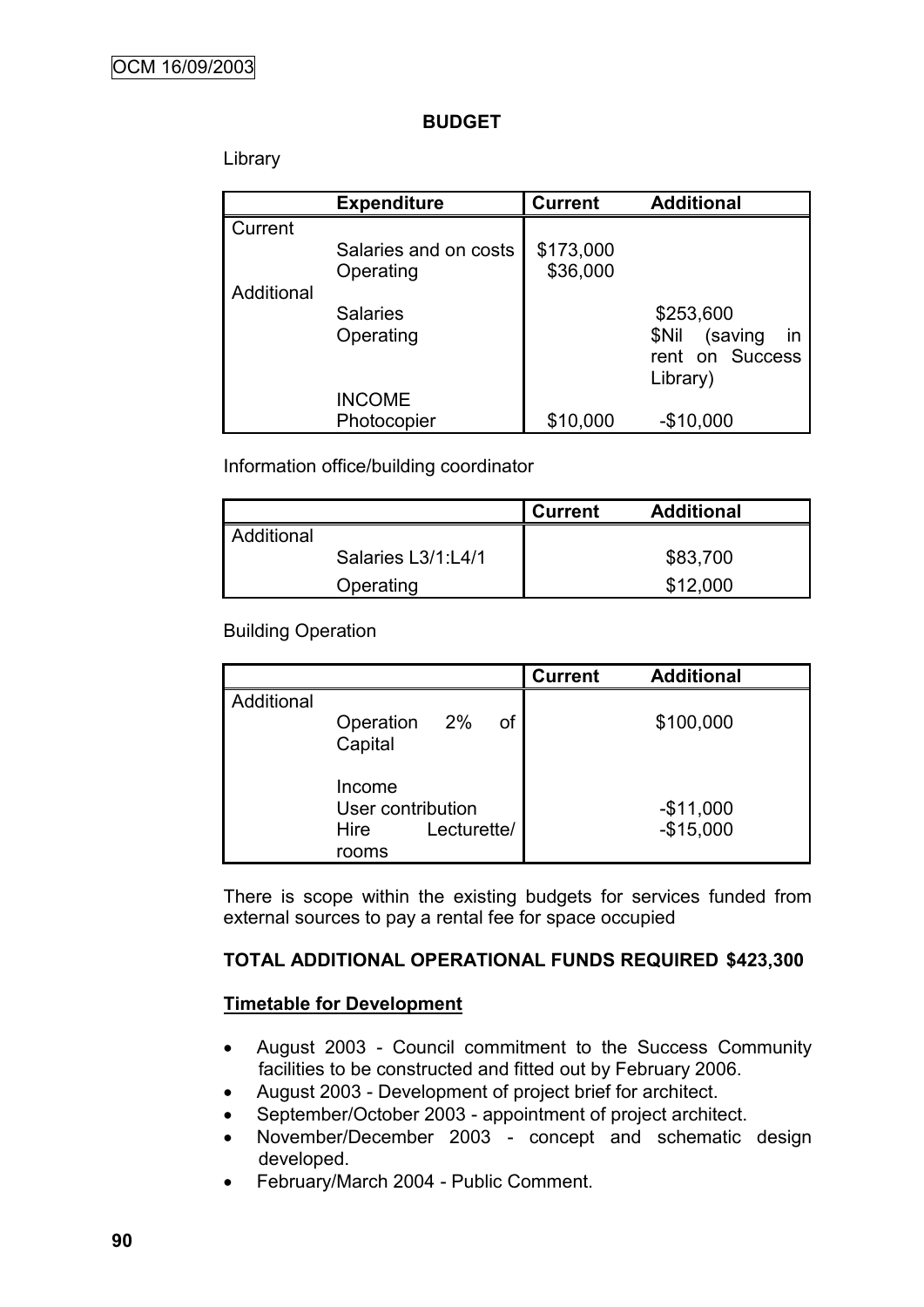- April/May 2004 Grant applications for external funding submitted.
- July 2004 Final concept design adopted by Council.
- August to October 2004 detailed design, documentation, specifications completed.
- November/December 2004 Building tender period.
- January 2004 Council acceptance of tender.
- February 2005 to December 2005 Construction period.
- January 2005 to March 2006 building fit out ready for occupation in March 2006.

This rather tight timeframe will require an extension to the current lease for the Success Library from at least September 2005 to March 2006, this is for a seven-month period.

# **Strategic Plan/Policy Implications**

Facilitating a range of services responsive to community needs.

#### **Budget/Financial Implications**

Council has previously been advised that there was \$400,000 budgeted by the Department for Community Development to go towards the project. However, as there was no commitment to proceed with the project by Council the funds had been redirected by the Department. It is expected that additional funds will be available for the project from sources such as Lotteries Commission and the Department for Community Development. However the extent of these funds is dependent upon the scope and nature of the facilities provided.

There is provision made within the Principal Activity Plan for the Success Community Facilities to be constructed by the end of 2006 with an allowance of \$400,000 made for operating expenses.

Should the Council decide to take up a lease of Shop 1, there would be an additional \$75,000 required for the relocation and equipment and an additional \$21,000 in rent for the balance of the year 1 November 2003 to 30 June 2004. This figure is inclusive of additional power consumption anticipated with a larger area.

It is proposed that the \$75,000 be drawn from the Community Recreation Facilities Reserve Fund. The additional funds to cover the increased rent will be provided as part of the Budget Review.

# **Legal Implications**

N/A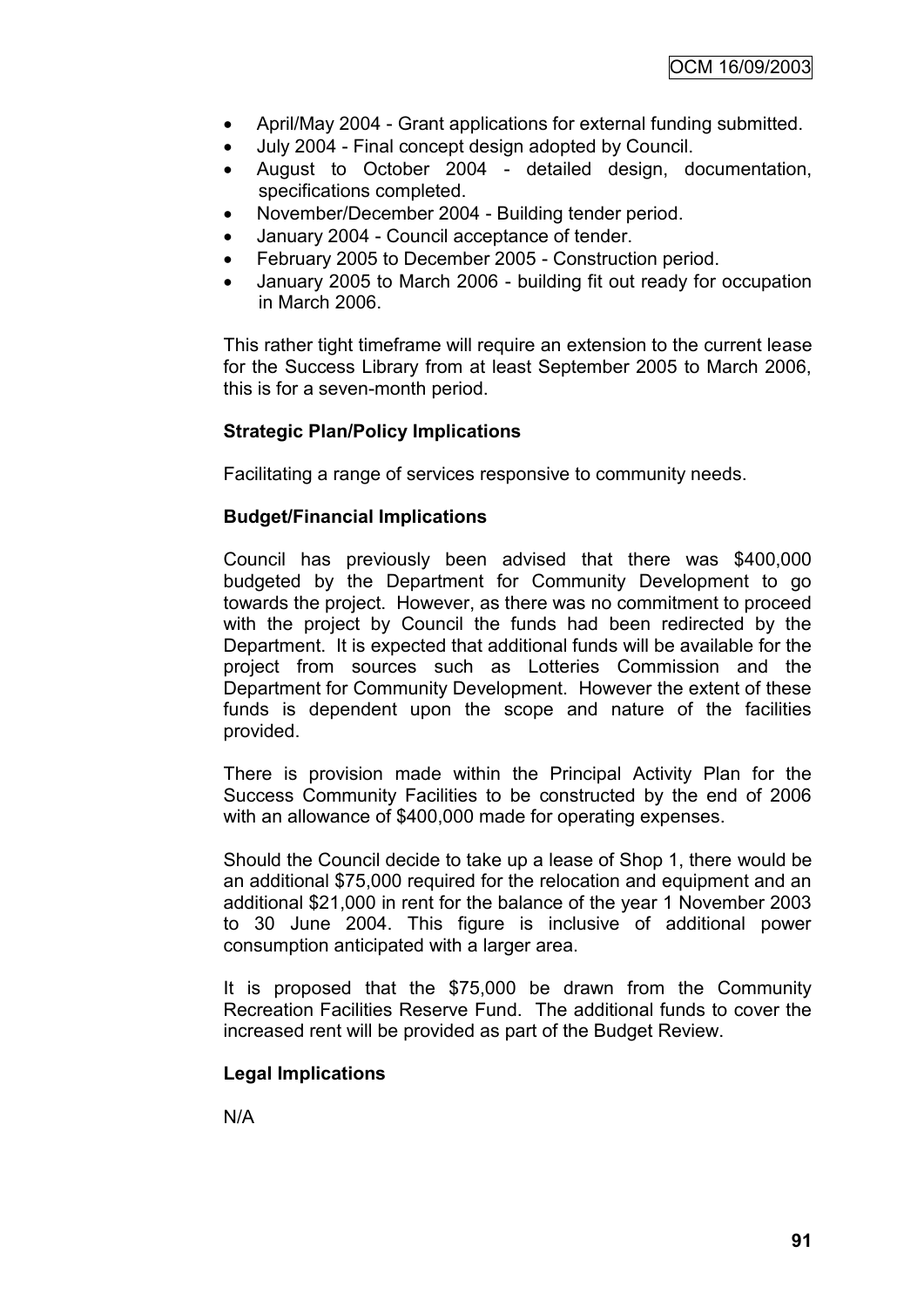# **Community Consultation**

This would appear unnecessary in respect to the change of the location of the library "shop". The proposal to develop community facilities has been well canvassed. Should Council decide to proceed with this development of the community centre, there would be a community consultation process built into the Architectural services contract.

#### **Implications of Section 3.18(3) Local Government Act, 1995**

Nil.

# **17.4 (OCM 16/09/2003) - MANAGEMENT ORDER LOT 393 AND 172 BAKER COURT BIBRA LAKE (1100097) (RA) (ATTACH)**

# **RECOMMENDATION**

That Council:

- (1) accept the transfer of the Management Order with the power to lease for Lots 172 and 393 Baker Court North Lake, from the Western Australian Planning Commission to the City of Cockburn; and
- (2) through the appropriate legal instrument, transfer the existing leases for Lots 172 and 393 Baker Court Bibra Lake, to the City of Cockburn from the Western Australian Planning Commission.

**COUNCIL DECISION**

#### **Background**

Council currently leases from the WAPC at nominal fee an area of 26 hectares, as indicated on the attached plan. The City in turn subleases areas of land to the Spanish Club, Murdoch Pines Golf Course and the Lakeside Baptist Church. The areas of land being Lots 172 and 393 Baker Court, North Lake.

#### **Submission**

The Western Australian Planning Commission has written to the City advising that at its meeting of 5 August 2003, endorsed the transfer of the area of Lots 393 and 172 Bibra Lake to the City of Cockburn.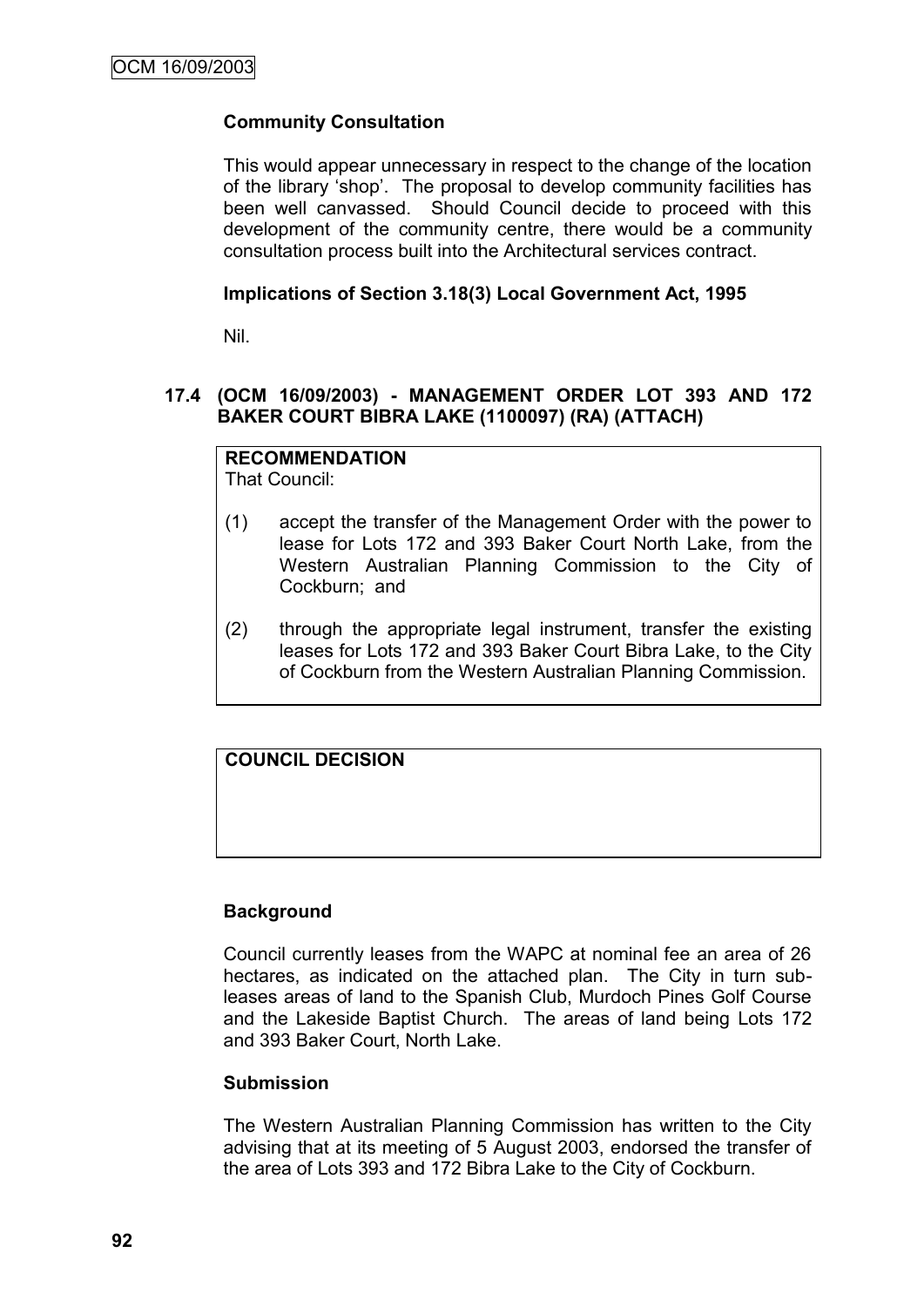# **Report**

There has been an indication for many years from the Department for Planning and Infrastructure (previously DPUD) that the owners of the land intend to transfer the whole of Lot 393 and 172 land to Crown Reserve and have it vested in the City for recreational purposes. This action would result in Council being able to control the land without the requirement for approval from DPI to sub lease or alter the conditions off any sub lease. Whilst the intentions of DPI are known, on past experience the actual transfer is likely to take a considerable time. There is a modest income generated from the sub lease areas which would result in no additional costs to Council should the transfer of the land proceed. The most significant advantage to the City of having control over the land is that any decisions on the land could be made promptly without the time consuming process of having to seek approval from the Planning Commission.

The Cockburn Ice Arena has indicated an interest in leasing a portion of the land in question to establish a new facility. Under the proposed recommendation, this matter would be dealt with without the involvement of D.P.I.

# **Strategic Plan/Policy Implications**

- To deliver services and to manage resources in a way that is cost effective without compromising quality.
- To facilitate and provide an optimum range of community services.

#### **Budget/Financial Implications**

The Lakeside Baptist Church and Spanish Club pay a lease fee equivalent to the rates for the property. Murdoch Pines Golf pays a portion of the gross turnover which equates to approximately \$3,000 p.a.

#### **Legal Implications**

The proposed arrangement will streamline the current arrangements where, under the terms of the head the lease the City is required to seek the agreement of the Western Australian Planning Commission for any changes to or creation of a sub lease.

#### **Community Consultation**

The proposed changes are administrative in nature and of no consequence to the general public.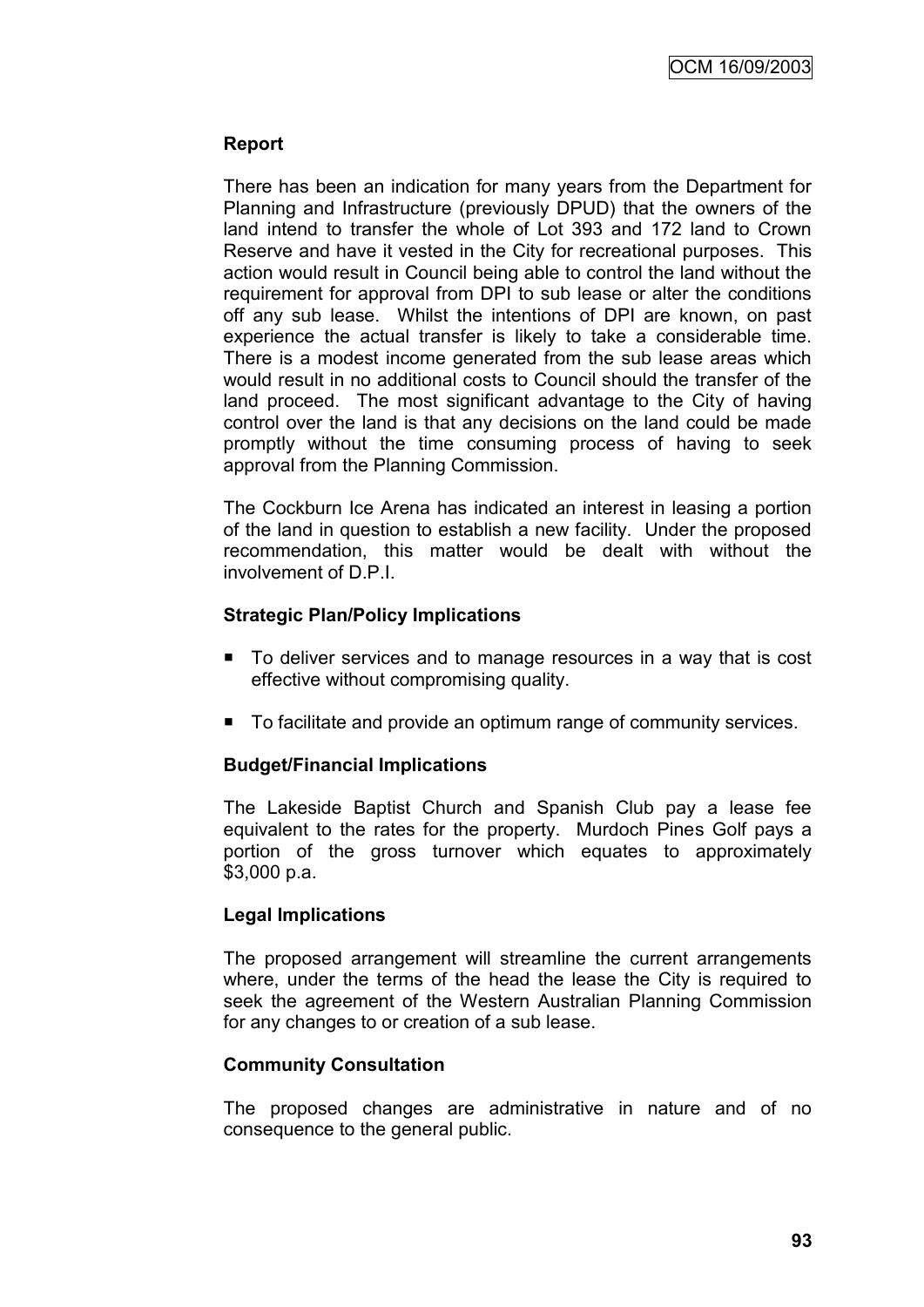# **Implications of Section 3.18(3) Local Government Act, 1995**

Not applicable as this is related to land vested in the Crown.

# **17.5 (OCM 16/09/2003) - SECURITY PATROL SERVICE (8957) (RA) (ATTACH)**

# **RECOMMENDATION**

That Council:-

- (1) supports the development of a detailed Business Plan for a Security Patrol Service based upon Model 2 as outlined in the report; and
- (2) enter negotiations with the Australian Services Union for an Enterprise Bargaining Agreement specifically for a Security Patrol Service with the outcome of the negotiations to be available for inclusion in the agenda item on Security Patrols for the November 2003 Meeting of Council.

# **COUNCIL DECISION**

# **Background**

Council, at its meeting of 17 June 2003, resolved as follows:-

- *"(1) based on the findings of the research into security and safety issues in Cockburn, support the concept of providing a security service in the form of a district wide mobile security/surveillance patrol to operate on a full time (i.e. 24 hours/7 days per week) basis;*
- *(2) require the preparation of a Business Plan to include amongst other matters, costs associated with establishing an "in house" patrol service comprising of staff and equipment recruited/acquired by the City of Cockburn to undertake the functions described in (1) above; and*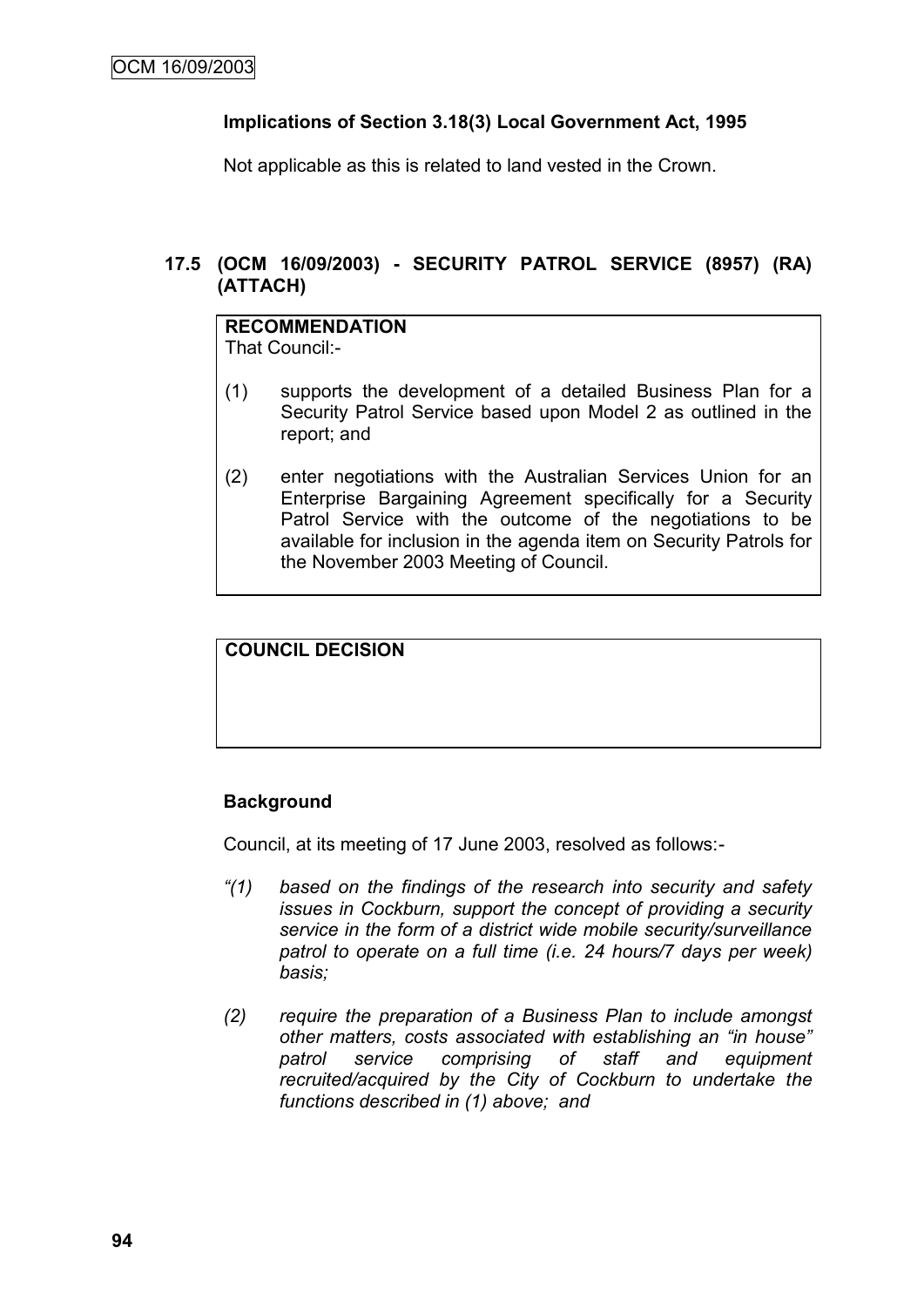*(3) upon completion of the investigation undertaken in (2) above, report the resultant information back to Council for further consideration."*

The City Administration has carried out preliminary investigation into the many aspects of the provision of a security patrol service for the City. It is considered opportune and of value to seek some more specific direction from Council on the nature and extent of the service envisaged, particularly in light of the likely costs associated with the various possible service models.

#### **Submission**

N/A

#### **Report**

Security Patrol Services come in many forms and consequently with varying costs. In accordance with the general direction provided by Council at its June 2003 meeting three (3) Service Models have been developed and approximate costs established.

It is to be noted that the response times are indicative only as the level and nature of call-outs are unknown at this time. There is reference to response times as being Category One calls which can be defined as where there is a safety issue with a threat to person or property. It is assumed that the patrol will provide the same level of service to Council property as other property in the district.

# **MODEL 1**

#### Scope

A Security Patrol that provides ongoing pro-active patrols throughout the whole of the City with an "On Call" Service to ratepayers of the City of Cockburn.

A full coverage service designed to ensure all street and public areas in the City are patrolled on a regular basis. The Service will also act as a visual deterrent to criminals and reassurance to citizens that assistance is close at hand should they need it. This service is designed to rapidly respond to customer"s requests for service in line with Council"s priority specifications.

#### Staff Requirements

The role of the attending staff is seen as predominately a containment role before the arrival of other agencies (police, ambulance, fire and other council services etc).

This model provides 5 operational patrols on each 12-hour shift 7 days per week.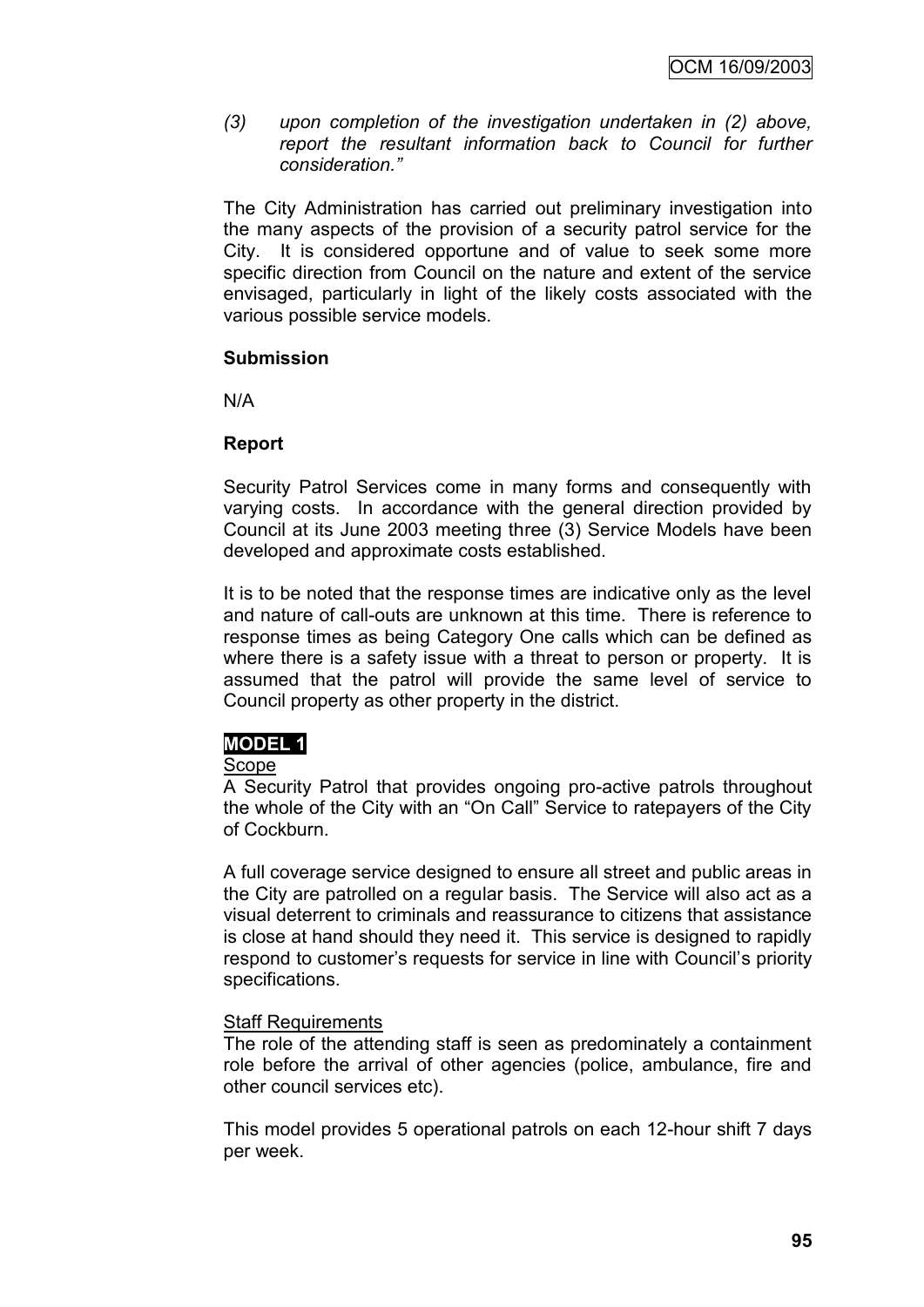It is expected that this model would provide a service in which 90% of category 1 calls would have a vehicle in attendance within 10 minutes.

The Service staff will have access to a number of agencies whose details and information they can pass onto the person requesting the assistance.

#### **MODEL 2**

#### **Scope**

A Community Watch Service that essentially provides for an "On Call" Service whilst ongoing pro-active patrols are being conducted throughout the City, with identified crime/anti social behaviour hotspots receiving particular attention.

The Service will respond to calls for assistance within the City boundaries and the timeliness of those responses will be determined by four levels of priority provided for in the Service Standards together with consideration of current workloads.

#### Staff Requirements

The role of the attending staff is seen as predominately a containment role before the arrival of other agencies (police, ambulance, fire and other council services etc).

This model provides for an average of 4 operational patrols on each 12-hour shift 7 days per week.

It is expected that this model would provide a service in which 90% of category 1 calls would have a vehicle in attendance within 20 minutes.

The Service staff will have access to a number of agencies whose details and information they can pass onto the person requesting the assistance.

#### **MODEL 3**

#### Scope

A Security Service that provides for primarily an "On Call" vehicular patrol service. There will also be limited vehicular patrols of streets within the City when tasking allows.

#### Staff Responsibility

The role of the attending staff is seen as predominately a containment role before the arrival of other agencies (police, ambulance, fire and other council services etc).

This model provides for an average of 3 operational patrols on each 12-hour shift 7 days per week.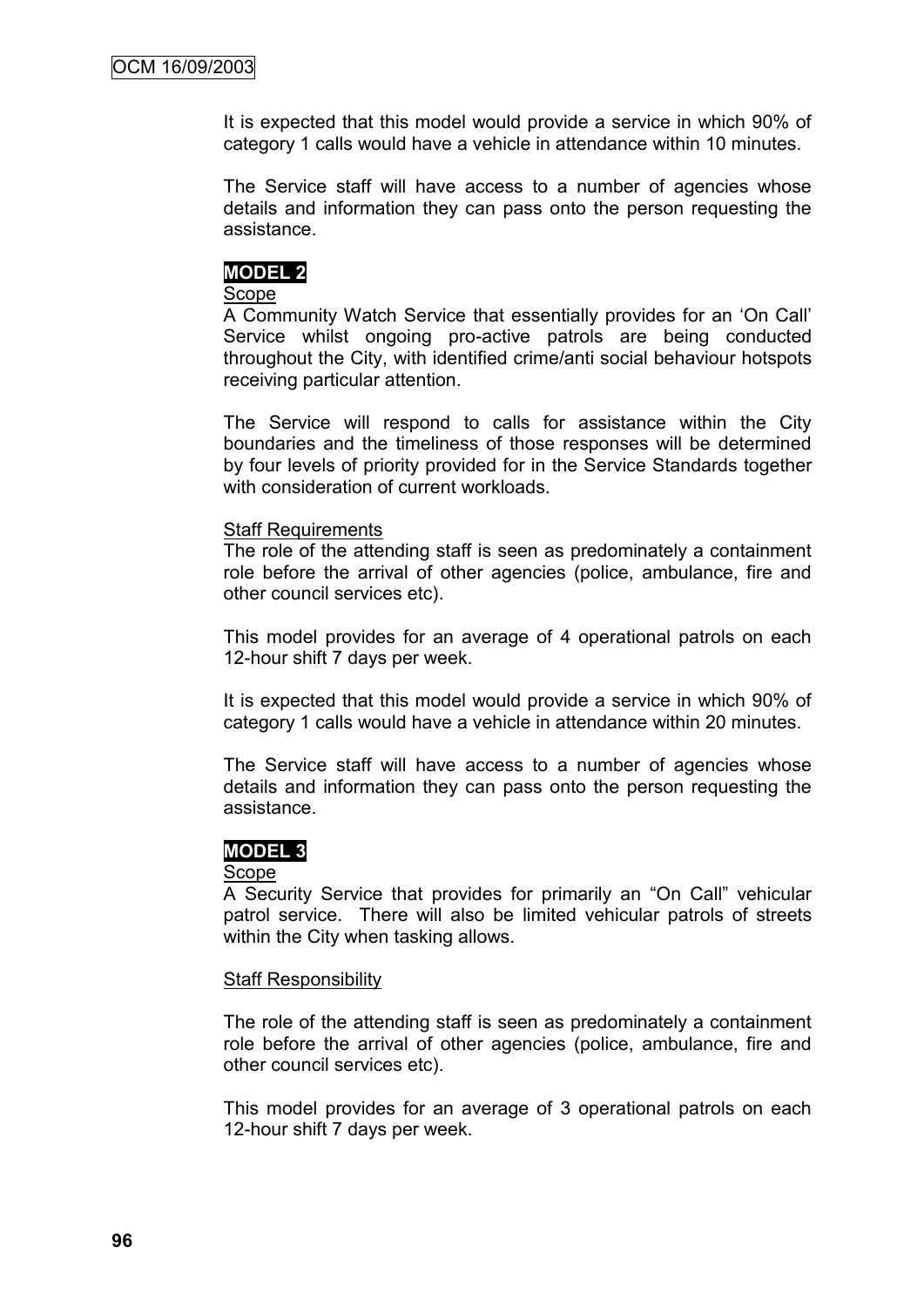It is expected that this model would provide a service in which 90% of category 1 calls would have a vehicle in attendance within 30 minutes.

The Service staff will have access to a number of agencies whose details and information they can pass onto the customer requesting the assistance.

The vast majority of the costs associated with security patrols are staff related. The current award under which the patrol officers would be employed is poorly adapted for extended out of hours services such as security patrols. It is understood that there may be scope through the development of a specific Enterprise Bargaining Agreement for Cockburn Security Patrols to achieve a more flexible and cost effective wage structure. The salaries/wage costs identified for the service are conservative with some potential for negotiated savings. The other significant cost is that of vehicles' operating, maintenance and replacement. For the broad costings provided the average annualised whole of life cost for a range of vehicles from 4 to 6 cylinders has been used. All other operating costs are of lesser significance and have a high level of confidence in accuracy.

A summary of operating cost estimates for each service model are as follows:-

| <b>YEAR1</b>           |                |                |                 |
|------------------------|----------------|----------------|-----------------|
|                        | Model One (1)  | Model Two (2)  | Model Three (3) |
|                        |                |                |                 |
| <b>Salaries</b><br>and | \$1,335,725    | \$1,081,980    | \$828,235       |
| On Costs               |                |                |                 |
| Other                  | \$59,500       | \$58,500       | \$57,500        |
| Operating              |                |                |                 |
| <b>Vehicles</b>        | \$117,743      | \$94,194       | \$49,452        |
| (Operating and         |                |                |                 |
| replacement)           |                |                |                 |
| Total                  | \$1,512,968.00 | \$1,234,674.00 | \$935,187.00    |

| <b>YEAR 2</b>                                        |                |                |                |
|------------------------------------------------------|----------------|----------------|----------------|
|                                                      | <b>Model 1</b> | <b>Model 2</b> | <b>Model 3</b> |
| <b>Salaries</b><br>and<br>On Costs                   | \$1,550,942    | \$1,254,453    | \$957,965      |
| Other<br>Operating                                   | \$81,275       | \$76,625       | \$71,975       |
| <b>Vehicles</b><br>(Operating<br>and<br>replacement) | \$117,743      | \$94,194       | \$49,452       |
| Total                                                | \$1,749,960.00 | \$1,425,272.00 | \$1,079,392.00 |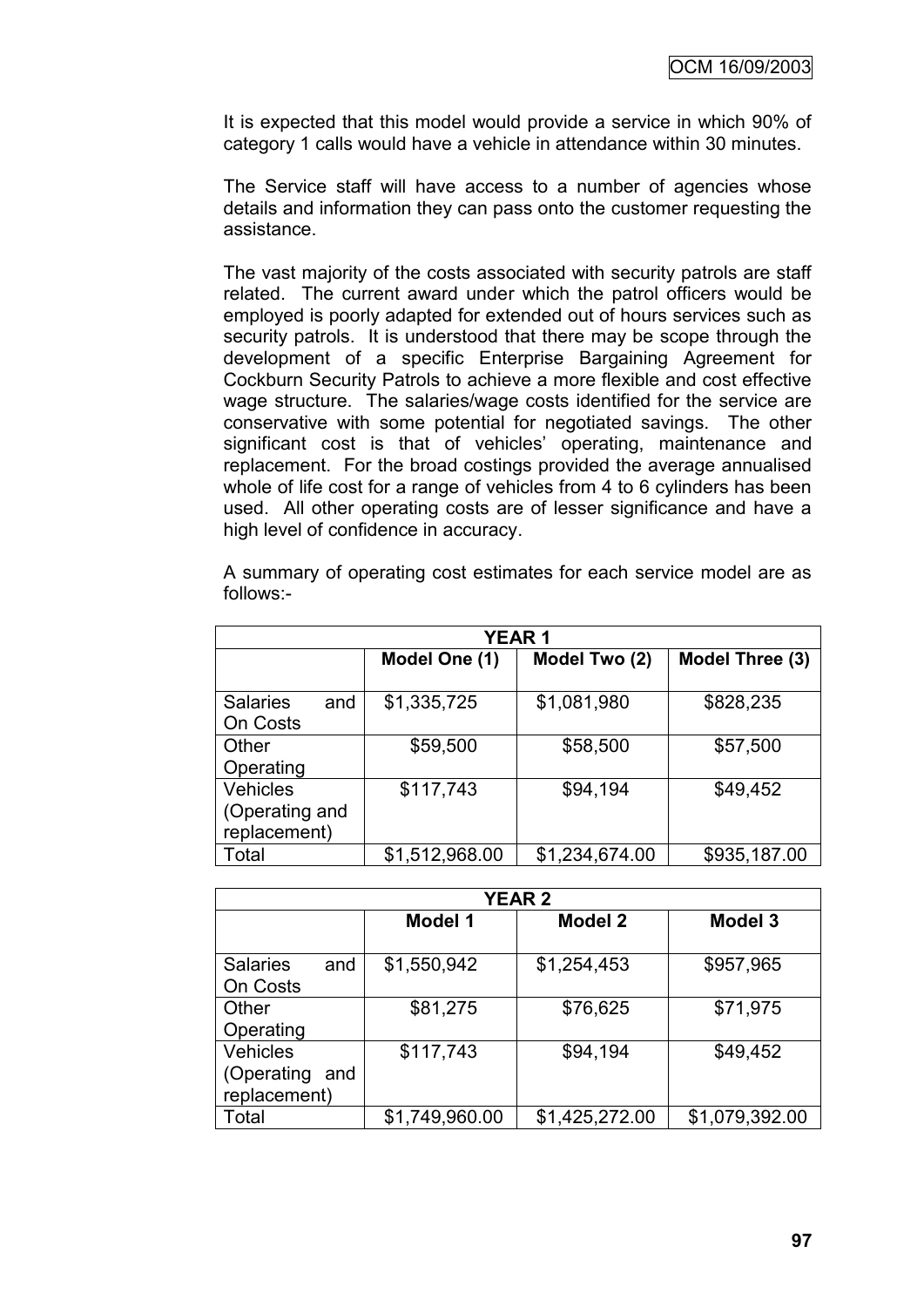| <b>YEAR 3</b>          |                |                |                |
|------------------------|----------------|----------------|----------------|
|                        | <b>Model 1</b> | Model 2        | <b>Model 3</b> |
| <b>Salaries</b><br>and | \$1,799,092    | \$1,455,165    | \$1,111,239    |
| On Costs               |                |                |                |
| Other                  | \$59,500       | \$58,500       | \$57,500       |
| Operating              |                |                |                |
| <b>Vehicles</b>        | \$117,743      | \$94,194       | \$49,452       |
| (Operating<br>and      |                |                |                |
| replacement)           |                |                |                |
| Total                  | \$1,976,335.00 | \$1,607,859.00 | \$1,218,191.00 |

| <b>YEAR 4</b>                                     |                |                |                    |
|---------------------------------------------------|----------------|----------------|--------------------|
|                                                   | <b>Model 1</b> | <b>Model 2</b> | Model <sub>3</sub> |
| <b>Salaries</b><br>and<br>On Costs                | \$2,086,947    | \$1,688,000    | \$1,289,037        |
| Other<br>Operating                                | \$59,500       | \$58,500       | \$57,500           |
| <b>Vehicles</b><br>(Operating and<br>replacement) | \$117,743      | \$94,194       | \$49,452           |
| Total                                             | \$2,264,190.00 | \$1,840,694.00 | \$1,395,989.00     |

The significant increase in costs from year 1 to year 2 is mainly due to the increase in wages. Under the Award, staff progress through 4 levels usually on a year-by-year basis subject to staff performance. This requirement could be addressed in a specific E.B.A. for security patrols. The other increase is due to recurring costs following the initial establishment costs. Note there has been no inflation figure factored into the year 2 budget.

On the assumption that there are approximately 30,000 levied properties within the City, the cost per rateable property for the 3 models over the initial two years are as follows:-

|                   | Model 1 | Model 2 | Model 3 |
|-------------------|---------|---------|---------|
| Year 1            | \$49.73 | \$40.45 | \$30.47 |
| Year 2            | \$58.33 | \$47.51 | \$35.98 |
| Year <sub>3</sub> | \$65.88 | \$53.60 | \$40.61 |
| Year 4            | \$75.48 | \$61.37 | \$46.53 |

These figures would recoup the annual operating expenses for the service models as described, not including set up costs.

There are significant costs associated with the establishment of a security patrol service, the most significant being vehicle purchase and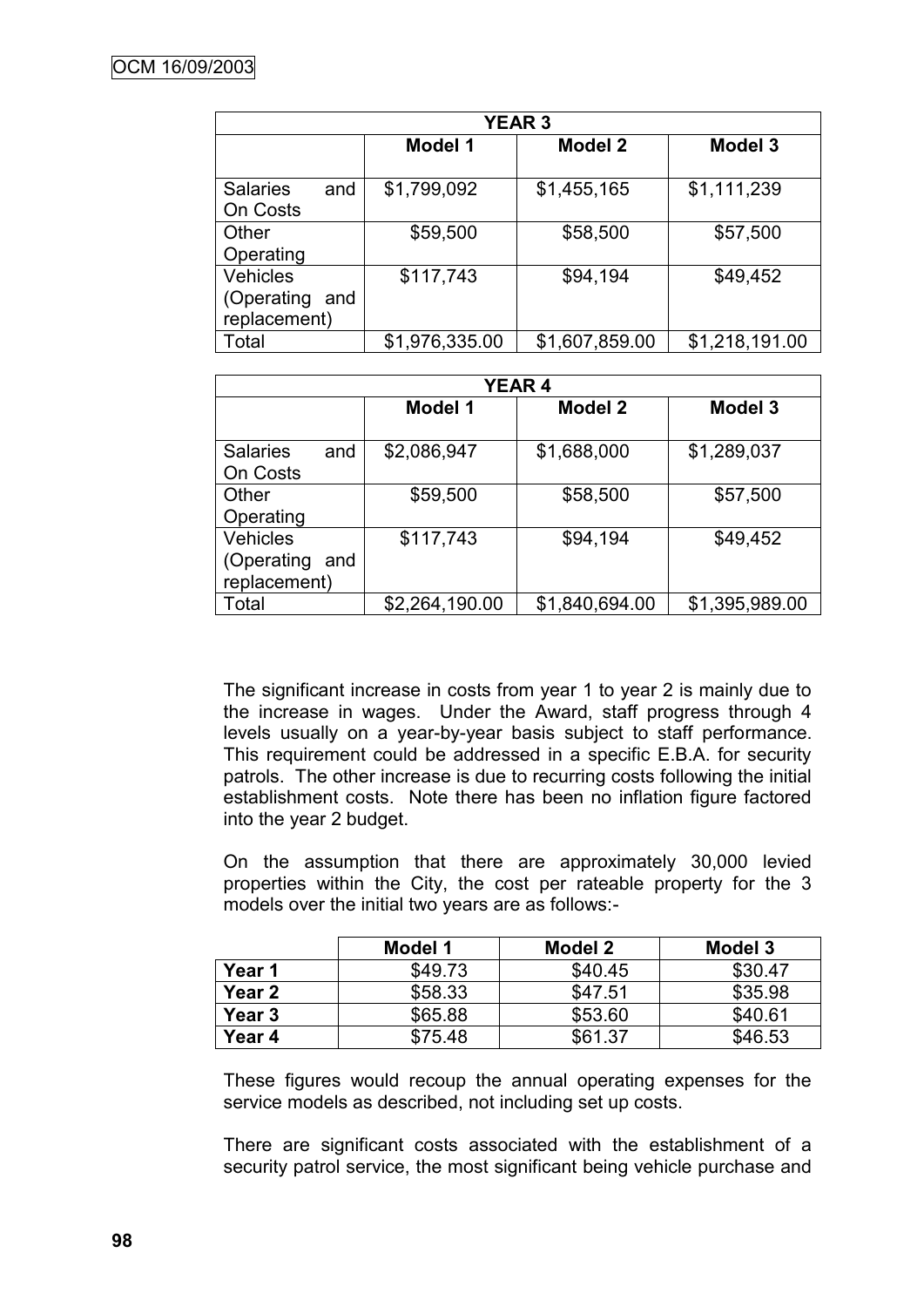equipping and accommodation. As there is no space available within the depot for a base for the patrol service, new accommodation would be required. The cost of another module to be added to the budgeted depot extension with fit out is estimated to be \$145,000.

The total Capital cost for the various models is as follows:-

| Model 1   | Model 2   | Model 3   |
|-----------|-----------|-----------|
| \$560,237 | \$503,865 | \$444,433 |

The availability of funds for the purchase of these capital items has yet to be identified, although a source(s) of funding will be evident by the time the Business Plan is due in November 2003.

Council has the option of utilising its own funds or amortising them over, say, a 5-year period through the service charge. If this latter option were taken up, the additional charge on the levy would be without interest on the money as follows:

| Model 1     | Model 2       | Model 3       |
|-------------|---------------|---------------|
| \$3.74/year | $$3.37$ /year | $$2.97$ /year |

Another matter that needs to be considered should the City proceed with a security patrol service, is when it is to begin and from what point the levy is imposed. Section 6.38 of the Local Government Act gives the power to impose a service charge and the associated regulation allows such a charge to be imposed for security patrols.

Realistically, given that Council is to consider the Business Plan for Security Patrols in November 2003, an on the road patrol service could not be operational before 1 March 2004. In any case, it is highly questionable whether Council can, in fact, raise a service charge outside the annual budget adoption timeframe.

#### **Strategic Plan/Policy Implications**

Key Result Area "Facilitating the Needs of Your Community" refers.

#### **Budget/Financial Implications**

Security patrols are able to be funded by a separately costed Service Charge (levy), or may be absorbed into general rates.

#### **Legal Implications**

Local Government (Financial Management) Amendment Regulations 1999 refer (Reg. 54)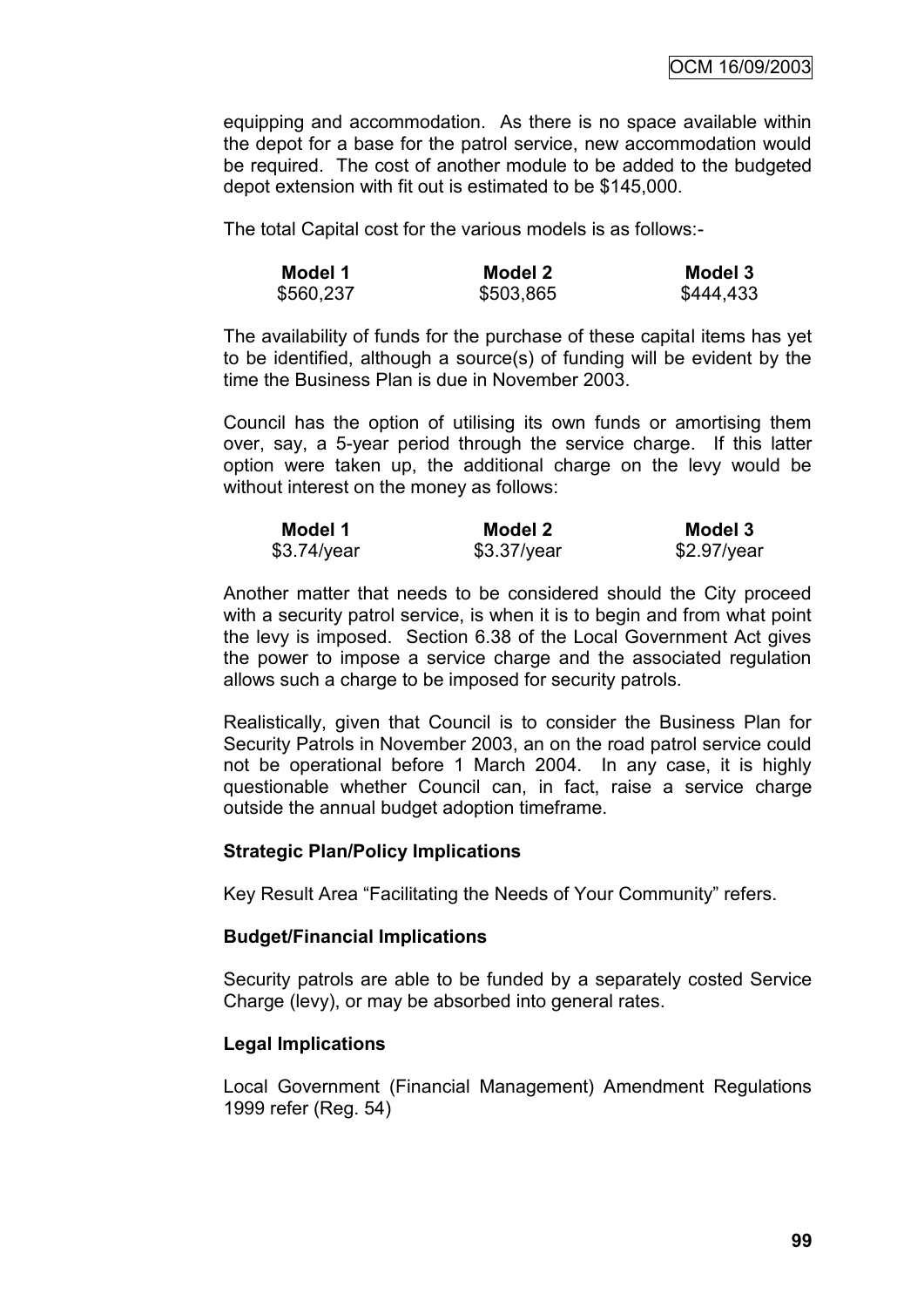#### **Community Consultation**

Extensive community opinion has been sought. Should the Council proceed with the security patrol services, then there will be a requirement to prepare a Business Case which could most likely involve community consultation.

#### **Implications of Section 3.18(3) Local Government Act, 1995**

Private security patrols are hired by individual businesses in the district to undertake after hours patrols. Any district-wide programme could incur an additional service charge on all properties within Cockburn identified as being recipients of the service.

#### **18. EXECUTIVE DIVISION ISSUES**

Nil

#### **19. MOTIONS OF WHICH PREVIOUS NOTICE HAS BEEN GIVEN**

Nil

- **20. NOTICES OF MOTION GIVEN AT THE MEETING FOR CONSIDERATION AT NEXT MEETING**
- **21. NEW BUSINESS OF AN URGENT NATURE INTRODUCED BY DECISION OF MEETING BY COUNCILLORS OR OFFICERS**
- **22. MATTERS TO BE NOTED FOR INVESTIGATION, WITHOUT DEBATE**
- **23. CONFIDENTIAL BUSINESS**

Nil

#### **24. (OCM 16/09/2003) - RESOLUTION OF COMPLIANCE (SECTION 3.18(3), LOCAL GOVERNMENT ACT 1995)**

## **RECOMMENDATION**

That Council is satisfied that resolutions carried at this Meeting and applicable to items concerning Council provided services and facilities, are:-